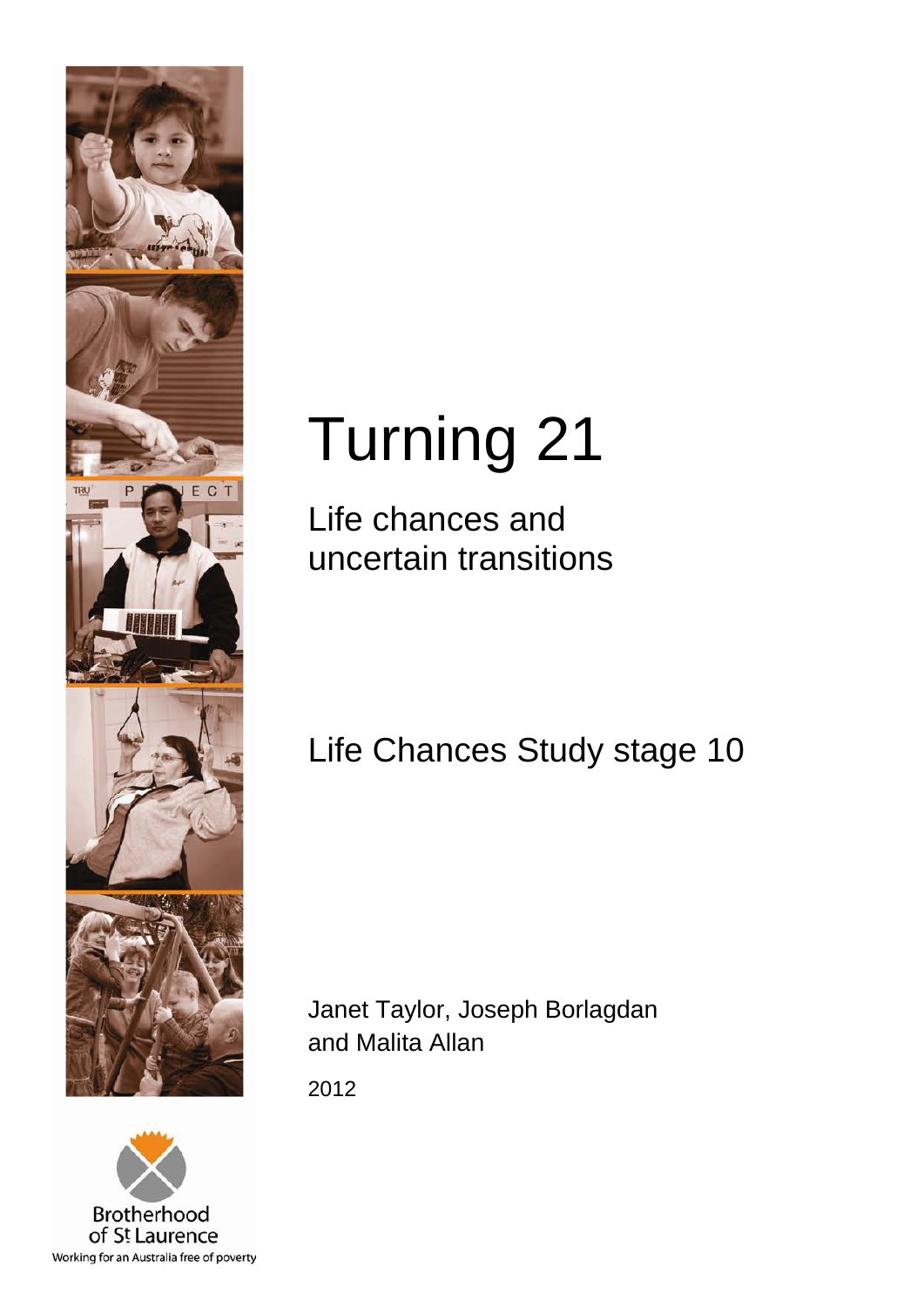The Brotherhood of St Laurence is a non-government, community-based organisation concerned with social justice. Based in Melbourne, but with programs and services throughout Australia, the Brotherhood is working for a better deal for disadvantaged people. It undertakes research, service development and delivery, and advocacy, with the objective of addressing unmet needs and translating learning into new policies, programs and practices for implementation by government and others. For more information, visit [<www.bsl.org.au>](http://www.bsl.org.au/).

The authors are Janet Taylor, Senior Researcher, Joseph Borlagdan, Research Manager, and Malita Allan, Research Officer, in the Through School to Work transition team in the Brotherhood's Research and Policy Centre.

Published by

Brotherhood of St Laurence 67 Brunswick Street Fitzroy, Victoria 3065 Australia

ABN 24 603 467 024

Ph: (03) 9483 1183

[www.bsl.org.au](http://www.bsl.org.au/)

ISBN 978-1-921623-36-3

© Brotherhood of St Laurence 2012

Apart from fair dealing for the purpose of private study, research, criticism, or review, as permitted under the *Copyright Act 1968*, no part of this paper may be reproduced by any process without written permission. Enquiries should be addressed to the publisher.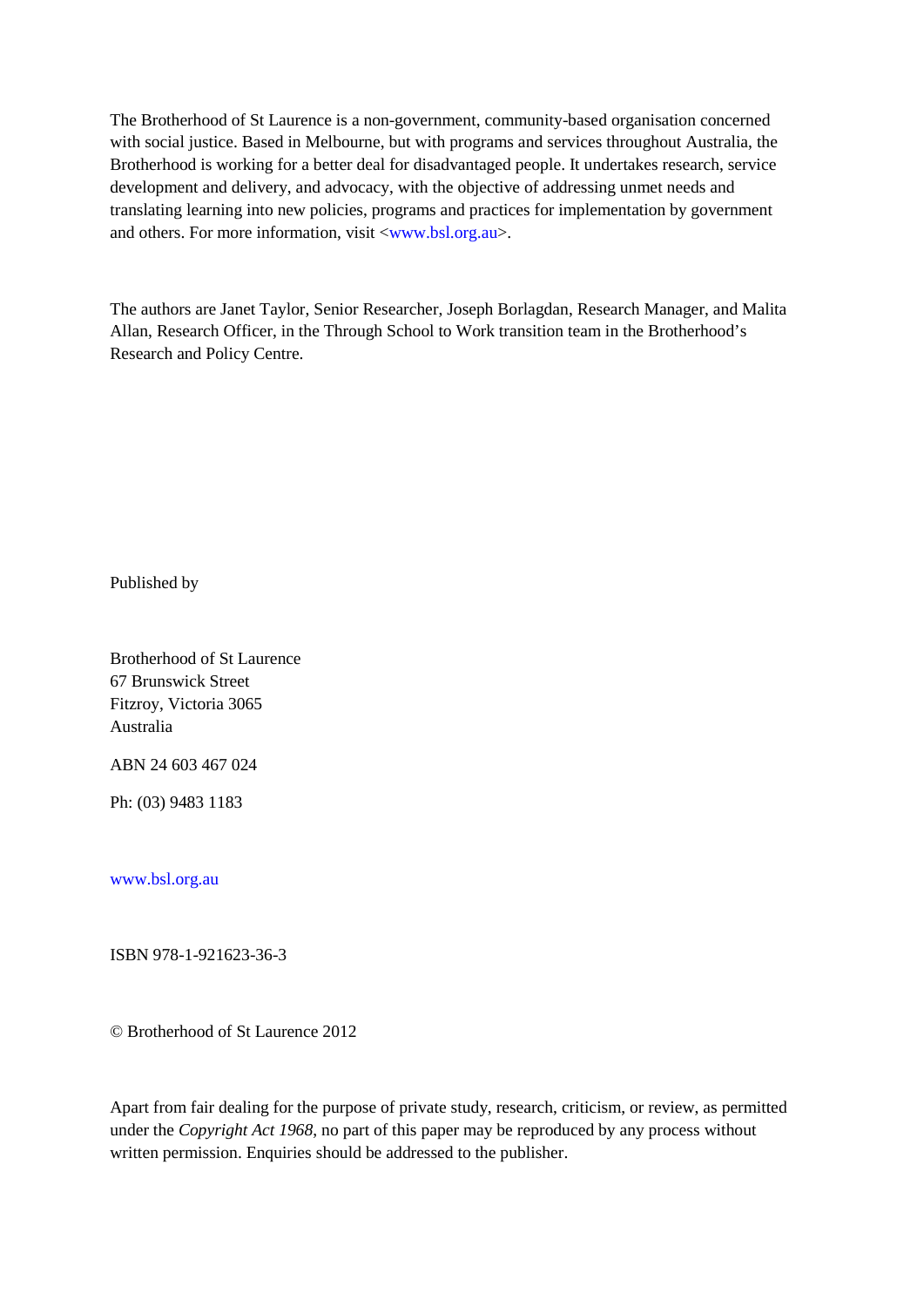## **Contents**

|             | Acknowledgements                                        | iv             |
|-------------|---------------------------------------------------------|----------------|
|             | Abbreviations                                           | iv             |
|             | <b>Summary</b>                                          | v              |
| 1           | <b>Introduction</b>                                     | 1              |
| $\mathbf 2$ | Family background and growing up                        | $\overline{7}$ |
|             | Family background-income and ethnicity                  | $\overline{7}$ |
|             | The parents' reflections on the 21-year-olds growing up | 9              |
|             | The 21-year-olds' reflections on growing up             | 11             |
| 3           | The 21-year-olds-a profile                              | 17             |
|             | Main activities                                         | 17             |
|             | Health and wellbeing                                    | 19             |
|             | Financial support                                       | 21             |
|             | Living arrangements                                     | 25             |
|             | 'Am I an adult at 21?'                                  | 31             |
| 4           | <b>Transitions and pathways</b>                         | 34             |
|             | Diversity of pathways                                   | 34             |
|             | The 'ideal' pathway                                     | 34             |
|             | Advancement within full-time work                       | 37             |
|             | Changing pathways, shifting risks                       | 39             |
|             | Pathway supports to work                                | 46             |
|             | Experiences of further education                        | 50             |
|             | Balance and wellbeing                                   | 53             |
|             | Hopes and plans for the future                          | 56             |
|             | The 21-year-olds' advice to government                  | 58             |
| 5           | Discussion and implications for policy                  | 60             |
|             | <b>Appendices</b>                                       | 68             |
|             | The 25 young people interviewed: pseudonyms             | 68             |
|             | Estimation of family income                             | 69             |
|             | About myself                                            | 70             |
|             | <b>References</b>                                       | 71             |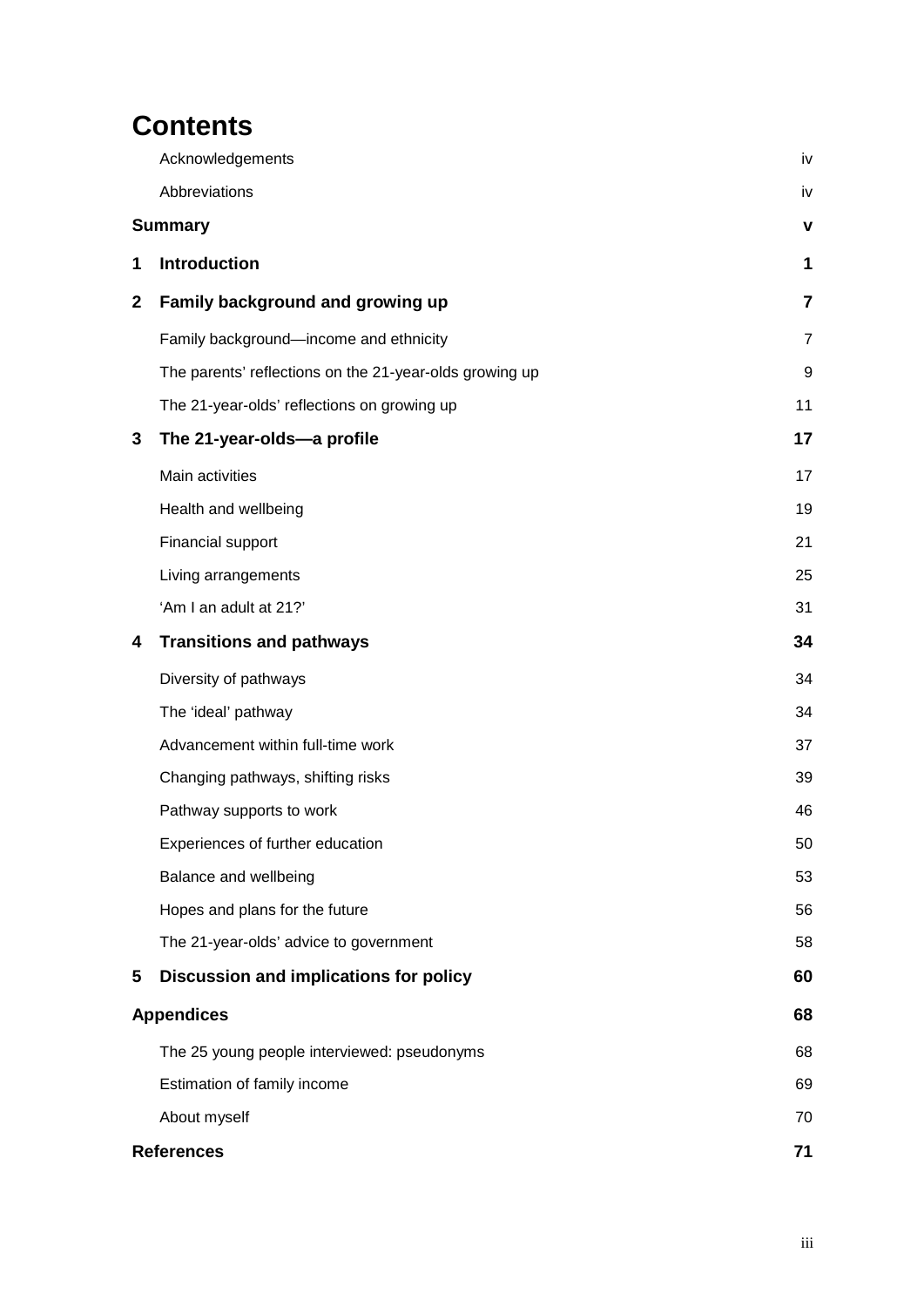## <span id="page-3-0"></span>Acknowledgements

Our warmest thanks to the young people and their parents who have participated in the study over the past 21 years.

We are most grateful to the Prue Myer Fund, which has supported stage 10 of the study and we also acknowledge the generous support from the Bokhara Foundation and other funders who have contributed to earlier stages of the study.

Our thanks to the members of the Life Chances Study advisory group for their expert input into planning the study: Tim Gilley, Dan Woodman, Sarah Drew, Kelly Hand, Lucy Nelms, Joanna Baevski, Emily Duizend, Michael Horn and Dina Bowman, and to those from the group who provided comments on the report, and also to Maria Duggan and George Myconos. Joanna Baevski assisted the three authors with the stage 10 interviews. Grateful thanks to Carolyn Glascodine for editing the report.

## <span id="page-3-1"></span>Abbreviations

| <b>HECS</b> | <b>Higher Education Contribution Scheme</b> |
|-------------|---------------------------------------------|
| <b>NESB</b> | non-English speaking birthplace             |
| <b>TAFE</b> | <b>Technical and Further Education</b>      |
| <b>VCAL</b> | Victorian Certificate of Applied Learning   |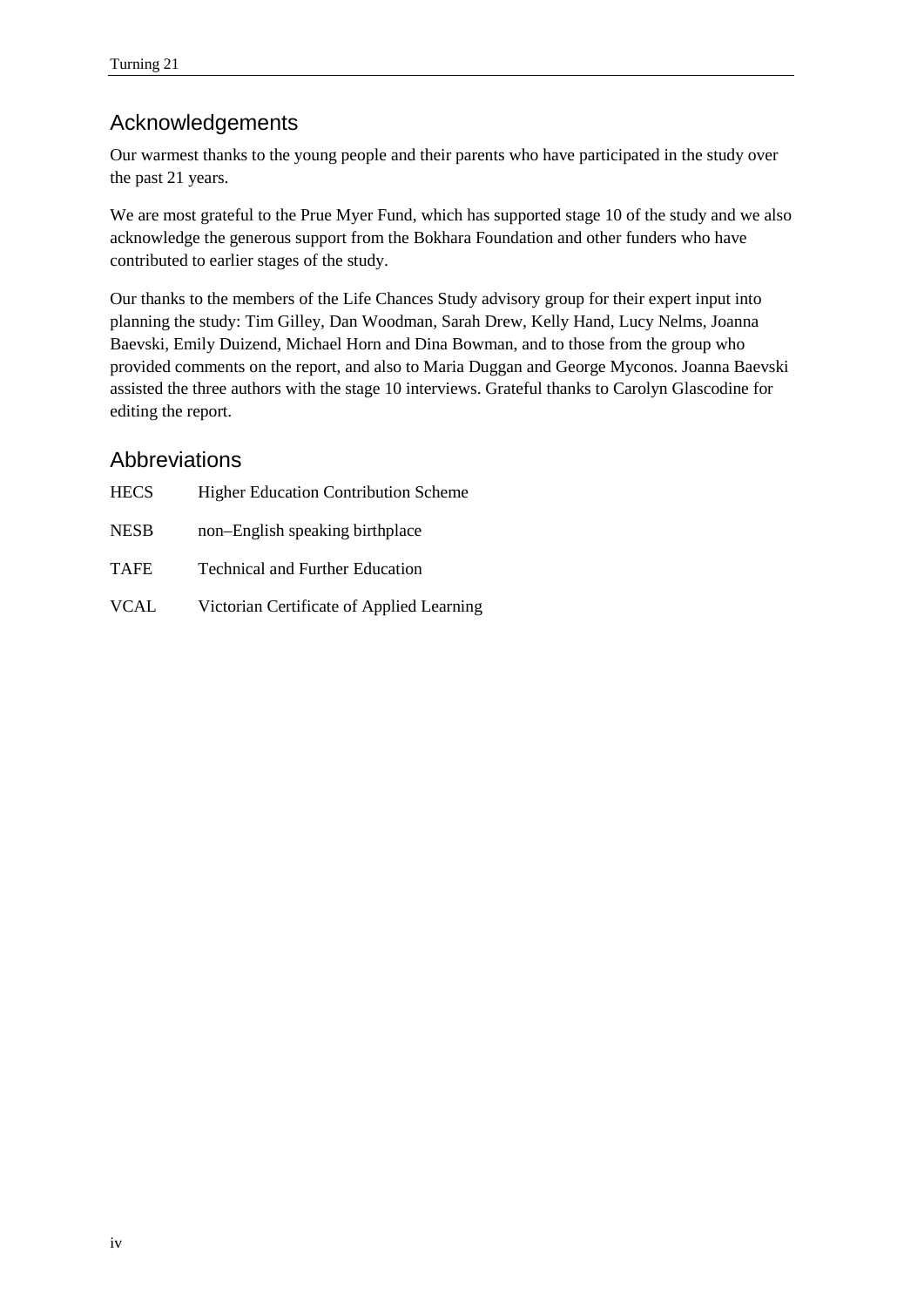## <span id="page-4-0"></span>**Summary**

Traditionally, the transition from school to work has been important for young adults, and turning 21 was recognised as the marker of adulthood in Australia, when young people had jobs—and even families of their own. Social and economic changes over the past 30 years or so have made the transition from school to work more complex and less clear-cut. This report documents the factors that shape the lives of 123 young participants in the Life Chances Study, as they turn 21.

## Key points

- **Stereotypes about young people obscure the diverse and complex lives of 21-year-olds.** This diversity is shaped by family income, gender, ethnic background and resources. The 21-year-olds included university and TAFE students, full-time and part-time workers, young parents and jobseekers. Many were both studying and working.
- **Those with fewer resources were more likely to identify as adults.** They faced challenges that those with more resources could avoid. While some welcomed adulthood, others felt the burden of responsibilities.
- **21-year-olds continued to rely on their families for advice, and emotional and financial support.** The unequal access to resources reinforced inequalities because even though most had jobs, many still relied on their parents' financial support—if they could.
- **Disadvantage need not be intergenerational.** Disadvantage or advantage persisted for some families, but not for all. Childhood in a low-income family did not necessarily condemn children to continuing disadvantage.
- **Definitions of a 'successful' transition must take into account young people's multiple activities and their wellbeing.** Most 21-year-olds aspired to full-time employment. In this study, most of those who did not have a job and were not studying or in training had caring duties or mental health issues. Labelling these young people as 'disengaged' does not sufficiently capture their level of activity or wellbeing.
- **Transitions for 21-year-olds are uncertain, but the social and economic resources needed to address this uncertainty are not evenly distributed.** Those from high-income backgrounds with strong social supports had greater 'choice' while negotiating their pathways than those from lower income backgrounds.
- **Policies need to address multidimensional disadvantage.** The findings have implications for addressing socioeconomic inequalities as well as for targeted career and vocational guidance.

## **Background**

The Life Chances Study is a unique longitudinal study initiated by the Brotherhood of St Laurence in 1990 to explore the impacts of family income and associated factors on children over time. It commenced as a study of 167 infants born in inner Melbourne and has followed the families as they have moved elsewhere.

In stage 10 of the study we surveyed 123 young people and their parents to see how they were dealing with the important transitions towards adulthood. We also undertook 25 interviews to explore their situations in more depth.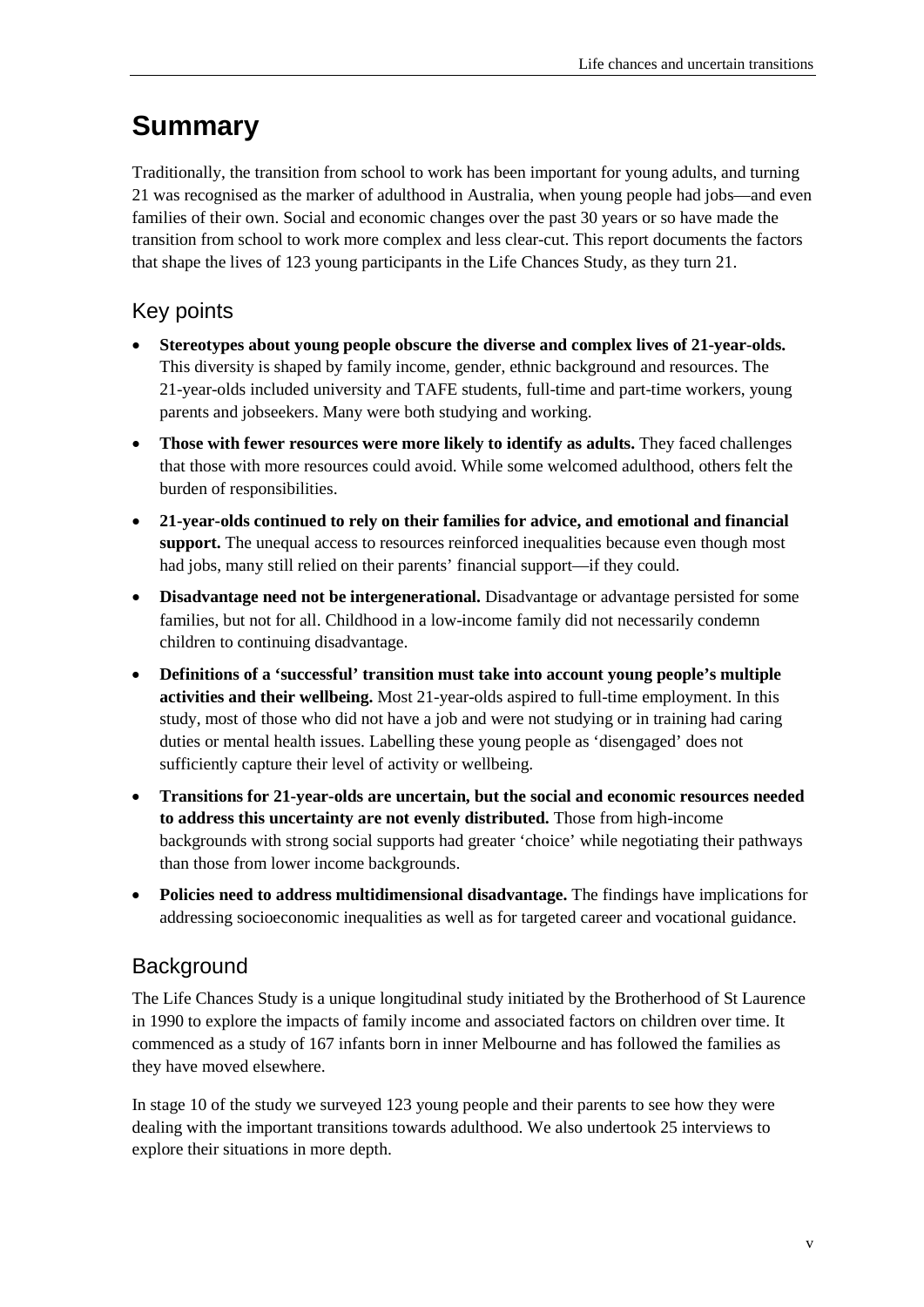## The research

#### Family background and reflections on growing up

*Family income:* The 123 young people fell into three family income categories: 25 per cent low income, 35 per cent medium income and 40 per cent high income. There was both continuity and change over the 21 years: over half (58%) of the families who had been on low incomes at the start of the study were still in the low income group 21 years later; over a third (38%) of medium income families were still in this category; and 70 per cent of those who started on high incomes remained on high incomes.

The young people generally told positive stories about the impact of their family finances, with some from all income groups saying it had little effect on their growing up. Some who had deprived childhoods told how they had learned how to manage money carefully or become independent. However, closer attention suggested that they struggled to appear 'not bothered' by missing out as children.

*Ethnic background:* Young people who were not of 'Anglo-Australian' background were very aware of their ethnicity, while Anglo-Australians were not. Some from Asian and Middle Eastern backgrounds felt the pressure of being 'different' at school or at work and also of managing study and family obligations.

#### A profile of the 21-year-olds

*What were the 21-year-olds doing?* Most of the 123 young people were studying and/or working. Many combined several activities, including studying, working and looking for work. The four categories of main activity were: university (50%), TAFE (10%), full-time employment (27%) and 'other' (13%). The 'other' group included those looking for work and those not in the workforce because of childcare responsibilities or illness.

*Health and wellbeing:* While most of the 21-year-olds reported good health and satisfaction with their lives, 19 per cent reported recent mental health problems, mainly anxiety and depression. Most said that they would turn to parents or friends for help if needed, while a few had used support services such as counselling, with mixed results.

*Financial support:* Eighty per cent of the 21-year-olds earned some wages, often from part-time work as they studied. A third (34%) said they received financial assistance from their parents and almost a third (32%) received income support from Centrelink (mainly Youth Allowance and Newstart Allowance). While the majority said they had enough money for their needs, fewer young people from low-income families (52%) than high-income families (75%) said this. Expenses also differed according to family income: young people from low-income families were more likely to name rent and study costs among their largest expenses, while those from high-income families were more likely to name entertainment and holidays. Those from low-income families were much less likely to receive financial assistance from their parents and were more likely to be helping their parents financially.

*Living arrangement*s*:* Almost three-quarters (72%) were living with their parents. The two main reasons given by those living with their parents were convenience and comfort (83%) and financial reasons (73%). Lack of affordable accommodation was an issue both for students and low-wage workers. Housing difficulties, such as poor quality accommodation, high rents and insecure tenure, interacted with other disadvantages and affected young people's education, employment and wellbeing.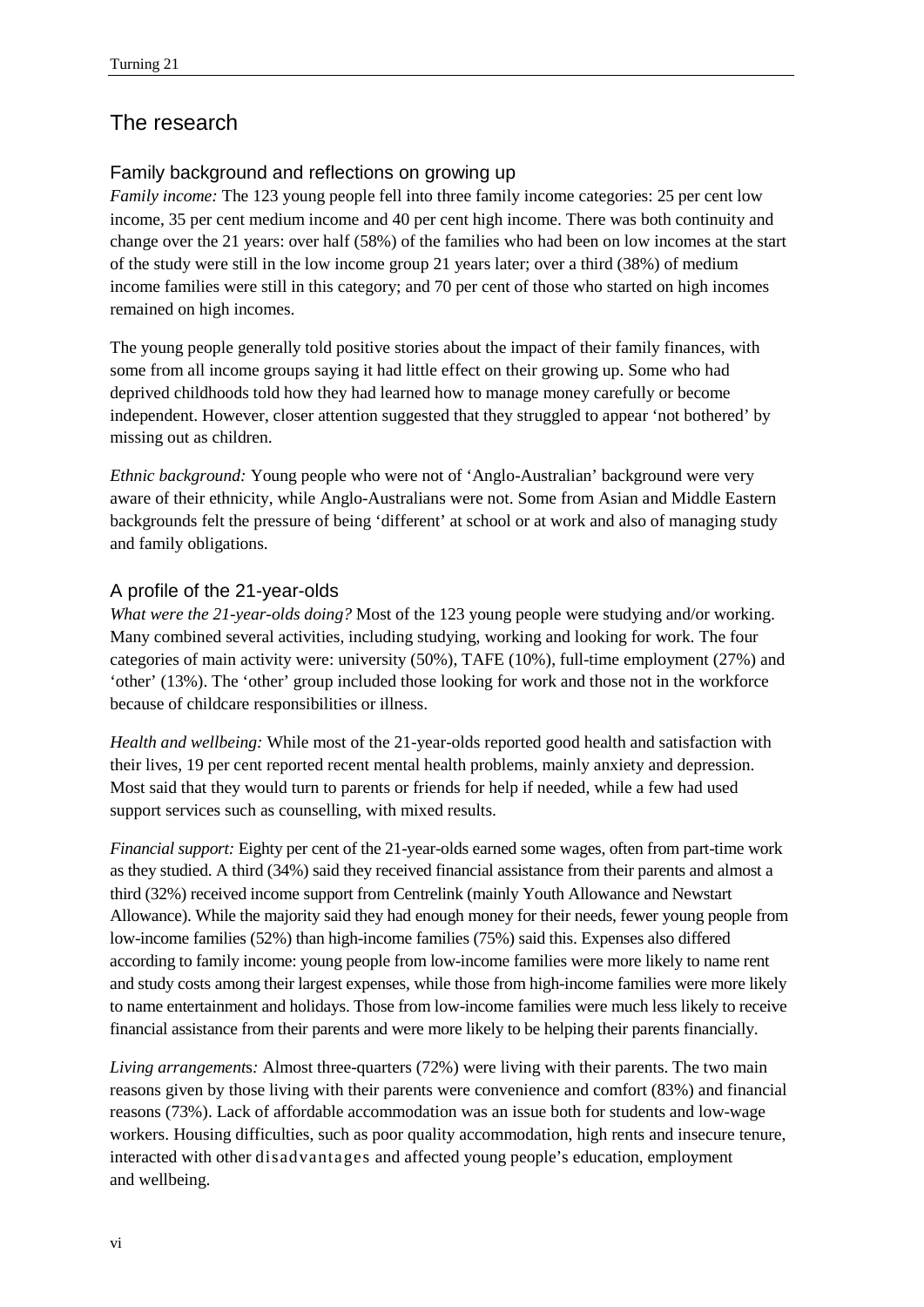*Adult at 21?* Asked whether they had reached adulthood at 21, 38 per cent replied 'yes', 49 per cent 'yes and no' and 13 per cent 'no'. There was a push and pull between independence and dependence, as many young people experienced prolonged education and extended periods of financial dependence on parents. Some from disadvantaged backgrounds had no choice but to undertake the responsibilities associated with adulthood. These young people included some early school leavers, young parents and some from low-income families, particularly those who were providing assistance to a sole parent.

#### Transitions and pathways

*The 'ideal' pathway:* Most Life Chances participants aspired to full-time employment. While 27 per cent had full-time jobs, most were still in transition, studying or looking for work. For some, their current employment was a means to further education or a better job; and some who were working full-time took up training and development opportunities through their employer. Some students were taking a pathway via TAFE to university. Whether these pathways lead to meaningful work remains to be seen.

*Uncertain transitions:* Many young people were caught between the shifting demands of a precarious labour market and the requirements of education and training, so that their transitions to full-time work were likely to be prolonged. However, those from higher income families with strong social networks were more able to exercise 'choice' and flexibility. For other 21-year-olds, detours and shifts in their pathways were more precarious, as plans were made in 'risky' contexts.

*Pathway supports to work:* In their transition to work young people sought support from informal social networks of family and friends and from employment agencies. However, they often found a disjuncture between their own aspirations, their qualifications and their advisors' knowledge of changes in the labour market. In the absence of effective supports, several 21-year-olds, particularly early school leavers, were bearing the burden of risks in training and work as individuals.

*Experiences of tertiary education:* University students from low-income families received financial support from the Commonwealth Government through HECS and Youth Allowance. Although this was appreciated, it was not enough for some students without additional family support. TAFE provided important access to qualifications. For both university and TAFE students, costs of fees and study resources were factors in limiting their choice of courses. Once students enrolled, the daily costs of food and travel were a problem, as well as long travel times and the demands of necessary part-time work, which prevented regular attendance and adequate study time. Some young people also experienced difficulties studying at home and had little contact with teaching staff.

*Balance and wellbeing:* The individual stories showed the struggles of balancing competing priorities of study, work and family commitments. Combining study and work was common for students across the income groups, but proved more difficult for those from low-income families, particularly for those in casual employment, as they had to balance employers' demands for flexibility with their own need to study. Difficulties in balancing priorities could strain relationships with families they were trying to support. Young parents were caught in the 'double bind' of trying to meet their children's immediate needs and to study to meet their future needs.

*Wellbeing and the 21-year-olds' pathways:* While full-time work is one 'outcome' of a youth transition, a 'good' outcome also needs to include the wellbeing of the young person. Examples of good outcomes included two young women who had taken different pathways (an early school leaver and a graduate) who were working full-time and enjoying their lives. An example of a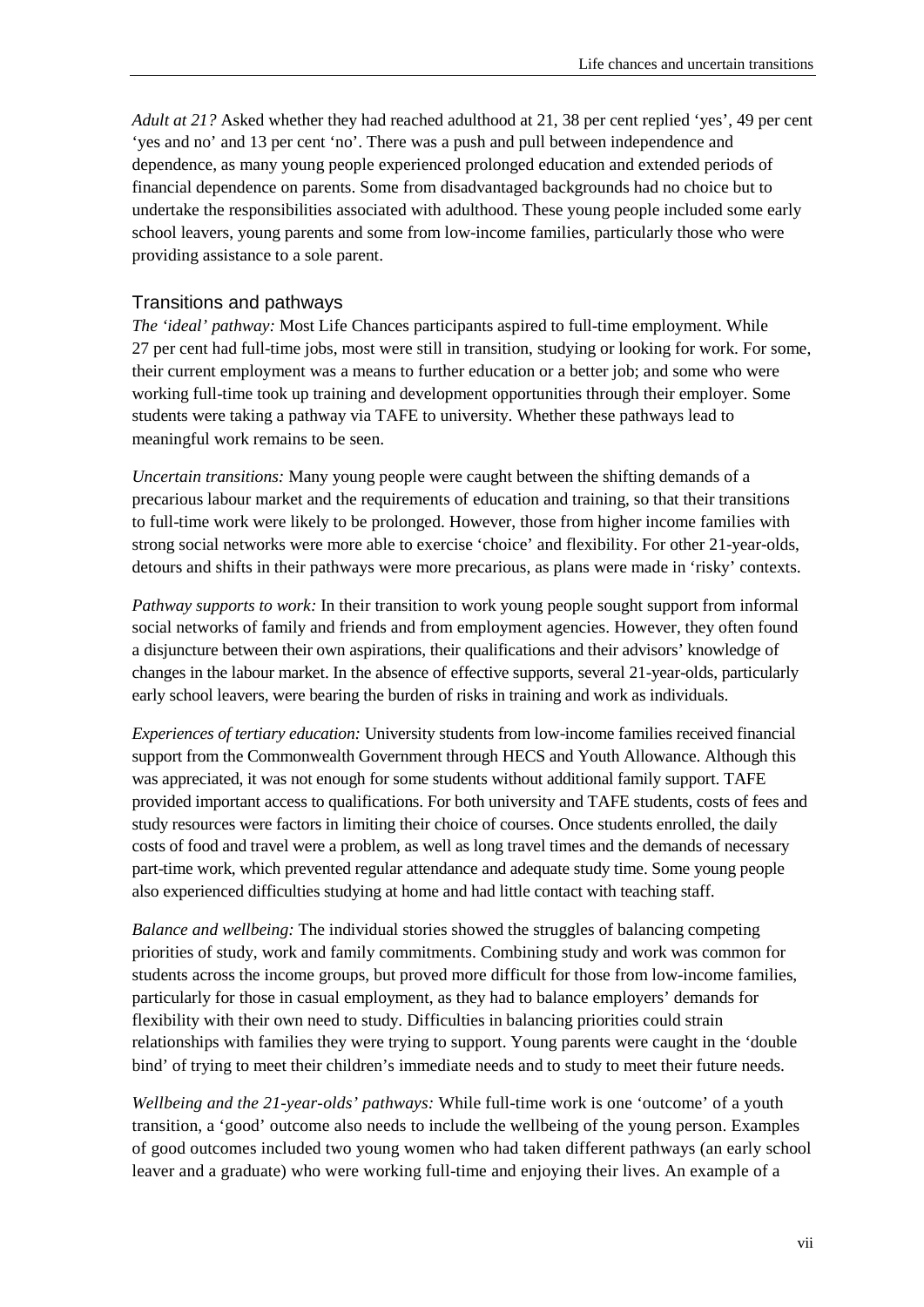'poor' outcome was a young man who was neither working nor studying, and had mental health problems. For some of the young parents and some of those on long-term holidays, volunteering or developing alternative careers, 'work or study' does not seem the most appropriate indicator of a 'successful' transition at this stage. The findings suggest also a category of 'uncertain' outcomes, including students with courses on hold and new graduates unable to find employment in their area of expertise.

*Intergenerational disadvantage:* The findings highlight the importance of young people's birth families, both during their childhood and in their current lives as 21-year-olds. Two key aspects are the family's financial situation and ethnic background. However, while family background matters, it is only one factor in the 21-year-olds' lives. Disadvantage is not predetermined and policy makers should assume neither that those on low incomes will always stay that way, nor that any individual can improve his or her financial situation unaided.

*Multidimensional disadvantage:* Young people from low-income families experienced the interaction of financial stress with housing problems, stressful family relationships and employment pressures. In turn, this affected their ability to study or to complete courses, and impacted on their health and wellbeing. To provide relevant support for young people facing multiple disadvantages a holistic approach is needed.

#### Implications for policy

*Improving adequacy of income support:* There is a strong case to increase the levels of Youth Allowance and Newstart Allowance. Additionally, Centrelink staff need to better engage young people.

*Supporting low-income students at university:* Universities need to consider the barriers posed to students by the costs of transport, textbooks, other resources and on-campus costs, as well as (for some) the travel time. Wide-ranging careers advice is needed for new graduates, as well as for those changing courses mid stream.

*Promoting TAFE opportunities:* A high priority should be the continued funding of high quality public TAFEs, including skilled student counselling services. Fees and other costs should be reduced for students from low-income backgrounds. Subsidised fees should not be limited to qualifications higher than those already gained.

*Increasing transition support:* Young people not engaged in study need access to independent careers advice and support to explore their work and study options. Accessible support services are needed that can take into account the diverse and interacting needs of young people, including mental health needs and special learning needs.

*Improving workforce experience:* To improve the experience of employment for young people, such as those in our study, more support is needed by employers for training young people within the workforce. Increased attention should be given to more sustainable rather than casual jobs for young people.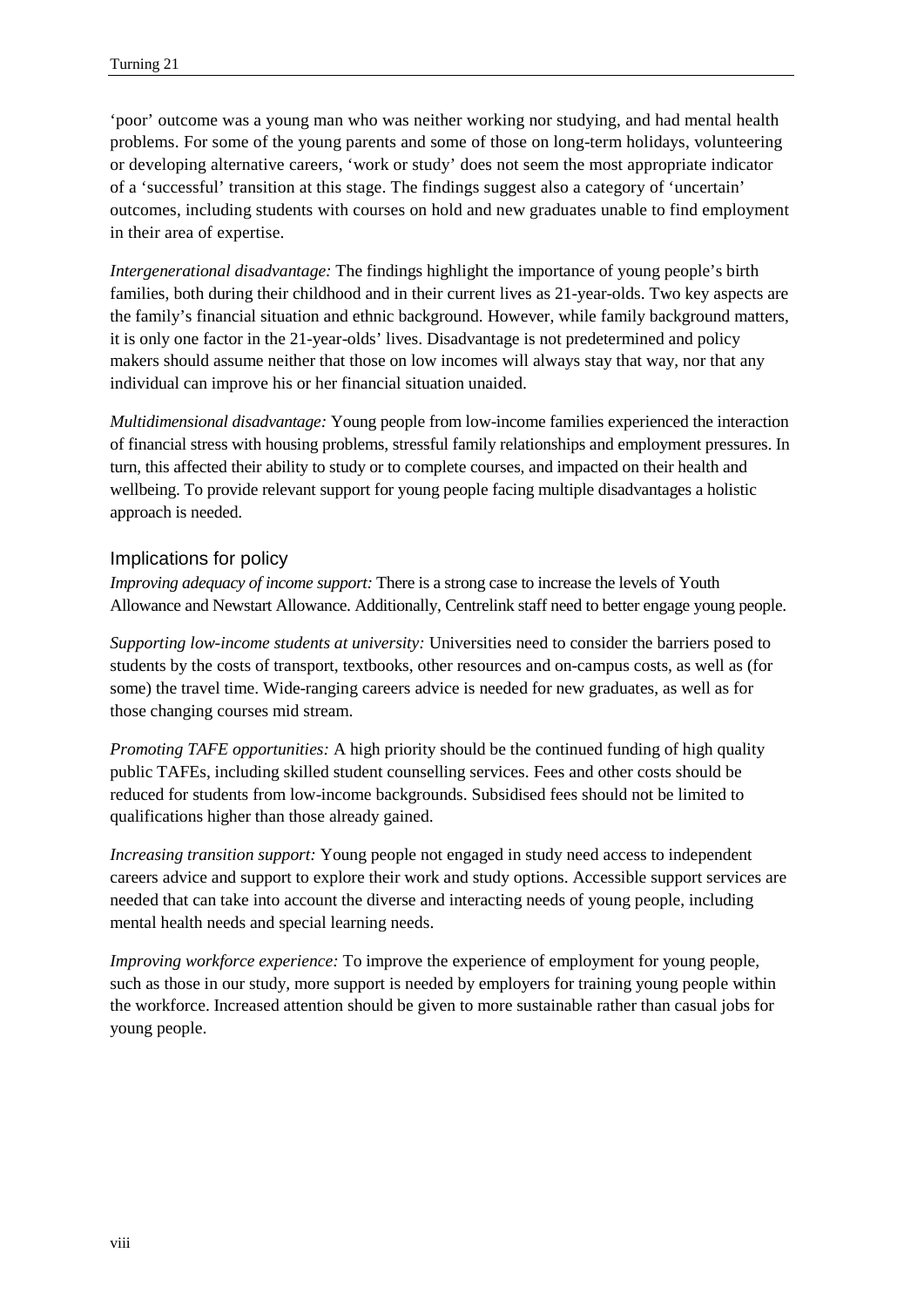## <span id="page-8-0"></span>**1 Introduction**

Turning 21 has been a traditional marker of adulthood and is still widely acknowledged as the start of adulthood in Australian society, although for decades the age of 18 years has been the legal age of majority for many aspects of life. However, many young people are studying well into their 20s, exploring various options, rather than starting full-time work, and/or are continuing to live in their parents' home. This report explores the lives of a diverse group of 123 young people, participants in the Life Chances Study, as they turn 21.

The transition young people make from school to work is a major focus for the Brotherhood of St Laurence's research, policy focus and service provision, as well as being a key policy concern for the federal and state governments. The longitudinal Life Chances Study provides an excellent opportunity to explore the situation of disadvantaged young people making this transition, providing qualitative data, the context of their early life, current family life and the comparison with their more advantaged peers. Unlike many studies of young people in transition, it includes the parents' perspective. While a few young people make the transition direct from school to work, for many the transition involves the intermediate step of tertiary education or training, often while working part-time. This report explores real-life experiences to inform current policy reforms.

## Turning 21 and adulthood

Many aspects of youth identity have been explored by researchers, including consumption, production, the body, music, sexuality, significant others and problem identities (White & Wyn 2004; Wyn & White 1997). Acknowledging that identity is complex, dynamic and situational, our particular focus is identity at 21 and the transition from youth to adulthood, and the relation of this to income, ethnicity and gender.

Generally today in Australia, the age of 18 is when young people are legally deemed to be adult or independent. When young people turn 18, their parents are no longer legal guardians, young people can marry (or at 16 if they are marrying an 18-year-old), they can vote, they can obtain their driver's licence and they can drink alcohol. However, even the law cannot clearly define an age of transition from youth to adulthood. The current minimum age of employment is different for the states and territories, for example, 14 years in Tasmania and 15 years in Victoria and Western Australia. Changes to Centrelink policy in 2012 have made the age that parents' income ceases to be taken into account for income support payments for young people 22 years (down from 23 for Youth Allowance and up from 21 for Newstart Allowance).

When we look at what is *actually* happening in the lives of many young people today in the Western world, we see that they have a prolonged education and extended periods of financial dependence on their parents. This has been described by some researchers as a new phase along the linear path to adulthood called 'young adulthood' (EGRIS 2001) or 'emergent adulthood'—a selffocused 'age of possibilities' (Arnett 2004, p. 8; Arnett et al. 2011). This description has been criticised by some researchers for its failure to consider existing opportunity structures. That is, young people from lower socioeconomic backgrounds have limited choices and increased responsibilities so that the luxury of engaging in longer periods of self-exploration and identity construction, which can be experienced by those from higher socioeconomic backgrounds with the resources, is out of reach (Benson & Furstenberg 2007; Silva 2012). Other researchers see a longer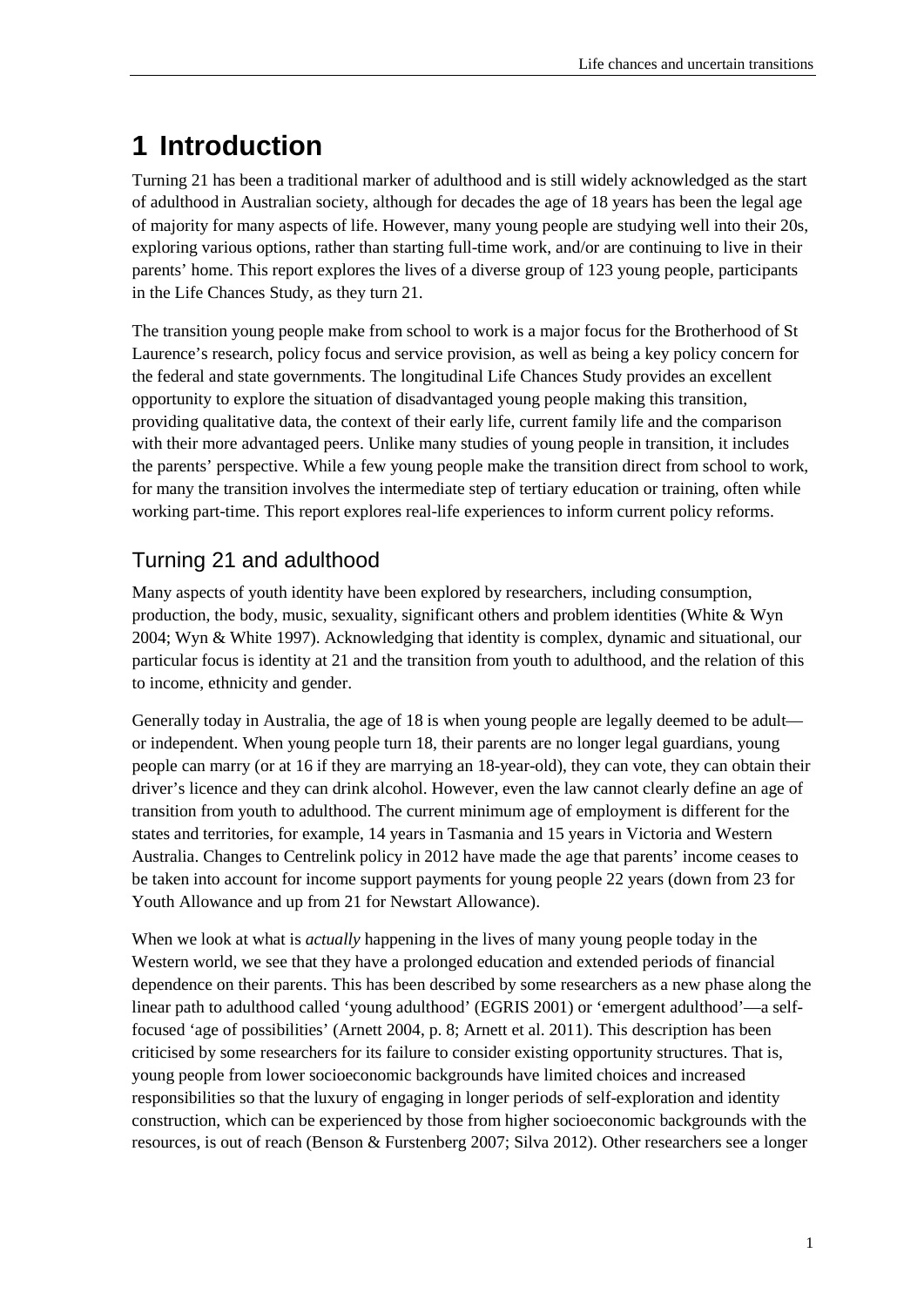period of dependency occurring as a result of the changing labour market and policy emphasis on gaining further educational qualifications (te Riele 2004).

Concerning living arrangements, young people today are certainly more dependent on their parents for longer. Recent research reveals the phenomenon of the 'stay at home' young adult and the 'boomerang' young adult (White & Wyn 2004). A greater number of young people are living at home, for longer periods of time, than has been the case since World War II (Schneider 2000). Other young people are moving out of home and realising they cannot financially survive and so are returning to the parental household, until their economic circumstances change for the better (White & Wyn 2004). There are not only issues of access to affordable accommodation, but also the interrelation of housing with education and employment, which combine to have a significant effect on wellbeing (Quixley & National Youth Coalition for Housing 1992; White & Wyn 2004). Families are increasingly carrying the responsibility of supporting these young people.

#### Transitions and pathways

A key focus of this stage of the Life Chances Study is the 21-year-olds' education and employment experiences since leaving school. Typically, this time is referred to as the 'transition' stage of young people's lives as they move from schooling into the labour market. However, the intersection of global forces, young people's circumstances and critical life events mediate the extent to which young people have the capacity to effectively navigate this transition in a timely manner. Currently, young people are in a challenging position as the precarious labour market has experienced a long-term, steady decline in full-time jobs opportunities for teenagers, resulting in a longer transition period to full-time work (Lui & Nguyen 2011). At the same time, young people spend longer in training and further education (Webster, Simpson & MacDonald 2004). While the global financial crisis and subsequent economic downturns have placed a greater emphasis upon productivity, young people's paths in and out of work and study vary. Data from the Longitudinal Surveys of Australian Youth (LSAY) show that young people may face higher rates of unemployment, cycles of low pay and long-term employment insecurity if they are not engaged full-time in either education or employment (or a combination of both) (Lui & Nguyen 2011). This study aims to explore their actual 'pathways'.

While the progressive aspects of further education and training could be considered as part of a successful transition, they also constitute extended transitions. How then do we define a 'successful transition'? Within policy discourse, the metaphor of the linear pathway from school to work is the 'ideal' representation of a successful transition (te Riele 2004). Within a productivist framework, this is defined as following a 'straight path' marked by the completion of secondary schooling followed by either secure full-time work that provides a living wage or further training and tertiary education that leads to full-time work. However, critics of the linear pathway argue that it denies the actual lived reality of young people who must negotiate multiple factors, including global labour market forces, education, work and training institutions, as well as individual aspirations and capacities (Raffe 2003; te Riele 2004). The decrease of available full-time jobs in the youth labour market has placed increased policy emphasis on the completion of secondary and tertiary education as a means to securing adequate work. Additionally, young people's transitions take place in the context of a 'new social contract' in which 'devolution in responsibility for risk' has shifted 'from a model where risks were socialized to one in which, increasingly, they are privatized' (Flanagan 2008, p. 199). Through processes of individualisation, individuals are now also more open to risk, uncertainty and opportunity. Beck (1992) argues that these processes break down traditional structures as we head into a period of de-industrialisation. In the Australian context, the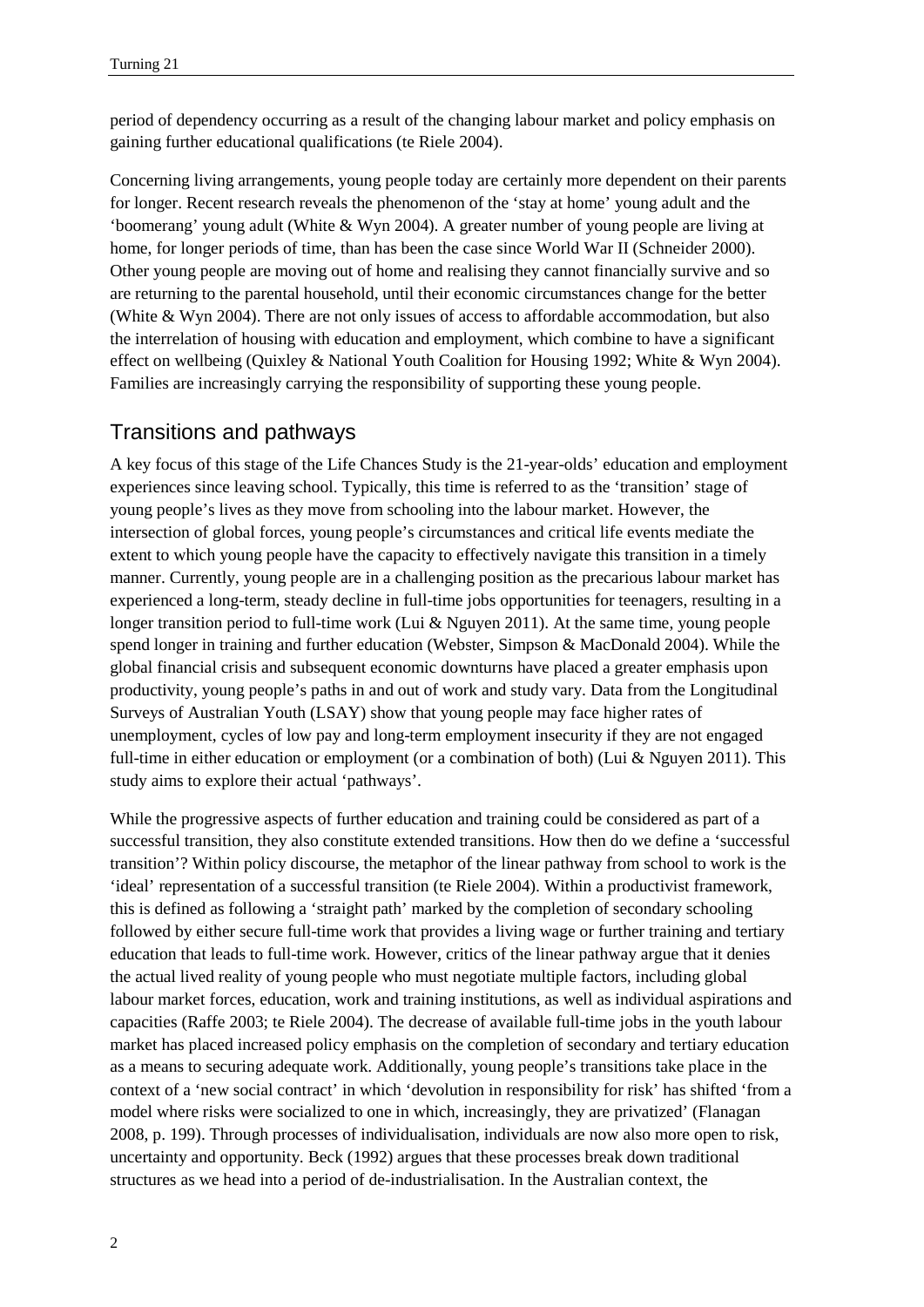productivity agenda has impacted upon young Australians through activation policies whereby young people are required to be engaged in study, work or training in order to receive their welfare benefits. In these arrangements, the individual is held responsible for navigating the risks in increasingly precarious education and employment sectors.

While many young people have the social and material resources to manage this shift in risk, others will struggle, or at least spend a longer period of time in their transition from school to work. Risk, and therefore an individual's capacity to manage risk, is distributed unequally. This is supported through data that outline the multidimensional characteristics of disadvantage. The Brotherhood's Social Exclusion Monitor, developed in collaboration with the Melbourne Institute, indicates that 22 per cent of 15- to 24-year-old young Australians experience 'social exclusion' as measured by an aggregate of 29 measures, including low income, unemployment, poor English and poor physical health (Azpitarte 2012). We need a more holistic understanding of transitions to account for the multifaceted contexts in which young people navigate their pathways, as transitions to work are mediated by factors including social networks, family supports, health status, ethnicity, gender and place.

Consequently, the metaphor of the narrow, linear 'pathway' to describe young people's transition to work must now be qualified to include detours, stops, starts and cyclical movement (Abbott-Chapman 2011; Shildrick & MacDonald 2007; te Riele 2004). Empirical research has demonstrated that the typicality of nonlinear transitions disrupts assumptions of adult independence as the final destination point in youth transitions (te Riele 2004). It also demonstrates the diverse paths young people take in order to secure work (Fussell, Gauthier & Evans 2007). In contrast to assumptions of a straight path from dependence to independence, nonlinear and fragmented pathways are increasingly common (Leccardi 2005; Rogers 2011). However, this kind of movement is not as autonomous as the flexibility and choice implied in such pathways. Conceptually, and empirically, choice is typically limited in that 'it cannot account for the contexts, including the labour market contexts in which young people make their choices, and it cannot identify the different limits within which different groups of young people choose' (Roberts 2009, p. 362). This is problematic considering that 'flexibility' and 'choice' are recurring themes in policy discourse dominated by a productivity agenda.

## The Life Chances Study

#### The Life Chances Study—background

The Life Chances Study is a unique longitudinal study initiated by the Brotherhood of St Laurence in 1990 in order to explore the impacts of family income and associated factors on children over time. The study grew out of the Brotherhood's concern about child poverty in Australia and the need for contemporary longitudinal studies to examine the impacts of disadvantage on children growing up in our changing social and economic context.

The study commenced with 167 children born in inner Melbourne. The study was designed as a population study and aimed to include all the babies born in two inner-Melbourne municipalities in a specified six-month period in 1990. Families were contacted through the Maternal and Child Health Service, which is notified of all births. The suburbs were selected because of their very heterogeneous populations and the families participating in the study reflected that diversity. They included parents from both high- and low-incomes groups, with a range of educational levels and ethnic backgrounds. The study has continued to follow the families when they moved away from the original area.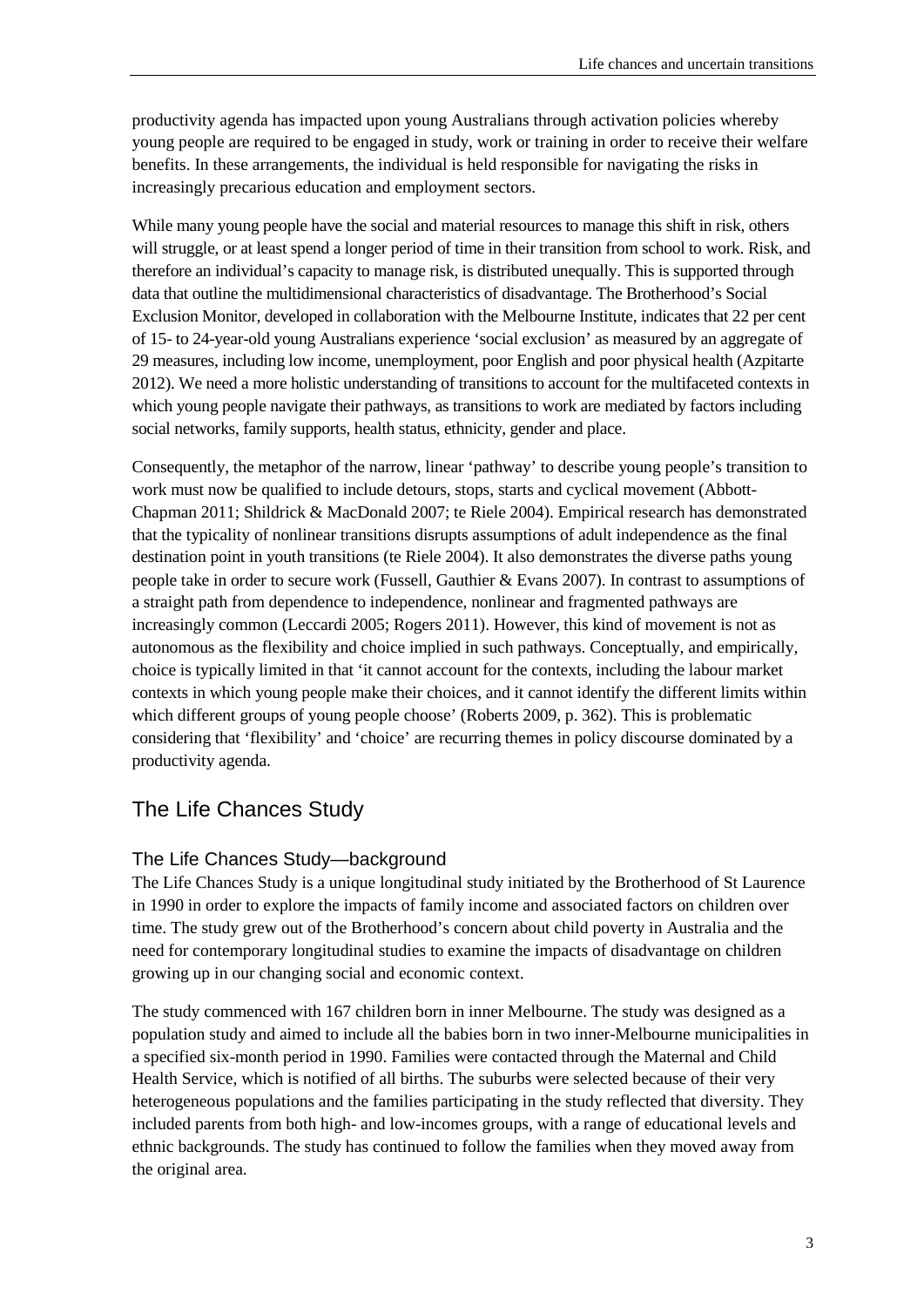The study has now collected data from the families over ten stages. The main reports of the earlier stages are listed at the end of this report. The recent stages of the study have focused on the young people's transitions from school, both as early school leavers and as 18-year-olds finishing Year 12 and moving on (Taylor 2009; Taylor & Gee 2010). This report draws on stage 10 of the Life Chances Study, undertaken in late 2011 and early 2012 to examine the lives of these young people now as 21-year-olds.

The broad aims of the Life Chances Study overall continue to be:

- to examine over an extended period of time the life opportunities and life outcomes of a small group of Australian children, including the influences of social, economic and environmental factors on children's lives
- to compare the lives of children in families on low incomes with those in more affluent circumstances
- to contribute to the development of government and community interventions to improve the lives of Australian children, particularly those in disadvantaged circumstances.

#### Stage 10—Aims and objectives

In stage 10 of the study we aimed to contact all the young people and their parents to see how they were dealing with the important process of transition from education to employment and other aspects of life as 21-year-olds and also to undertake interviews with a selected number to explore their situations in more depth. As well as their education and employment pathways, we sought to explore their financial and living arrangements, their access to support services, their wellbeing and their identity at 21. Our focus has included family income and ethnicity as important aspects of the young people's lives. We have also taken the opportunity to explore the reflections of the young people and their parents on the impact of these as they grew up.

The research questions have included:

- What are the education and employment pathways of the young people at age 21?
- What are the barriers and supports that young people from low-income families find at university and in other forms of training?
- How does the wellbeing of the 21-year-olds relate to their pathways?
- What can the study say about intergenerational disadvantage and advantage in a broader social context?

#### Data collection

The data collection consisted of two main methods: a survey of all the young people at age 21 and of their parents, and also interviews with selected young people. We received some data for a total of 123 young people. This represents 87 per cent of the 141 families to whom we sent surveys and 74 per cent of the original group of 167 babies. Participants were given the option to opt out at each stage.

#### The surveys

Two surveys were developed, one for the parents and one for the young people. The surveys were mailed out to all the participants with a covering letter giving them the choice of doing the survey online (using Survey Monkey) or on paper (or the option of not participating). A link to the online survey was also emailed to participants for whom we had email addresses. This was the first time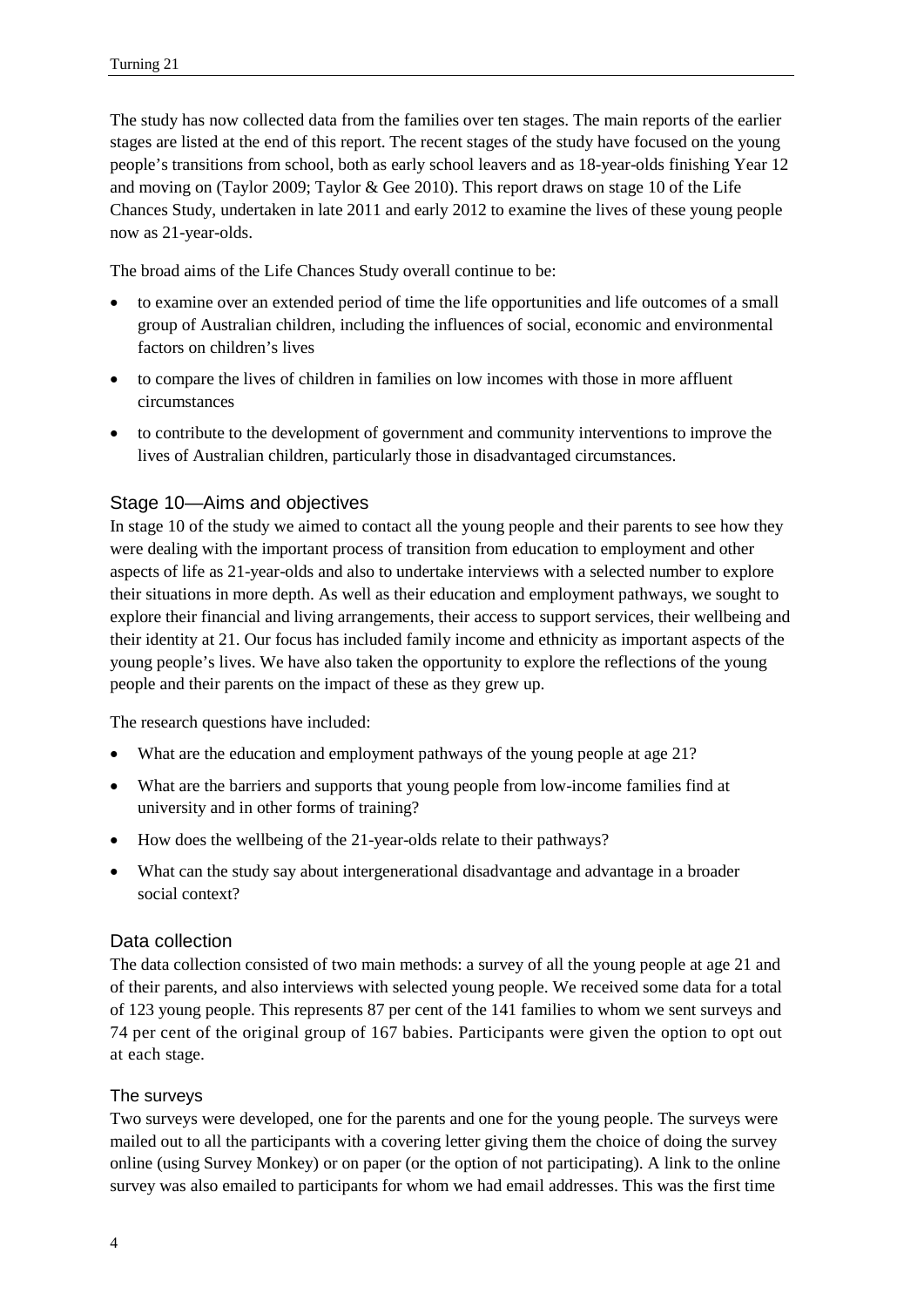this study had used an online survey method. While some young people and their parents commented favourably on this, others chose to complete the paper survey. The data collected in the surveys included demographic data, education and employment since leaving school, living arrangements, income and resources, adult identity at 21, reflections on childhood and future plans. The surveys included both open and closed questions.

The surveys were mailed out in early December 2011, the year that all the participants born in 1990 turned 21. Responses were received between December and February, with reminders sent out to non-respondents and some phone and email follow-up.

Responses were received from 102 young people and 91 parents (76 mothers and 15 fathers) so that there was survey information for a total of 121 young people. This sample represented both young people's and parents' surveys (72), parents' surveys only (19) and young people's surveys only (30). The survey data was imported from Survey Monkey to SPSS for analysis. Where appropriate, statistically significant results (using chi squared) are indicated as such (P<0.05) in tables or in the text.

#### The interviews

Twenty-five interviews were undertaken to allow us to explore the young people's experiences in more detail than in the survey. The semi-structured interview covered similar topics to the survey, but with an emphasis on the young people's experiences and decision-making about pathways since leaving school, as well as reflections on their childhood and their future. The young people were selected from among those who had additional interviews at earlier stages. The earlier selection was based on having spent their first 11 years in low-income or selected high-income families (stage 6), as well as some interviewed who had left school before completing Year 12 (stage 8). The 25 young people interviewed at stage 10 included 17 who had spent their childhood in low-income families, five who had grown up in high-income families and three from other income categories who had left school before completing Year 12. We interviewed 15 young women and 10 young men. Their ethnic backgrounds included Chinese, Vietnamese, Turkish, Hmong and Egyptian, as well as Australian-born parentage.

The 25 interviews were conducted in February and March 2012. The interviews were either in person or by phone and were audio-recorded, transcribed and analysed using NVivo software. In quoting the young people's words, there has been some minimal editing to improve readability and to protect anonymity. Names used in the report are pseudonyms. Pseudonyms are used for interviewees, but not for those who responded to the survey. Participants received a \$20 voucher for completing the survey and a \$40 voucher for the interview.

#### The respondents

While we sent out surveys to 141 families, we did not receive surveys back from some of the 21-year-olds. These included a few whose addresses were unknown, even to their parents, some travelling overseas and a few (young men) who said they 'weren't interested', as well as some with whom we had no contact at all during this stage. Over the years some parents and young people have opted out of some stages of the study, but have been willing to participate at other stages.

Young women were more likely to respond to the surveys than young men. For the surveys sent out, we had a response rate of 84 per cent for the young women and only 54 per cent for the young men. Interestingly, most of the surveys completed by parents whose sons or daughters had not responded were from parents of sons. The parent-only surveys were received for 15 males and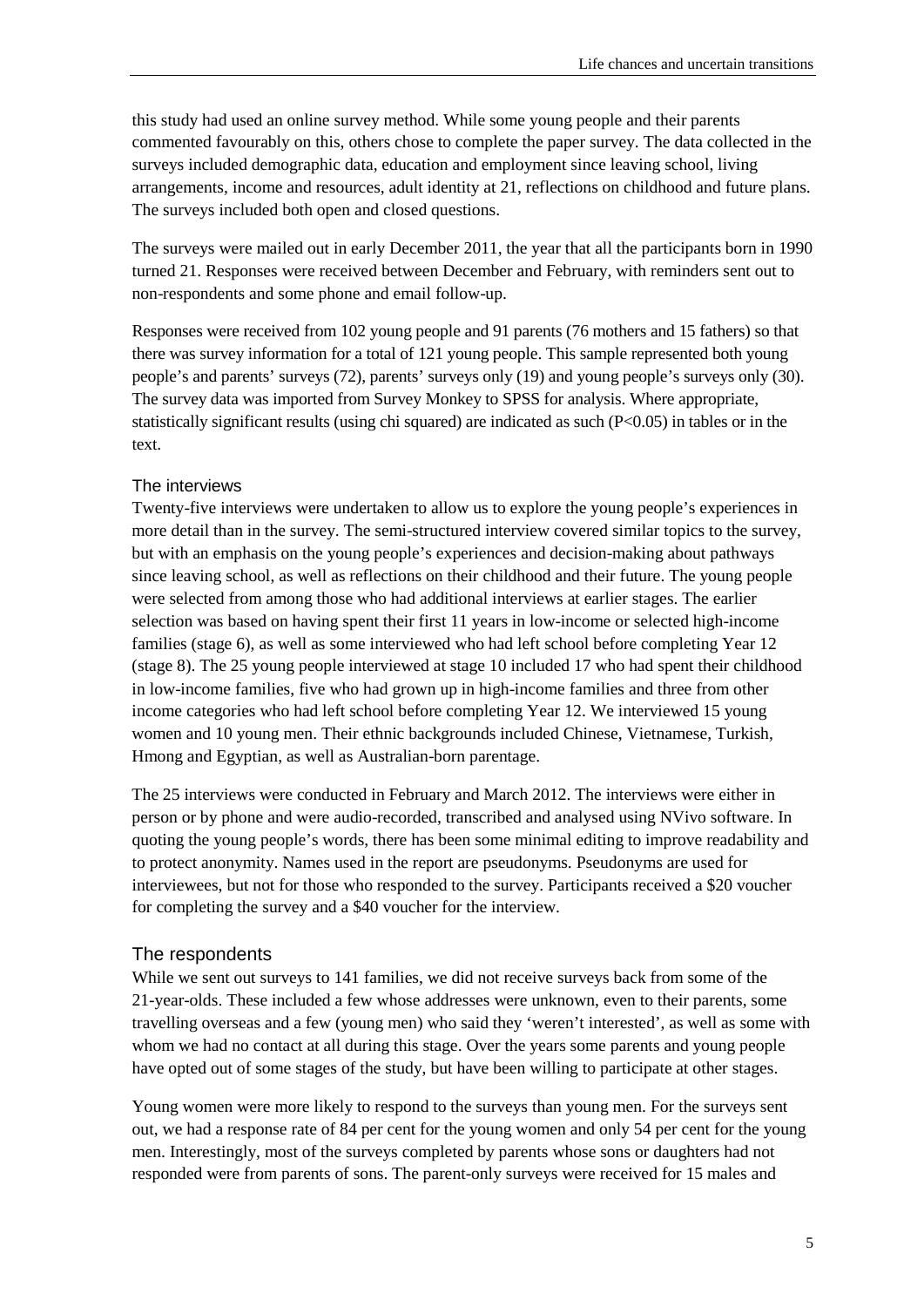4 females. Two young men were interviewed who had not completed the survey. The response rates for both males and females were similar across the three incomes groups. The assessment of family income is presented in the 'About myself' table in the Appendices.

Overall of the 123 young people, 59 per cent were females and 41 per cent males. This represents some decrease in males over time, although there have always been a greater number of females in the study. At stage 1 the proportions were 56 per cent female, 44 per cent male.

While most (89%) of the 123 young people aged 21 were living in Melbourne, two were in regional Victoria, eight in other states and four were living overseas (New Zealand, the United Kingdom and Canada). After 21 years, 20 per cent of the families were still living in the same inner suburbs where the study began.

#### Limitations of the data

The initial selection of the participants from two inner suburbs means that the Life Chances Study is not representative of the Australian population at large, and to some extent has an overrepresentation of both low- and high-income families. The families are now widespread and no longer primarily based in those suburbs, and so it is no longer an area-based study. However, the experiences of these young people are likely to be shared by others growing up in Australia and can throw light on some of the issues raised by large-scale surveys.

#### Note on presentation of data

The report provides some data for all 123 young people for whom we had some information, for example in terms of main activities and living with parents at 21 (section 3). In addition to the young people's survey, this includes information from those interviewed with no survey and from the parent survey. However, for much of the report the focus is on the data from the young people's own accounts of themselves in the survey (102 responses) and the 25 interviews. These sources of data are identified in presenting the findings to clarify which group (the 123 or 102) is being referred to. A list of the pseudonyms of the 25 young people interviewed is presented in the Appendices as is the calculation of family income.

#### Structure of the report

In the following sections of the report, section 2 focuses on the young people's family background, including financial situation and ethnicity, giving the parents' perspective on their children growing up and the young people's own reflections on their childhood and how they saw the impact of their family income, culture and ethnicity and gender. Section 3 presents an overview of the lives of the 21-year-olds, outlining their main activities as they turn 21, their health and wellbeing, financial support, their living arrangements and their identity as adults at 21. Section 4 focuses on the young peoples' pathways from school through further education and employment, drawing on the interviews to explore the issues faced navigating these pathways, their experience of education and the challenge of balancing study and work and the rest of life. It then outlines the young people's hopes and plans for the future. In section 5 the findings are discussed further in relation to the research questions and in the conclusion the implications for policy are raised.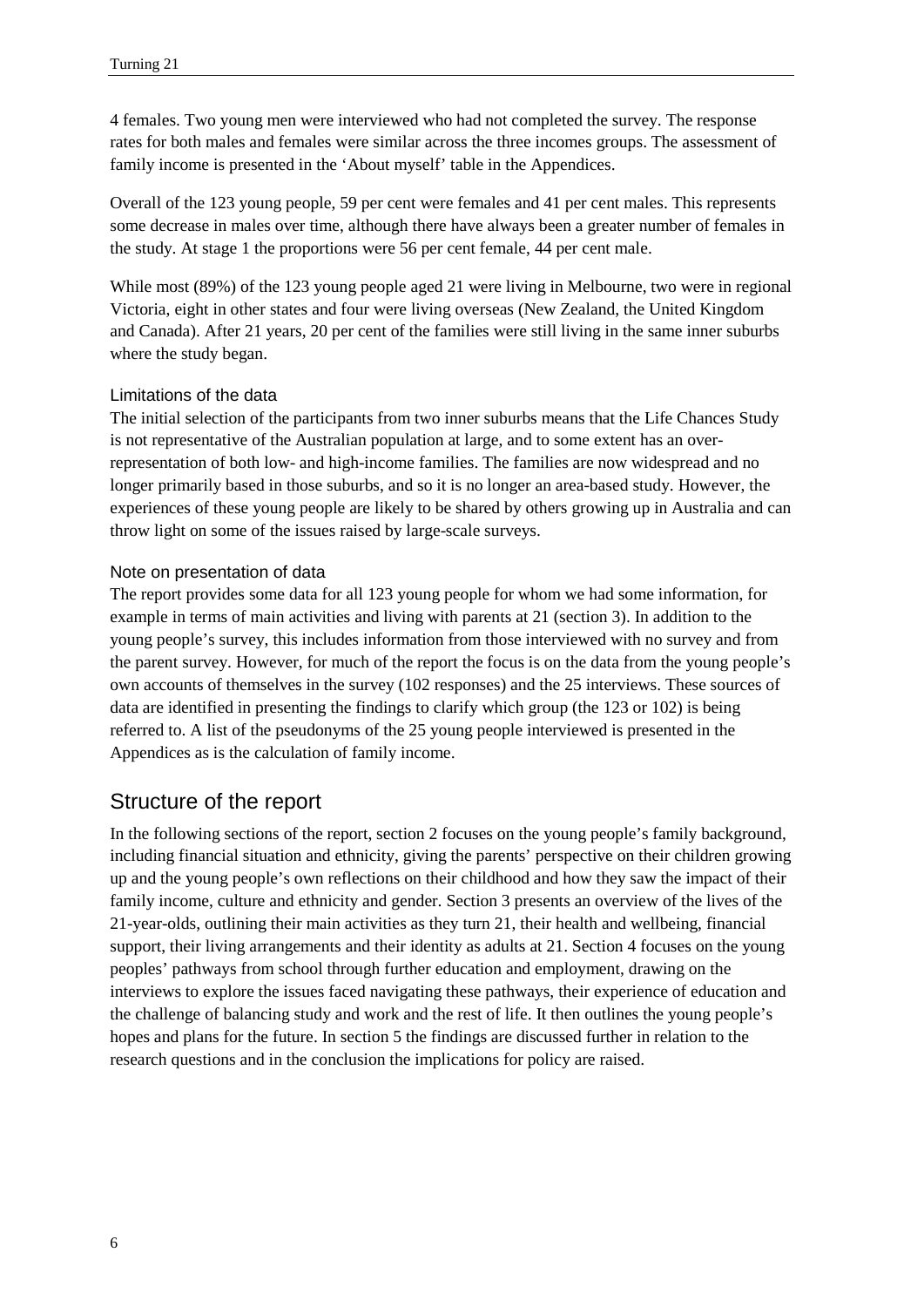## <span id="page-14-0"></span>**2 Family background and growing up**

With many assumptions about intergenerational advantage and disadvantage in policy debate, it is important to explore what is actually happening over time to families and the impact on young people growing up. How important is their family context for 21-year-olds in their pathways into adult life? Aspects of their family background that can be crucial in shaping the young people's pathways include their family's financial situation, their ethnicity and the perception of gender in their family. This section first outlines aspects of the young people's family income and parents' birthplace, drawing on the study's longitudinal data. It then introduces the parents' views from the surveys on the childhoods and current lives of their 21-year-old sons and daughters. It goes on to explore the reflections of the 21-year-olds whom we interviewed on the influences on them as they were growing up of their families' economic situation, ethnicity and culture and attitudes to gender. The interviewees are identified by pseudonyms.

## <span id="page-14-1"></span>Family background—income and ethnicity

The data about the 123 young people at 21, are drawn from the surveys with the young people and their parents and from the in-depth interviews. The young people have in common that they were all born in the same small area of inner Melbourne in the same year. However, their parents came from very diverse social, cultural and economic backgrounds and their parents' lives as they grew up have led them in varied directions.

Family income, that is their parental family income, was estimated for each young person at 21 (see details of estimation in the 'About myself' table in the Appendices). This can be rather different from the young people's own income, especially when they are working and living away from home, but it gives an indication of important aspects of family financial support that may be available to them. The 123 young people were grouped into three family income categories as follows:

- 25% low-income
- 35% medium-income
- 40% high-income.

As this is a longitudinal study we are able to trace the changes in family income over the time (see Table 2.1). The findings showed both continuity and change. Over half (58%) of the families who had been on low incomes at the start of the study were still in the low-income group 21 years later; over a third (38%) of medium-income families were still is this category; and 70 per cent of those who started on high incomes remained on high incomes.

The parents came from a wide range of ethnic backgrounds. At the start of the study some were recently arrived migrants or refugees coming to terms with a new language and culture. While they had now lived in Australia over 21 years, some still had limited English. Some had worked hard to maintain their language and traditions for their children. For analysis in this report the young people are grouped in terms of parents' birthplace and ethnic background as follows:

- 58% both parents were born in Australia
- 20% both parents were from non–English speaking birthplaces (referred to as NESB in the report), the most frequent languages spoken being Cantonese, Vietnamese, Turkish and Hmong
- 22% 'other'—one Australian-born parent and one born overseas, or both parents from other English-speaking birthplaces.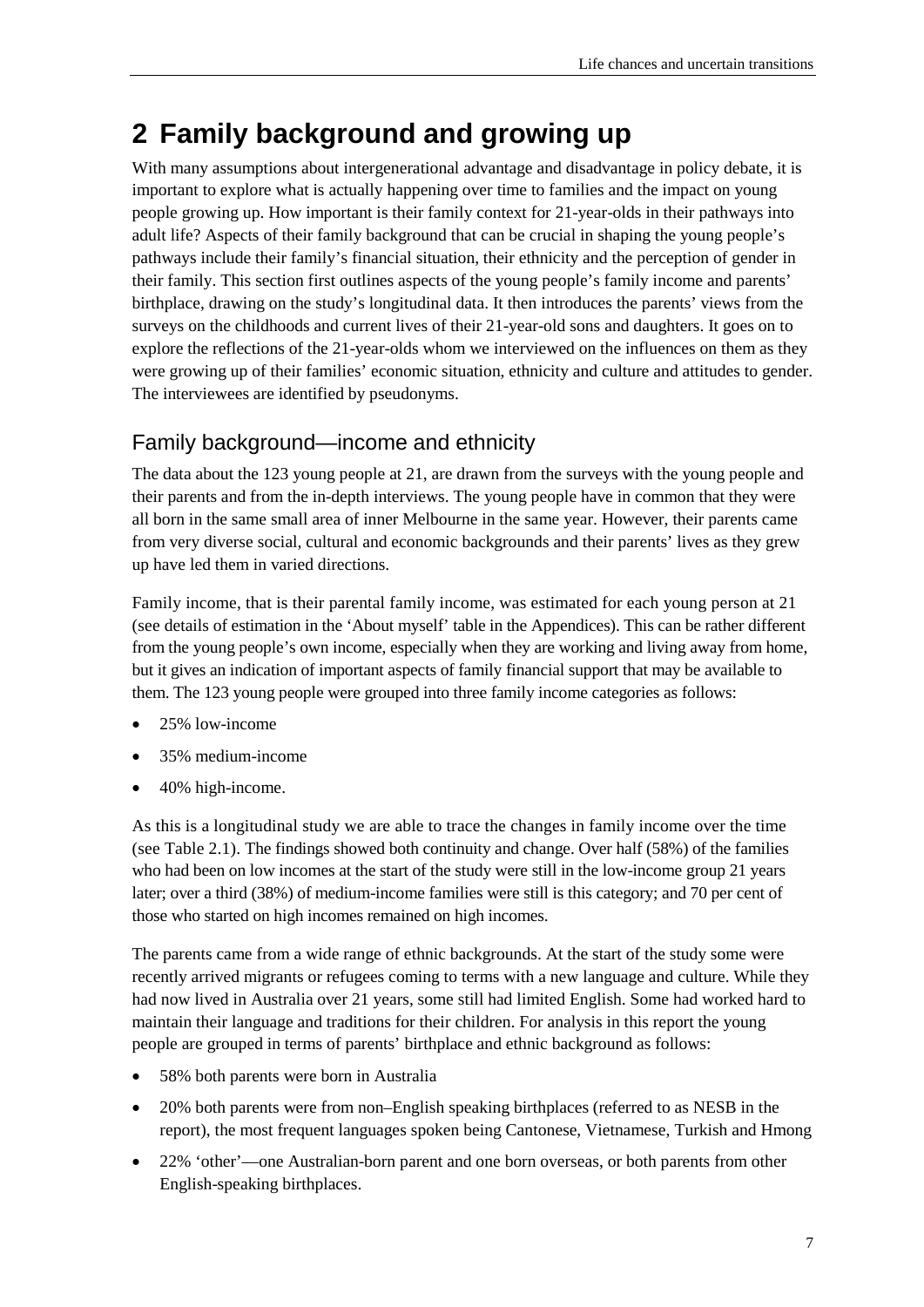| 6 months of age   |     | 21 years of age                                        |
|-------------------|-----|--------------------------------------------------------|
| Low income-36     | ZUZ | Low income $-21$<br>Medium income-13<br>High income-2  |
| Medium income-64  |     | Low income $-10$<br>Medium income-23<br>High income-31 |
| High income $-23$ | AB  | Low income $-0$<br>Medium income-7<br>High income-16   |

**Table 2.1 Changes in family income levels from 6 months old to 21 years (n = 123)**

There were differences between the income groups. The low-income families in the study include a high proportion of NESB families (43% of the low-income families had NESB parents, 40% Australian born and 17% other birthplace parents). In contrast, the majority (69%) of high-income families had two Australian-born parents. In other differences between the income groups, the lowincome parents typically had fewer educational qualifications than those on higher incomes, were less likely to be in employment, had larger families and were more likely to be sole parents. Many of the low-income parents were receiving Centrelink payments, some were in part-time and/or low wage employment.

#### Family income over time

Above we have outlined the changes in family income category over 21 years (Table 2.1). Approximately half the families (49%) were in the same income category that they had been in at the start of the study in 1990 when their children were infants, while some had improved their position (37%) and a smaller number (14%) had moved into a lower income category. However, most had moved either between low and medium categories or between medium and high categories, with only one family moving from low income to high income over the 21 years, and none moving from high income to low income over that time.

How did the parents view and explain these changes? Overall, over two-thirds (68%) of the parents said they were better off financially than they had been at the start of the study in 1990. However, this was much more frequent for families currently on a high income (83% high-income, 62% medium-income and 36% low-income). A substantial proportion (36%) of low-income families felt their situation was much the same as it had been 21 years earlier, while the remainder (29%) felt they were worse off.

Why were some parents better off? The reasons differed across income groups. In high-income households, those who felt they had become better off mentioned having two parents working, increased salaries with career progression, having paid off their mortgage, having savings and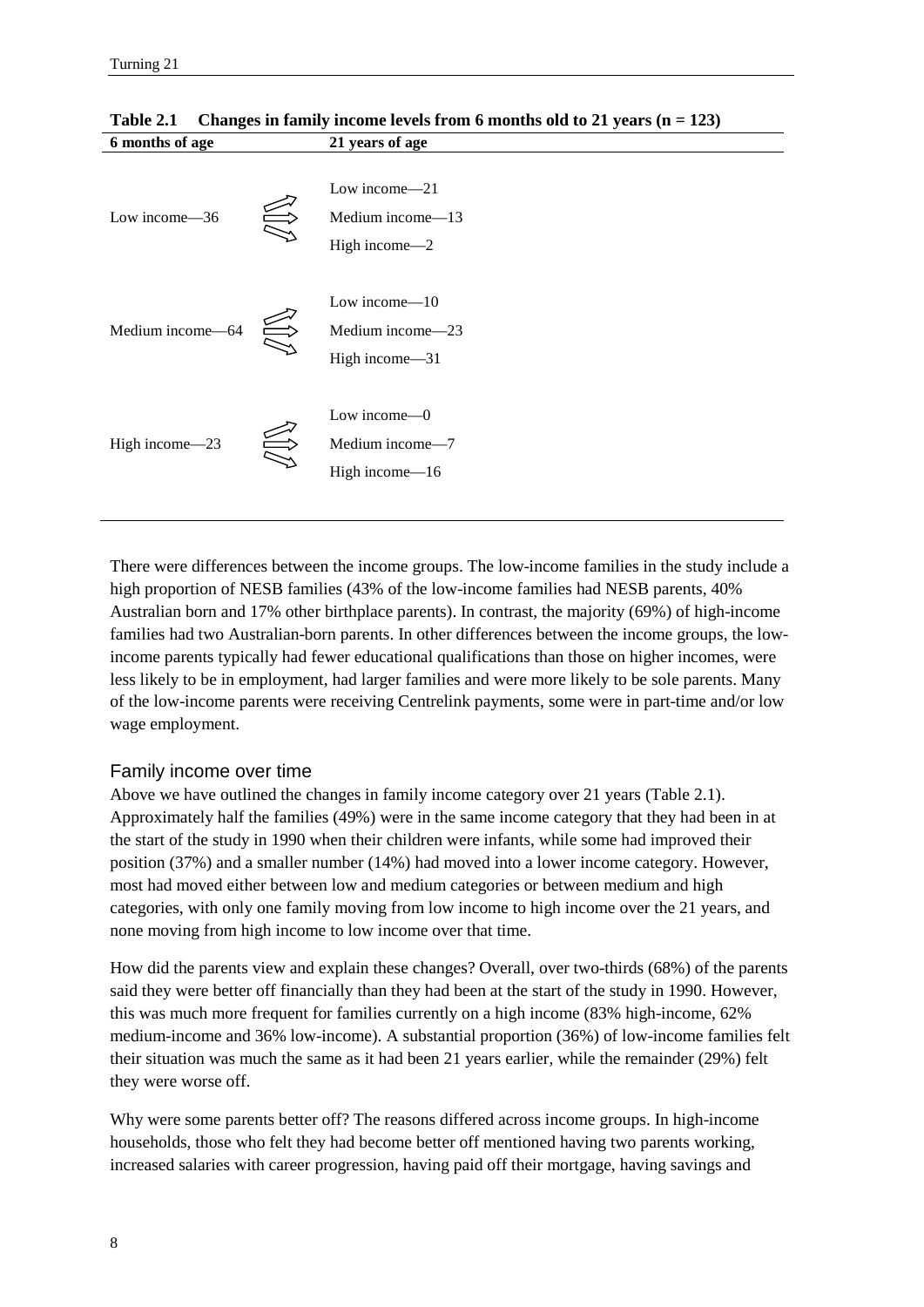inheritances and also no longer paying school fees. The few from this group who did not feel better off mentioned the cost of divorce and supporting children at university. Those from mediumincome families whose position had improved also mentioned having paid off their mortgage as well as having older children who were now self-supporting. Those from medium-income families whose position had not improved, identified divorce, ill health and rising costs as factors. For the low-income parents, job cuts, ill health and unemployment, coupled with the rising cost of living meant they were financially worse off or much the same as they had been. Centrelink was the main source of income for some of these parents. Improvements for those on low incomes included a parent now working full-time and a child now working.

## <span id="page-16-0"></span>The parents' reflections on the 21-year-olds growing up

The parents were the main informants in the early stages of the Life Chances Study and they have shared many aspects of their lives with us over the years. Now that their sons and daughters are reaching adulthood, we asked the parents in the survey to reflect on aspects of their lives that had been important in their children's growing up.

While many parents emphasised the positive effects on their children of family support and stability, others, across the income groups, referred to their separations and divorces, and some to illnesses or deaths of their partners as disrupting events for their children. In the low-income families a few parents mentioned the problem of lack of money; in the high-income families a few noted learning difficulties as shaping their children's lives.

The resources available to the parents affected their satisfaction with what they were able to provide for their children as they grew up. Table 2.2 shows only 27 per cent of low-income parents were very satisfied with the financial support they could provide, compared to 81 per cent of those on high incomes. While over half the parents overall were 'very satisfied' with various aspects of what they could provide their children, fewer from low-income families were satisfied, not only with the financial support they could provide, but also with housing, health care and education.

| <b>Satisfaction level</b><br>'very satisfied' | Low income<br>$(n = 15)$ | <b>Medium</b> income<br>$(n = 33)$ | <b>High income</b><br>$(n = 42)$ | All income<br>groups<br>$(n = 90)$ |
|-----------------------------------------------|--------------------------|------------------------------------|----------------------------------|------------------------------------|
|                                               | $\%$                     | $\%$                               | $\%$                             | $\%$                               |
| Family relationships                          | 33                       | 55                                 | 55                               | 51                                 |
| Housing                                       | 33                       | 64                                 | 74                               | 63                                 |
| Education                                     | 47                       | 61                                 | 79                               | 67                                 |
| Health care                                   | 40                       | 59                                 | 81                               | 66                                 |
| Financial support                             | 27                       | 42                                 | 81                               | 58                                 |

**Table 2.2 Parents' satisfaction with what they could provide their children growing up by family income at 21**

Parents were asked what were the most difficult costs to manage for their child over his or her lifetime. The most frequent response from all three income groups was education costs, with some of the medium- and high-income families specifying private school fees, while a few parents mentioned dental costs. A number of the high- and medium-income parents commented that costs for their child had not been a problem. However, one low-income mother's response was that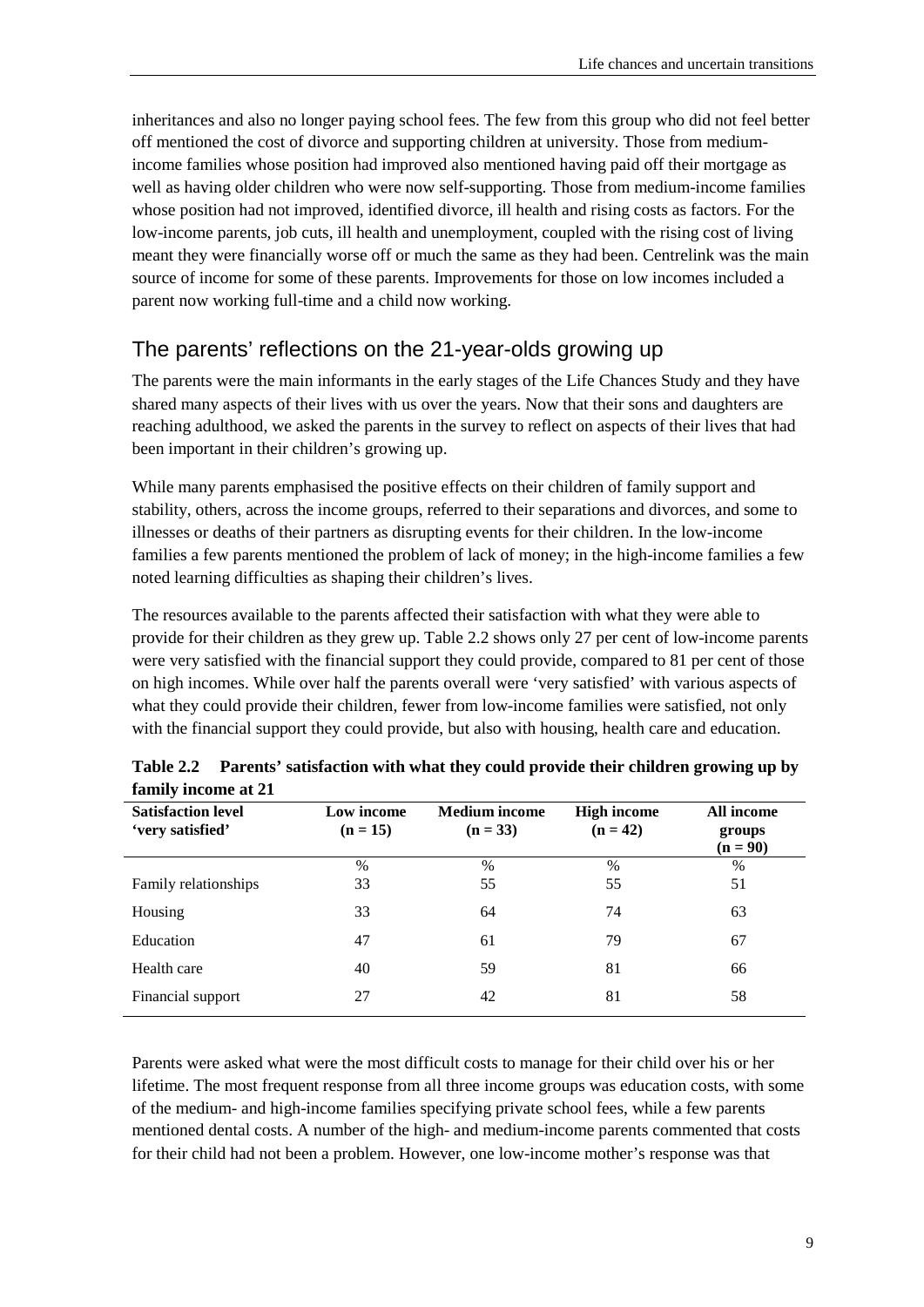'everything' had been a difficult cost. She felt her daughter had missed out on education, but also on 'a roof over her head that is hers' as a public housing tenant.

#### Parents and their 21-year-olds

In the survey, some parents presented their 21-year-olds and their relationship with them in a positive light, while others were less satisfied. On the positive side, there were parents who were very proud of the achievements and maturity of their 21-year-old sons and daughters as the following examples show:

We have had a close relationship. We support each other and my child is still living under my roof. It has been exciting for me to see her grow up and complete university. (low income)

He has finished his apprenticeship and is doing well at work. Most people that come into contact with [son] would say he was a well-spoken, respectful young man. Our relationship is very strong and we share many fun times together. (low income)

Some parents told of earlier difficulties with their children that had now been overcome. For example, a sole father expressed his pleasure about his daughter, who had a very disrupted childhood, was an early school leaver, but now had been working steadily for a number of years:

Things have turned out well for her and me. We did go through a hard, stressful time when she was 14 years old. At that time it looked bleak. Now she works full-time. I am so proud and happy for her. She has lots of friends and somehow finds time for cooking [for her father] every now and then. I'm so happy she is not pushing a pram. (low income)

A mother spoke of how her previously wayward son now provided support for her as a responsible adult:

He gave me a hard time, smoking and drinking, he always told me 'give up' but I never gave up. Now he is good and I am proud of him. He supports me especially when I had a hard time with my ex-husband. He is studying now. He is responsible. I feel he's a man. I can depend on him. (low income)

On the negative side, a few parents were in conflict with their 21-year-olds and some were dealing with their children's mental health problems. A few wrote of their frustration at their unemployed sons' lack of ambition and initiative. Some were disappointed that, at 21, their sons or daughters did not have recognisable career plans. Others were trying to manage their son's or daughter's anxiety and depression. In a number of families, the distress of suicide attempts had long-term repercussions for family members. In one family, a mother feared her daughter was being abused by her violent boyfriend, and in another family a father worried that his son might be addicted to online gambling.

The parents outlined how their family had been faring as their sons and daughters turned 21. Some parents were achieving well in their own careers; some were retiring from work; others were struggling with unemployment. Some had serious health problems—strokes and heart attacks were mentioned. Some had experienced the deaths of their own parents or were caring for elderly relatives; others were still parenting young children. Their responses illustrated the diversity and multifaceted nature of family life for young people reaching adulthood in Australia and the range of family demands to which they may have to respond.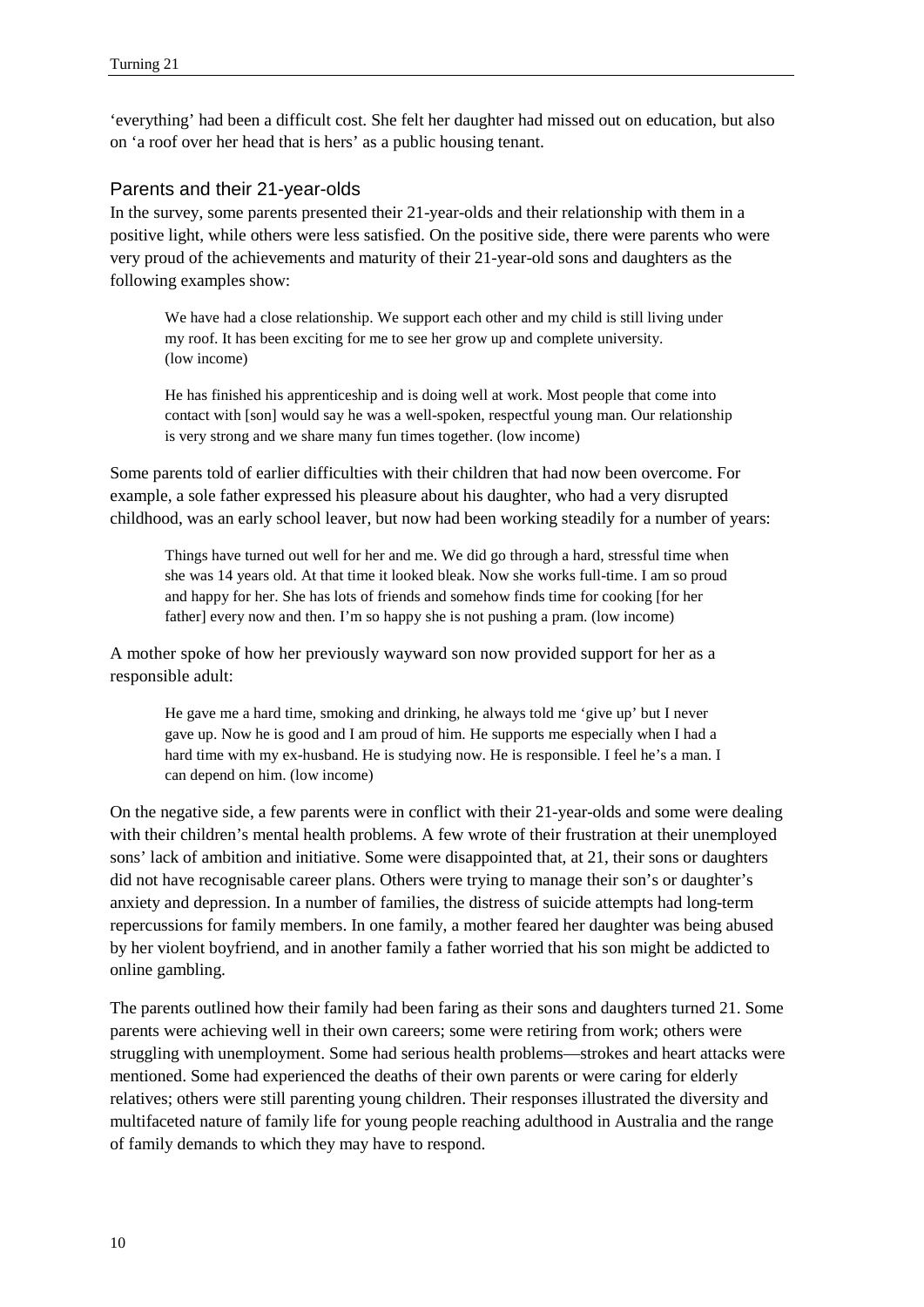## <span id="page-18-0"></span>The 21-year-olds' reflections on growing up

Being aware of the structural inequalities of income, ethnicity and gender is an important aspect of understanding the changing social world. There has been increasing research interest in how changes in these structural factors can be illuminated by the subjective experience of young people (Woodman 2011). Understanding the subjective experiences can also inform the policy debate about intergenerational disadvantage and advantage and the transmission of poverty.

In the interviews we asked the 21-year-olds to reflect on their childhoods and how these have affected their later lives. We asked them specifically to reflect on their family's economic situation and also on their ethnic or cultural background and their gender as they were growing up. Below we present the young people's views on these points to determine what these points can tell us about their pathways and identity.

#### Reflections by the 21-year-olds on their family's economic situation

In the interviews we asked the 21-year-olds how they would describe their family's economic situation when they were growing up and how they thought their situation had affected them. In general, the young people spoke in positive terms about their early lives, sometimes seeing positive outcomes from quite negative experiences. This would seem to reflect both the need to put a good face on one's life story and the optimism of young people starting their lives as increasingly independent adults.

The young people from high-income families were generally aware that they were better off than others and described their family's economic situation as they were growing up using terms such as 'comfortable' and 'well off'. They were also aware of other comparisons. Chris commented that he had been better off than others at his state primary school but 'a little bit under the norm' at his later private school, while another young man commented 'We're not billionaires'. Some maintained that family income had no effect on them growing up, 'money was not an issue', while others spoke of benefits, such as attending a 'good' (that is private) school. Klara explained the benefits for her:

Going to a private school gave me a lot of opportunities and as part of my schooling I did quite a lot of extracurricular activities and stuff which I guess my parents also had to pay for so that really helped, but that was really good for me in just maintaining balance. (high income)

Another young woman had grown up in two contrasting households:

I had a great family life. My parents were divorced but both had new partners I loved. My experiences of living differed greatly with each parent: my mother was unemployed for health reasons and was very poor, while my dad was quite well off. I feel like the experience of growing up with both extremes has made me well rounded and efficient financially, despite not having much. (high income)

Many of the young people we interviewed had spent some or all of their childhood in low-income families and some were still in this situation. Some rated their family as 'not well off' or 'probably not the best'. But they could also compare themselves to others even less fortunate. Susan described her childhood economic situation with her sole father who could not work because of illness, as: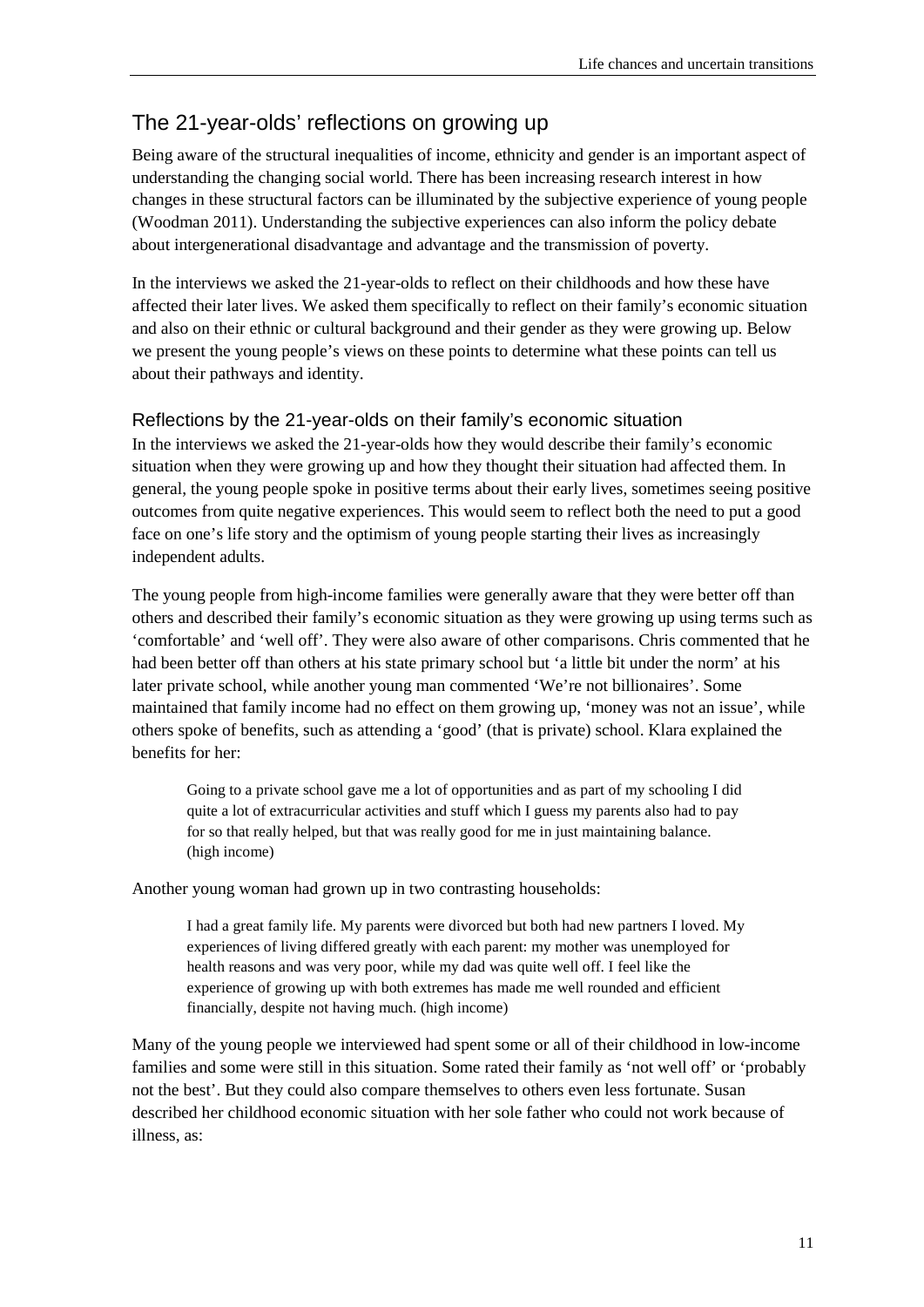Obviously down the low end of everything. It never used to bother me because I got over the whole not having much at all … We did whatever my dad could afford. I pretty much got used to that so I understand that when you don't have much, it's better than having nothing. (low income)

Aspects of their childhoods that some of the young people raised in relation to the family's low economic status included living in public housing, having many siblings and 'not having everything'. One remembered being low on food.

As with those from high-income families, there was a tendency for the 21-year-olds from lowincome families to say their families' economic situation had not affected them while they were growing up. Sometimes this was explained in terms of not having much, but managing or not being bothered by it. Demir described pretending he had what his friends had, but still maintained that missing out had not 'really' affected him:

It was very tough … At the end of the day it's very hard especially when you're on Centrelink. You can't really support four children on Centrelink. *How did it affect you?* Seeing my friends going for holidays and all that, obviously it does restrict you a little bit, but unfortunately there's nothing you can really do about that so you just have to pretend that you've been there or whatever and just wait till you're old and till you save up your own money so you can go and if you've got enough money take your family with you as well. It hasn't really affected me personally, not at all. I've never felt that way. Look, at the end of the day my parents can't afford it—it's as simple as that. (low income)

Some explained the effects in more positive terms of learning to manage money or to be independent. Some young people felt that they learned to be careful with money because of their parents' good example, while Katie learned from her parents' poor example. Critical of the way her low-income parents spent their limited money, she explained:

I think it went on cigarettes or drinks, and obviously we never went without food or toys or anything but at the same time, we'd get a lot of takeaway foods instead of my parents actually going shopping and doing a huge shop. So it's like we always ate takeaway food but I don't like that, I hate that … Well it made me super stingy. Me and my partner I have to know where we're spending our money, what we're saving towards. I'm not really stingy, like we will go shopping and have fun and stuff but I'm money smart. I'm really money smart and I think that's good in a way for me, it worked out really well. That's how I am. (low income)

In contrast, Julie described learning from her 'money wise' father as follows:

Well, Dad was the only person in the family where income was coming from and he was feeding a family, six of us altogether, so he was always very wise with his money and I remember talking about it the other day with my sister. I remember small things about if there's a tap running or if you're washing dishes, make sure the taps not turned on full blast and to be wise about things. (low income)

One aspect that emerged from some of the accounts was the impact of a big change in the family finances. For Sandy her father's bankruptcy when she was aged 4 had long-term repercussions, in terms of early independence. She contrasted her family situation to that of her boyfriend in an example that also highlights the choices that parents on low incomes make about supporting their children through education: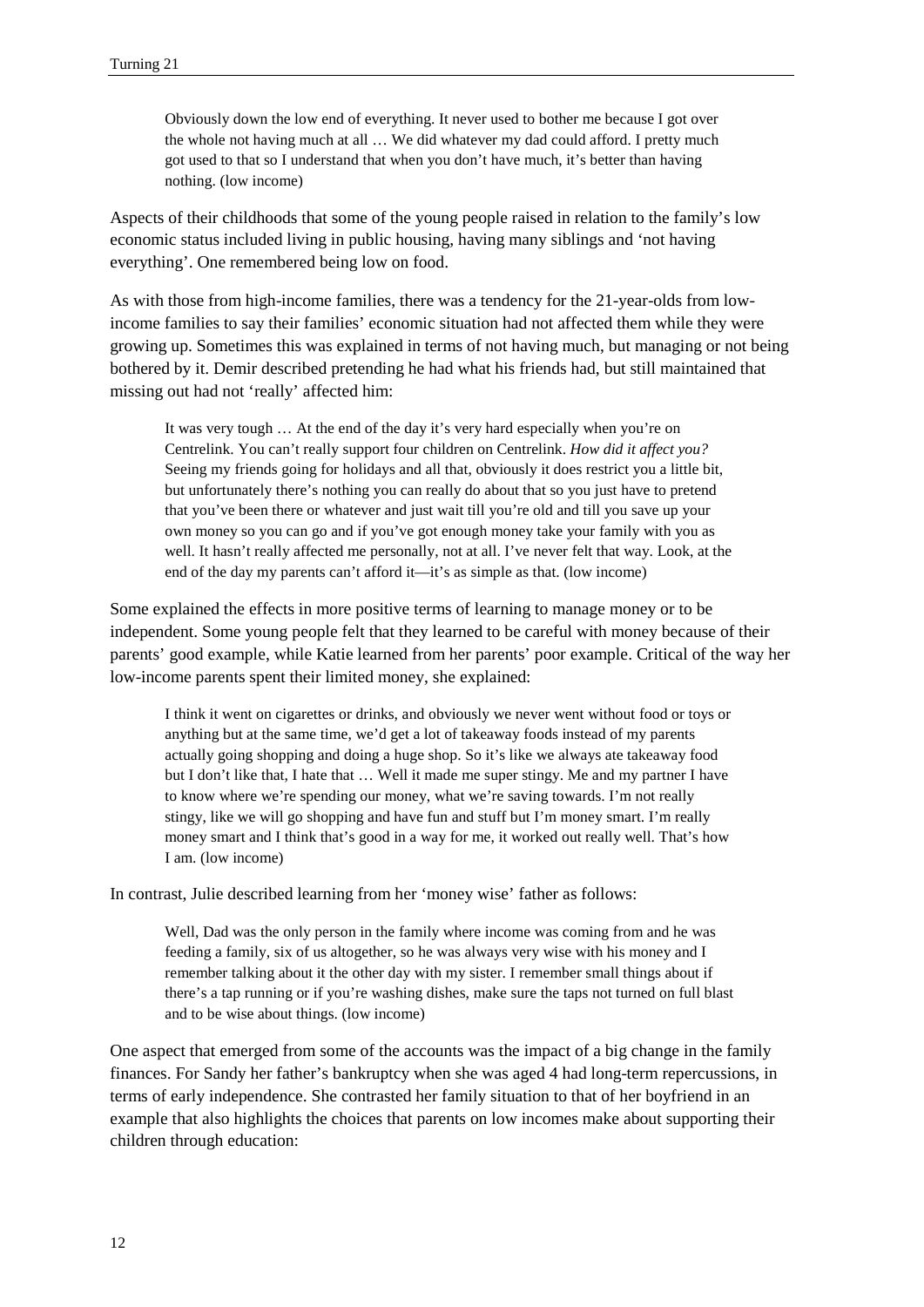When I was born, Mum and Dad were actually really well off. But then they went bankrupt, their business didn't work out. We went through a lot of struggle. All of us started work when we were 15 and we've always just learned to support ourselves ... I could complain about the things I've been through, but I know there's other people that are worse off … It's good because it's taught me to be independent since I was young. I mean, 15 and going out into the workforce just to make sure that I have money to go out or buy a train ticket. I think it really helped become who I am now. My boyfriend, he was really spoiled. His parents, they're not well off, but they work really hard and they save up. So they give him everything he needs. They pretty much gave him all the financial support he needed for as long he wanted to study. So it was very different to what I grew up to. With that, obviously came less responsibilities, he didn't really stress about the money, or worry about the future. He would start a course and drop out. He's gone into the workforce now and he has kind of grown up a bit. So just having that kind of comparison really helps me. It shows me the way that you're brought up really does change how you view life. (low income)

#### Family ethnic and cultural background

While all of the 21-year-olds in the Life Chances Study were born in Australia, some were very aware of the differences between their family's ethnic background and that of the mainstream society in which they were growing up.

In the survey over half (51%) the young people identified themselves simply as 'Australian'. However, another group (26%) referred to their identity as Australian followed by another ethnicity (for example 'Australian Chinese', 'Australian British', 'Australian with a little bit of Italian dropped in as well'); while a smaller group put Australian second (for example 'Vietnamese Australian', 'Syrian Australian'), and four did not refer to themselves as Australian at all, but as Hmong, Vietnamese or Turkish.

We asked the young people we interviewed: 'Thinking about your ethnic or cultural background, how has this affected you growing up? What have been the positives and the negatives for you?' Among the 25 young people we interviewed 11 had grown up in English-speaking families, typically of Anglo-Celtic background, while 14 had grown up with migrant or refugee parents born in non–English speaking countries (eight with Vietnamese and/or Chinese parentage, two whose parents were Hmong hill tribe refugees from Laos, three with Turkish parents and one with Egyptian parents).

As might be expected from those of the mainstream culture, most of the young people with Australian-born parents found this question difficult to answer other than to say simply it had not affected them.

I'm obviously from the Anglo-Saxon Western type background so I suppose not. I've never really noticed anything linked to that sort of thing. (Joshua)

However, two young women with Australian-born parents discussed this in more detail: Klara talked of her interest in learning about her friends' Asian family backgrounds and Megan spoke of the benefit of growing up in the multicultural inner suburbs:

I think racially there's not a real stereotype of white people … there isn't many assumptions because my family's been in Australia for a long time … The first five years of my life I had a lot of multiculturalism which you don't get in the suburbs and I think that definitely impacted on me in a positive way that you see the people for who they are rather than stereotype them.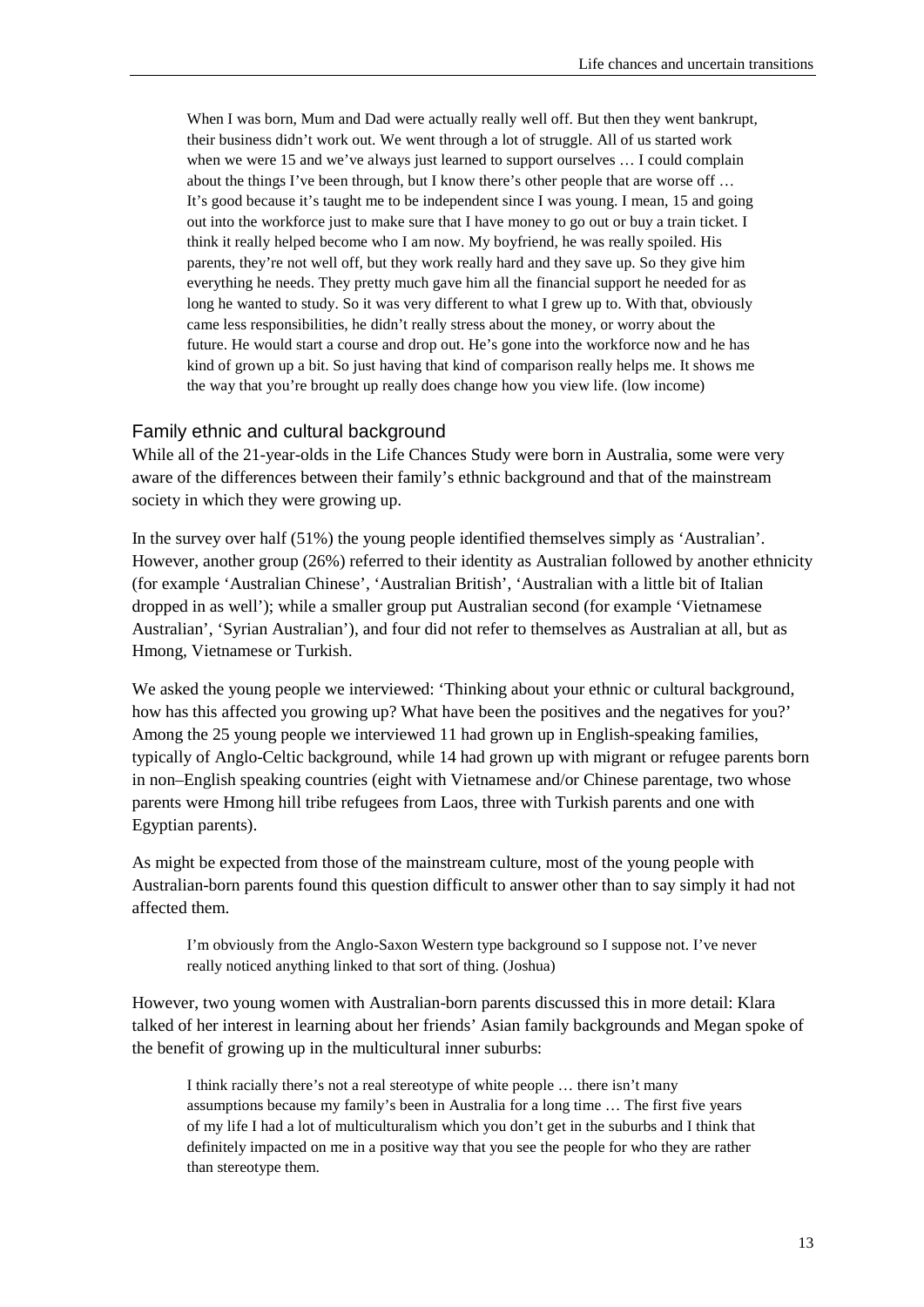The young people from Vietnamese and Chinese families readily identified aspects of their family ethnic background that had influenced them growing up. These included the responsibility of children to support their parents in old age, the responsibility of the oldest child for the younger child(ren), respect for older people, discipline and encouragement to study. Some also mentioned avoiding bad influences, such as smoking or drugs. These values were generally portrayed as beneficial; however, at times the young people expressed ambivalence about what aspects were positive and what were negative. For example, the responsibility for other family members could be seen as a burden. The push to study could go too far as Chung explained:

*Positives?* The way they encourage us to study, but with my dad, he was over-pressuring, he pushed too hard. They say 'pressure makes diamonds' but also 'pressure makes rubble'. (male, Vietnamese)

Some of these young people contrasted Asian or Chinese and 'Western' values and found adapting to both difficult, and felt this limited their social interaction:

A positive is growing up in the Chinese culture. It's more disciplined than the Western culture. Like there is the constant reminder that you have to respect your elders and that's beneficial … and just growing up with the correct views and morals in life. I mean how you treat people or how you deal with relationships and friends. I still can't get used to the whole scheme of sex before marriage. Like growing up my parents was hard on that and that you weren't going to date anyone until you finish high school. And I didn't see any issue in doing that until now really I guess. But I guess negative was since growing up in a Chinese culture it's sometimes even living in Melbourne although it's so multicultural, it's adapting to the Western culture, where you spend most of your time with people that grew up in a Western culture. So it was hard to relate and sometimes hard to make friends because of that, I guess that's the negative. (Raymond, Chinese)

Melissa commented:

In some ways I feel uncomfortable because I'm not Western … if I was a Western person born in Australia I'd feel more confident. (Vietnamese)

Appearance was an important aspect of identity that some young people raised. Some of these Australian-born young people spoke of having to try to deal with sounding Australian but looking Asian:

Growing up in Australia, I think, everyone just sees me as an Australian anyway. When they look at me, obviously they don't, but I don't really think there's any negative or positives. … When somebody sees me to face to face and talks to me, they accept me more. But I guess, yeah, if it was just somebody walking on the streets looking at me, they would think that I'm just like an immigrant that can't speak English properly. I've had people say, 'Wow, I didn't realise that you were an Australian'. I mean, I kind of just laugh at things like that. I don't get offended. (Sandy, Chinese Vietnamese)

Language was also important for some and some were grateful for their parents' persistence in making them attend weekend language school, while others had hated this. One spoke with some pride of her knowledge of three languages (English, Cantonese and Mandarin); however, in multicultural Melbourne, the school she was working in was bilingual in Greek and Macedonian.

Name calling because of their ethnic background was raised by a couple of young people, who had grown up away from the more multicultural inner suburbs. Birsen, who grew up in an outer suburb, commented: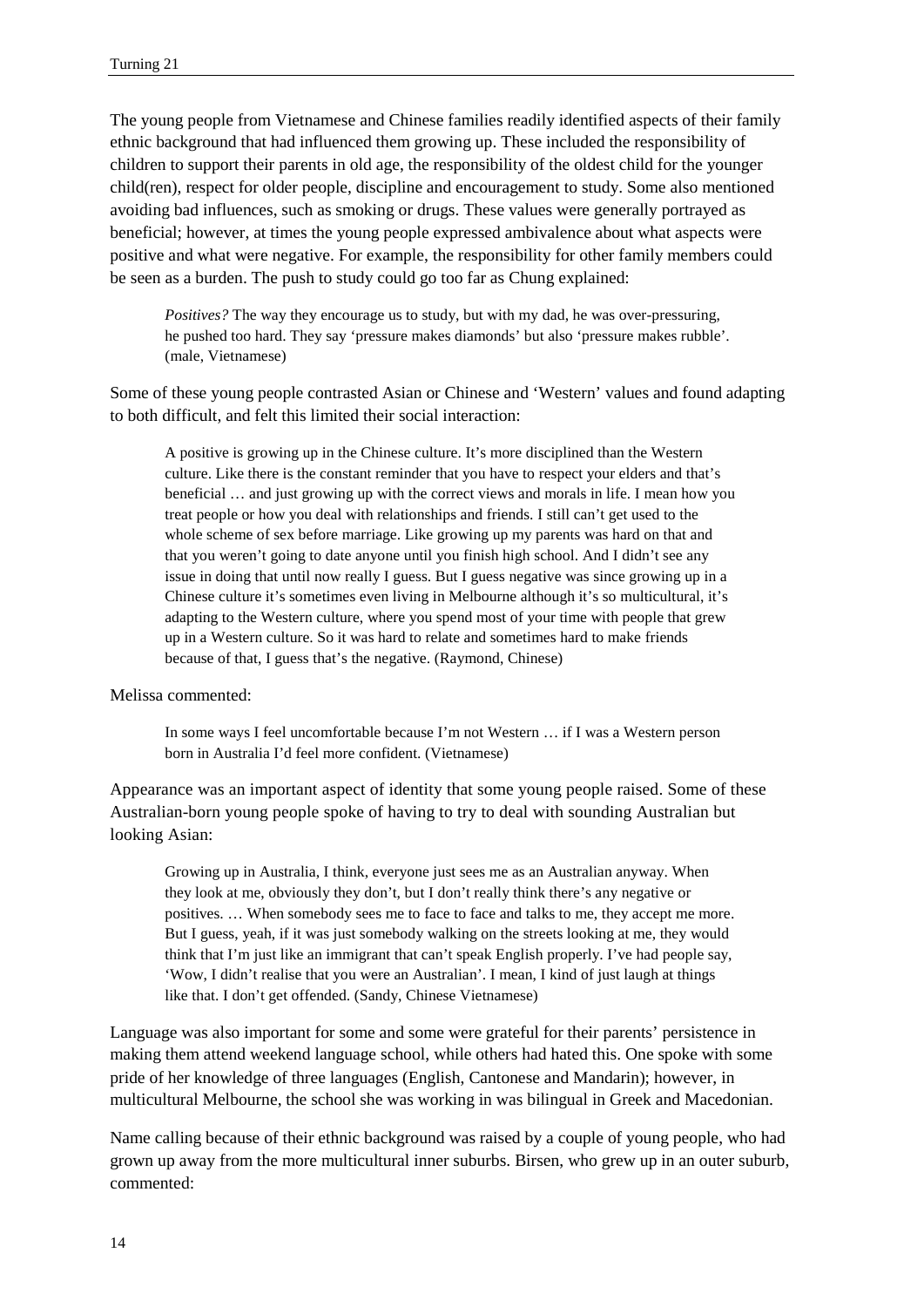When I was a little kid, some would tease us that we're Turkish. We were just kids.

Chris, who has an Italian father, also found a change of location important:

It didn't really affect me in primary school because we had a lot of different ethnicities there. But I was called the wog at the private school because there weren't many people from this side of town; they were all from Toorak and the eastern suburbs. But it didn't really affect me. I wasn't bullied because of that.

Some also discussed culture change or loss of cultural heritage over time, for example Sandy from a Chinese Vietnamese family who had been sent by her Buddhist parents to a Catholic school felt she knew little about her mother's beliefs. In contrast, Ayla from a Turkish family gave an example of her father and his friends changing their views. Initially, he did not want her to attend university, believing she should get married aged 20:

Me getting into university was a very big thing. There's a lot of people that talk too much, because their daughter or their son couldn't get into university. So, my reputation would always have to be very clean, 'Oh, your daughter does this, your daughter does that'. So, that thing from our culture where they talk a lot, that affected me. That was one negative thing. But also my dad's thing where a girl has to get married at the age of 20. That affected me a lot. But it's changed, because I think that also the community is changing as well. When I was younger it was different. Everyone would be more strict. Girls and boys would play differently, separately. But now, when I see my cousins and everything, they're not like that. Girls and boys can play. They're like normal, like Australian kids.

#### Reflections on gender

Gender was a key issue raised in reference to their ethnic background by a number of the young people. We also asked the young people directly what had been the positives and negatives of being a boy or a girl growing up in their family.

The young people with Australian-born parents generally said that there was not a difference between the way boys and girls were treated in their families and they held the belief that everyone was treated equally:

None. I think it's pretty even with us. It's never been, 'You are a girl, you get special treatment'. I wish we got that. We were all brought up if one person gets it, the other gets it. (Narelle)

I can't think of any positives or negatives. I've grown up in a way that gender isn't really an important issue. That's how I like to see the world even though it mightn't always be the case. (Joshua)

In contrast gender was a very live issue in some of the migrant and refugee families from other ethnic backgrounds. A preference for boys was identified across a number of different ethnic groups. The strongest statement probably came from Christine, the young Hmong woman:

It's kind of weird, because in our culture it's the guy that tends to have the first priority, the girl is the second priority, they want a son, because the son was going to be the one to continue the family tree line, and the girl is going to be married out, they tend to love the boy more. Even though they do love us all the same, it's just a cultural thing. They rely on the son more because they know that when they grow old, the son will look after them, the girl will be married off in another family. It's a cultural thing but you do feel that being a girl you are disadvantaged, from your parents.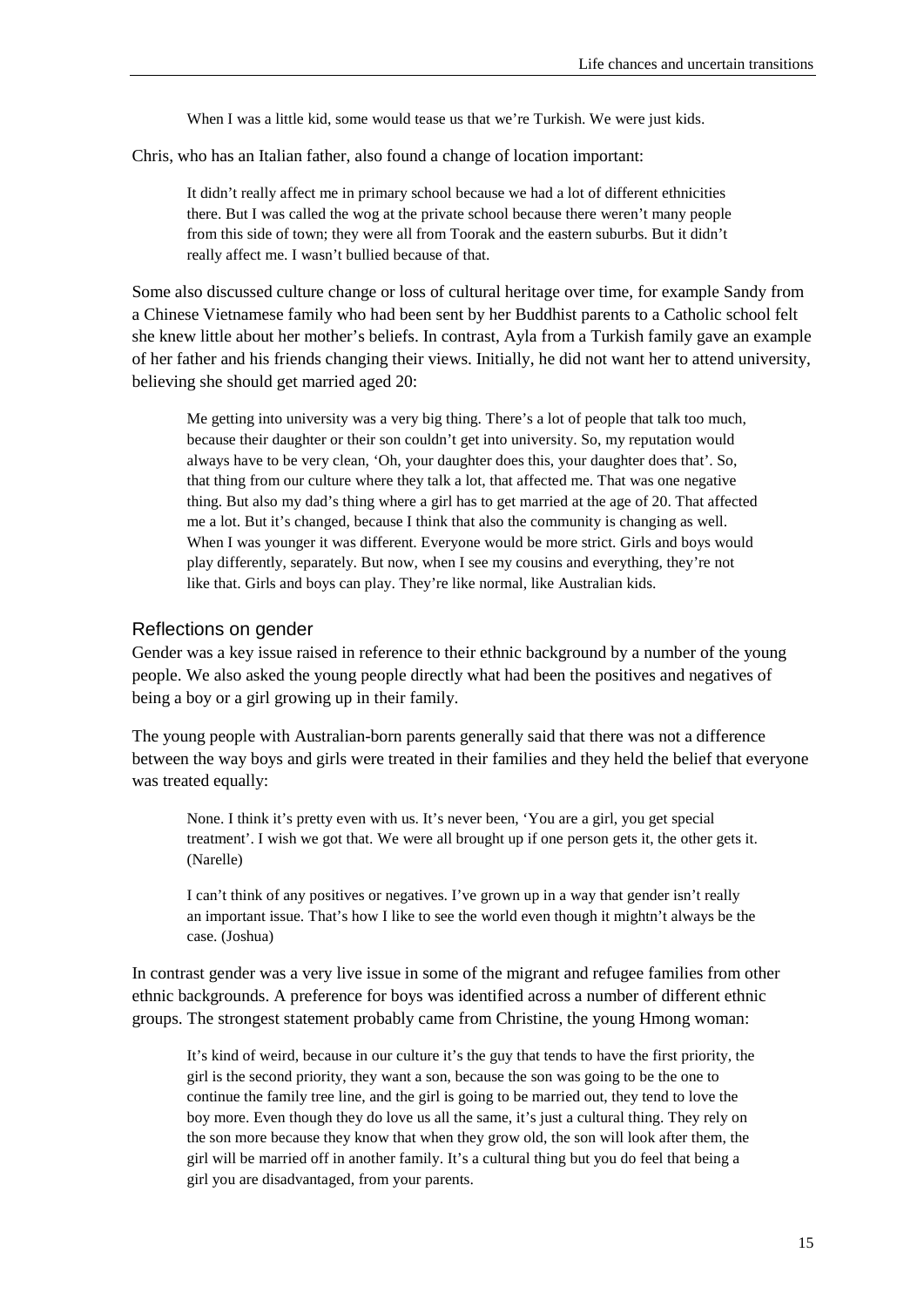Some of the young women from Vietnamese and Chinese families mentioned girls spending more time in the kitchen, not being able to go out as often at night and brothers being protective or overprotective of their sisters and having more money spent on them. From the male perspective, Chung explained simply that 'boys get to carry heavy stuff', whereas Raymond spelled out that the son in his family would be the key provider for his parents and so would inherit his parents' house. However, a young woman, Hoa, explained: 'Mum's not biased to any of us, Mum loves us all equally'.

Ayla, a young woman from a Turkish family, noted that girls were not meant to socialise as much as boys. However, on the positive side her father was giving her and her sister a better car than he gave her brothers because he wanted to make sure the girls would not be stranded by an unreliable car.

#### Summary

The findings confirm the importance of their family background for many of the 21-year-olds, but that it does not necessarily determine their own lives. The 123 young people were grouped into three family income categories as follows: 25 per cent low income, 35 per cent medium income and 40 per cent high income. As this is a longitudinal study, we are able to trace the changes in family income over the time. While there is considerable continuity in family income over time, there is also change. Approximately half the families (49%) were in the same income category that they had been in at the start of the study when the 21-year-olds were infants, while over a third had improved their position (37%) and a smaller number (14%) had moved to a lower income category.

The young people generally told a positive story about the impact of their family financial background, with some from all income groups saying it had little effect on their growing up, while those who did recognise an impact expressed this in a positive light. For example, some had learned from a deprived childhood how to manage money carefully or become independent. Closer attention to their stories showed some struggled to appear not to be 'bothered' by what they missed out on.

While their own ethnic and cultural background was almost invisible to the 'mainstream' Anglo-Australian young people, it was quite prominent for those from Asian and Middle Eastern backgrounds who were dealing with cultural conflict and change. In terms of pathways to education and employment, the ethnic dimension had very real implications for pressures to or restrictions on studying, on the experience of being different at school or at work, and for managing family obligations.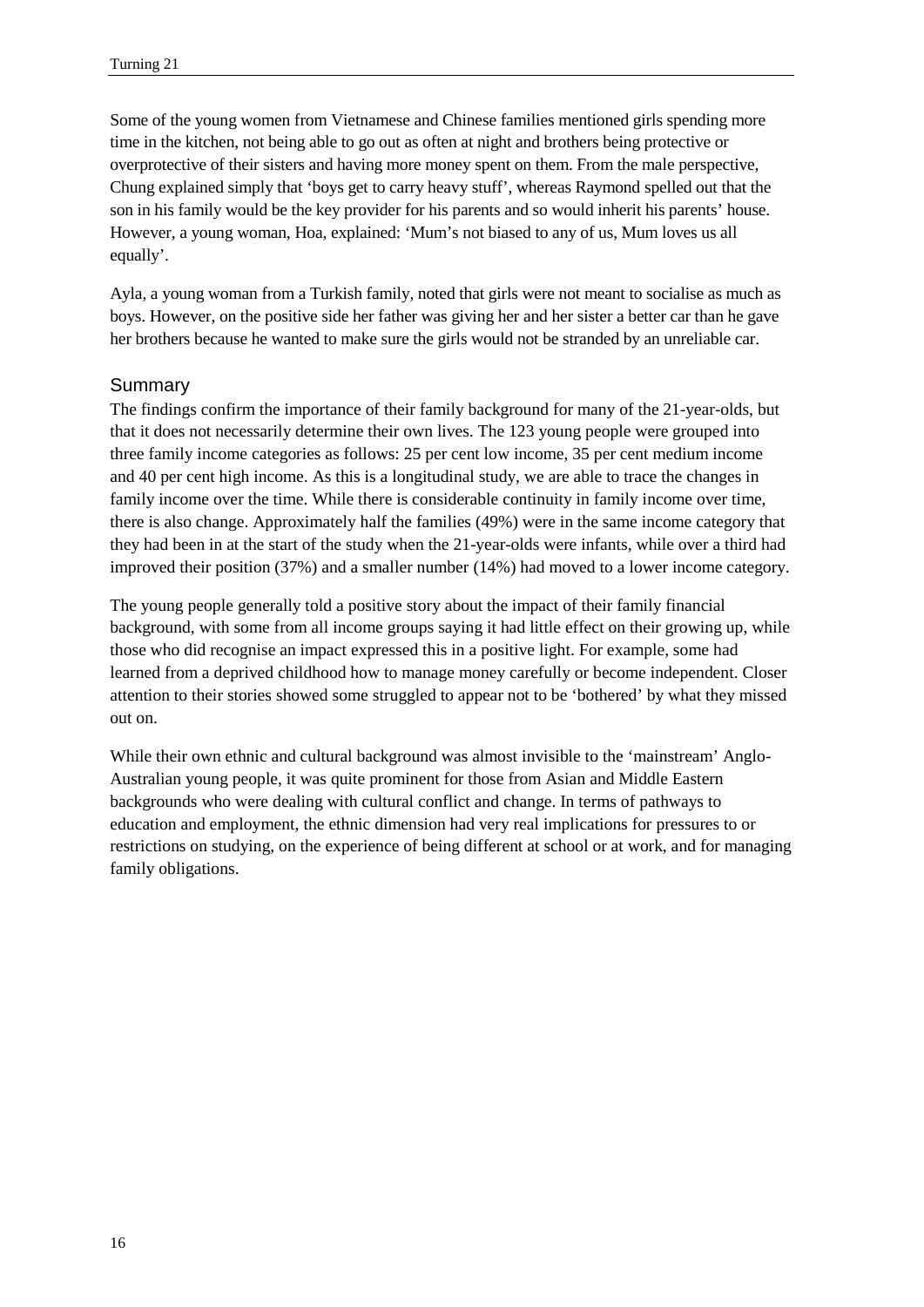## <span id="page-24-0"></span>**3 The 21-year-olds—a profile**

This section presents an overview of what this diverse group of young people was doing aged 21, in terms of education and employment and other aspects of their lives, including health and wellbeing and their financial situation. It looks at their living arrangements and concludes by exploring their perception of themselves as adults at this stage of their life. It draws on both the survey and interview data.

## <span id="page-24-1"></span>Main activities

When we last interviewed the young people in the year they turned 18, three-quarters were still at school, most finishing Year 12, and some had already started university or TAFE courses, while a few were having gap years, were working or unemployed (Taylor & Gee 2010).

At age 21, most of the 123 young people were studying and/or working. However, what they named as their main activities for the year included playing AFL football, playing in bands, volunteering, travel and 'looking after my children'. Many of the young people combined a number of activities, either over the year or simultaneously, including study, employment and looking for work. These will be explored in more detail later. However, here we group the young people into four categories of main activity in relation to their participation in education and employment:

#### University—50%

The most frequent activity for the young people in 2011, the year they turned 21, was university study, with half (61 young people) studying at university. For some, this was their final year and they graduated at the end of the year; others were part way through a course and a small number had only recently started, having followed other pathways since leaving school. While most were studying at Australian universities, a few were on exchange doing part of their course in Europe or the United States. In the young people's survey, those studying at university in 2011, also reported part-time work (65%), full-time work (7%) and looking for work (12%) among their main activities, sometimes after they had completed their degree. Some of the university students (17%) also named long-term travel among their main activities for the year.

#### TAFE—10%

For a smaller number (12 young people), their main activity was studying at TAFE. Given that TAFE certificates and diplomas were generally shorter than university degrees, these young people were also likely to be looking for work and/or working part-time. (The survey showed 42% of TAFE students also working part-time and 42% looking for work, though it should be noted that the numbers are small.)

#### Full-time paid work—27%

For over a quarter (33) of the young people, full-time paid work was their main activity for 2011. This included six in apprenticeships and one in traineeship. The full-time jobs included beauty therapist, carpenter, property manager, warehouse assistant, receptionist and one girl was a sailor in the navy. (The survey showed that of those whose main activity was full-time work, 21% also were looking for work and 21% also named travel as a main activity; a few were also doing some TAFE study.) By the time of the interviews in early 2012 some of the young people who had been finishing their university study in 2011 had started full-time work, for example, a teacher and a nurse.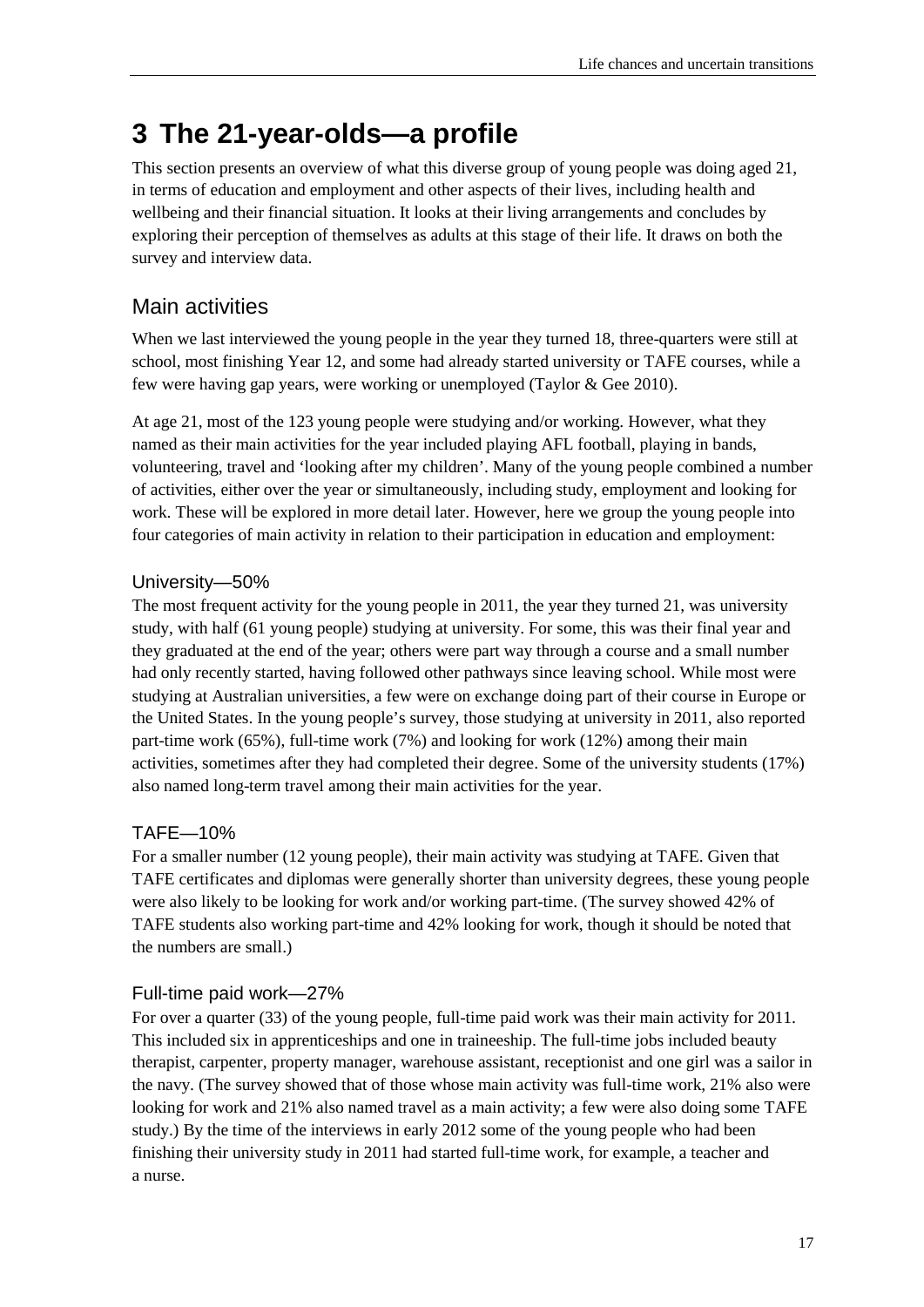#### 'Other' activities—13%

Some 13 per cent (17) of the 21-year-olds were less 'fully participating' in study and employment. Some were working part-time as their main activity while looking for other work, were in and out of jobs or were longer term unemployed. Overall, seven per cent (8 young people) were neither working nor studying, including four unemployed young men, two young women looking after their babies as their main activity, and another two young women out of the workforce with serious long-term health problems.

While a similar proportion of young men and women were studying at university, most of those studying at TAFE were female and a higher proportion of males than females were in full-time work and were unemployed. There were not big differences in these main activities according to parents' birthplace groupings.

The young people from low-income families were spread across the four categories of main activities. In contrast, young people from high-income families were much more likely than those from low-income families to be at university and were less likely to be at TAFE (see Table 3.1).

| *********               |                          | $\frac{1}{2}$ and $\frac{1}{2}$ are $\frac{1}{2}$ and $\frac{1}{2}$ and $\frac{1}{2}$ and $\frac{1}{2}$ are $\frac{1}{2}$ |                                  |                                     |
|-------------------------|--------------------------|---------------------------------------------------------------------------------------------------------------------------|----------------------------------|-------------------------------------|
| Main activity 2011      | Low income<br>$(n = 31)$ | <b>Medium</b> income<br>$(n = 43)$                                                                                        | <b>High income</b><br>$(n = 49)$ | All income<br>groups<br>$(n = 123)$ |
|                         | $\frac{0}{0}$            | $\frac{0}{0}$                                                                                                             | $\%$                             | $\%$                                |
| Studying at university  | 32                       | 40                                                                                                                        | 69                               | 50                                  |
| <b>Studying at TAFE</b> | 26                       | 7                                                                                                                         | $\mathfrak{D}$                   | 10                                  |
| Paid work full-time     | 23                       | 42                                                                                                                        | 16                               | 27                                  |
| Other                   | 19                       | 11                                                                                                                        | 12                               | 13                                  |
| Total                   | 100                      | 100                                                                                                                       | 100                              | 100                                 |
|                         |                          |                                                                                                                           |                                  |                                     |

| Table 3.1 | Main activity at age 21 by family income at 21* |  |  |  |
|-----------|-------------------------------------------------|--|--|--|
|-----------|-------------------------------------------------|--|--|--|

 $*P<0.05$ 

Note: 'Paid work full-time' includes apprentices (7) and trainees (1). 'Other' includes 17 young people whose main activity for 2011 was working part-time but not studying (9), not working but looking for work (4) and those not in the workforce because of child care (2) or illness (2).

Overall (from the survey) some 67 per cent of the students also reported working as one of their main activities, typically part-time work. The young people's pathways from secondary school to further study and to the workforce are explored in more detail in section 4.

#### The young parents

At the start of the Life Chances Study in 1990, six per cent of the mothers were aged 18–21. Now 21 years later a similar proportion (5%) of their daughters had themselves become young parents.

At age 21 there were five young parents among the 123 participants, three young women who already were mothers of one or more young children, one who was having her first child at 21 and one young man who had married and become a father at 21. Four of the five young parents had grown up in low-income families and one in a medium-income family. Three were of Australian parentage and two were from the Hmong community, which has a tradition of early marriage and parenting. Four of the young parents, with their children, were living with their own parents (or partner's parents), while one was living as a sole parent in a high-rise flat.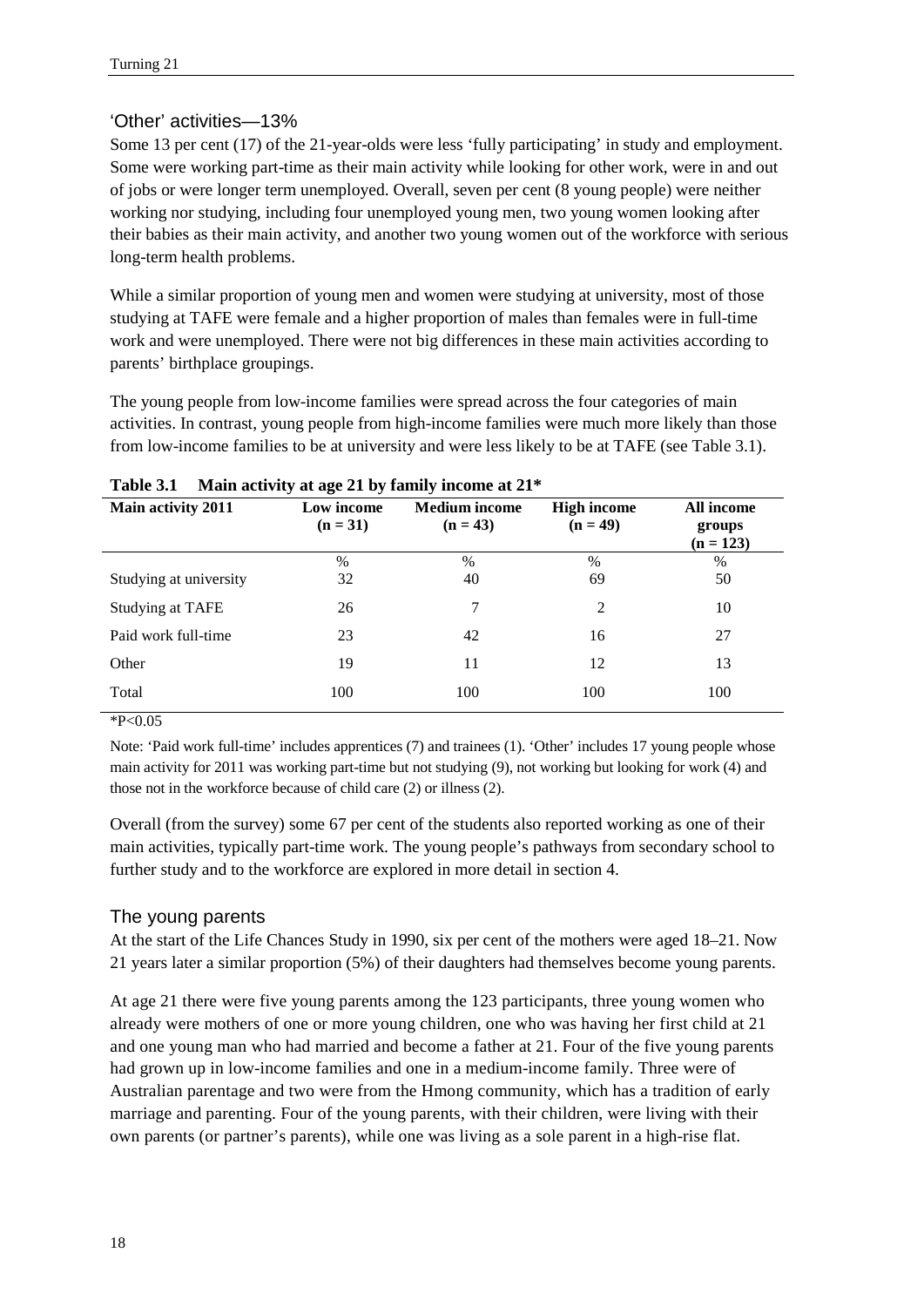The young parents had a wide range of educational and employment experience. Two of the young mothers were early school leavers, with no qualifications or work experience; one had completed a Certificate III and was working part-time and training, while the fourth had completed a university degree. The young man was working full-time having completed an apprenticeship.

While the young mothers were keen to say they were managing very well with their children, they also faced a particular range of issues. These included finding somewhere satisfactory to live with their children, access to flexible child care (formal and informal) and, for some, the possibility of future study leading to work. While they might just manage with day-to-day costs, the cost of future housing was a major concern. Some were also dealing with difficult relationships with their children's fathers, with children's health problems and with social isolation. Some of their situations are discussed further in later sections.

## <span id="page-26-0"></span>Health and wellbeing

Good health and wellbeing are essential for young people to enable them to follow their pathways through education and employment. Wellbeing also provides a vital outcome of a 'successful' transition. In general the 21-year-olds saw themselves as healthy and happy, but there were exceptions and there were varying degrees of wellbeing.

#### Physical health

In the survey two-thirds said they had very good health 'always' or 'often', one-third 'sometimes' and two individuals said that they 'seldom' or 'never' had very good health (refer to the 'About myself' table in the Appendices). There was little variation on this in relation to gender, ethnicity or family income.

In other questions related to physical health and health-related activities most described themselves as being about the right weight (78% about the right weight, 18% overweight and 4% underweight). Young men were much more likely to be doing sport or exercise at least weekly (94% males, 56% females). The same proportion of males and females drank alcohol often (27%), but this was more frequent for those with Australian-born parents (33%) than NESB parents (5%). Similarly, use of marijuana or other drugs was more frequent among those from Australian than from NESB families.

An important minority (14%) said they had long-term health problems or disability. The most frequent conditions were anxiety and depression, followed by asthma and chronic fatigue syndrome. One young woman mentioned that she was recovering from a seven-year eating disorder and another that she had been on antidepressants since she was 18. Parents of some of the young people also mentioned serious health problems and how these had affected their sons and daughters; one had to give up an apprenticeship due to her severe kidney failure and was now on dialysis.

#### Mental health

Almost one in five (19%) said they had experienced mental health problems during the year they turned 21. They were asked to describe these in an open-ended question. Anxiety and/or depression were most frequently mentioned, with three also identifying eating disorders and one an obsessive compulsive disorder. They ranged in severity from 'suffered with severe depression and eating disorders' (male) to 'period of anxiety during exams and a month or so afterwards' (male).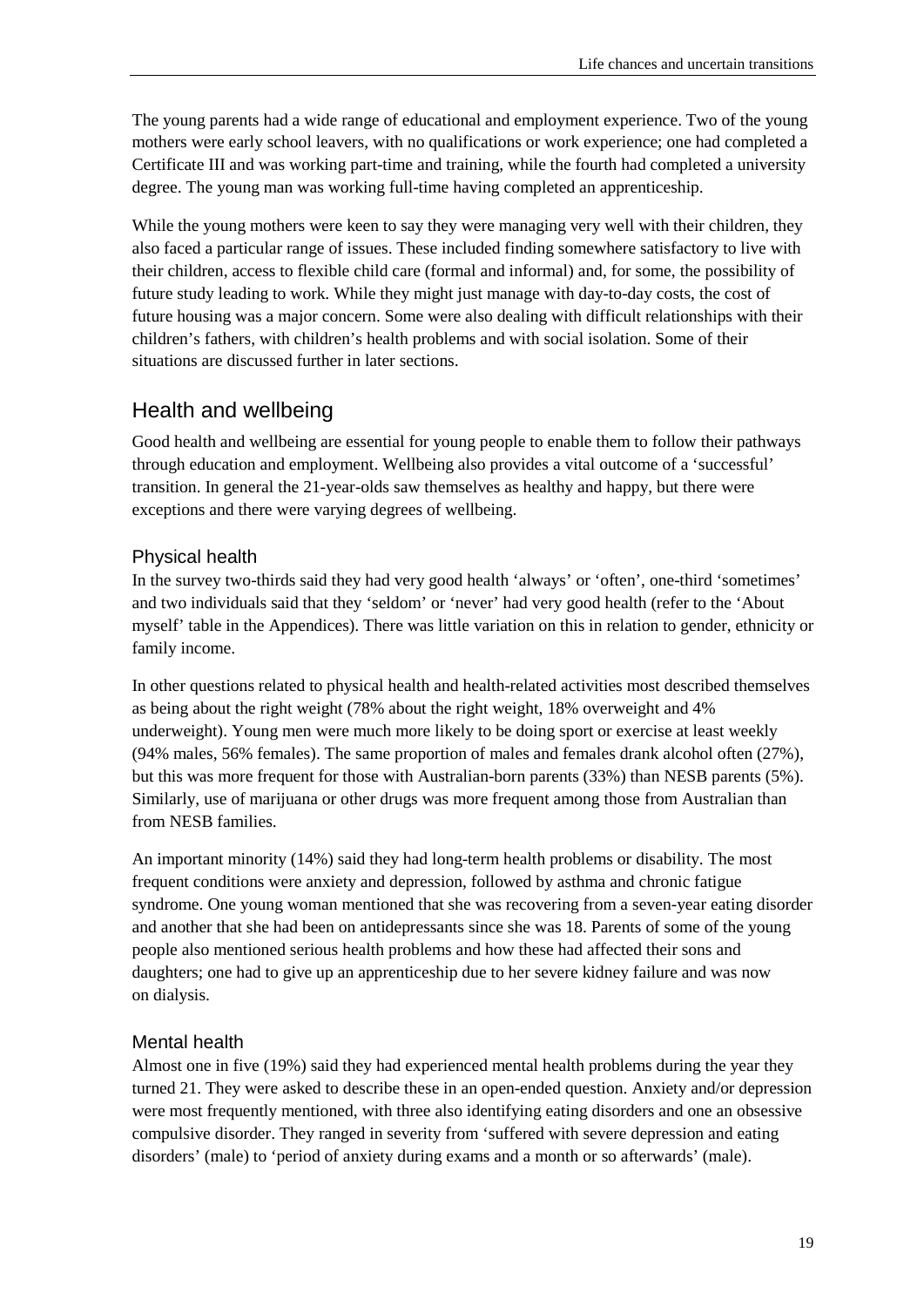While the numbers are relatively small, the mental health problems were more frequently reported by those from high-income families, by those with Australian-born parents and by university students. (They represented 27% of the high-income families and 25% of those with Australianborn parents and 21% of university students.) Only one young person from a low-income family reported mental health problems and none from the NESB families. However, in their survey the parents also identified the mental health problems of their sons and daughters, most frequently anxiety and depression, and these included some low-income and NESB families.

#### **Wellbeing**

The young person's survey explored aspects of the social and emotional wellbeing of the 21-year-olds from different perspectives.

The 'About myself' table in the Appendices suggests various aspects of wellbeing, with questions that had also been asked when the young people were younger (Taylor & Nelms 2008). For example, few were 'often' sad or unhappy, while most had a good group of friends and saw themselves as easy to get on with, important aspects of wellbeing. At age 21 there were significant differences in responses according to family income relating directly to money: those from highincome families were less likely than those from low-income families to say their parents worried a lot about money, and they were more likely to 'always or often' feel they had enough money.

How did the young people's wellbeing relate to their pathways and main activities? In the survey we asked those studying and working in 2011 if they had enjoyed these activities. Of those studying or training in 2011, 69 per cent responded 'yes' they had enjoyed studying, 29 per cent said 'sometimes' and two per cent had not enjoyed studying. There was somewhat less enthusiasm about work, with 45 per cent saying they had enjoyed it, 54 per cent saying 'sometimes', while 20 per cent had not enjoyed their work. However, this reflected to some extent the students' attitudes to their casual jobs. A higher proportion (63%) of those whose main activity was full-time work enjoyed their work. Another work-related aspect of wellbeing was satisfaction with the number of hours they worked. In the survey 54 per cent were happy with the hours they were working, while 26 per cent wanted more hours and 20 per cent wanted fewer hours.

#### Support and the use of services

The informal support of family and friends was clearly important for the young people in dealing with many issues in their lives. However, some had used more formal support services. In the survey the young people identified whom they would turn to when they needed help or support in their study, work or other aspects of their lives: parents (82%), friends (47%), partner (34%), tutors/teachers (28%), work colleagues (13%), other relatives (10%), counsellors (9%) and other agencies (5%).

The informal sources of help of family and friends was less readily available for some groups of young people than others, with young men, those from low-income families and those from NESB families all less often naming people to whom they could turn for support. The relative lack of informal support for these groups has implications for the targeting of service provision for young people.

Only 16 per cent of the young people in the survey used more formal support services in 2011. They included males and females and young people from a range of income groups and ethnic backgrounds. The services they identified could be broadly grouped as counselling services (university counsellors, psychologists, psychiatrists) or financial or work-related services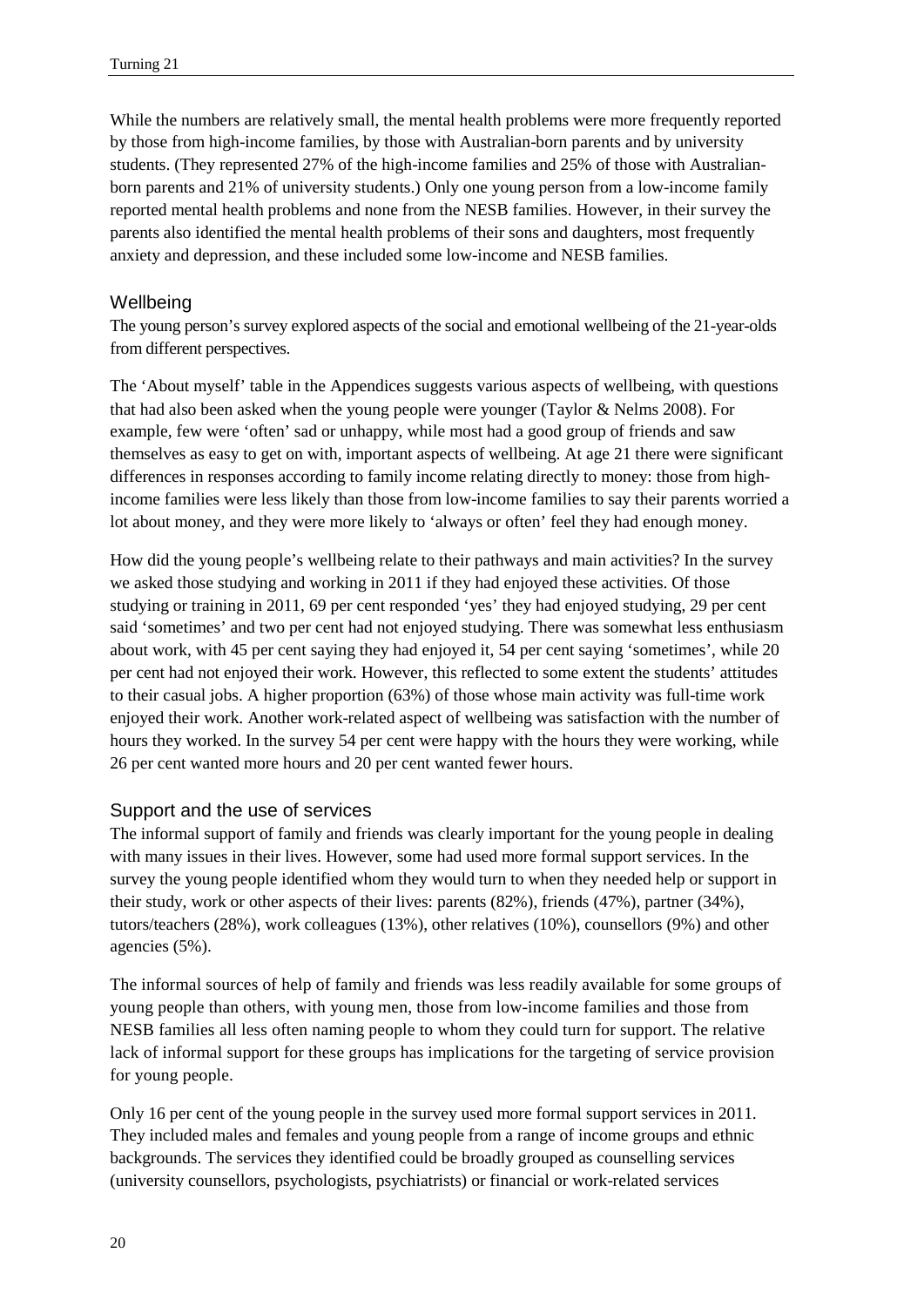(Centrelink and job agencies). Of the young people who reported that they had used such services, some found the assistance to be satisfactory; others did not. In reference to counselling services, some young people spoke of 'very caring and patient counsellors' or 'a very professional service', while others were less positive, for example, 'too expensive', 'didn't always suit my needs' and 'It's useful to have someone to talk to, but they weren't able to give me any real help' or, at worst, 'pointless'. The young people's experience of Centrelink and job agencies is discussed further below.

#### Summary

While the majority of the 21-year-olds were in good health and were satisfied with their lives overall, one in five reported recent mental health problems, most frequently anxiety and depression, and these included a few with severe long-term problems that would impact on their future pathways. Most of those studying were enjoying their studies. Those working were somewhat less positive, with less than half generally enjoying their work. Most would turn to their parents or friends for help or support with issues they might face, while a few had used support services, such as counselling services with mixed results.

## <span id="page-28-0"></span>Financial support

For some aspects of policy, young people are assumed to be independent financially at age 21, but can still be assumed to be dependent on their parents for others. In particular, federal income support policy assumed a young person was dependent until age 23 (changed to 22 in 2012) if studying full-time, and thus took parents' income into account in paying Youth Allowance, unless 'independence' was proved. Here we look at the sources of income for the young people, how adequate this was for their needs and how this relates to their parents' financial situation.

#### Sources of income

The three main sources of financial support for these young people were their wages, their parents and Centrelink payments.

We asked the 21-year-olds in the survey about their own sources of income. Their weekly income ranged from a low of 'no income' to a high of a wage of \$1100.

- 80% received income from wages (range per week \$76 to \$1100)
- 34% received income from parents (range per week \$5 to \$525, the latter for a student studying interstate)
- 24% from Youth Allowance (a means tested payment for students and apprentices)
- 8% other Centrelink payments (Parenting Payment 4, Newstart Allowance 3, Disability Support Payment 1)
- 10% reported other income, including student loans, scholarships, savings and traineeships.

#### 'Enough' money

Many of the young people (69%) said they had enough money for what they needed, although some (27%) specified that they only sometimes had enough and a few (5%) said they did not have enough money. As might be expected, there was a difference in relation to their family income with about half (52%) from low-income families saying they had enough money compared to 75 per cent from high-income families (see Table 3.2).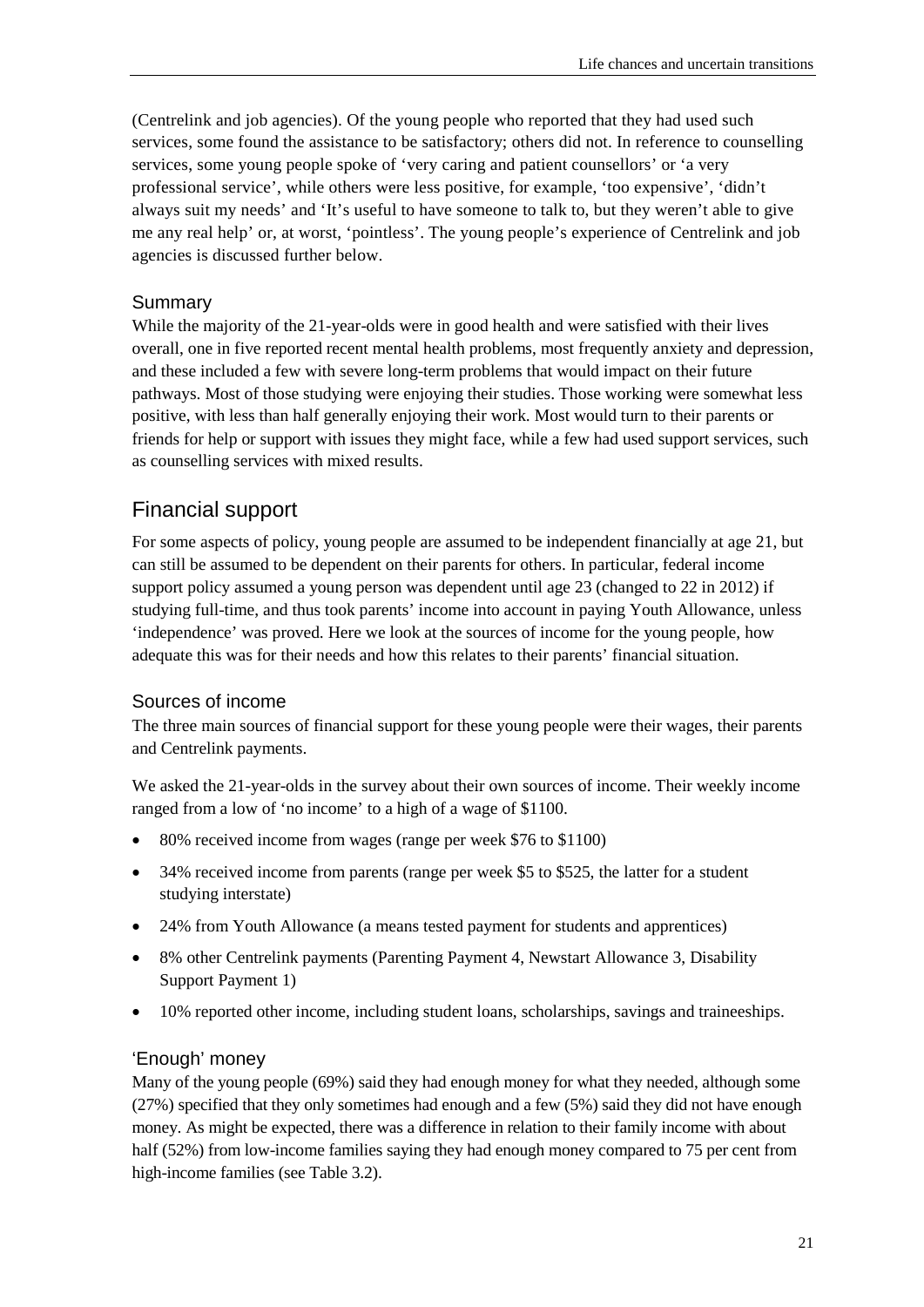The level of satisfaction with their financial status reflected their access to their own income from wages as well as family financial assistance and also, for some, the way they tried to limit their expectations. One university student living on Youth Allowance explained: 'I don't want anything that I can't afford anyway, so I try and live within my means'.

The young people were asked to name their largest expenses. Their survey responses are shown in Table 3.2, showing food and transport to be the most frequent large expenses.

| Type of expense | Low income | <b>Medium</b> income | <b>High income</b> | <b>Total</b> |
|-----------------|------------|----------------------|--------------------|--------------|
|                 | $(n = 27)$ | $(n = 31)$           | $(n = 44)$         | $(n = 102)$  |
|                 | $\%$       | $\frac{0}{0}$        | $\%$               | $\%$         |
| Food            | 48         | 42                   | 50                 | 47           |
| Transport       | 44         | 36                   | 41                 | 40           |
| Rent            | 52         | 32                   | 32                 | 37           |
| Entertainment*  | 22         | 26                   | 52                 | 36           |
| Holiday*        | 19         | 48                   | 36                 | 35           |
| Clothes         | 26         | 32                   | 25                 | 28           |
| Phone           | 19         | 33                   | 18                 | 23           |
| Study costs     | 30         | 26                   | 14                 | 22           |
| Total           | 100        | 100                  | 100                | 100          |

**Table 3.2 Largest expenses at age 21 by family income at 21**

 $*$  P<0.05

Note: Other expenses included work costs, car costs, child care, 21<sup>st</sup> birthday presents, marijuana and alcohol.

For items of expenditure such as food and transport, the responses were similar across the income groups. However, other differences between the income groups indicated the need for those from low-income families to spend their money on essentials such as rent and study rather than entertainment and holidays. The most frequent large expenses for those from low-income families were rent, food, transport and study; for those in high-income families, entertainment, food, transport and holidays.

The 21-year-olds also identified the main things they missed out on because of costs: most frequently clothes, travel and entertainment. While these were reported across the three family income groups, some young people from high-income families specified that they did not miss out on anything or only on luxuries. One low-income student who could not afford entertainment or satisfactory accommodation explained:

I don't go out as much or at all compared to my friends who work. I'm finally going to be paying rent but I've had to settle for a crappy place, and I'll still be short of money. (low income, female university student)

The young mothers had rather different priorities for their expenses. One described how she managed financially:

The kids come first, I come last sort of thing, so I make sure they get everything that they need, whether it's milk, nappies, formula, if they need Nurofen if they're sick or they need clothes or shoes or their bath wash or whatever. (Susan, low income)

Costs of rent and board as well as study are discussed in more detail later in the report.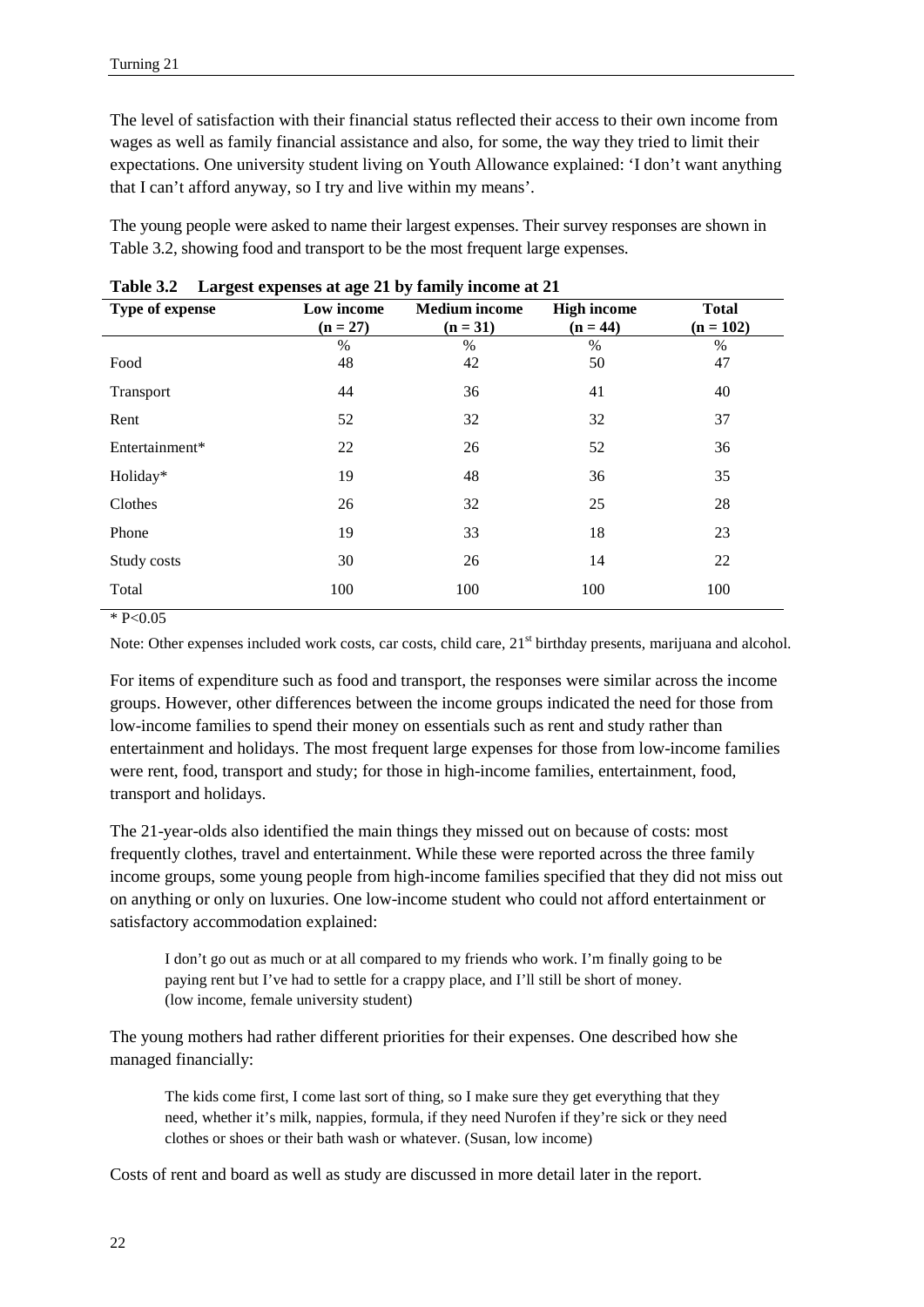#### Financial support from parents

Financial support from parents took a variety of forms, including providing accommodation, gifts and loans or weekly payments. Financial reasons were one of the most frequent reasons in the survey for the young people living at home and over half (58%) received financial help from their parents in 2011 (Table 3.3).

| Type of support                          | Low income<br>$(n = 27)$ | <b>Medium</b> income<br>$(n = 31)$ | <b>High income</b><br>$(n = 44)$ | <b>Total</b><br>$(n = 102)$ |
|------------------------------------------|--------------------------|------------------------------------|----------------------------------|-----------------------------|
|                                          | $\%$                     | $\%$                               | $\frac{0}{0}$                    | $\%$                        |
| Living at home for<br>financial reasons  | 41                       | 58                                 | 55                               | 52                          |
| Received financial help<br>from parents* | 19                       | 61                                 | 80                               | 58                          |
| Provided financial help to<br>parents    | 19                       | 13                                 | 5                                | 11                          |
| Enough money for needs                   | 52                       | 74                                 | 75                               | 69                          |

**Table 3.3 Financial support at age 21 by family income at 21**

 $* P < 0.05$ 

Those from low-income families were much less likely to be receiving financial help from their parents. While this is an expected finding, the difference was large (19% low income, 80% high income). A somewhat higher proportion of young women received financial help than did young men (65% females, 42% males). Those from NESB families were also less likely to receive financial help from their parents than were the other young people (37% NESB, 62% Australian, 64% 'other').

Financial support from parents also varied with the young people's main activity, with university students most likely to be receiving parental support (70%). However, TAFE students were the least likely to have this support (33%). Parents were providing financial support to over a third of those in full-time work (37%) and two-thirds (66%) of those in the 'other' category of part-time workers and those not in the workforce. In brief, those most likely to receive financial support from their parents were those from high-income families and university students, while those least likely to were those from low-income families and TAFE students.

While parents were often the first people the young people would ask if they were short of money, some were reluctant to seek this help. For some, this was because they wanted to maintain or develop their independence, while others knew their parents' financial situation was worse than their own. One young man explained:

I try my best not to ask my parents but if I really desperately need it, I'm pretty sure they'd help me out as much as they can themselves but since my parents aren't working as well, you can't really ask them much. (Demir, low income)

A young woman working in her parents' business described her attempts to become less financially dependent on her parents:

I get my wages from my parents and then if there's extra money on the side like school expenses, they'll pay for it or if I want to go shopping one day, they'll give me money. Even though I'm trying to use my own money and not ask them, so lately I've been trying to use my own money and not go shopping and things like that. (Birsen, medium income)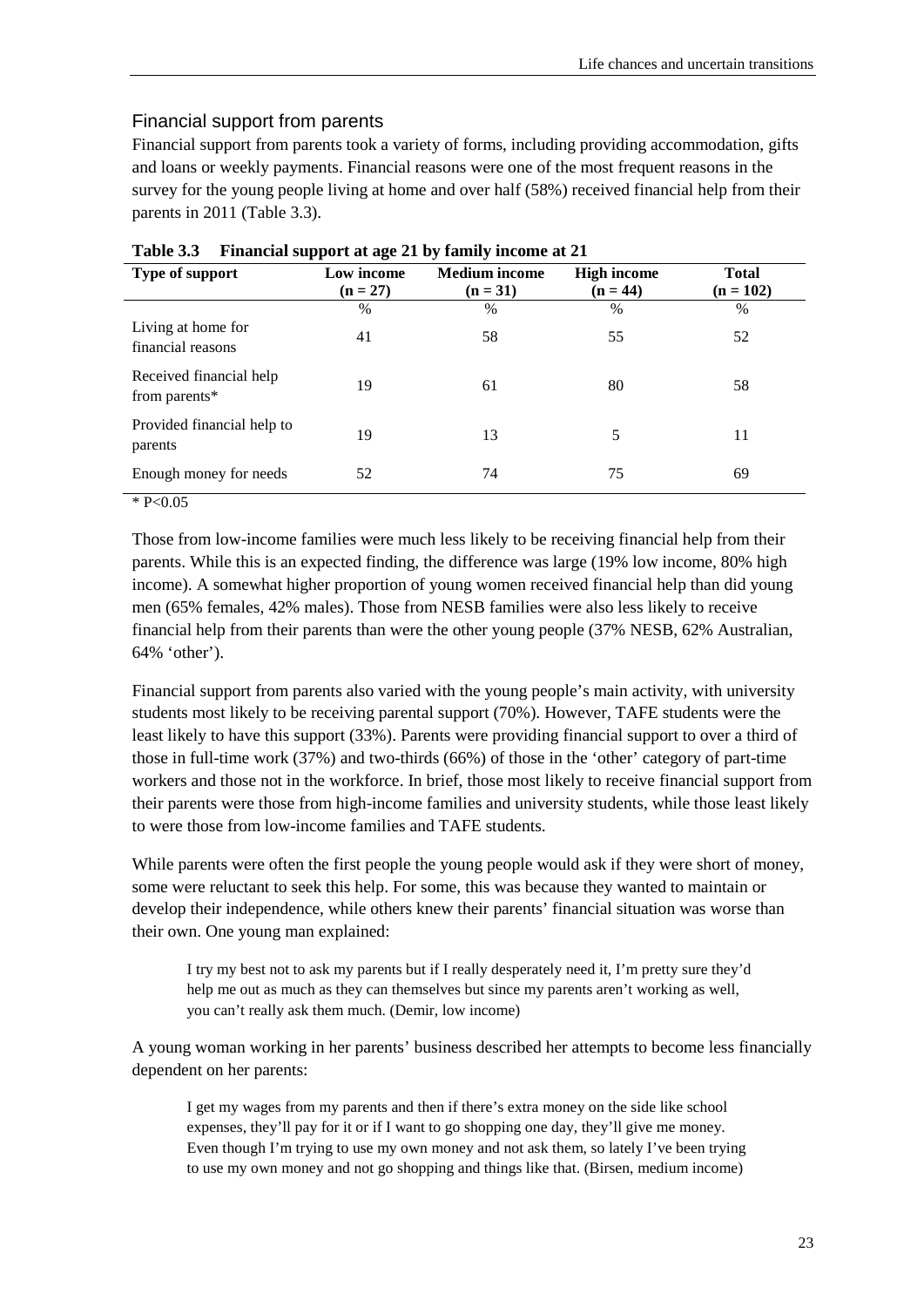The parents themselves reported giving considerable financial support to their 21-year-olds. As may be expected, the high-income parents more frequently said they provided financial support than those on low incomes. (For example, 48% of the high-income parents paid education costs, compared to 26% of the medium-income and 13% of the low-income parents.) Parents outlined the different type of support they provided. For example:

I helped with time and money getting her car on the road. (medium income, sole father of a working daughter)

We pay all education related expenses and general living costs (except HECS fees), including myki card, mobile phone, food, clothes etc. We also pay for things that are related to what he wants to do in the future like seeing films and plays. We don't give him regular pocket money as we are trying to encourage him to get a regular job. (high income, parent of a university student)

The many repercussions of loss of financial support from parents are illustrated by a student whose father had to stop work because of health problems:

We were better before, I know that. Ever since my second year of uni it's been difficult. We've had a big change, I never saw my parents with that money stress. I didn't realise how much of a difference it is. The moment you see them stressed for money, you feel insecure … I can't ask money off my parents as well, because they don't have money. So, I'd always think twice, or I'd not eat at certain times, or I'd not go to school because I need to make that Youth Allowance enough for me for the next two weeks. Or I'd stop socialising, or I'd say, 'I can't come today' if they're going on an event, like if they're going rock climbing or anything. I'd say I wouldn't be able to come and that's because I have to balance out the money I have. (Ayla, low income)

How did the young people perceive their family's financial situation? The 21-year-olds were asked to assess their family income: 39 per cent thought their family had more money than most, 50 per cent about the same as most families and 11 per cent less than most families. These responses were significantly related to the measure of family income at 21 that we used, although there was a tendency for those from both high- and low-income families to see their families as about the same as most.

#### Providing financial support to parents

While many were receiving help from their parents, others  $(11%)$  were, in contrast, providing financial support to their parents. These comprised 11 young people from a range of backgrounds (9 females, 2 males; 5 from low-income families, 4 medium-income and 2 high-income; 6 Australian parents, 3 NESB, 2 'other').

A young woman working full-time was contributing significantly to her family's income as neither of her parents was in work and her younger siblings were studying. She felt she had enough money for herself, but there was not enough, including their Centrelink payments, for the whole family:

So most of my pay goes towards my parents and then sometimes I just get money off them … I pay the bills and my other living expenses, which includes theirs as well, and we don't have enough for that. *The hardest things to afford?* The electricity bill or the water bill and the council payments. Also filling up my car at the same time. (Hoa, Vietnamese, low income)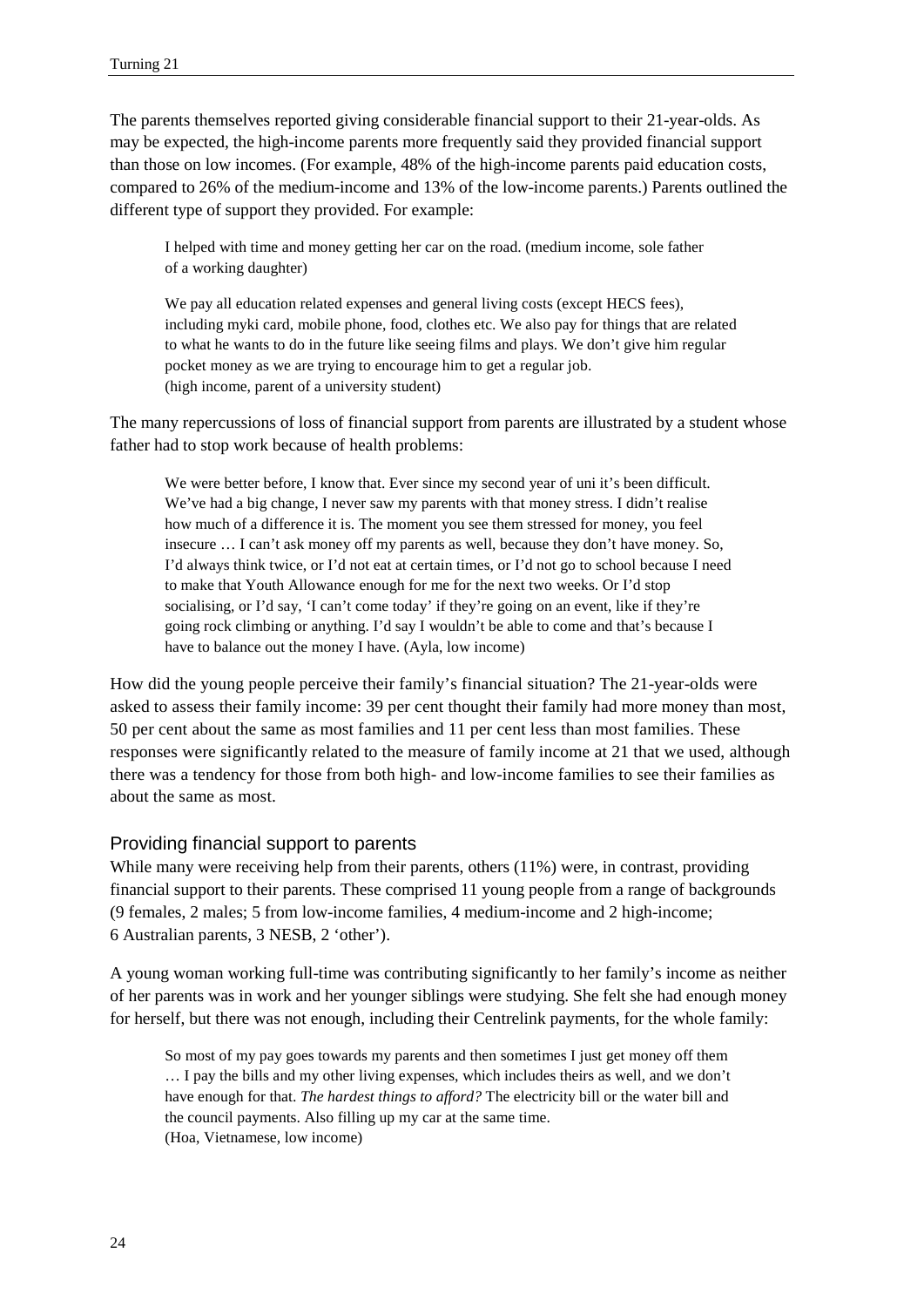In at least some of the Chinese and Vietnamese families, the young person commented that there was an expectation that they would support their parents in the future in their retirement.

#### Using Centrelink

Centrelink was one agency with which many of the young people had contact, especially receiving the income support payment Youth Allowance as students, and for some of the unemployed 21-year-olds, Newstart Allowance. The young parents were receiving Parenting Payment and one young man was receiving a Disability Support Pension. Overall, 32 per cent of the young people in the survey were receiving Centrelink payments age 21.

The young people found Centrelink payments helpful, but often insufficient and many were frustrated by their contact with Centrelink. Some had found getting onto Youth Allowance difficult because of the number of forms needed and being given conflicting advice, and some had given up trying. One young man spoke of his difficulty of getting Youth Allowance when he had left home and wanted to continue studying and his need for social work support to obtain it:

At the start it was a real pain in the butt, it was really difficult. You had to show you weren't going to waste the money, you were going to use it for your studies. I had to prove to them I needed the money for support. I showed them how difficult study had been for me. After a while a social worker accepted it, I talked to her and she supported my letter. (Chung, low income)

Once they received the Youth Allowance payments, they appreciated these regular payments, but often found the continued contact with Centrelink difficult as they had to update the amount they earned in part-time jobs. There were many complaints about long waiting times in queues or on the phone, and the associated costs of long phone calls. While some of the Centrelink workers were seen as 'good', others were 'unhelpful', 'stressed' or 'angry'. One young woman appreciated the recent online reporting, while another had not been able to access this satisfactorily. Those on Newstart Allowance found the contact particularly frustrating, with confusion about what was required, meaning their payment might be cut off without warning.

#### **Summary**

While many (80%) of the 21-year-olds earned some money from wages, this was often part-time work as they studied. A third (34%) said they received financial assistance from their parents and almost a third (32%) received income support from Centrelink, Youth Allowance and other payments. While the majority of young people said they had enough money for what they needed, there were fewer from low-income families (52%) than high-income families (75%) and their expenses differed to some extent. Those from low-income families were more likely to name rent and study costs among their largest expenses, while those from high-income families were more likely to name entertainment and holidays. Those from low-income families were much less likely to be receiving financial assistance from their parents (19% low-income, 80% high-income) and more likely to be helping their parents financially (19% low-income, 5% high-income).

## <span id="page-32-0"></span>Living arrangements

The majority (72%) of young people in the Life Chances Study who completed the survey  $(102$  total) were living with their parent $(s)$  in the year they turned 21. The next most common living arrangement was sharing with friends (16%), smaller numbers were living with a partner (sometimes also with other friends or relatives), were in residential accommodation (for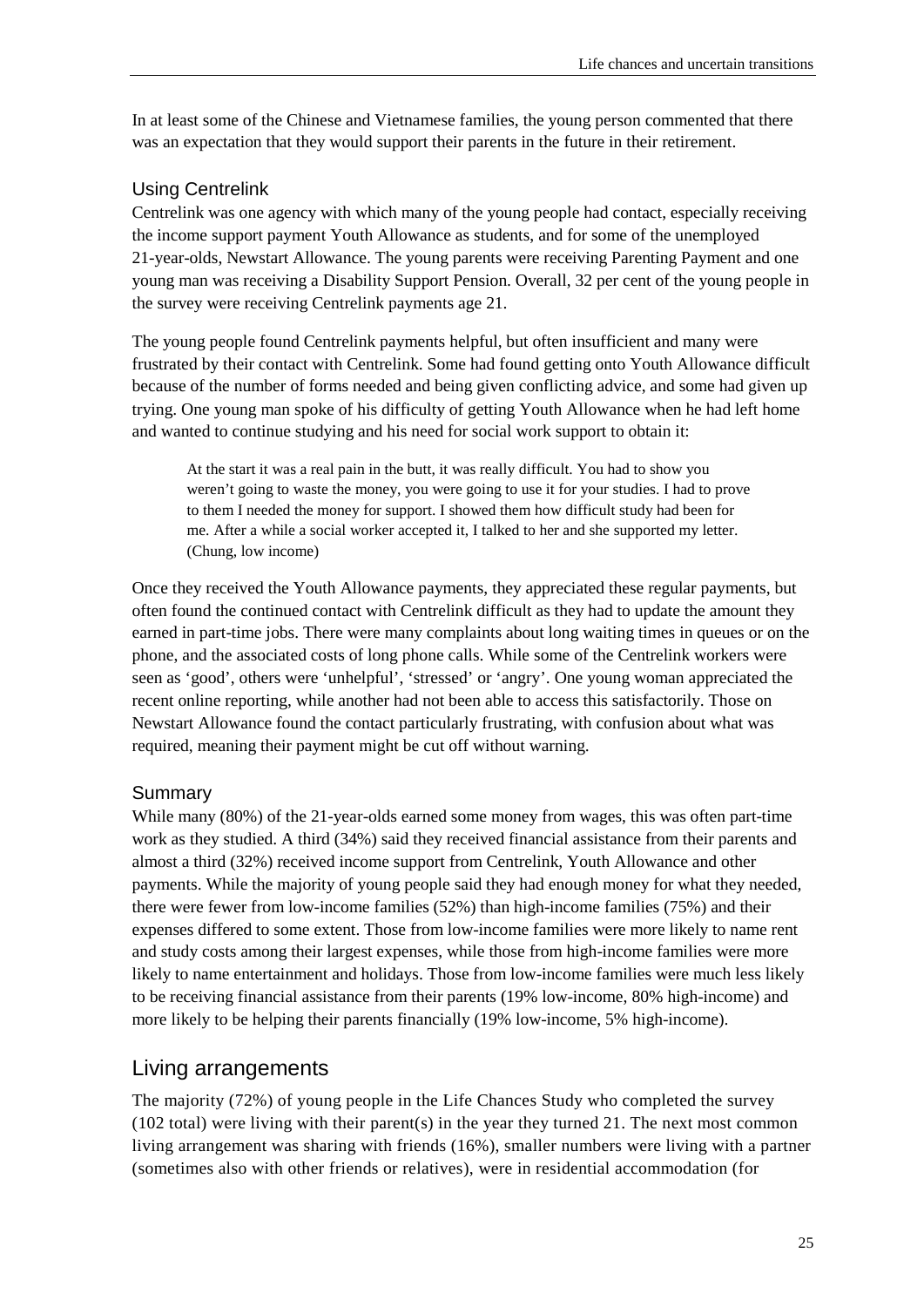example university colleges or the Navy) or with other relatives. One young woman was proudly living alone; another was living on her own with her two young children.

There were slight differences according to gender, family income and ethnicity. The young men were somewhat more likely to be living with their parents than the young women (79% male, 68% female). Young people from low-income families were more likely to be living with their parents than those from high-income families (78% low-income, 71% medium-income, 68% high-income). Young people from NESB families were more likely to be living with their parents than those with Australian-born parents (84% both parents NESB; 67% both parents Australian-born).

Fewer than half the young people reported paying any regular board or rent. For those who did, the cost ranged from \$40 to \$350 per week. While those living away from home typically paid rent, many (71%) of those living at home paid no board. Those living at home in low-income families were more likely to be paying board than their peers (52% low-income, 32% medium-income, 10% high-income). For those paying rent, this could be a difficult expense. For some living at home, it was taken for granted that parents would provide.

I don't need to buy that much stuff. If it's cooking and all those housing stuff my mum buys them herself so I really don't need to buy anything much. (Charlotte, low income)

#### Living with parents

As mentioned above, 72 per cent of survey respondents were living with their parents at 21. The young people who lived with their parents cited different reasons for doing so: convenience, comfort, security and familiarity (82%), financial reasons (73%), family obligations (10%), receiving care from someone in the household (6%) and providing care to someone in the household (4%).

While many of the parents with whom the young people lived owned their homes, some parents were paying mortgages, some were renting privately and some were in public rental housing. The parents' mortgage and rent payments became a source of stress for some of the young people from low-income families. For example, one young woman complained about her and her siblings having to help pay her mother's mortgage:

I don't think the children should be paying for my mum's mortgage, but we do what we have to do. We do all chip in ... I've got my own debt [from a car accident]. I don't want to be selfish, but I don't think it's my responsibility. (Sandy, low income)

Of the young people who lived with their parents, the majority (73%) lived with both parents together, most of the remainder with their mother only, and a few with sole fathers or step-parents.

The majority of young people who lived with sole parents were from low-income families. The following quote is from Katie, who also represents a 'boomerang' young adult:

I'm living with my mum, and my brothers and my partner ... five people in the household ... I'm happy with where I'm living ... I guess my brothers are a bit annoying ... I moved out with my partner a while ago just because I was really unhappy here (at her mother's house) ... last year just for a few months and we got a place in Prahran but it was really expensive for what it was, it was like a tiny little room and, it was a nice place and stuff, like an apartment, and it had a gym and everything, and it was good but just, it was a room, literally, there was no separate lounge room or anything and I just thought, you know, we could probably get something better for what we were paying. And then I thought I just want to finish what I'm studying before I move out. So I moved back with my mum, and yeah, it wasn't as bad. (low income)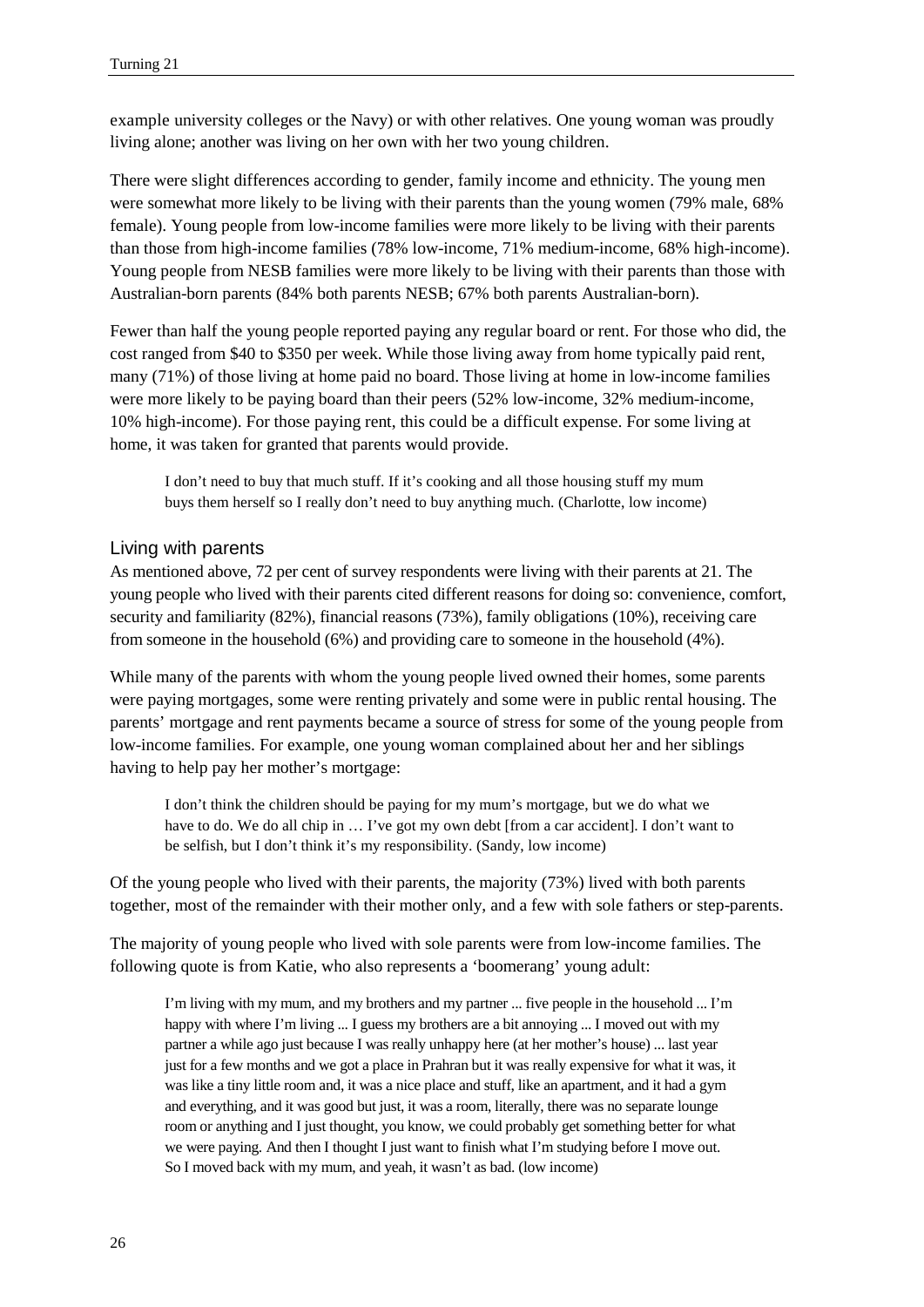#### Living away from parents

As mentioned at the beginning of this section, those who were not living with their parents were sharing with friends, living with a partner, residing in residential accommodation or living with other relatives, with children or alone. The main reasons for living away from parents included: independence (63%), moving in with friends or partners (47%), lifestyle (44%), family problems or conflict (22%), work (16%) and financial reasons (3%).

The young people were increasingly moving out of home as they grew older. Of the 33 in the survey who reported what age they left home, only three had moved out before the age of 18, while 14 moved out aged 20.

Interestingly, Narelle and Demir discussed their improved relationship with their parents since they moved out:

We get along a bit better now, that's been ever since I moved out of home. We are very close. I see them, usually it never goes two weeks then we see each other. Where I live is an hour from them but where I work is only 40 minutes, so my dad is coming to see me tomorrow at work. We never have a problem seeing each other. (Narelle, medium income)

Yeah big time, it has changed big time. It's been closer, much more closer ... Basically at 21 I've moved out and then as soon as you move out of your parent's house, your parents start worrying about how you're going to do, how are you going to cope and obviously the relationship gets stronger and better. So ever since I have moved out, my relationship with my parents has been much more stronger. (Demir, low income)

#### The 'ideal' living arrangement

In the interviews we asked the young people if they were happy with where they were currently living and what would be their ideal living arrangement. They cited various reasons for why they were happy with where they were living. The majority related to support they receive from their family and their good relationships with family members, as well as their proximity to public transport, shops, work, university and a freeway. Other reasons included cheap rent, good neighbourhood and safety.

The ideal living situation for the 21-year-olds who were interviewed included: having independence, security and owning a home. The ideal location for the young people included: the city, interstate and closer to family, friends, university and work. The ideal housemate included: partner, friends, sister and in one instance, no one.

Yet for one young man there was a tension between moving away for work, and therefore being independent from his parents, and belonging to a close-knit family. He was not planning to move out of his parent's house in Melbourne and would not move out if he got a job in Melbourne, but he would consider moving out if work was far away. Contrary to the two interviewees quoted above, he said:

I don't need to move out. My parents would like me to stay, especially my mother ... She wouldn't want me to move out. My sister moved out a year and a bit ago, and you see less of your mum when you move out or less of your family and that's the last thing she wants. (Raymond, low income)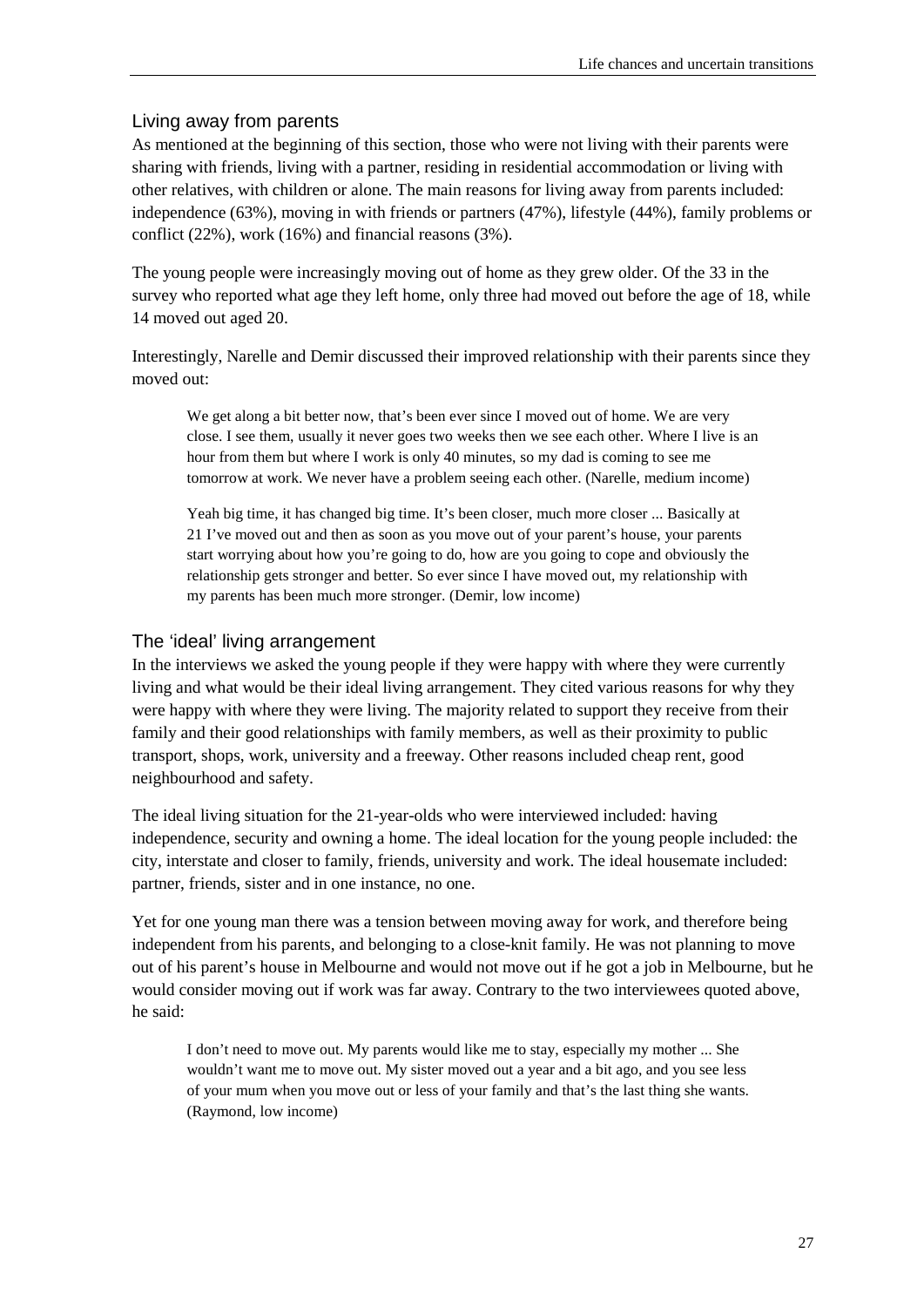Another young man we interviewed was living with his parents and sister. Although he was happy with where he was living, he would like to move out of his parents' house, but felt he could not afford to do so. In response to the question of where he would ideally like to be living he replied:

That's a really interesting question actually. I guess right now I suppose at home. I mean realistically, it's nice to have someone to cook and someone to do all of that. But if I had the money I would consider moving out to an apartment with a friend or something. Right now it's not very practical. (Joshua, high income)

While the cost of moving out of home was an issue for another young man, he also showed knowledge of the housing market:

In a perfect world, I'd like a place to myself. I'm a relatively solitary person, but in the practical world, I'm still a few years off. The housing market at the moment is … In reality, I'm not going to leave here, I'm not going to rent. That's just throwing money down the drain. And that works fine with the old man and me. We get on fine. (Edward, medium income)

#### Accommodation problems

The young people also raised various housing issues. Accommodation problems among the young people of high-income families included 'very expensive' rent and 'unpleasant' landlords. One young person from a high-income family was unable to live 'away from home' due to illness. Another viewed a study exchange as part of the process of moving out of her parents' home:

I've been really wanting to move out for quite a while, but I'm planning on going on exchange in semester two of this year so it was sort of save money versus move out decision. And I figure on exchange I'll be living out of home so I'm hoping that when I come back I'll just move out sort of as a natural progression from that. (Klara, high income)

An example of the direct relationship between housing and employment was illustrated well by the following conversation with Narelle from a medium-income family who had just moved from one town to another in regional Victoria:

*What made you move?* Well I had family there, I had two half sisters that lived there. So we'd always grown up there, we always went there visiting and I had friends there. And [home town], I was over it. So I applied for a couple of jobs, just thinking 'Oh I wonder if I have any luck' and ended up getting a full-time job. I got my own place, I started off nice and fresh, I started off in a one-bedroom unit which was semi-furnished, then when I gradually got my own things. Yes, now I am in [town] in my own place with all my things ... It is good. I like it here so far.

Accommodation problems among young people from low-income families included struggling to pay rent and insecurity. For example, Chung discussed the issue of insecure accommodation:

It's a roof above my head, I don't really complain … With government housing any time they can say they want you to get out. I wouldn't mind having a place of my own place, a house I can't be moved from … Basically ever since I was young I've been moving round a lot. I really hate moving. I want to be able to stay in one spot. I like repetition, not constant changes. That's why I like school life and uni life, every Monday it's going to be the same unit at the same time. (low income)

#### Young parents and housing options

The young parents in the study faced particular problems of accommodation for themselves and their children. The living arrangements of the young parents were diverse, but four of the five were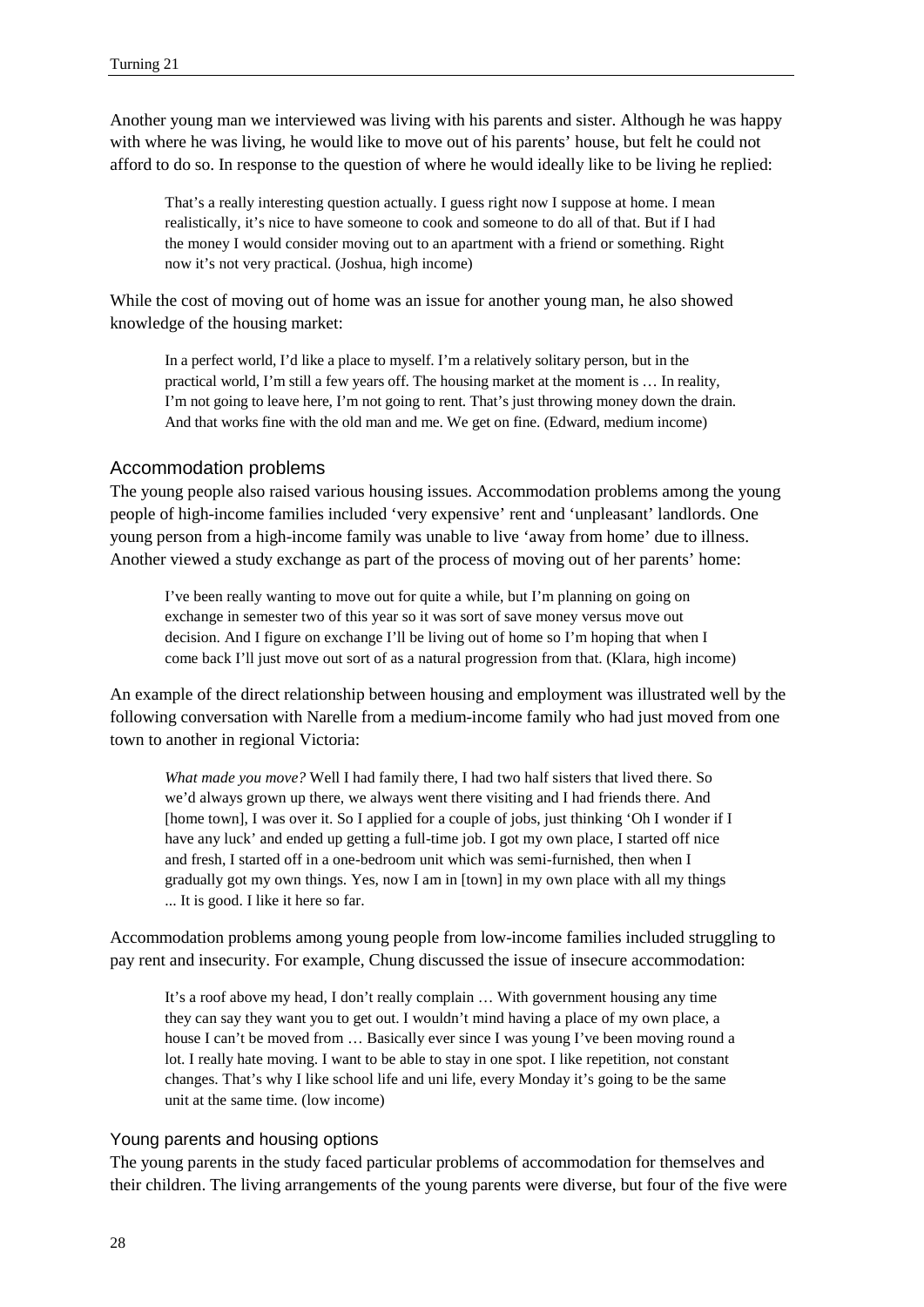living with their parents (or partner's parents). Some faced overcrowding and worried about how to find appropriate accommodation:

- One young woman was separated from her unemployed partner and was living on her own with her two children in a high-rise public housing estate.
- One young woman was living with her three children and her fiance's family in a small public housing house (eight in a three-bedroom house).
- One young woman was living with her child in her mother's home. She was hoping to move out to live with her new fiancé.
- One young woman who had been living independently with her partner had moved back with her partner and new baby to live in her parents' home.
- One young man lived with his wife and child with his parents and siblings in a household of eight people.

#### Housing and disadvantage

Housing issues among young people from low-income families intersect with multiple forms of disadvantage. The following two case studies—one is a young student in private rental, while the other is a young parent living in public housing—illustrate this point.

#### CASE STUDY 1: A STUDENT IN PRIVATE RENTAL

This young woman, Melissa, lived with her mother and younger sister and helped to pay rent. Financial difficulties meant that not only were she and her mother struggling to pay rent, but she could not afford to move to better accommodation, and she could not afford to socialise with her friends. She was under further pressure due to problematic relations within her family, which related to her identity as an adult and taking on the parental role with her sister.

I've been very mentally stressed out and my sister is still in high school and because I live in a single parent family I kind of have to take up a role of being a parent as well.

The stress of an incident with her sister led to her leaving home temporarily:

About two days ago, I decided to just go to my boyfriend's house and live for a few days, hopefully just a few days, but I don't feel like going home at the moment because it's very stressful there … I just kind of broke.

Prior to leaving home and in addition to financial and family stress, were issues of lack of space in the home combined with late work hours:

We're finding it hard living in that house at the moment because we've only got two rooms and we've got three people … my mum's sleeping in the lounge in the meantime on the couch on a sofa bed … recently because of pressure from work, because I work late nights as well, so that tipped my life upside down. I can't see my friends, I can't hang out with them and when I come home, I don't have time to sit with my family. I do want to, but I just didn't have any time …

Melissa's situation was further compounded by lack of soundproofing in the rental accommodation and her neighbour complained about the noise the bathroom fan made when she had a shower after work late at night. As a result, she had to shower before midnight, her movement within the house was restricted, so she spent a lot of time in her bedroom and was not eating properly.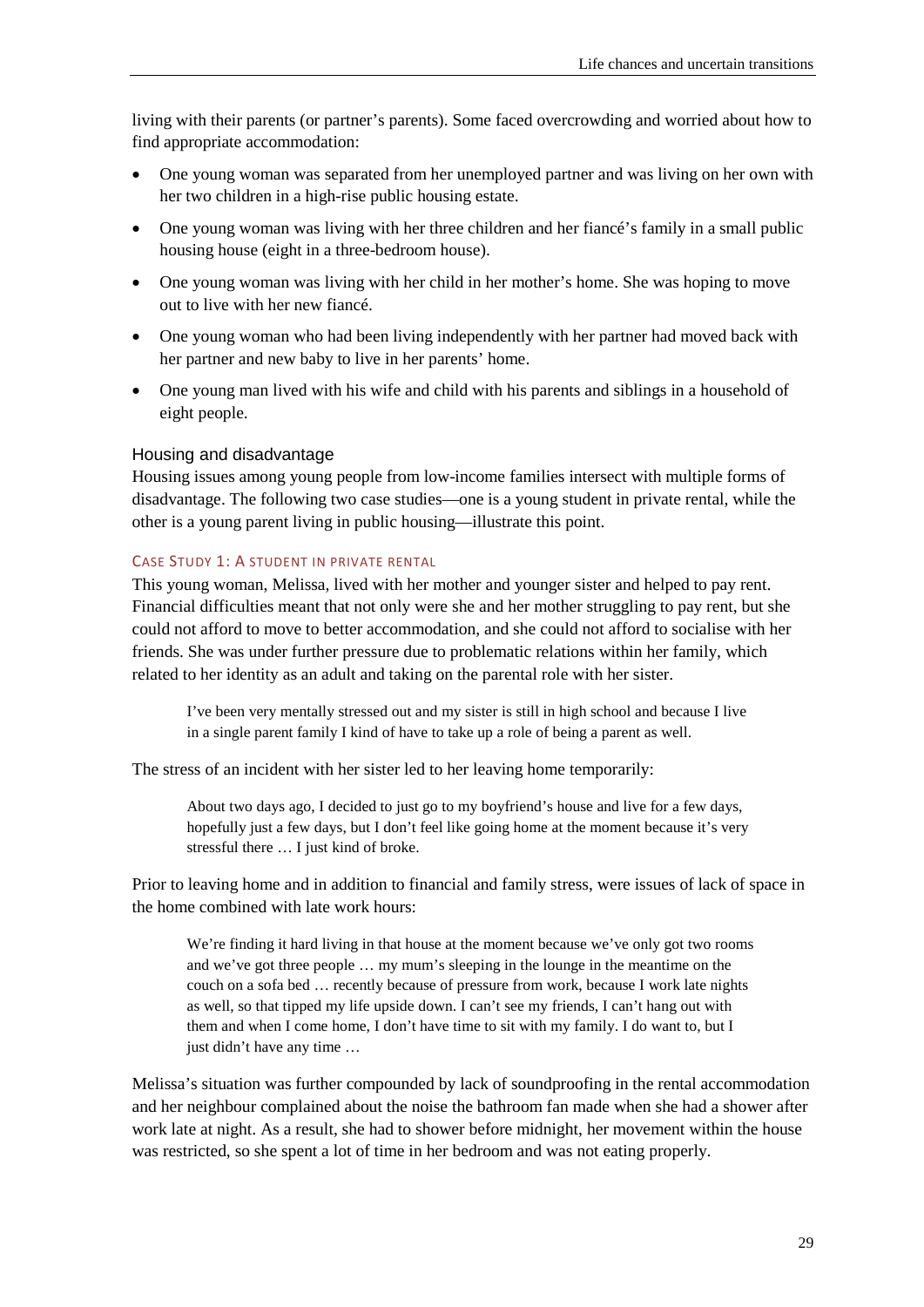When I get home I have to go straight into the shower and do that and afterwards I will want to go out, go to the kitchen, get something to eat, because I haven't been eating much and then my mum would just be like don't walk too loudly or don't open the drawers too loudly and I think after that kind of thing happening every single night for about a couple of months, sometimes I realise that … I would be sitting at home and sitting in my room. I don't want to go outside at all. I don't want to eat. I'm starving my arse off. Sorry for my language, really, really starving and I didn't want to walk out to the kitchen at all to get any food and I'd just end up sitting there, sitting in my room and just doing what I do on the computer …

These multiple issues impacted on Melissa's health and wellbeing.

#### CASE STUDY 2: A YOUNG MOTHER IN PUBLIC HOUSING

This young woman was an early school leaver whose situation illustrates the interaction of her housing problems, childcare needs, social isolation and the barriers to furthering her education or employment opportunities. She had left school and at 17 was living with her partner in a relative's house and looking unsuccessfully for work or training when she became pregnant unexpectedly. Their only housing option was to get a flat in an inner-Melbourne high-rise public housing estate, a long way from the outer suburb where her family lived. Her partner later lost his job and the stress of this led to them separating. She remained in the flat. As a sole parent, she had tried studying, but found it too difficult with child care and transport. She had started a six-month Certificate III course.

It was financial services. I went half way and then I couldn't do anymore because I was having problems every morning taking her to child care. I had to drop her off and then travel back to the TAFE. It was really hard because I did that by public transport. It was difficult taking her back and forward and she didn't like child care as well. She was only two. She was crying all the time, it was pretty hard for me. Not having a car, I can't drive— I'm not confident on the road. We had to go early in the morning. It started at 8, we had to wake up and be gone by 6, take the train.

Living alone in the high-rise flat with two small children, she visited her family in the outer suburbs at weekends, but was otherwise isolated and in part because of the lack of safety of the housing estate:

Honestly, ever since I got out of school I don't have much friends. I have relatives I would call friends … I don't have time to go out or hang out with my sisters or friends. My kids need me … I just tend to stay indoors a lot, for my safety and the kids. There are a lot of drug people around, we just don't go out much.

Financially, she managed her Parenting Payment Single income by careful budgeting and was trying to save. She benefited from the controlled public housing rent and being able to pay it automatically:

I usually spend \$150 a week on food and nappies and groceries and then I can save some money on the side and rent is automatically deducted from my Centrelink by Direct Debit so I don't have to worry about having to pay the rent. It's already taken out. That's good for me.

She hoped to get back together with her partner in the future and hoped that they could save for a house, live nearer her family and with that child care available she could study and then get a job.

I just hope that our plans work out. If they don't, we'll need different plans.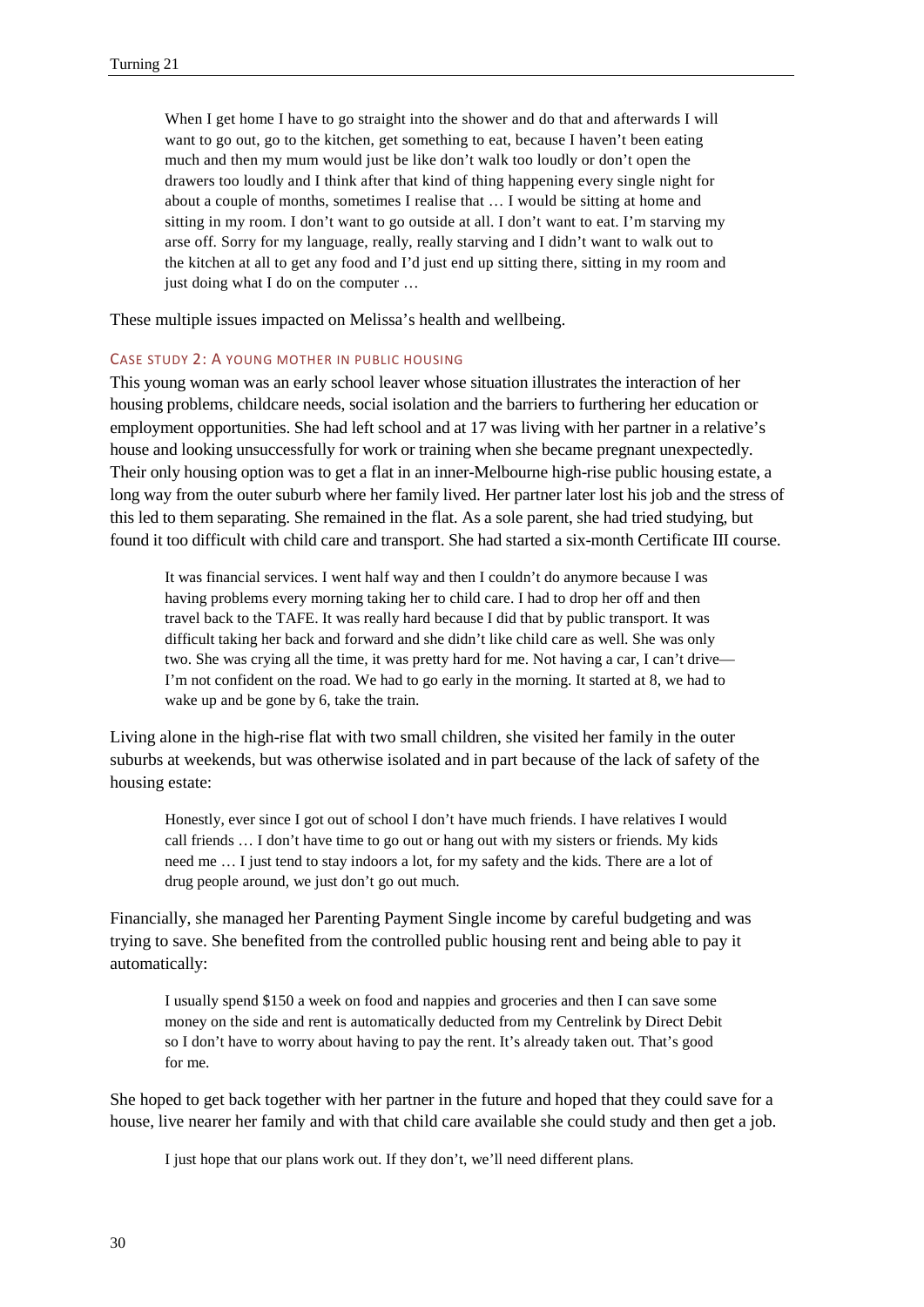## Summary

Many young people were not moving out of home until they were older than 21. The majority (72%) were living with their parents the year they turned 21. The two main reasons given by those living with their parents were convenience, comfort, security and familiarity (83%) and financial reasons (73%). Implicated in their various reasons for remaining at home is the issue of access to affordable accommodation, both for students and for low-wage workers. Negative housing experiences of young people from low-income families interact with other forms of disadvantage. Housing concerns are interrelated with education, employment and wellbeing, topics that will be looked at further in the section on transitions and pathways.

# 'Am I an adult at 21?'

We asked the young people whether they felt that they had reached adulthood. We borrowed this question from Arnett's (2004) work on emerging adults, who describes one of the features of this phase for some young people is feeling 'in-between', neither adolescent nor adult. Of those who completed the survey (102):

- 38% replied 'yes'
- 49% 'yes and no'
- 13% 'no'.

There were some differences in these responses relating to gender, income and parental background. The young men were somewhat more likely to feel that they had reached adulthood than the young women (42% male, 33% female). Young people from low-income families were more likely to feel that they had reached adulthood than those from high-income families (52% low-income, 36% medium-income, 27% high-income). Young people from NESB families were more likely to feel that they had reached adulthood than those with Australian-born parents (47% both parents NESB; 38% both parents Australian-born).

Perhaps unexpectedly, whether the 21-year-olds felt like they had reached adulthood was not clearly linked to either the main activity they were undertaking, such as studying at university or working full-time, or to whether they were still living at home with their parents.

In both the survey and the interview, the young participants defined adulthood in a number of ways. For many, adulthood was described in terms of being employed, being happy in a job or having full-time employment. It was also having independence and freedom from their parents, including financial independence, having responsibilities, being able to prioritise responsibilities and plan for the future. For some, more specifically, adulthood was being able to manage finances, budget and save, having a driver's license and car, having maturity and being able to make decisions on their own. For others, adulthood was about knowing oneself, having confidence and knowing oneself in relation to society. For most, adulthood was a mixture of these qualities. A few young people perceived adulthood as being able to support their family and also as taking on the parenting caring role, whether as a parent to their own child or children or stepping in for their own parents. For a couple of young people, being in a romantic relationship defined adulthood; for another, it was being a good citizen.

The young people who answered 'yes and no' to having reached adulthood explained this in various ways. Their perspectives about adulthood, and their related experiences, show that there is a push and pull from independence and dependence. For example: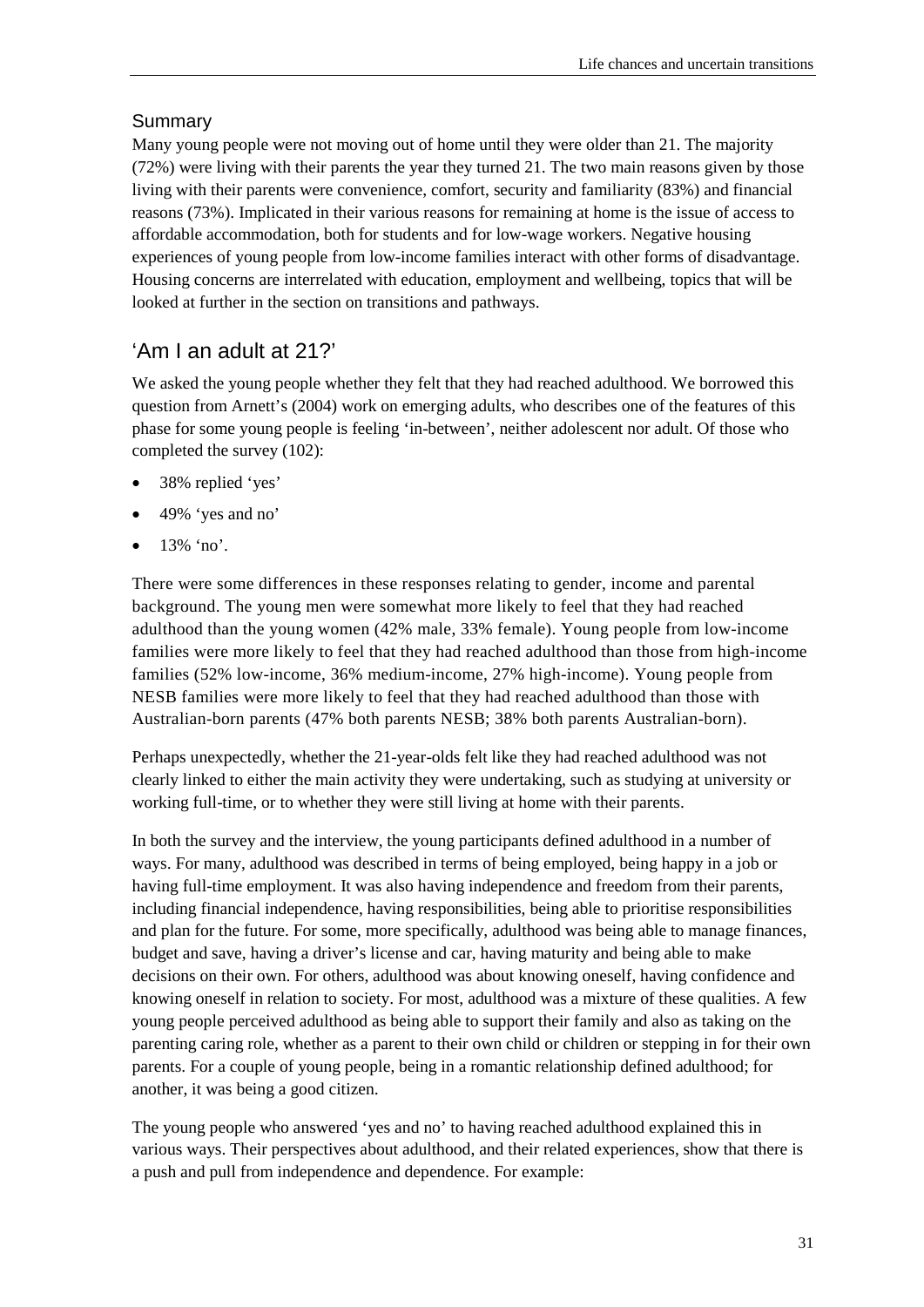This year having to cope with every aspect of life essentially by myself without any sort of support base has felt like quite an adult experience, but at the same time I haven't been working and in some ways this is a holiday. Also I have very few adult responsibilities, I think I am still becoming an adult. (female, high income)

'Yes' in the sense that I don't have much free time anymore. Being an adult to me means to be working full-time, having responsibilities and not always being carefree about what I say or do (not necessarily a bad thing). 'No' in the sense that I am still a kid when it comes to romance. Single for a long time, but I am happy. Not ready to commit to any relationships nor have a family. (female, low income)

I feel that in some ways I have reached adulthood—in that I have reached my majority, and with that gained a certain amount of maturity and self-reliance. However, in many other ways I find that I have not completely found myself ready for facing many of the challenges that the world often presents to adults. I hope that in living away from home next year (as I am moving out to face the rental market) will quicken the process of maturity. I have found that informing the views which 'adults' most often are consulted on, I can give appearance of understanding and formation of such views and values, however, internally, I have found that I am very much in a period of strife and unrest—in that I am trying to formulate my own views and opinions, and am having difficulty sorting out what these ought to be, and what my place in the world is. (male, high income)

Of those who saw themselves as a mix of both adult and not yet adult, some young people saw adulthood as a burden. For example, Ayla said:

Independence-wise, yes, I could do many things on my own and achieve many things without help. However, I don't think I'm mature enough to have reached adulthood. I sometimes really don't want to make life-changing decisions or take on important responsibilities. (medium income)

One young woman who was an early school leaver had taken on the responsibilities of adulthood willingly (Narelle, low to medium income). She was proud of having set up a house and living on her own, and was looking forward to improving her position in her work. She planned for the future to 'buy a house, get married and think about kids'. Alternatively, another early school leaver did not see himself as an adult at 21. This unemployed young man said:

I kind of feel like still a kid in a 21-year-old's body ... I just feel like I don't have that many responsibilities. Like I know I do, I mean they're right in front of me, there's bills and stuff. (Russell, medium income)

Of those who did see themselves as an adult, for some it was due to their family circumstances as well as having no choice. Two young mothers explained:

Being a mum and having a career really helped me grow up ... (low income)

I don't really have much of a choice in the matter. I need to have reached adulthood. (medium income)

Four young people talked of having taken on the parental role of caring for their own parents. They all experienced multiple and intersecting forms of disadvantage. They were all from low-income, single-parent families and felt the 'burden' of supporting their family since their parents divorced. One young woman felt like she was more 'mature-minded' than her mother.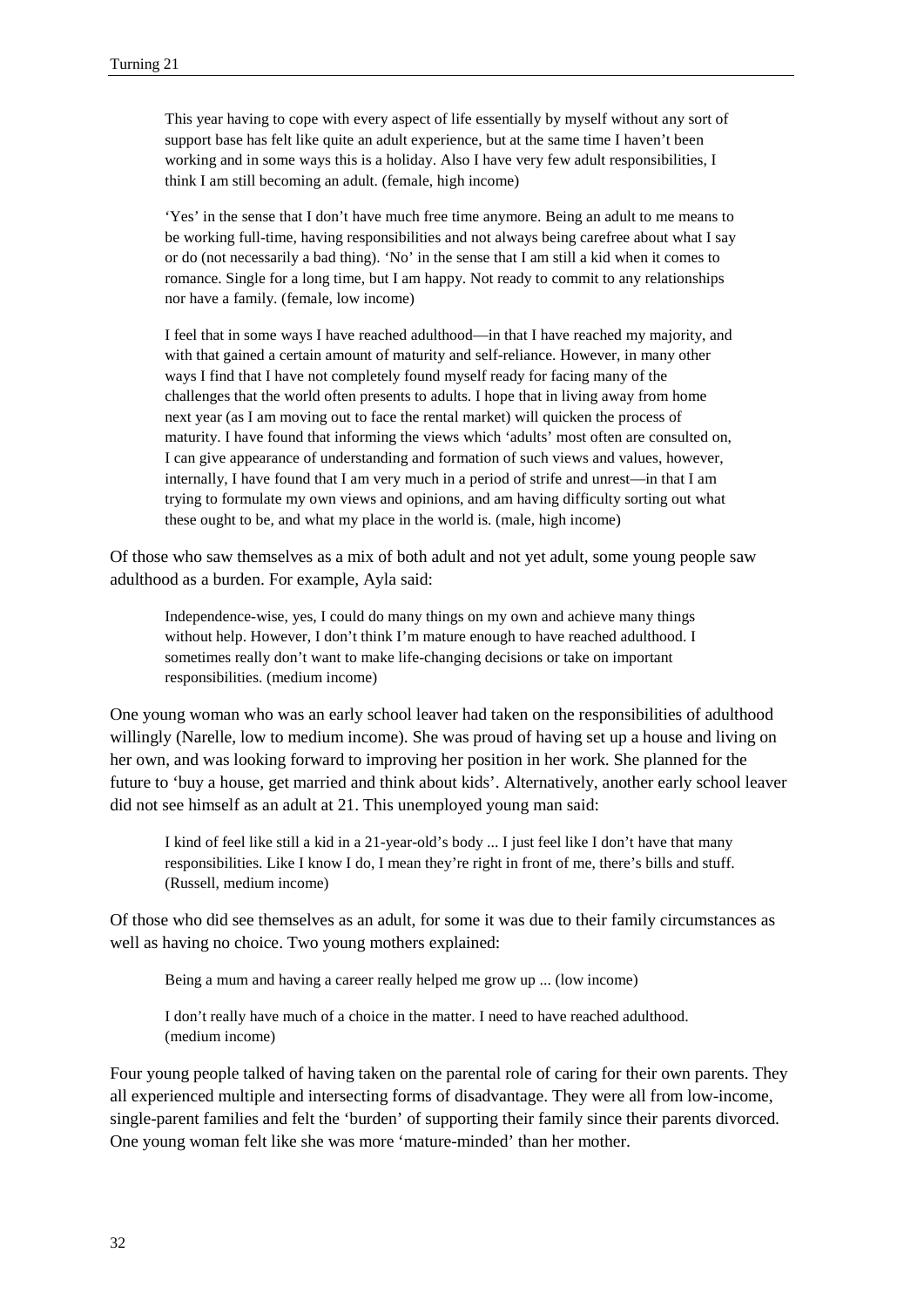I'm a bit more mature-minded than my mum … I think that my mum, she can be really immature sometimes, I don't know how to explain it, I kind of tell her what maybe she should be thinking about doing other than her telling me, I feel like I have to give her advice or I have to maybe even help her out for money, I feel like sometimes I'm the parent. (Katie, low income)

#### **Summary**

The largest portion of young people in the Life Chances Study had mixed feelings about whether they had reached adulthood. Their perspectives about adulthood and their related experiences, showed that there was a push and pull from independence and dependence. While some welcomed adulthood, others could not avoid the burden of responsibilities. Despite prolonged education for many young people and extended periods of financial dependence on parents, family life was shaped by access, or lack of access, to resources. Those from disadvantaged backgrounds with little access to resources had no choice but to undertake the responsibilities associated with adulthood. These included some early school leavers, young parents and young people from low-income families, particularly those who felt a sense of responsibility towards their sole parent.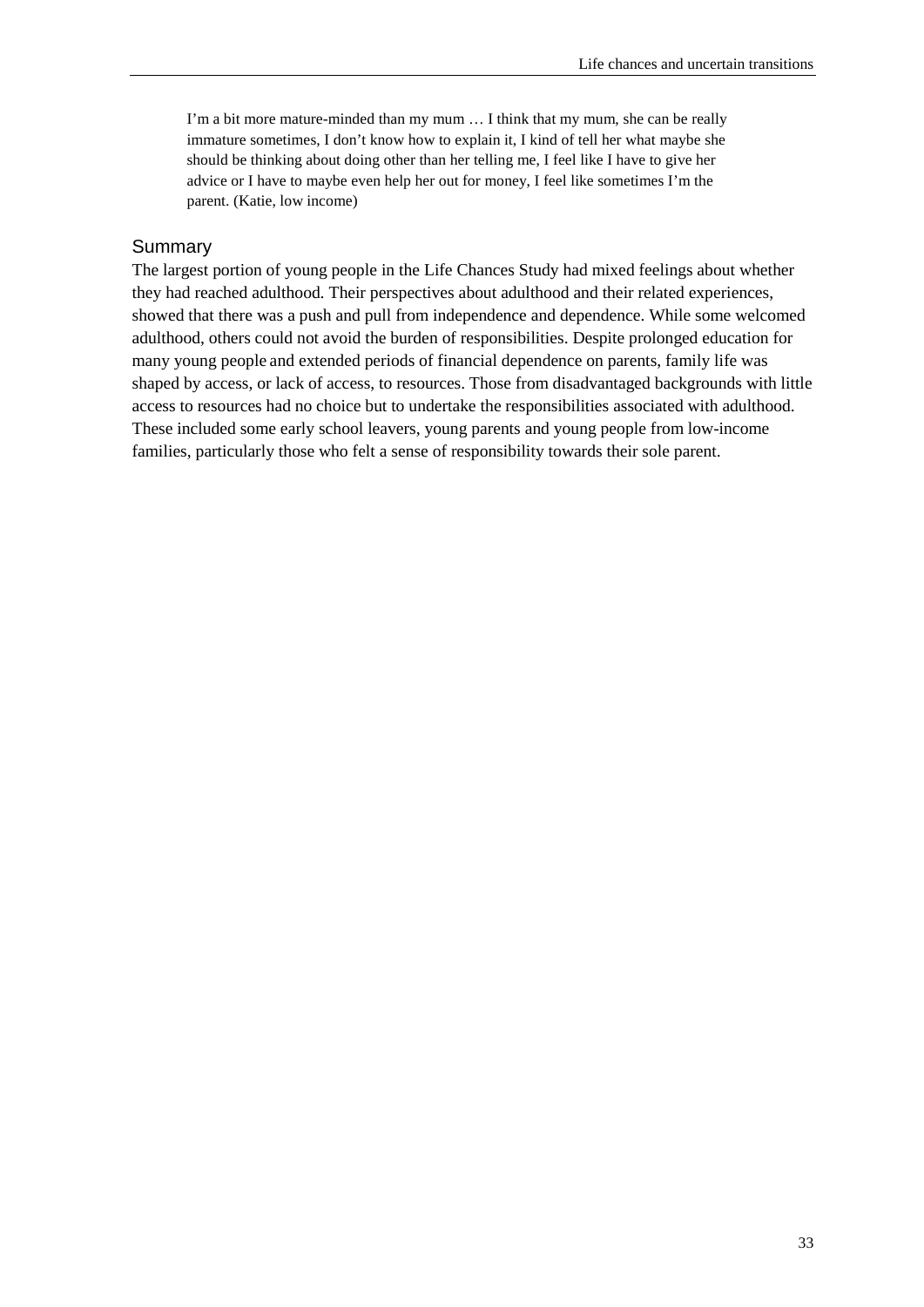# **4 Transitions and pathways**

This section explores the findings of the study around pathways from school to employment, relating the young people's experiences to the wider questions of what is an 'ideal' pathway, what is the role of full-time work, what are the various pathways for different groups of young people, such as early school leavers, and what are the realities of flexibility and choice in their pathways. It also considers the formal and informal supports available to them, the barriers they meet and the supports they receive as students, and how they balance their competing priorities. It concludes with their hopes for the future in this uncertain world.

# Diversity of pathways

Overall, the most common path for these young people was from school to university, where many still were at 21 (50% of the 123 were at university in 2011) (see Table 3.1). Others had gone from school to TAFE (10% studied at TAFE in 2011) or direct to paid employment. From the 102 young people that responded to the survey, we can identify some general trends. In 2011, 85 per cent had been in some employment (part-time or full-time), 61 per cent of these in casual work. Some had pathways of continuing education, including those who completed a TAFE diploma and then moved on to a university course; others were contemplating higher degrees. That so many of the young people were engaging with further study and training after compulsory schooling indicates that the majority of the 21-year-olds were complying with normative expectations of the school to work transition. However, these measures mask the more complex lived experiences where destinations and the paths to reach them are more uncertain. For example, some students had taken a gap year before starting university as a break from study in order to work and travel, or to consider their future direction. Others had taken a break from study after they started tertiary education, whereas others had dropped out or changed from courses that did not suit them. Some had difficulty finding work or training, while 22 per cent had spent at least three months unemployed since leaving high school, looking for work when they were not studying or working.

It is apparent from this overview that the pathways of the 21-year-olds are diverse. Contained within this diversity are complex interacting multiple factors that lead to stops, starts and detours along young people's pathways. The rest of this section unpacks some of this complexity and identifies how young people, as active social agents, navigate the complex structures that provide or constrain their opportunities. It draws primarily on the detailed interviews with 25 of the 21-year-olds.

# The 'ideal' pathway

Policy discourse in relation to young people's post-school transitions prioritises full-time work or further study as the 'ideal' outcomes of a productive post-school transition (Blatterer 2010). In spite of their complex lived reality, what is clear from the interviews was that young people reaffirm pathways to secure work as the ideal. Even when young people are unable to embark upon the 'ideal' post-school transition, they uphold and aspire towards this goal. In the following example, Demir explained how his post-school transition has been productive, in spite of not having sought further education.

At the end of the day my father would have loved me to go to university and do all that, do all of the schooling you know and become someone. Unfortunately that hasn't happened but that's never bothered him. At the end of the day I'm happy with my life, I'm still on a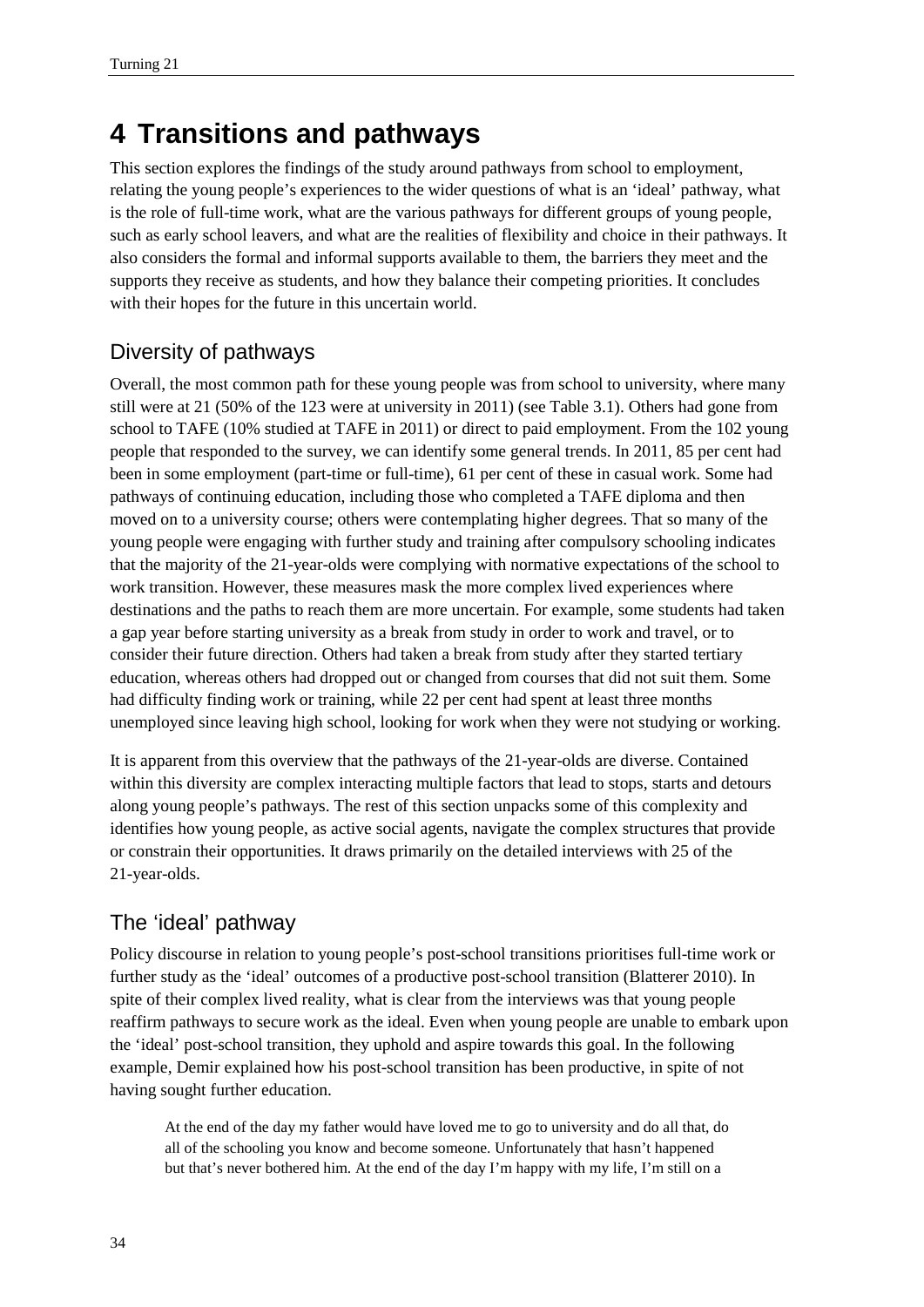straight line and it's not like I've gone crooked and gone down the wrong way. I've got my head straight so at the end of the day that's what my parents are happy about as well. I've got my feet down, I'm working. I haven't gone down that wrong line there. My parents have always told me this is the straight line, this is the line you go through.

In this case, Demir attempted to broaden the ideal pathway to encompass a moral component and thus position himself within the category of someone 'still on a straight line'. This is indicative of many of the interviewees' aspirations in placing importance in relation to an 'ideal pathway' in spite of the complexities of their own lived realities and divergent paths. Given the diverse range of activities in which young people are engaged, how then do we differentiate between the enabling and constraining factors that determine their development? In addition to measures of wellbeing, attainments and outcomes, the interview data provide us with the subjective accounts of how young people view these factors and, ultimately, their pathway experience.

#### Pathways to full-time work

Two of the 25 interviewees provide examples of pathways to full-time work that fit within conventional understandings of an ideal pathway. Both Tracy and Hoa graduated from high school, and completed university degrees in teaching and nursing respectively. Upon finishing university they were able to secure full-time work in fields corresponding to their studies.

Many of the interviewees had not necessarily followed this kind of pathway. Demir represents a small number (4 young people) of the interviewees who had not pursued further study but were working full-time hours. To some degree, this group could be considered to have had successful transitions in securing full-time work.

The number of hours one works does not always indicate the security or meaning of work for young people. For example, full-time work as an indicator of transitional success may not apply to the varied contexts in which young people find themselves. Full-time work is an ideal that does not necessarily benefit all young people, particularly those balancing work with caring responsibilities or study. As demonstrated through the interviews, full-time work can also contradict young people's own aspirations and be viewed more as a means to an end. For instance, Demir was employed full-time at a call centre, had no plans to do further study and was hoping to advance to a managerial position at his place of employment. Similarly, one young woman did not attain the ENTER score required for her preferred university course and began a TAFE course and then worked for a restaurant group. While offered training to be a restaurant manager, she declined as, in her mother's words, her daughter 'didn't want the responsibility'. This family had a high-income background and the same mother explained that she had been selective about her daughter's education and believed that she had the capacity to engage with further education. However, contrary to her mother's expectations, the young woman was content and 'more interested in enjoying life than building a career'.

At the age of 21, only 27 per cent of survey respondents were in full-time work. While most of those not in full-time work were in some form of further education, young people's transitions did not necessarily flow in a linear fashion from dependence to independence. Instead, there were transitions to work involving detours through part-time and casual work, changes in education and in some cases, illness. This nonlinearity becomes problematic as young people are increasingly compelled to carry the burden of risk of an insecure labour market. This is illustrated by Louise, who began a baker apprenticeship, but later started a casual customer service position within the same business. When asked why she undertook the apprenticeship, Louise explained: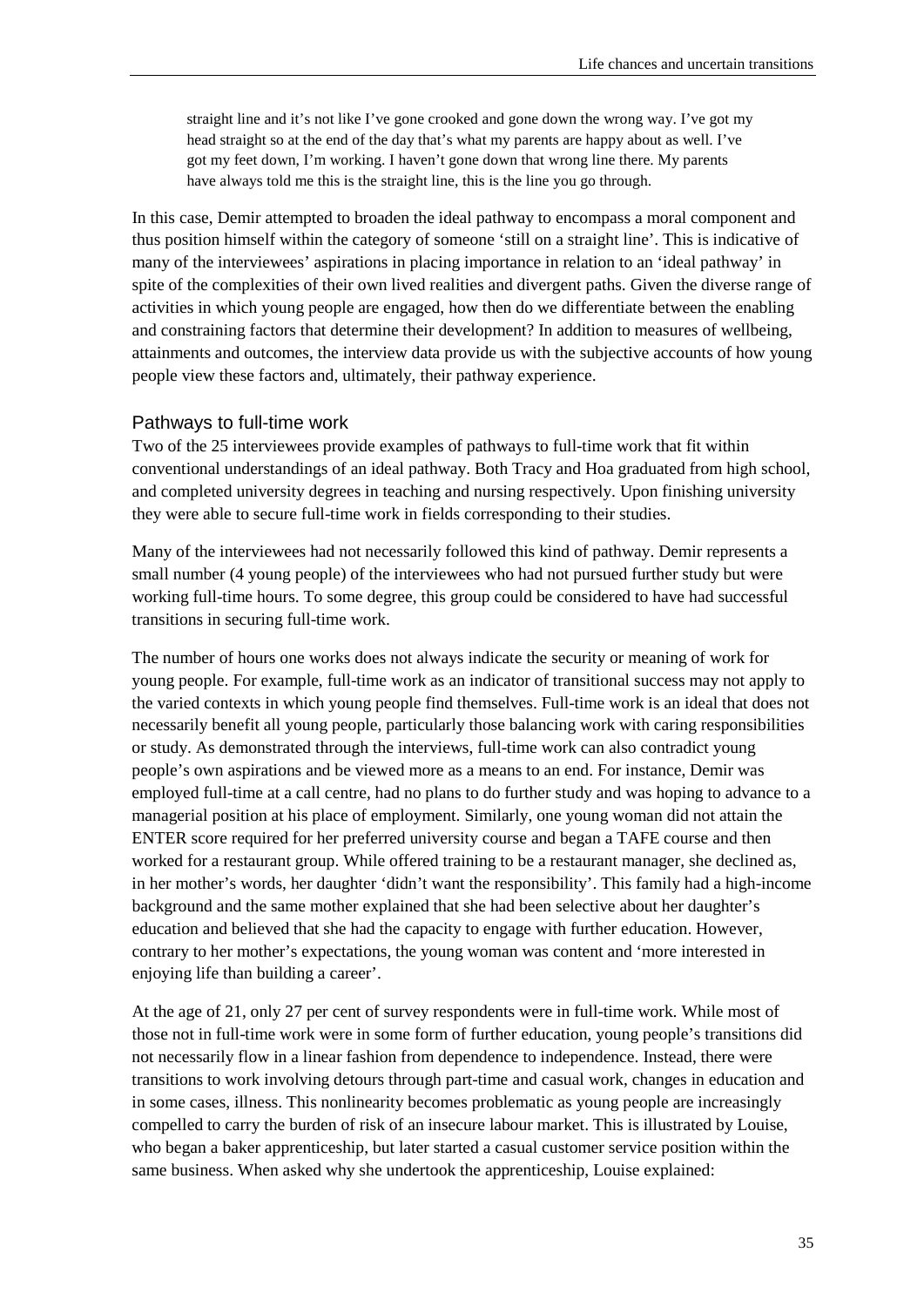I'd never had a job before so I thought that if I applied for a sales job they might not give it to me because I had no experience. So I applied for the apprenticeship even though I didn't specifically want to be a baker. I wanted a job so I applied for the apprenticeship.

Prior to the apprenticeship, Louise had also applied for casual jobs in the service industry but had been rejected. In one particular case, a food franchise had her on an unpaid trial for a day's work after which she was told that she did not 'fit in with the team'. Given her lack of work experience, Louise felt that she was in a precarious position as a jobseeker, which led her to begin an apprenticeship as a temporary way to enter the labour market. Although her plan of changing her role within the same business did eventuate, it came at some cost. Firstly, she expressed anxiety at having taken on an apprenticeship without having the full intention of completing it:

Out of the apprenticeship I wanted the experience of doing a job, at that time, because I'd never worked before. I didn't necessarily want to be a baker and I was very apprehensive about them ever finding that out—the people at my work. If they found that out, they might not be very happy, they might not be very impressed.

Secondly, she felt she was exploited in relation to the duties of her role and how this related to her level of pay as an apprentice (\$7.50 an hour):

If I wasn't doing the apprenticeship I would be doing more or less the same thing—serving customers sometimes and working out the back sometimes, but if you're not doing an apprenticeship, if you're just working as a full-time staff member then you get paid at a higher rate so that's why I decided to stop doing the apprenticeship.

Although her wage was scheduled to increase in the second and third years of her apprenticeship, she claimed that this was not clearly relayed to her from the outset.

As with the example above, when taking into account young people's lived experiences, we found that participants were interdependently connected to education and work structures. Depending upon the opportunities afforded by these interrelationships, the 21-year-olds' autonomy in attaining their aspirations was varied.

#### TAFE as a pathway to university

For some young people, failing to attain the required entry score for their preferred university course meant they had to look to other avenues to gain the qualifications to either work in that sector, or to reapply for university. One of the more positive pathways taken is where young people had transitioned from TAFE to university. Although this prolonged their stay in tertiary education, several young people interviewed strongly believed that this was a beneficial move that would enable their transition to secure employment.

For example, Louise, an early school leaver, was not able to get into law at university, but still wanted to do a legal course because she had enjoyed legal studies in high school. For Louise, the motivation to work in the field of law was also supported by her belief that her current employment at a bakery retailer did not constitute a career. In this case, her aspiration towards a more professional career was attainable through the 'detour' of TAFE. Similarly, Kha was also able to transition from TAFE to university in a way that he felt brought him closer to his preferred vocation:

Since I left high school I received a bad ENTER score so although I had my goals of going to uni, doing a proper uni bachelors degree, I went through TAFE at RMIT, first doing a computer science course and after I graduated in that, I changed to Business IT and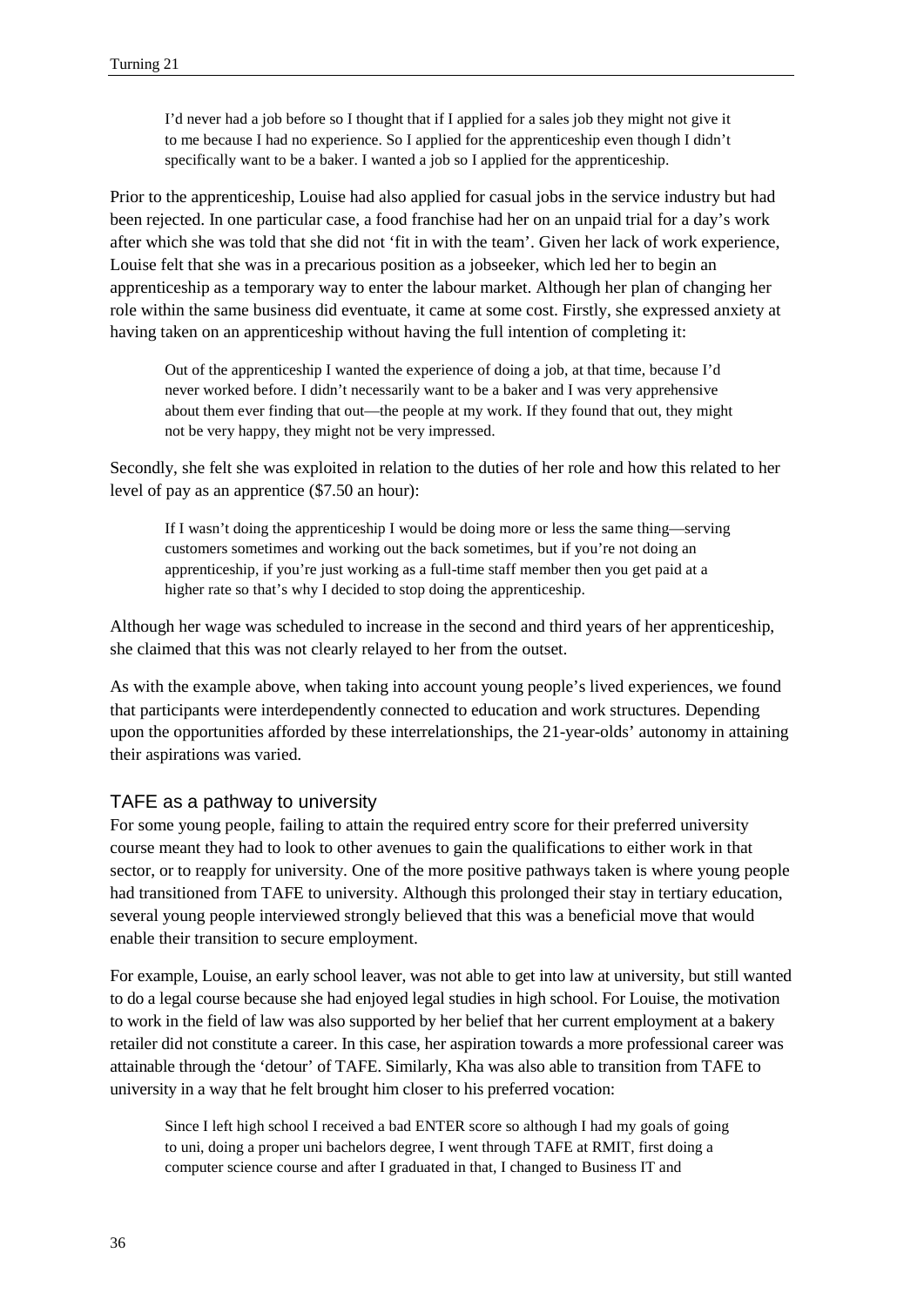Systems at RMIT again and I had some credits off so I was quite happy with that decision and I'm doing OK as well.

Following a similar path, Charlotte had also completed a TAFE course with a view to gaining entry into university.

Since I've left school I went to TAFE to study business administration, so I finished that Certificate III and Certificate IV and finally finished the diploma I decided to go on to uni, which this year I'm starting soon.

For these young people, changes in paths were not as dramatic, and were often part of the progression through qualification levels required for various industries and sectors. For example, Charlotte detailed her pathway from a Certificate IV course in Business Administration at TAFE to beginning a Bachelor of Business course at university. However, this summary of her activity from high school through a number of TAFE qualifications, and finally to university demonstrates the complexity of her pathway, which she later explains.

First I did information technology, which I then didn't like so I quit. That was just like a class full of guys and like they're best at computers and girls aren't that good so I'm really not good at computers. And then I—before I done business admin I done IT and I done Certificate III in accounting, which I passed, but then I went to Certificate IV and didn't like it so I dropped out of it. Then I decided to—I just wanted to be somewhere with using computers and stuff so I went and did business admin, so it pretty much started from business admin. So now I'm doing in university Bachelor of Business, but next year I'm doing Bachelor of Business with supply chain management and logistics, so that's where I wanted to be.

In this case, Charlotte believed that the TAFE certificate in Business Administration was not sufficient to help her secure a job in her preferred area. Consequently, she felt she had to gain further qualifications at a university level. This pathway could be considered to be a linear one to the extent that it is still oriented towards the same goal of gaining employment within a specific field. However, Charlotte's movement through the tertiary education system in response to the requirements of the labour market also maps out a 'detour' for which she had not necessarily planned or anticipated.

Reasons for changing courses varied according to personal and contextual circumstances such as the one outlined above. Other interviewees cited the lack of available jobs in their chosen industry as a reason for continuing with their higher education or for changing their degree altogether. What is critical is how these shifts and changes were managed.

# Advancement within full-time work

Among the five interviewees in full-time employment, career progression became one of their immediate goals. While this kind of aspiration is not unique to this group, their position within workplaces provided them with opportunities to take advantage of in terms of progressing their careers. In particular, the benefits of workplace training were evident for those continuing a pathway to work after having graduated from less applied coursework. This was the case for Hoa, who had followed a relatively straight pathway from high school to university to being employed full-time as a registered nurse. In this role, she was also completing a graduate nursing program through her workplace.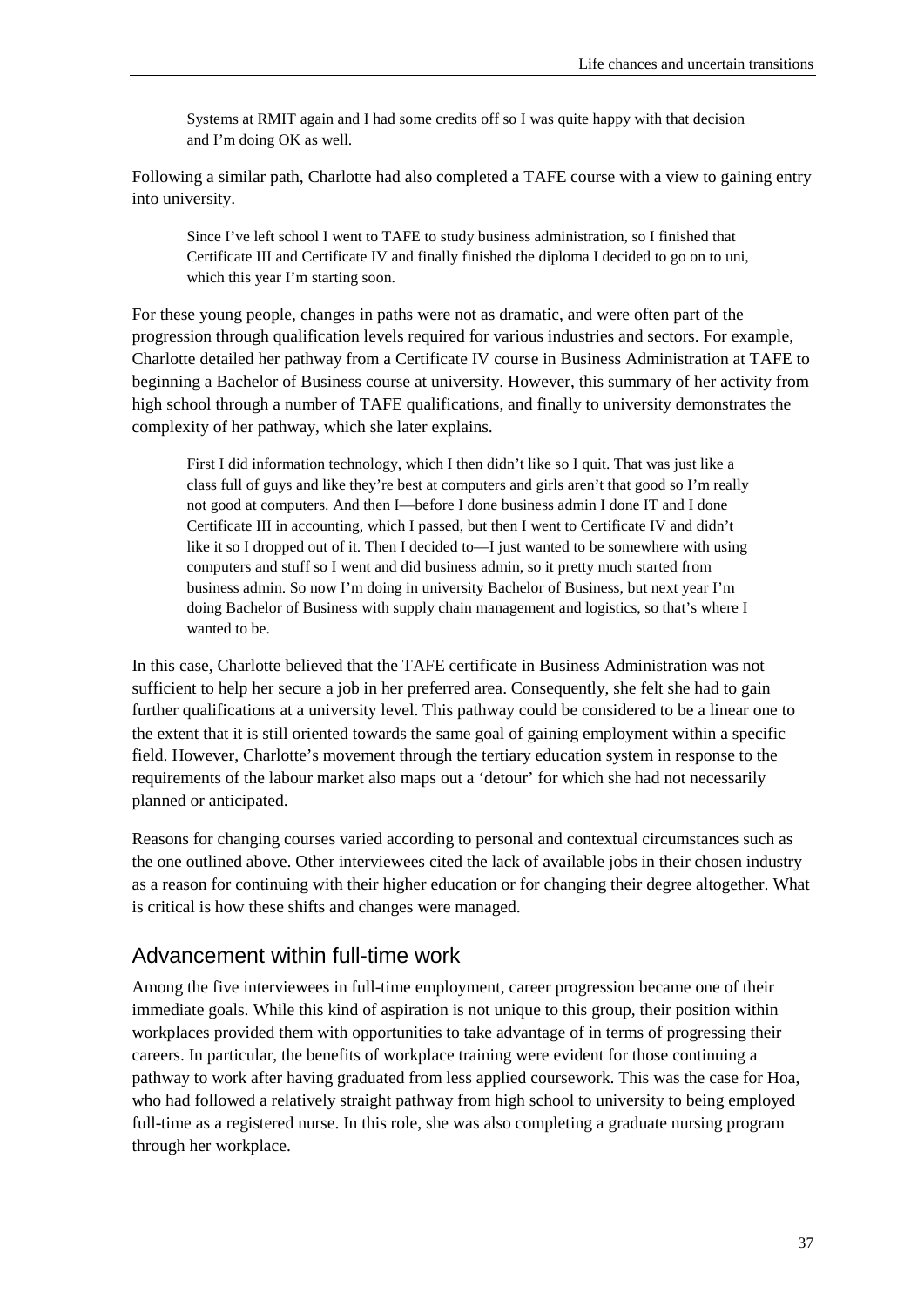It's a bit different from work experience where I have a nurse who's always there looking over my shoulder, whereas now I'm working as a nurse, a registered nurse, but I'm having that more of a support behind my knowledge and just finding my pace around the ward … I chose to do it because I'm not that—well, I find that I'm not that confident yet and I want to be safe in the things I do so I need that support so far.

For Hoa, this 'on-the-job' training was critical in easing her transition from study to work, helping to build her confidence as she familiarised herself within her new surrounds.

Similarly, Sandy was supported by training at her workplace, a call centre. However, her desire to advance her career was also motivated by her junior status within her workplace.

I don't ever want to go down … I don't want to go from management to just being a consultant again or something like that. And maturity, everyone wants that … Being my age people don't really look up to me. Even though I am a team leader they still kind of question it and they say, 'oh she's so immature, how can she be my team leader', so that's something that umm obviously with time and as I get older will get that kind of respect because of my age but umm at this point I think I just have to prove myself and, it's a little bit more of an effort.

Progressing and moving forward within an area was also evident even among those working in areas in which they did not envisage a career path. This was demonstrated by Megan who was working in a hardware store part-time while she finished her university degree.

I work in their paint department, just generally but I have worked in their homewares and garden … and point-of-sale, check-out chick. That's where I started actually, as a check-out chick and I've just kind of like gone up from there.

Similarly, Demir discussed the importance of moving up within an organisation in his full-time work:

With Telstra, I've been there about six months now. Previous to Telstra I was at Optus in business. So I was at Optus for roughly about eight months. I think I was there and then Optus shut down where I was working and then I moved to Telstra complaints, so that's where I moved to and now I've been at Telstra complaints for our six months now. [How much do you get paid if I may ask?] From Telstra about a fortnight \$1100. So it's still pretty low but I'm working my way up hopefully. *Do you want to keep doing this kind of work?* In the future, no.

From these examples, it is clear that young people aspire to 'move up' in their work. From the interviews, this theme arose irrespective of socioeconomic status. It was also clear, as Demir pointed out, that aspirations extended beyond the marker of full-time work into building a career that aligned with interests and passions. In the case of Demir, this passion led to him taking a 'year off' after high school to concentrate on being a DJ. Although the infrequent paying work of a DJ meant he had to take up full-time work, he still prioritised his DJ activity.

Well most important for me is actually outside work, is getting all my DJ stuff on the go. That's what I do outside of work. Getting some sleep of course. That's one of the main things of getting sleep. Obviously I DJ and I DJ late hours as well so plus coming to work on a Monday, I try to get as much sleep as possible.

Underpinning the examples cited above are relatively straightforward pathways in which young people completed Year 12 and entered the workforce directly or after a period of further study. However, not all pathways follow such a neat transition. Attaining a 'successful transition' was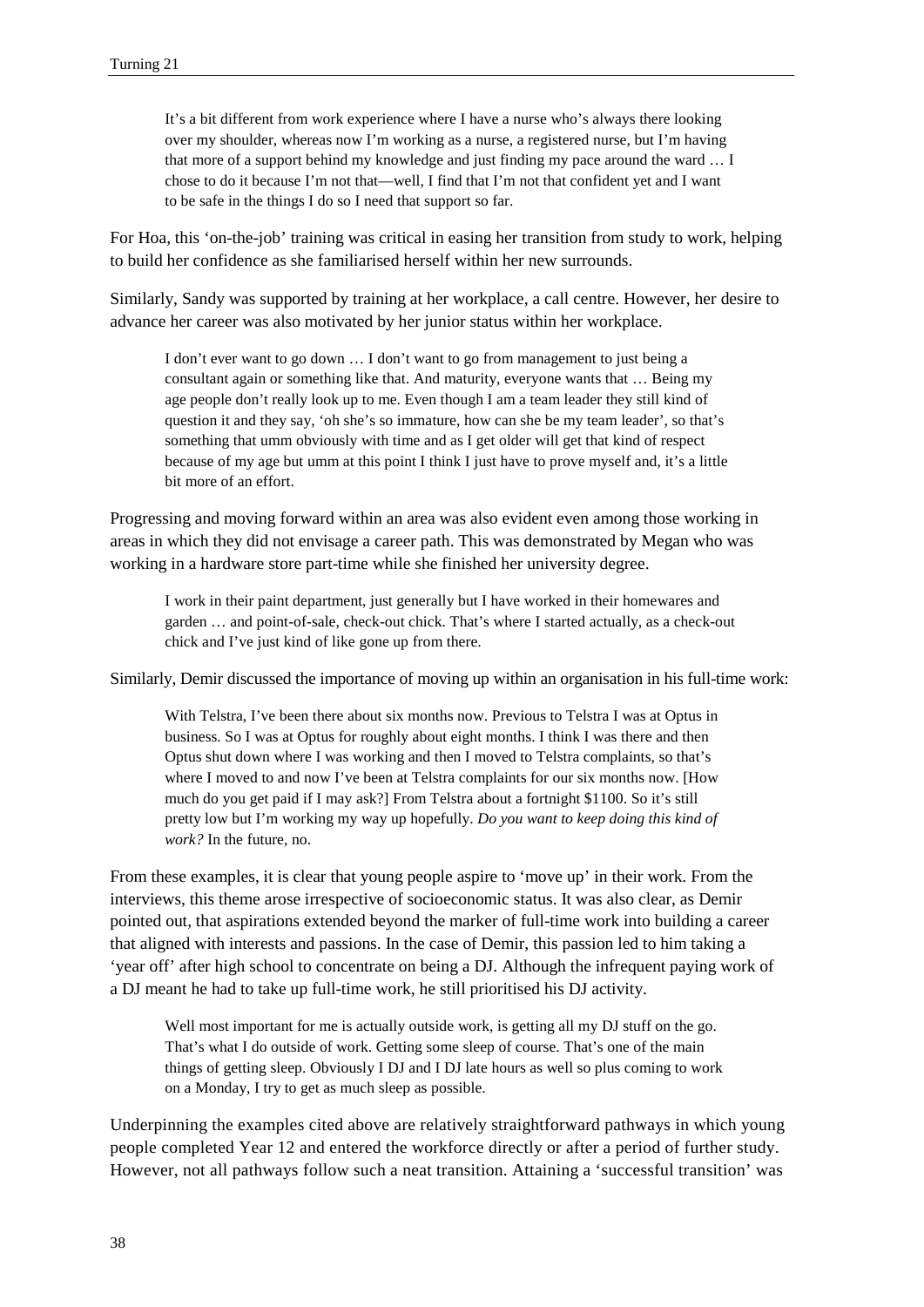more complex for many of the Life Chances Study participants. This is explored in the following section.

#### Summary

Pathways to full-time work were highly valued by most of the young people in the Life Chances Study. This was exemplified among those working full-time who took advantage of training and development opportunities with their employer. For those still studying, the pathway from TAFE to university seemed to align with interviewees' aspirations and was therefore viewed by them in a positive light. It remains to be seen whether these pathways will lead to meaningful work. Among those that had completed study, the precariousness of the labour market, along with young people's own diverse circumstances meant that the transition to full-time work was extended and less typical. In the absence of effective informal and formal supports, several 21-year-olds, particularly early school leavers, were faced with bearing the burden of risks as individuals in the training and work sectors.

# Changing pathways, shifting risks

Plans are always contingent and the capacity to alter and accommodate contingencies in those plans varies widely among young people. This is because pathways are determined by a number of intersecting factors, including an individual's aptitude and capacity to learn, the nature of their social supports, education policies and the uncertainty of the youth labour market. A range of structural and unanticipated factors produce pathways that often diverge from young people's original plans. Others are more uncertain (Facchini & Rampazi 2009) in articulating their desired destination, as proximal factors impact upon decisions that may or may not relate to 'long-term goals'.

The Life Chances Study illustrates that transitions from school through to work do not typically fit a neat linear path. While most of the survey respondents reported university or TAFE as their main activity in 2011, 38 per cent of all respondents had started at least two courses since they left school. This indicates that rather than being fixed, pathways to work are punctuated by stops and starts. These kinds of delays and 'detours' can delay young people's entry into full-time work. For example, Life Chances Study survey participants were more likely to have had part-time (79%) rather than full-time work (48%) since leaving high school. The predominance of part-time work was also retained in 2011, with more reporting part-time work (52%) in that year compared to those with full-time work (24%).

Nonlinear pathways are especially evident when we closely examine the pathways taken by early school leavers. By definition, early school leavers divert from pathways that move from secondary to tertiary education and then into full-time work. This is reflected in the Life Chances Study, as they can be located along several transition points, most of which are marked by uncertainty.

## Pathways of early school leavers

Early school leaver pathways are a key concern as the evidence consistently shows that they are more likely to experience poor employment and wellbeing outcomes (Nous Group 2011; Schuller & Desjardins 2007). They are focused upon here as they are of particular policy interest for this study. In the Life Chances Study, most of the 123 young people (89%) had completed Year 12 at school, most doing VCE or equivalent, and some completing VCAL or other alternative courses. However, 14 young people (11%) had left school before completing Year 12. Out of the 14 young people in this group, two young women were looking after their young children and five young men were unemployed or engaged in only occasional work. In contrast, one male early school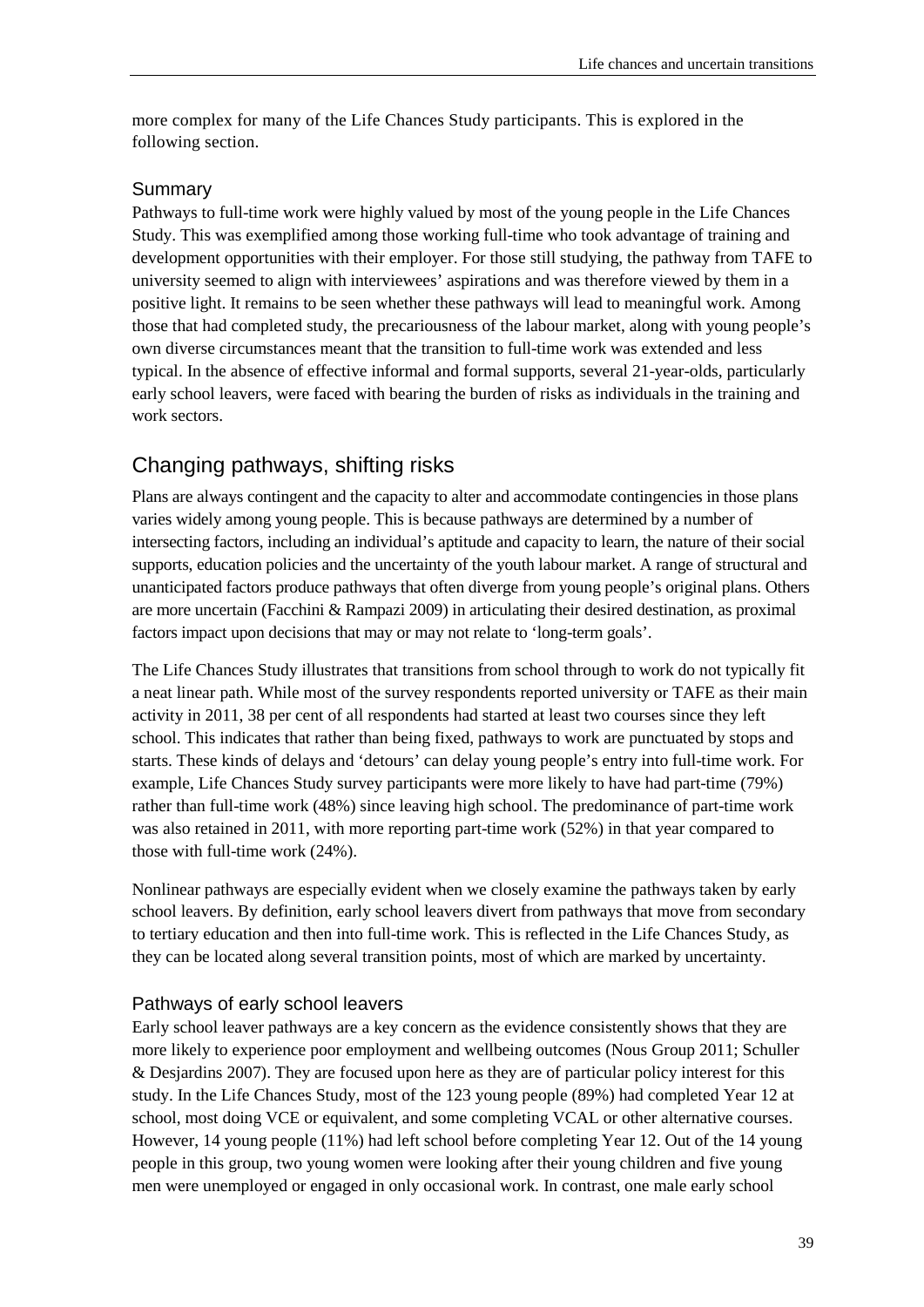leaver was in university, two females were in TAFE and three females were in full-time paid work. Compared to Year 12 or equivalent completers, a smaller proportion of early school leavers started further study or training after high school (57%) compared to those who finished Year 12 (82%). However, this difference may not be significant due to the small sample size. The current study specifically seeks to identify the factors that have promoted positive pathways for early school leavers. Interviews were conducted with six early school leavers and indicated the kinds of factors that have influenced their pathways.

One potential pathway to employment open to early school leavers was to take on an apprenticeship. However, among those interviewed, at least, this did not necessarily match with their career aspirations. For example, Louise and Simon were dissatisfied with their apprenticeships and did not see them as leading to the career they wanted. Simon completed his four-year apprenticeship, but went on to university to commence an accounting degree. Louise, on the other hand, did not complete her apprenticeship, but sought further education at TAFE that she hoped would help her work in law. The extent to which these particular apprenticeships were the right pathways for them is therefore questionable. The apprenticeships may have had the effect of helping to clarify their interests by exposing them to work that did not match their aspirations. While this could be an outcome of maturation and exercising their choices within the system, it leaves open the question of the kind of support available during the decision-making process as early school leavers contemplate embarking upon an apprenticeship. A similar frustration extended to those who undertook but did not complete training. This was expressed by another early school leaver, Russell, who had started a ten-week Certificate II in hospitality, food and beverage. He did not complete the certificate because he did not attend the job placements required by the course. When asked about what he wanted to get out of the certificate, he was adamant that this was not a vocational course but 'insurance' in case he was unable to secure work.

I don't know, I guess it was more insurance if there was really NOTHING, like absolute ZERO for me to be interested in, I guess I could just get a job at a bar or something.

In addition to this course, Russell had also completed a pre-apprenticeship in mechanics (when he first left school) but was not looking to build upon this.

I was going to be a mechanic but then I just lost interest in it … One of my biggest problems in life is that I can't decide on anything, I don't have any real interests. I was just like, 'Dad's a mechanic, maybe I could take over his business, do a mechanic course' but I just wasn't that interested in it. But that was the only thing that made me do it really.

In this excerpt, Russell hints at the mental health barriers that he had expressed earlier in the interview. Having seen a number of mental health practitioners, Russell doubted the capacity of mental health professionals to provide him with the appropriate support to help him overcome anger issues or issues that related to his uncertain pathway.

I've seen about three different psychiatrists. *Was it helpful for you?* Not even a little bit. My mum took me when I was still at school and this one psychiatrist, his summation of it all was just that I was an immature teenager. So I guess I'm still an immature teenager because I haven't changed at all. Useless. One time I went to this one and I actually came out angrier than I was when I went in … I kind of think I'm special in a way. Like I don't think anyone can actually understand me because I've talked—it's not just the psychiatrists with so many people over the years. My mum doesn't understand me, my dad, my brother—they're just like, you know, 'man up and just work and do all this shit'. I usually speak to my mum when I'm feeling angry or down or anything. Because she tells me all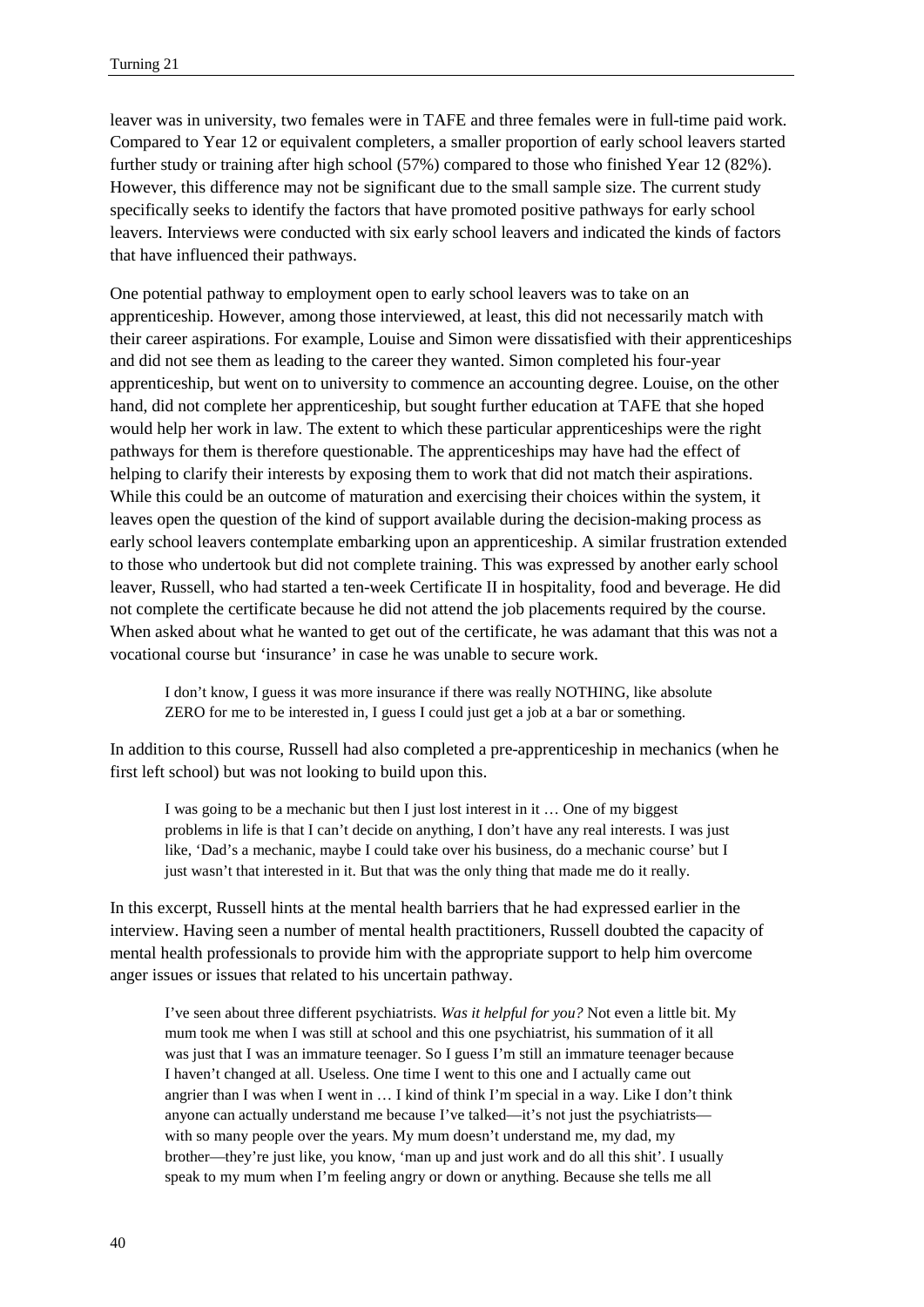this hippy stuff—this self-help stuff and I get sick of it so I end up just having a fight with her. The only person that really I can talk to without increasing my anger is my mate.

As he had been mostly unemployed since leaving school, his situation highlights some of the challenges for providing services to assist young people into work. In this case, the reasons for disengagement with employment or training were multidimensional. In spite of his family's economic and social support, Russell's early school leaver status, mental health issues and lack of completed training placed him in a vulnerable position in relation to the workforce. For Russell, the search for employment was dictated by Centrelink requirements rather than his own career plans.

I did apply for one job, I actually got the job but it was the worst job ever. It was like a doorknocking job, you had to sell electricity and I'm just like 'Ugh, this is terrible' … I did it for a day, for about an hour and then I quit straight away.

In this sense, there is a possible gap in the availability of career or vocational supports to young people, particularly for groups experiencing multiple and intersecting forms of disadvantage such as some early school leavers that would benefit from such support.

Among the other early school leavers, nonlinear transitions featured among two young women caring after young children. Pregnancy and raising young children had prevented them from completing courses or engaging with work. Without qualifications and work experience, the plans of these Life Chances Study participants were marked with uncertainty and anxiety. For example, Susan had been intending to finish Year 12, but then became pregnant to her boyfriend in Year 11. She subsequently tried to return to study on two occasions, but two further pregnancies interrupted this. She said she had postnatal depression with all three births. At the time of the interview, Susan was doing a two-day a week education re-engagement (VCAL) program for young mothers and hoped this would lead her in due course to a career in nursing.

I want to get into nursing … I want to be a midwife. That's about it … Depending on my scores, if I can get into nursing, then that's what I'll be doing. *And so what do you expect to get out of the VCAL course?* To learn more things, yeah, learn more things so then I can hopefully get into nursing so then I can pick a good university or something.

In this excerpt, her aspirations to study nursing contrasts with the fragmented engagement she has so far had with education. At the time of the interview, her three children were in full-time day care, but with their various illnesses she could not attend all the classes. Similarly, Christine, another young mother, felt her primary responsibility was to ensure her children's welfare. Without the support of social networks around her, formal work and education can only feature in distant plans.

*Are you looking for work at present?* No, I'm looking after my kids. I don't think I'd manage with work or finding a job, I've got no one to look after my kids. I have weird plans. I don't know if they will work out. Maybe after next year, sometime, if we could find a place to live in [outer suburb] and I've got my family close by. I'm not thinking about going back to work, I'm thinking of going back to study before work, because I'm not qualified for anything for work. I'm thinking I'm going to go back to TAFE. Or even if I have someone to look after my kids in the evening I'd probably go and do an evening course.

Not all of the early school leavers interviewed were struggling to transition to work. Those that had gained full-time work received greater pathway support through the offer of workplace training. In contrast to the other early school leavers dissatisfied with the training in their apprenticeships, Narelle had experienced more positive support from her full-time work at a takeaway food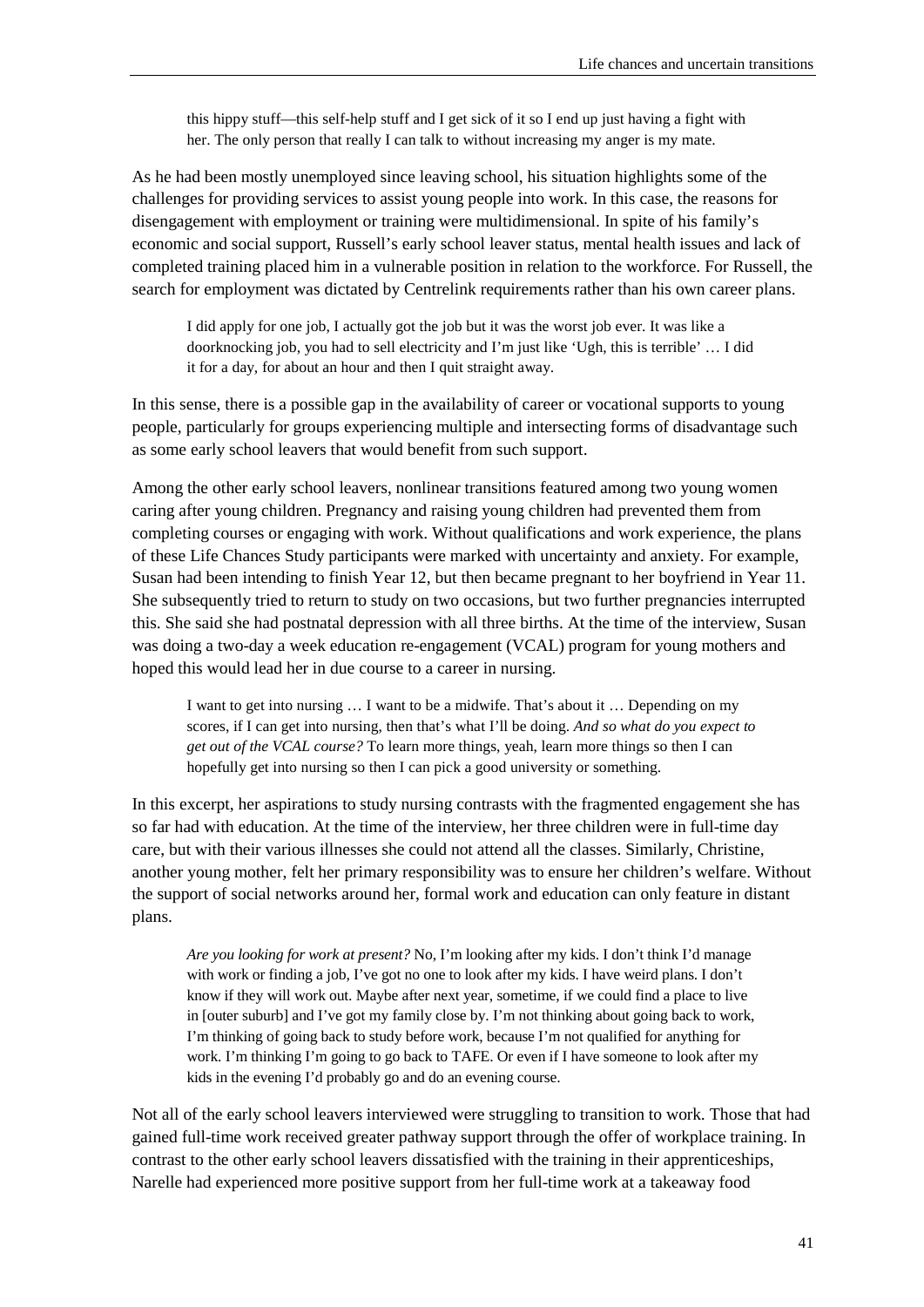franchise. As a manager of six staff and looking to build upon her management skills, she was in discussion with her employer about undertaking a management course.

That's why I'd really like getting into the management skills because I haven't really done anything so much about the technicalities of management supervising, so that would be a very interesting course … to get something on paper if I ever want to leave this job so I've got a management course as well, it's not just being a manager.

In addition to having her skills recognised and therefore made transferable to other management positions, training within the workplace can be particularly helpful when developing new skills.

Early school leavers would benefit most from structural supports that ease their pathway into secure work. However, the mismatch between their interests and the options made available to them leave some in a difficult position. Economic imperatives to gain employment are at times at odds with aspirations to build a vocational career in an area of their interest. Consequently, pathways that could potentially be enabling have little benefit to some early school leavers, when they have not completed courses or apprenticeships. In contrast, early school leavers who are more hopeful of their future can point to instances of workplace support that they believe can build their skills and qualifications in fields in which they are already employed.

#### The freedom to choose

The ability to manoeuvre within and between pathways is evident in the interviews when participants refer to their 'choices' in their study and work paths. Here the notion of having 'options' becomes vital as interviewees refer to the importance of being flexible and having contingency plans.

However, 'choice' in its idealised form assumes a degree of freedom to be able to navigate through a variety of options according to one's own desires. As typified by the early school leavers, this kind of autonomy rarely came across in the interviews. While the importance of having options and contingency plans were reiterated by many interviewees, it was only those with greater economic resources who could carry these out without being too constrained by the uncertainty of making the 'wrong' choice.

Chris, a young man from a high-income background, exemplifies this high degree of autonomy, and capacity to overcome institutional barriers. Upon finishing high school, he had to take what he referred to as a 'forced gap year'. During this period Chris travelled across Asia and also worked in a number of jobs, the longest of which was a ten-month role that involved working in China to recruit students for a private school in Melbourne. After this, he was faced with the decision of continuing the role or beginning university.

Then I had to make a decision whether I was going to go to uni the next year or [his employer] wanted me to go set up another school in Adelaide and I thought I should probably get my uni out of the way first. He wasn't very happy with that.

In having to take a 'forced' gap year, his is not the ideal 'smooth' transition from school to work. What is notable in this instance is his ability to overcome a potential setback and pursue a range of options with a more open notion of choice. He points out this 'silver lining' in reflecting upon his own pathway.

I think I learned a lot in that year after school. Compared to other friends that went straight to uni, I think it was a really good thing that happened to me.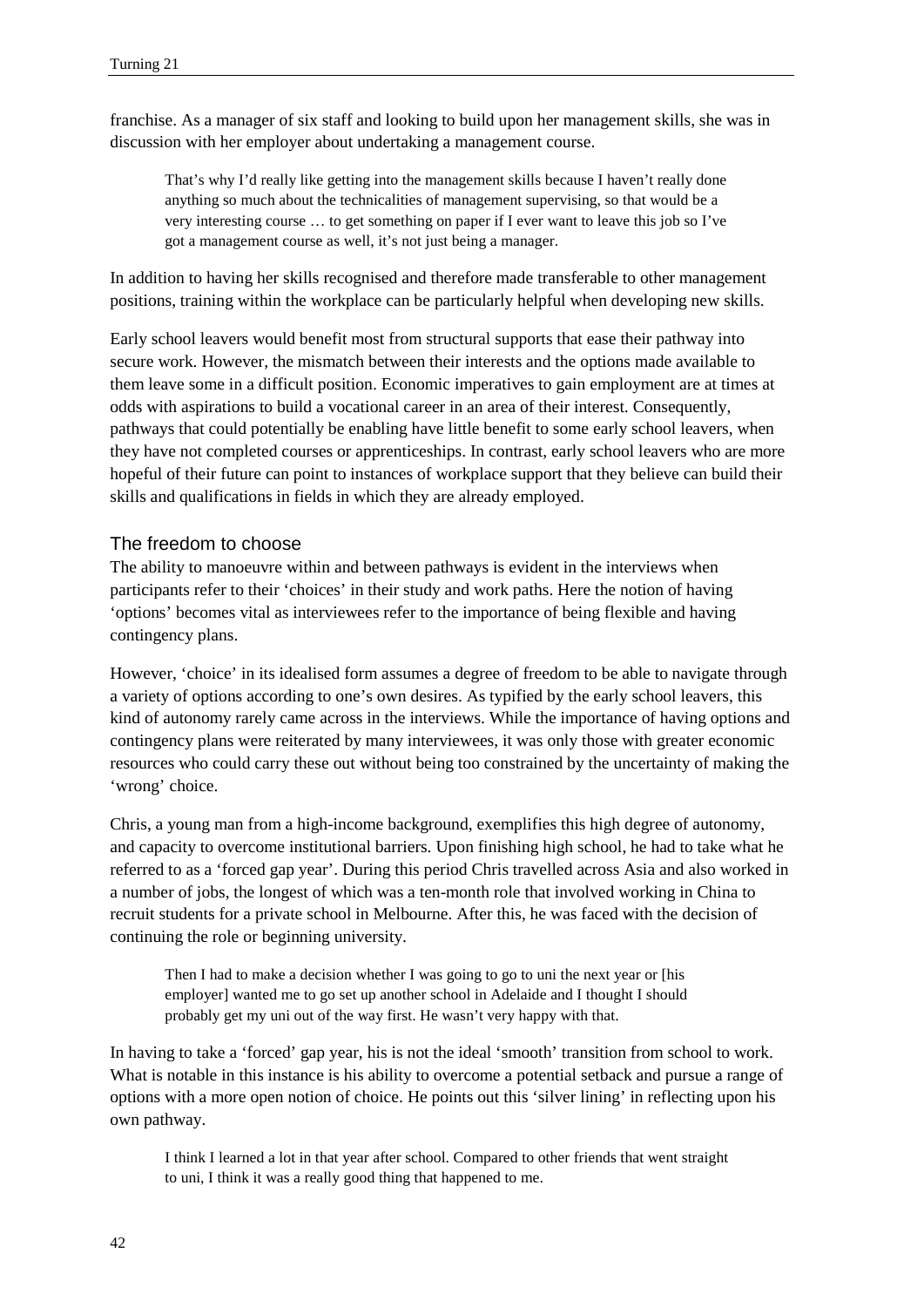His challenges did not inhibit his capacity to gain employment, travel, and ultimately did not diminish his university options. His feeling of freedom to choose came through strongly in his response when he was asked about his future plans and the 'golden years':

I would like to be employed but if I'm still wandering around with no career I'm not too fussed about that. I give myself until 30, from 20 to 30 are the golden years, I can do whatever I want whenever I want.

Those that enjoy a relative autonomy in their pathways are marked by the absence of anxiety in their discussion in their immediate and future plans. In Chris's words, his 'golden years' at the relatively young age from 20 to 30 years marked a time of unbounded freedom to move his life in any kind of direction according to his wishes. In reality, this is, of course, not wholly selfdetermined, but is supported through the young person's social and material resources. Similar to Chris, Klara came from a high-income family and was in a position to take a gap year after high school. In her case, she was able to begin a degree in curatorial studies, but a lack of sustained interest led her to defer her degree and do some travelling around Europe. Currently completing a combined law and arts degree at Melbourne University, she is now considering a student exchange, as well as specialising in international aid and incorporating further study in agricultural studies to complement her interest in international aid. For her, the arts part of her degree was for general interest and she was seeking something with more direction, but was willing to take her time as she was 'in no rush'. Critical to her pathway, and her apparent flexibility to manoeuvre within it is the strong social and moral support provided by her parents, both of whom had made relatively radical career moves in recent years. Modelling the capacity to be flexible in career options had a significant impact upon Klara, who explained:

The one thing [my parents] always said … 'just start something, you can always change, it's never too late to be re-educated' and I think that's the one thing that I always take with me, which I guess is why I'm not that worried about where I start, I'm more interested in starting something and then sort of moving on from there in a different direction if I want to.

With the support of her parents, Klara did not feel limited nor constrained by following a set vocational pathway. These close informal networks therefore had a significant impact upon Klara's choices. Having recognised the benefits to wellbeing of changing career paths, her parents modelled a pathway that was characterised by opportunity rather than risk.

Some parents provided negative models of employment. This was raised by a couple of the interviewees.

*When you say that your parents expect you to get a good job, what does that mean?* Probably not something they used to do because they used to work in a restaurant and they said like restaurant is a hard job so you'd be better off somewhere in the office where it's easier job … *Is there anything that you want to avoid in the next five years?* Working in a restaurant. (Charlotte)

My mum used to work several part-time jobs when I was growing up just trying to make a living and trying to take care of us and often some of those jobs would be not taxpaying and it's really complicated and I can see how bad it can get and how they can be really bad bosses sometimes, especially in the Asian culture and Asian areas and so it's kind of affected me in the way that I will not go for those jobs and I will have a bias towards those kind of jobs or Asian workplaces. I don't want to work there and that's why I try to aim for retail or something that's a taxpaying place where they actually have to do things right and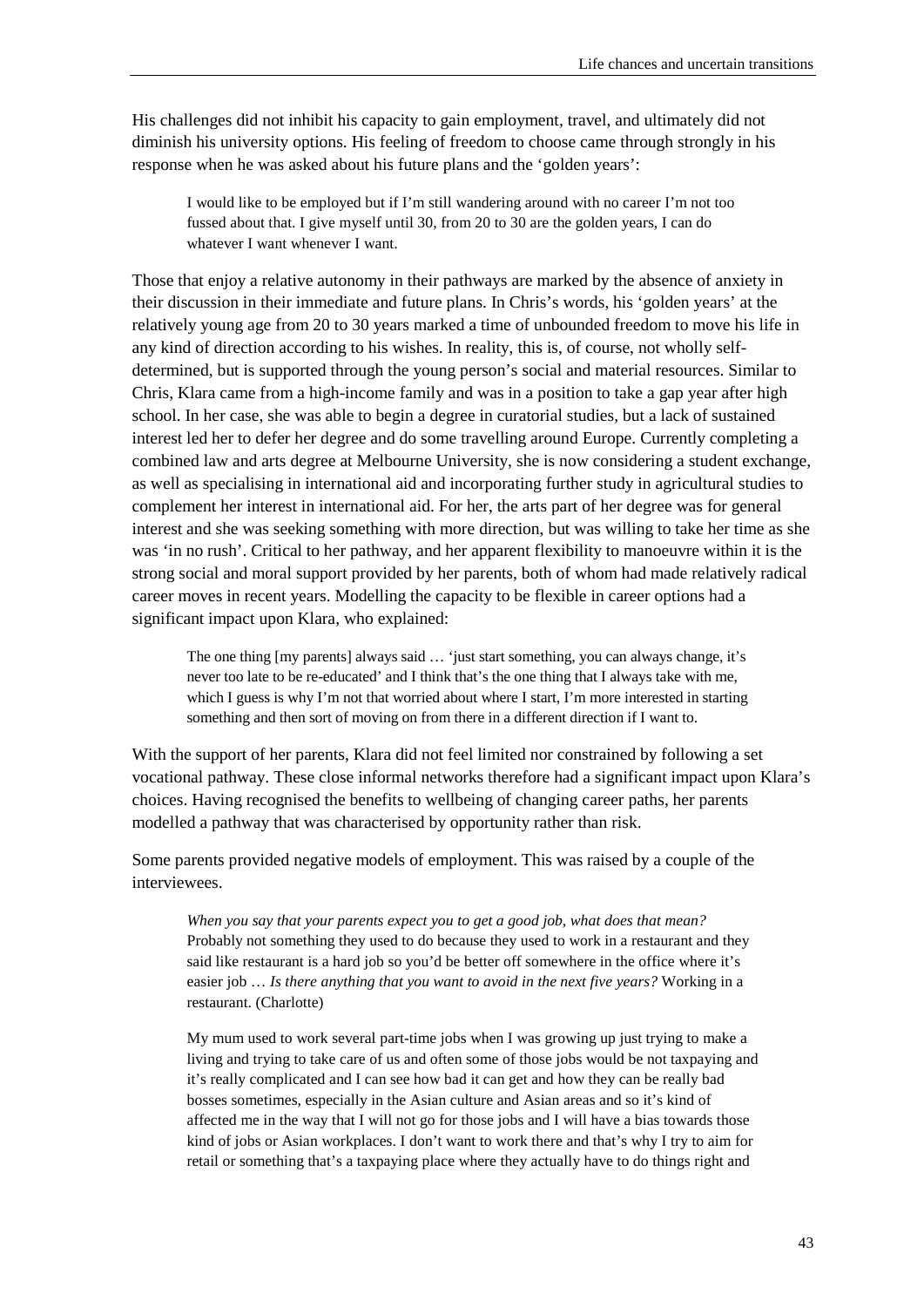I have the security. I feel like I have the security that whatever happens I will be protected by law by everything else, so that's one thing that's affected me. (Melissa)

More broadly, the ability to manoeuvre within pathways is also structured by the kinds of courses young people engaged in, with a few young people regarding their tertiary courses as providing them with myriad work and further education opportunities.

I guess at the moment, more than anything, I'm very happy with where I'm going. I've got a lot of options … My course at the moment is very general, and it isn't particularly scientific or engineering based. We look at a lot of that stuff, but it certainly puts me in a position where if I then wanted to do a Masters degree in engineering, I'd be able to do that relatively easy. (Edward)

The perceived flexibility provided by tertiary courses was also evident with Louise as she navigated the pathway from TAFE to university.

I didn't get into law at uni so I thought this would be the best option. Maybe if I got a job in a law firm as a legal secretary then well that might give me some experience working in the legal industry and maybe then they might take me into law at uni. But if not, I might be happy in my job as a legal secretary.

She reiterated these contingencies again in the same interview.

And I would also apply for law at uni just to see if I got in … If I got a job, I would still apply for law at uni because well if I didn't want to do the course I could still turn it down.

In these interview excerpts, Louise embodies the ideal of the 'flexible' citizen, one who keeps her options open by remaining able to follow opportunities as they arise.

#### The limits of choice and the individualisation of risk

As discussed elsewhere, choices are always embedded in enabling and constraining contexts. This is pertinent for young people for whom 'flexibility' in work arrangements is synonymous with the casualisation of sectors in which most young people are employed. In reporting the kind of paid work undertaken by survey respondents in 2011, casual work was by far the most common (52%), followed by permanent (20%) and contract (8%) work. While many young people expressed their satisfaction of casual employment as it supported them through tertiary education, notions of 'choice' require closer examination.

Emphasis in policy discourse on flexibility should not be taken as a freeing of choice as young people are still constrained by their social, economic and cultural position. Although such factors do not inherently limit young people's 'choice', many are still left in a vulnerable position within an increasingly precarious labour market. In response to this, many of the interviewees spoke of having to change and alter their plans. How well young people manage their precarious position within contexts of 'risk' is revealed in the interviews when they outline their contingency plans.

In the following examples, both Tracy and Raymond discuss the implications of finding work after having completed a degree. In Tracy's case, she was able to find full-time work as a teacher, but only after having seen her friends carry out their fallback plans within an unstable and casualised labour market:

*So you are talking about teaching graduates, that they quite often don't get a job to start*  with? Yes, they don't. A lot of my friends haven't got a job, or they do CRT work—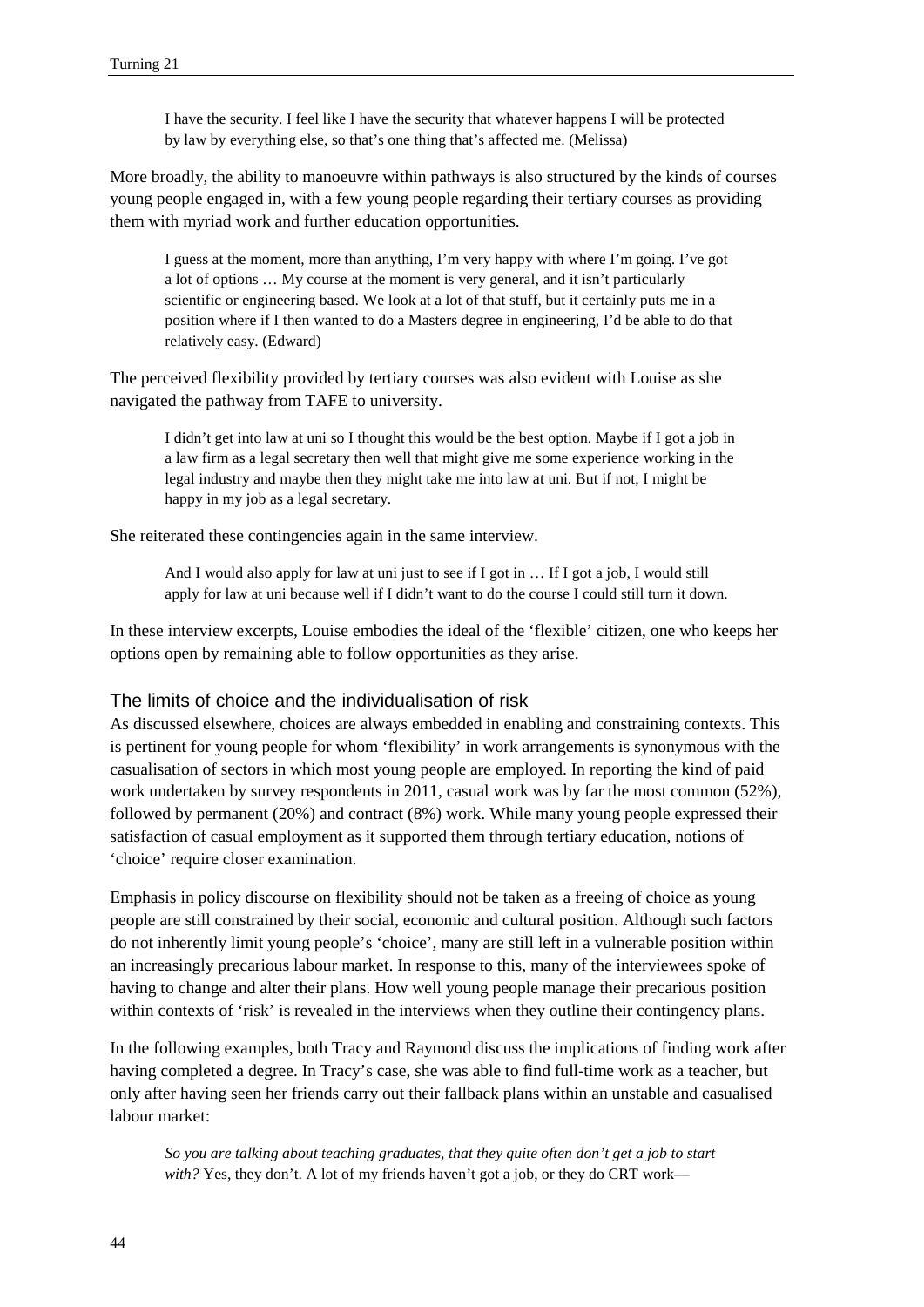emergency teaching. That's what I was going to do if I didn't find a full-time job, I would do … And then I was thinking maybe I could do overseas teaching as well, maybe to teach in China because I can speak a second language. But then I was really lucky that I got a job. So I don't have to think about that yet.

In Raymond's case he has so far been unable to secure full-time work in spite of having completed a university degree in Occupational Therapy. A male with Chinese parents, and from a low-income background, Raymond's interview was punctuated by the recurring themes of risk and his attribution of managing risk as falling to the individual. This first arises when he discusses his tertiary studies.

I had a plan in mind that if I failed a subject I was going to change courses immediately, but I didn't change—I didn't fail.

In both cases, the interviewees emphasise that the burden of responsibility sits largely on the individual. This view extends to the manner in which young people navigate the labour market. In the same interview, Raymond then detailed his time studying and how a job as a lifesaver at a local pool had supported him through that time. As we were nearing the end of the questions on employment he belatedly noted that he had also had casual, cash-in-hand work at a fast-food franchise, which prompted the following line of questioning:

*Why was that cash-in-hand, while other people were being employed on the books*? It was a choice, because they allowed you to choose. And I think they wanted me to be cash-in-hand because they wanted to pay less tax or something and it was easier for them to distribute the money to me, to give me the wage because they didn't have to go through the bank which costs time and money. It was just easier for them I guess.

Interestingly, Raymond began by attempting to frame 'choice' as being self-determined, in so far as it was 'allowed' by the employer. However, he ended his response to the same question by noting how this particular work arrangement was 'easier' and thus more beneficial for the employer. Probing further, it emerged that the advantages of 'choice' were for the employer rather than Raymond.

People who got cash in hand or even the people that actually was getting money through the bank, it was like they never got paid on time. That was frustrating. And we got paid really, really low. Or considerably low, I thought it was pretty low, it was like \$12 an hour.

In this instance, choice and flexibility become avenues through which the risks of a casualised labour market are shifted to the individual. This was also evident in Melissa's case—she was working for a large supermarket retailer:

I started working there part-time. They pushed me to go part-time. *Were you wanting to do that?* I was casual and I was studying part-time so I thought, yeah, I could go part-time. They wanted me to, but what I heard now is that it's actually pretty hard to go back to casual if you are on a part-time contract. They probably would be reluctant to put you back on casual, but I'll see about that. My manager hasn't contacted me yet because I came back from my holiday.

Similar to Raymond, Melissa is relatively disempowered; it is their employers who exercise flexibility and choice. Under this framing, in which flexibility is the dominant imperative, 'choice' for the young person is heavily constrained through their engagement with part-time, casual and short-term work.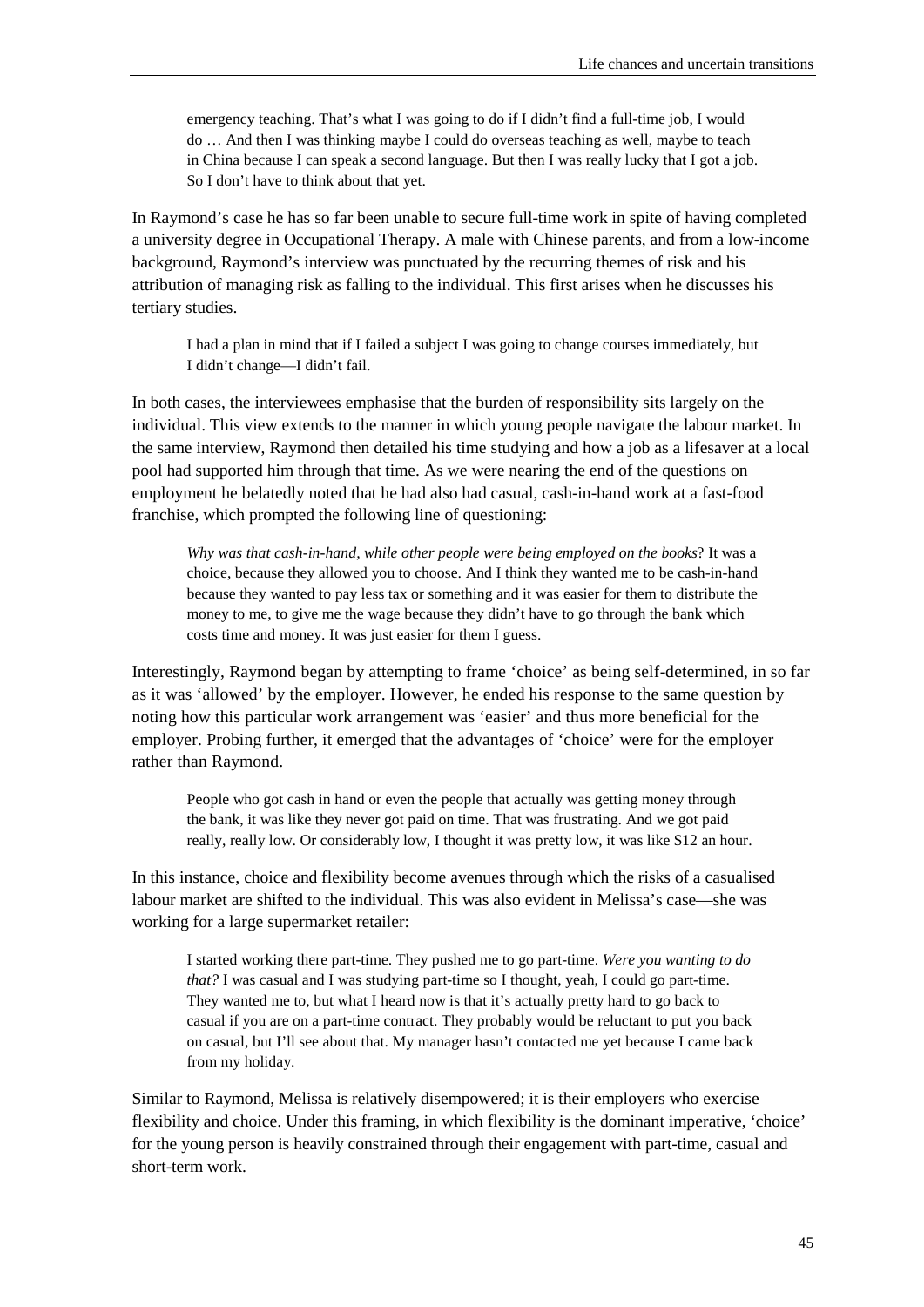## Summary

In recent times, the imperative for young people to be flexible and mobile in their transitions has, increasingly, been emphasised in an unstable employment sector. However, broader economic and social structures limit young people's capacity to navigate their transitions with autonomy. While pathways for 21-year-olds are uncertain, the social and economic resources needed to address this uncertainty are not evenly distributed. Those from high-income backgrounds with strong social supports were more capable of exercising 'choice' while negotiating their pathways than those from lower income backgrounds. For the latter group, detours and shifts in their pathways were more precarious as further contingency plans were made in 'risky' contexts.

# Pathway supports to work

As outlined above most of the young people would turn to their parents and friends for help and support with work, study and other aspects of their lives. A smaller number would turn to formal support services and few had actually used these in the year they turned 21. In the survey, an openended question asked what the young people at age 21 found most helpful in finding work. Although the response rate was small, the range of responses gives some context to the following section. Most young people (8) referred to the use of family, relatives or friends; six referred to internet websites; three referred to their own individual traits; three referred to training or further study; and one referred to a job agency.

#### Informal supports

Parents can have a significant impact on their children's careers, not only through the material resources they provide but also through moral support (Domene, Socholotiuk & Young 2011). Most interviewees cited the importance of their parents' expectations, most of which involved securing meaningful, rewarding work. However, tensions were observed when there was a disjuncture between interviewees' and parents' understanding of their pathways.

In one instance, the interview was conducted at the home of a young man from a very disadvantaged background. In spite of this, at 21 he was an active worker and student, doing regular (sometimes paid) work in a restaurant, working as a volunteer in a radio station and starting a new TAFE course. During the interview, his mother interrupted as she passed through the room and gave her opinion on her son's course while he was still there.

Mother: I don't know, I think he's in the wrong course. It's just hard to say.

Son: Why do you think that?

Mother: Because of your [developmental] delays and that I think you'd be better doing more on the technical side with computers.

Upon exiting the room, the interviewer then asked whether this had been a point of contention between the two:

No, she hasn't said anything; this is the first time I've heard her say that.

In a more pointed example, Raymond shares a different understanding of the labour market from his father. Where his father regards Raymond's current unemployed status as a sign of his laziness, Raymond refers to the competitive labour market in which he is competing against other Occupational Therapy graduates. For him, looking for work, therefore, involves managing his father's expectations.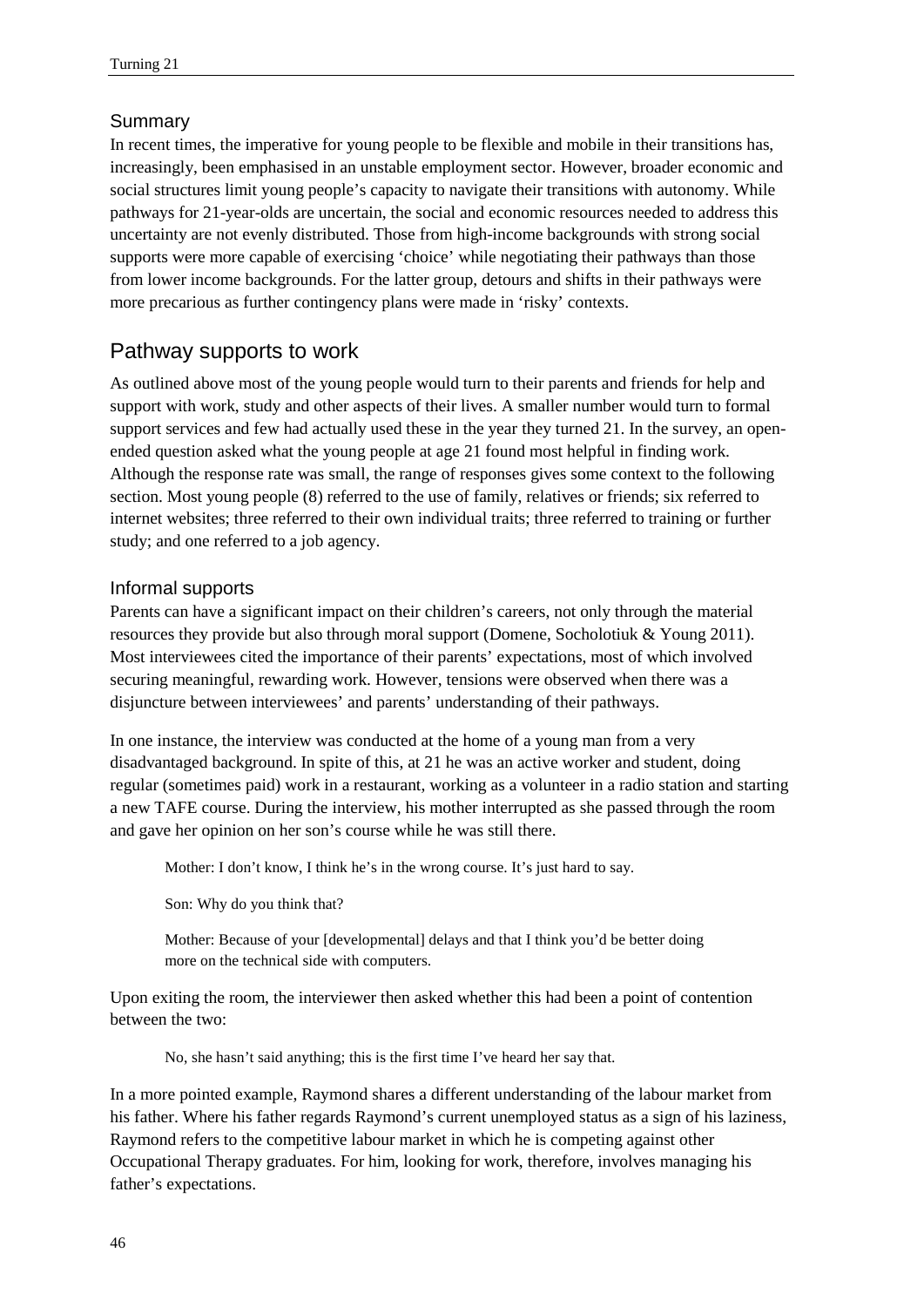*Going back to unemployment at the moment, how does that affect you*? I think I'm rushed, but I'm not rushed as well. Because I gave myself a six- to seven-month time frame. By July if I don't find work—any work—I was going to go back to studies. But the main reason that I'm rushing is because my Dad is on my back. Because when my sister graduated she studied nursing and midwifery so she got a job immediately because they were so in need of it. So he's comparing me with my sister, 'Your sister got a job straight away. Why aren't you working?' And I have to explain to him that I'm actually finding work but it's just really tough, because there's so much competition no one wants to hire his son ... When he sees me on the computer he thinks I'm playing computer games or something, but I'm actually looking for work most of the time. So that's the reason I'm rushing. But with my mum, she's like 'if you find work, you find work. If you don't, you don't'. She's not too rushed about it because she knows I'm going to work one day anyway.

In the excerpt above, Raymond outlined that his father doesn't understand his explanation of the job market. Instead, his father is more focused on the virtues of attaining work, regardless of whether it falls in line with his training at university:

He says 'you don't have to work in OT but just get a job'.

The push to 'just get a job' was a typical experience and is most often structured through young people's engagement with more formal job agencies. This is discussed further in the following section.

#### Job agencies

In the interviews, questions relating to job seeking often invoked experiences marked by uncertainty and anxiety. For several young people, this was compounded by a perceived lack of an effective formal job support network. This was the case for Melissa, who recounted her experience with her case manager:

They just like to act as if they care about what you want and they would interview you and ask you about what sort of jobs you're looking for, but in the end they just refer any sort of jobs to you, like rubbish jobs that you wouldn't even consider. [It would be good] if they would relate it to my career, relate it to my resume even.

In this context, conditionality to engage with the job market did not appear to align with the capabilities and aspirations of young people, as any job was valued over no job. Melissa explained further.

They gave you a lot of pressure and they made it sound like as if you're doing something illegal if you don't go and look for a job or something like that and it was pretty horrible.

Implicit in this quote is a criticism of 'work first' policies in which participation in work and training is valued at the expense of matching young people's aspirations and capabilities to corresponding opportunities. The impression of a punitive job seeking system was also reinforced through several other interviews in which young people spoke of avoiding 'trouble' or the 'hassle' with job agencies and Centrelink. In Melissa's case, she had attempted to be compliant, but was compelled to refuse mandatory group sessions because of their inefficiencies:

They forced me to look for jobs, kept me motivated I suppose. They had this motivation talk thing at the start, like a focus group kind of thing and that really helped. The first time I went there, it really helped, but then afterwards because I was continuously unemployed for a couple of months, they kept asking me to go back there and I actually went back there because I didn't want to cause any trouble so I'm like I'll go and I thought it would be a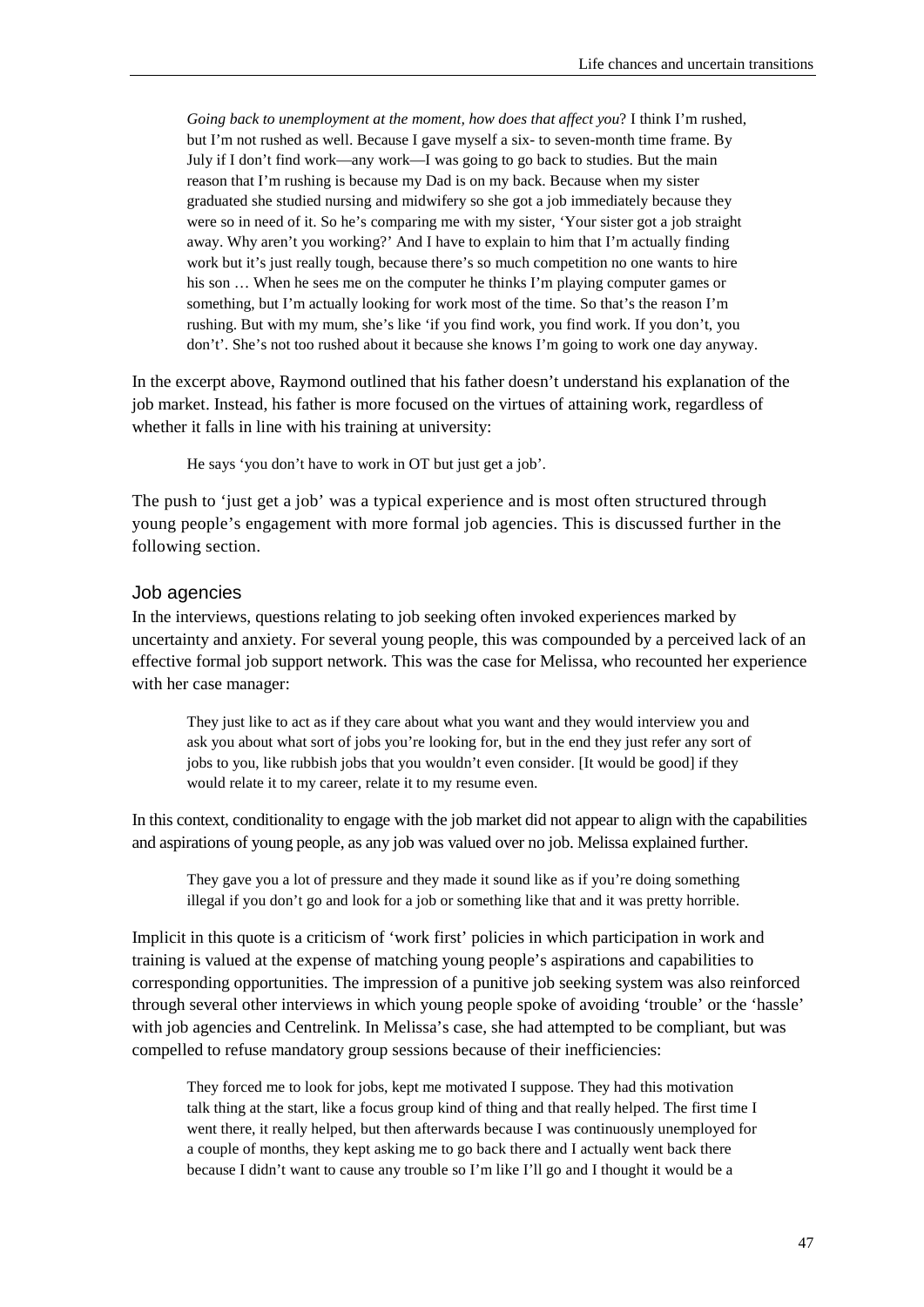little bit different, but that guy said exactly the same thing as the first time I went there and it went for three days. *Three days that goes for*? Yeah, three days, the job focus group and so then the third time they told me to go, I refused. I'm like, sorry, I've done this twice.

For other young people, dissatisfaction with Centrelink and job agencies led to their own selfdirected search for work, typically through job websites.

They didn't like say 'yeah ok, let's sit down', or 'what do you want to do or here are some good sites', they just kind of said 'ok you're on job seeker now, what you have to do is go and apply for ten jobs a fortnight'. (Katie)

Similarly, Demir recounts his encounter with a job agency:

I did have them looking into it for me as well, but unfortunately they weren't really helping me out. All they were doing were just sending me to these job interviews. It wasn't really doing much for me so I thought I'll just do my own research and you know, I just got the job.

In contrast, a few interviewees that were studying at university looked for job seeking support from their tertiary institution's job networks. This was helpful for some, as employers registering for the website were aware of students' needs for flexible hours. However, for others such as Kha, its effectiveness was limited when he needed an internship to complete his degree.

*Is there anywhere at your university that helps people look for jobs*? Usually there are a few teachers that help. They give us information and advice, but they don't really look for a job for you so the job hunting is all on the student.

However, the dissatisfaction expressed by interviewees in formal planning pathways, careers advice and job seeking extended beyond job agencies. Reinforcing findings from previous stages of the Life Chances Study, a number of interviewees identified the school as a key site that ought to provide better pathway information.

You're not trained to find work in high school so when you get out of high school it's quite difficult so fortunately I got help through Centrelink and Job Network, but the help isn't always—it's not something that's immediate and quick and fast so I had to spend a lot of time going through emails—through the internet to look for work. I didn't want to like work for the fast-food industry. (Hoa, low income)

[At school] they didn't really cover which unis have a more practical approach. I sort of got the impression that Melbourne University and RMIT would be quite similar but having friends that have done RMIT equivalents, they've been in TV studios, they've been in radio studios, that kind of thing which I haven't even touched on. (Klara, high income)

For Klara, the lack of clear information entails matching aspirations with the appropriate institutions that can enable young people's pathways to meaningful careers. This gap in the system is explained further by Edward, who feels he was not supported by the educational system in terms of vocational guidance:

*How did you come to choose your construction course*? Well, I guess during high school, I was bouncing around a lot. I didn't really particularly find any of the careers guidance any use, but the family had a few friends, etcetera, who worked in the industry. I was interested in architecture to a degree, when I was younger, and I was introduced to one of my cousin's friends, a lady who does the same job, and she just came around one night and brought plans and that kind of stuff, and just gave me a rundown on what she does. I found it very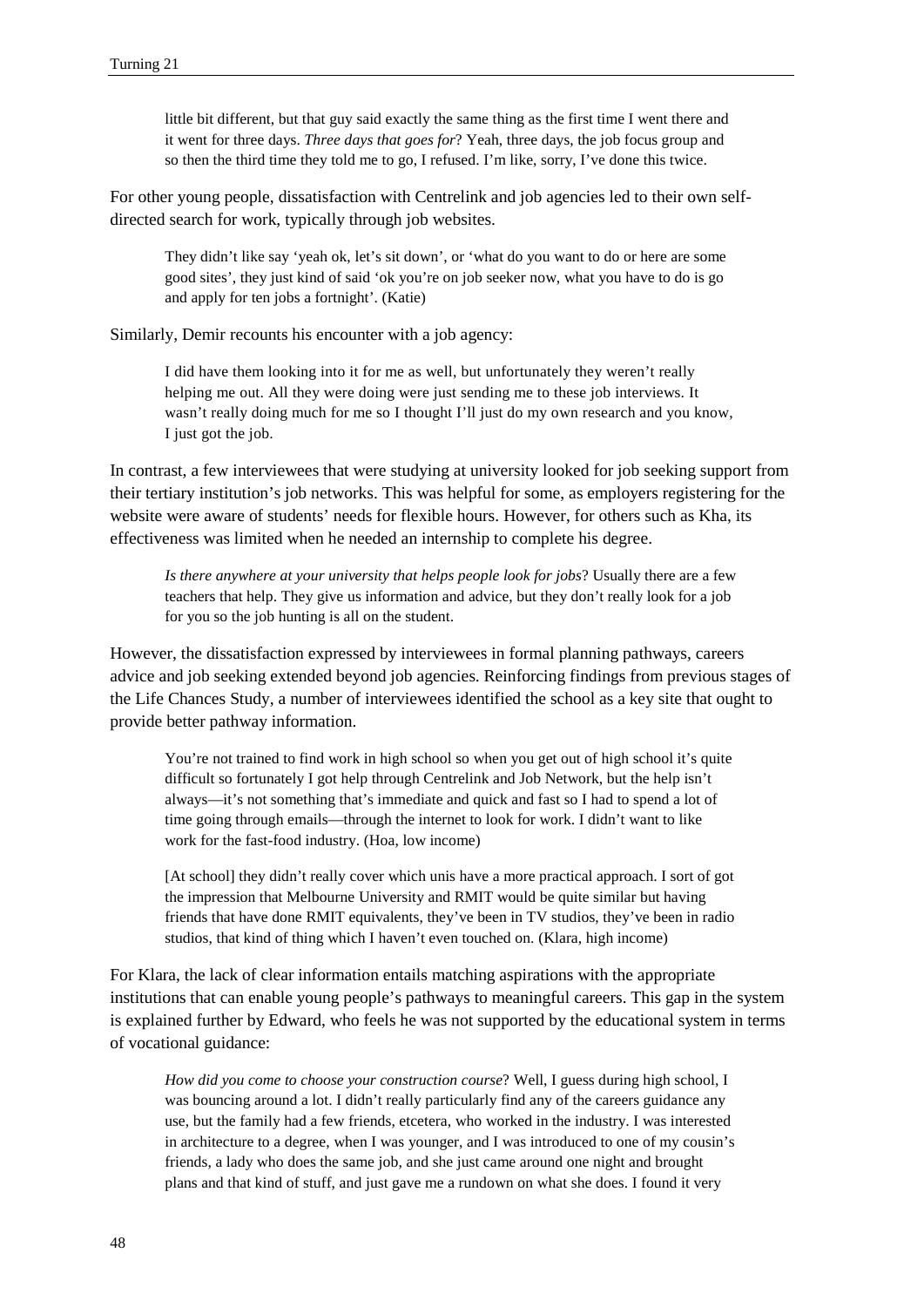interesting. So I thought, why not? I got into that degree, and I was looking at it probably early Year 12 as well, so I sort of had that notion of what I wanted to do.

From this excerpt, it is also clear that in light of the gaps with formal vocational support, the importance of informal advice can be critical. While acting as a clear reference point for most of the interviewees, the usefulness of formal job agencies is questionable for several interviewees. That those reported here believed they were better off searching for work on their own demonstrates a gap in tailored job seeking guidance that marries with young people's aspirations and capacities.

#### Uncertain pathways to work

The metaphor of the detour would be appropriate in so far as the destinations reached aligned with those sought by the 21-year-olds. However, the delay in reaching destinations means that such nonlinear pathways are bound by uncertainty. In these circumstances, pathway supports can be critical in promoting successful transitions to work. This can take the form of informal networks of family and friends, formal job agencies and engagement with further study and training. However, as examined above, these avenues can be ineffective and reinforce the uncertainty of young people's pathways. This was expressed by many of the interviewees, as the lack of clarity of their destinations and the routes they would take to get there attested.

The pitfalls of credentialism are typified in the case of Katie. Having completed her VCE, she then completed a diploma in dance teaching and business management. However, difficulties in transferring these skills into a career due to a lack of jobs in teaching children dance, and the infrequency of working hours in the jobs available, has led her to question whether this was the right course for her:

It kind of upsets me because I feel like I've wasted time ... I know people are like 'you can use it in the future' but let's be honest I probably won't, if I'm not using it now I'm not going to use it in the future. I feel like I could have been two years off my apprenticeship in hairdressing, and I'm not getting any younger and so I don't want to be on an apprentice wage, it's going to be like that until I'm 25.

Encouraged by her partner, she decided to change tack and look into hairdressing. However, this brought its own uncertainties:

I thought what else can I do like because through the course I was like, well, dance teaching's not really a full-time kind of job, it's only maybe on the weekends or after school when the children can go, so I thought what else am I interested in, yeah, and I thought maybe I could do like hair or beauty … And so I started looking for jobs and stuff and then my partner actually said to me there's a job, he's like, 'oh look they're looking for a hairdressing apprentice, why don't you call up', so I called them up and I went for the interview and I didn't actually get that one, but it really like got me thinking like, 'oh maybe that is something I want to do', because I've done my work experience a few times at hair salons, and my dad was always like 'you should be a hairdresser'.

Similarly, Sandy attained certification which she doubted would further her career. Currently in full-time employment, she was supported by workplace training in the form of two Certificate IVs; one in Customer Contact, the other in Frontline Management. Prior to this she completed a Certificate III in high school. In spite of this, she was ambivalent about whether her current training was meeting her needs, referring to it as a 'time waster' and 'common sense'.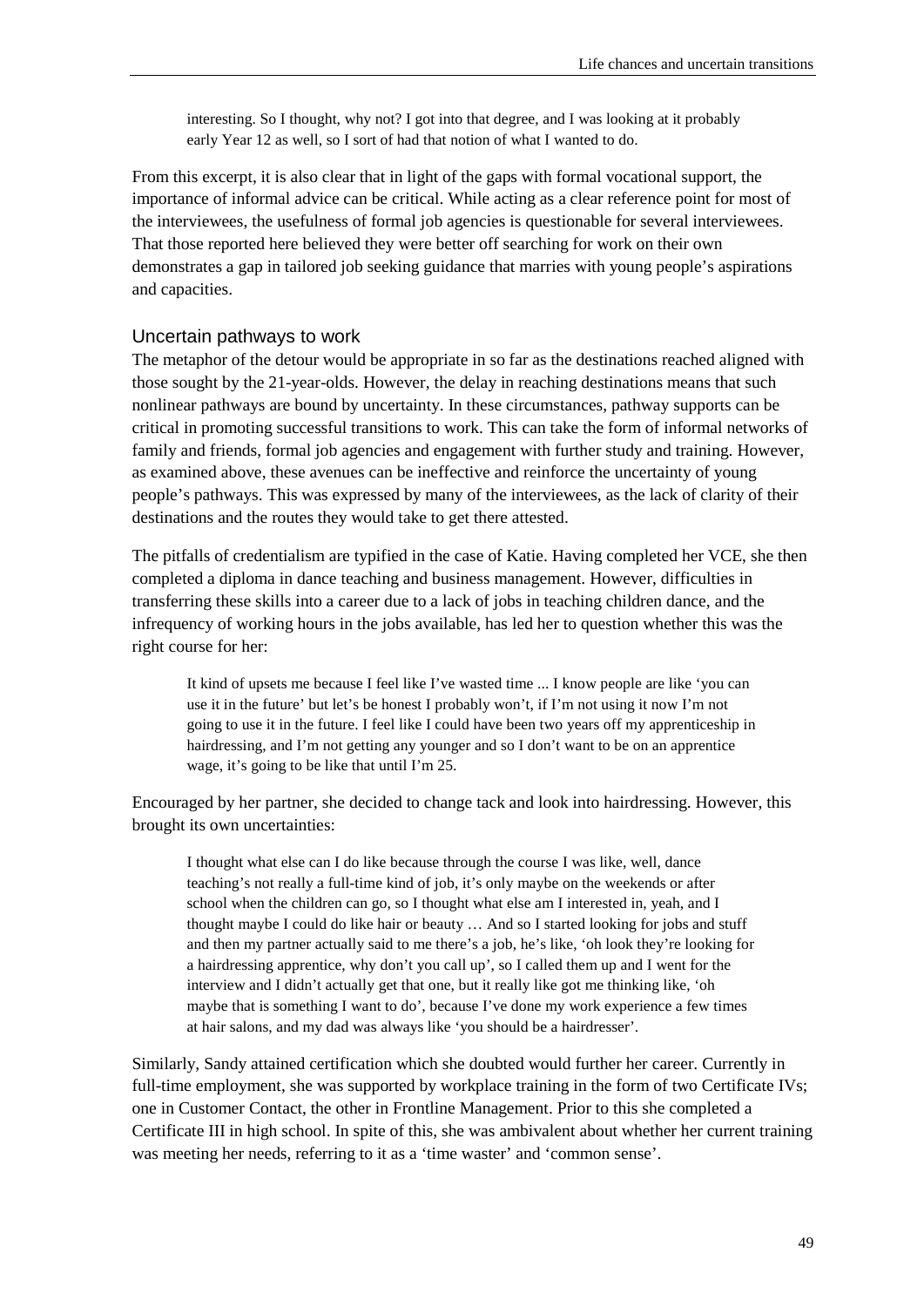## Summary

In seeking employment, young people engaged with supports ranging from informal social networks of family and friends through to more formal job agencies. However, interviewees often revealed disjuncture between their own aspirations, their qualifications and others' level of knowledge of changes in the labour market. In this sense, motivation or 'activation' of young people was not lacking. However, the lack of supports required to ensure that young people were offered individualised and integrated supports to enable their engagement with work or training compounded young people's uncertain and unsustainable experiences of their pathways.

# Experiences of further education

While the pathways of the 21-year-olds are a focus of this study, it is also important to gain an understanding of their experiences of tertiary education; that is, of issues that arise while they are *within* the tertiary education systems. More specifically, we look at the barriers and supports that the 21-year-olds from low-income families experienced at university, TAFE and in other forms of training, as well as the impact of study costs and income support on the young people's experience of tertiary education and decision-making. These are pertinent issues in Australian policy today and will be addressed later in the report in the discussion section.

As mentioned above (see Table 3.1) half of the young people in the Life Chances Study were studying at university as their main activity in the year they turned 21, while 10 per cent were studying at TAFE. Some of those whose main activity was full-time work were also involved in some study during the year at university or TAFE, and as apprentices and trainees.

The university students attended a wide range of universities, most in Melbourne, but also a few interstate and overseas. The most frequent courses listed in the survey were Bachelor of Arts, followed by Science, Fine Arts and Education. A few were doing double degrees and/or a bachelor combined with a diploma.

The TAFEs attended were in Melbourne, regional Victoria and interstate. Most of the TAFE students were female, while there was a similar proportion of females and males attending university. Three TAFE students were doing Certificate III courses (in children's services, hairdressing and commercial cookery), five were studying for a Diploma (two of whom were doing visual arts) and one was completing an Advanced Diploma in Fashion and Textiles Merchandising.

## Barriers and support

Among the university students there was a much higher proportion from high-income than from low-income families. In contrast, the majority of TAFE students were from low-income families, with only one from a high-income family. Many of the students from low-income families were the first in their families to undertake higher education.

As mentioned above, most of the students enjoyed their study most of the time (69%) or some of the time (29%), and this was similar across the family income groups. Also in the survey, very few students from low-income families specified problems with study. For example, there was no significant association between family income and whether the young people identified having any major problems with studying or training, whether costs of education and training were a problem, or whether they were able to get the help they needed. However, problems became more apparent in the interviews when the barriers and supports that young people met at university and in other forms of training were discussed.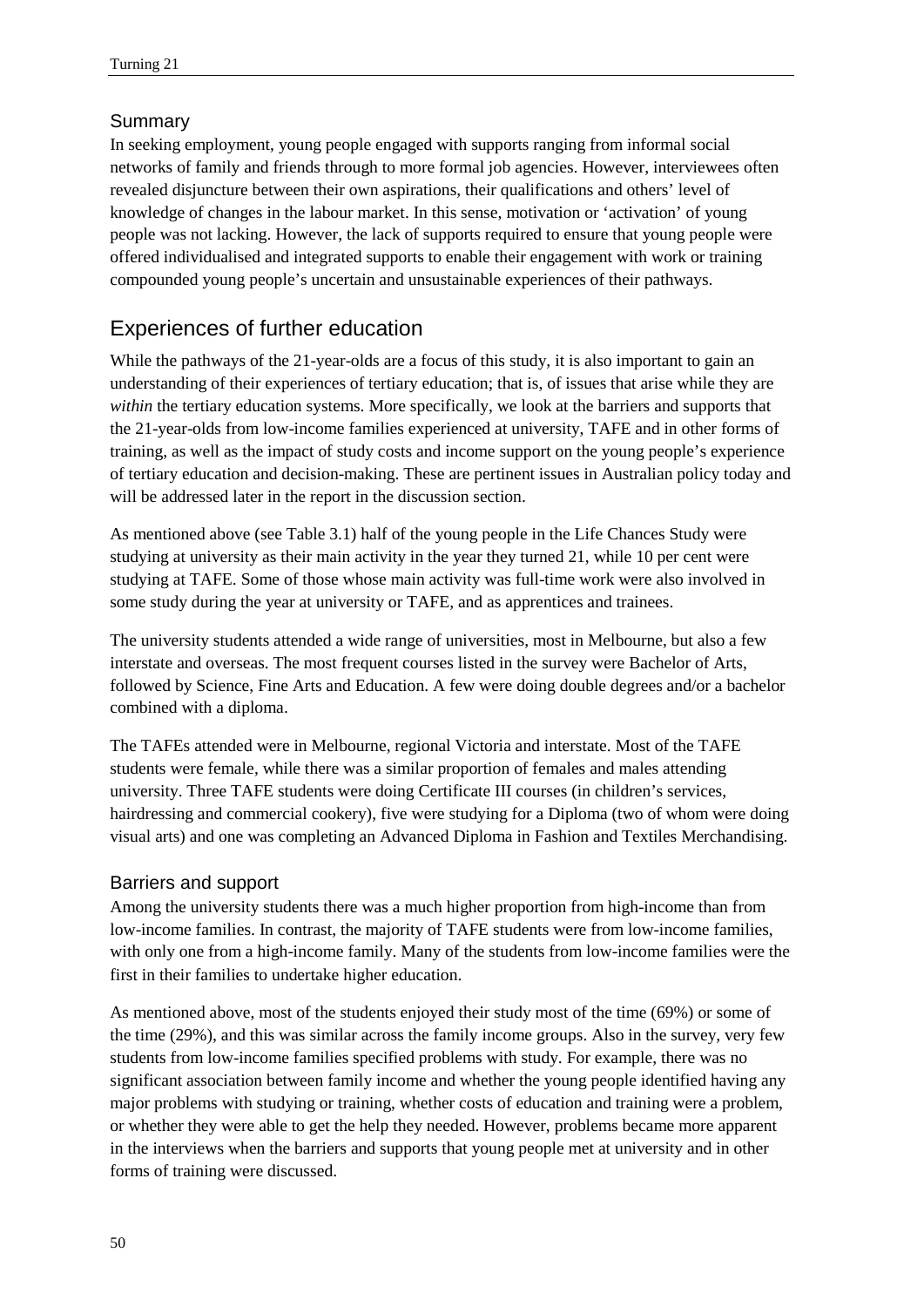#### University students

Costs were a main issue for university students, whether they were from high-, medium- or lowincome families. While most of the students first said that costs associated with study were not a problem for them and often explained that they were 'on HECS', cost pressures often became more obvious with further discussion, not only for those from low-income families. Obtaining textbooks was a problem, especially new editions, which 'cost over \$150 and I can't buy them second hand' (Megan, high income). Food and travel costs were mentioned as costs of studying. One quoted the cost of the parking permit at university as \$360 and also worried about the cost of academic records.

In addition to the costs of study, other factors made it hard for university students from highincome families to study, including lack of motivation, long 'part-time' work hours, large classes and the feeling of being 'a number'. In addition to the cost of textbooks, Megan's motivation had made it hard for her to study:

I think sometimes motivation. Not really being able to see the end of the tunnel, the light at the end of the tunnel, that's just been, get a bit bogged down and there's a lot of distractions at uni, a lot of different activities you can be doing, because there's always some society out on the lawn having a barbeque and drinks every day and it's very easy to get distracted by that and end up at class drunk. There's a lot of students that do that and it's very hard not to go and have a—like go hang out with people and not go to class. That's probably the biggest thing, is missing classes.

In comparison, the barriers discussed by university students from low-income families included costs of public transport, teaching resources and painting materials, in addition to the above mentioned costs of study. The long distances they had to travel to university, either by car or public transport, the lack of access to a computer every day and difficulties of studying at home were also barriers. In addition, from the survey, 30 per cent of the young people from low-income families had no access to a car, as opposed to 14 per cent of young people from high-income families. Hoa explained the 'very long' time it took for her to travel to university:

Because throughout my uni years I couldn't drive so—and my dad, he was quite busy at home so I couldn't always ask him to drive me to uni so I had to catch public transport. If I have a class around 9 o'clock I had to leave the house two hours early, yeah, so wake up around 6 or 5 and I found that very tiring at the end of the day … I have to catch a bus to the train station and from that train station I need to—I had to go to the city, so Flinders Street, and then catch another train to get to the station that's close to uni and then catch a bus to the uni …

The university students also discussed the supports while they were studying. For those from highincome families these included financial support from parents, HECS and a scholarship, as well as close proximity of the university to home and small class size.

The supports discussed by university students from low-income families also included financial support from parents and HECS, as well as Youth Allowance. One young woman was thankful of a one-off scholarship she received at the end of Year 12 for travelling fees to help her with the transition from Year 12 to university. Other supports included helpful staff and fellow students, useful facilities and the study environment in the library. Kha, who is from a Hmong family, discussed the support programs at his university that his friends were involved in:

Well they've got programs for students who aren't doing so well or who need help at uni. Usually they have mentors or you can go to a SLAM class, which is for student learning;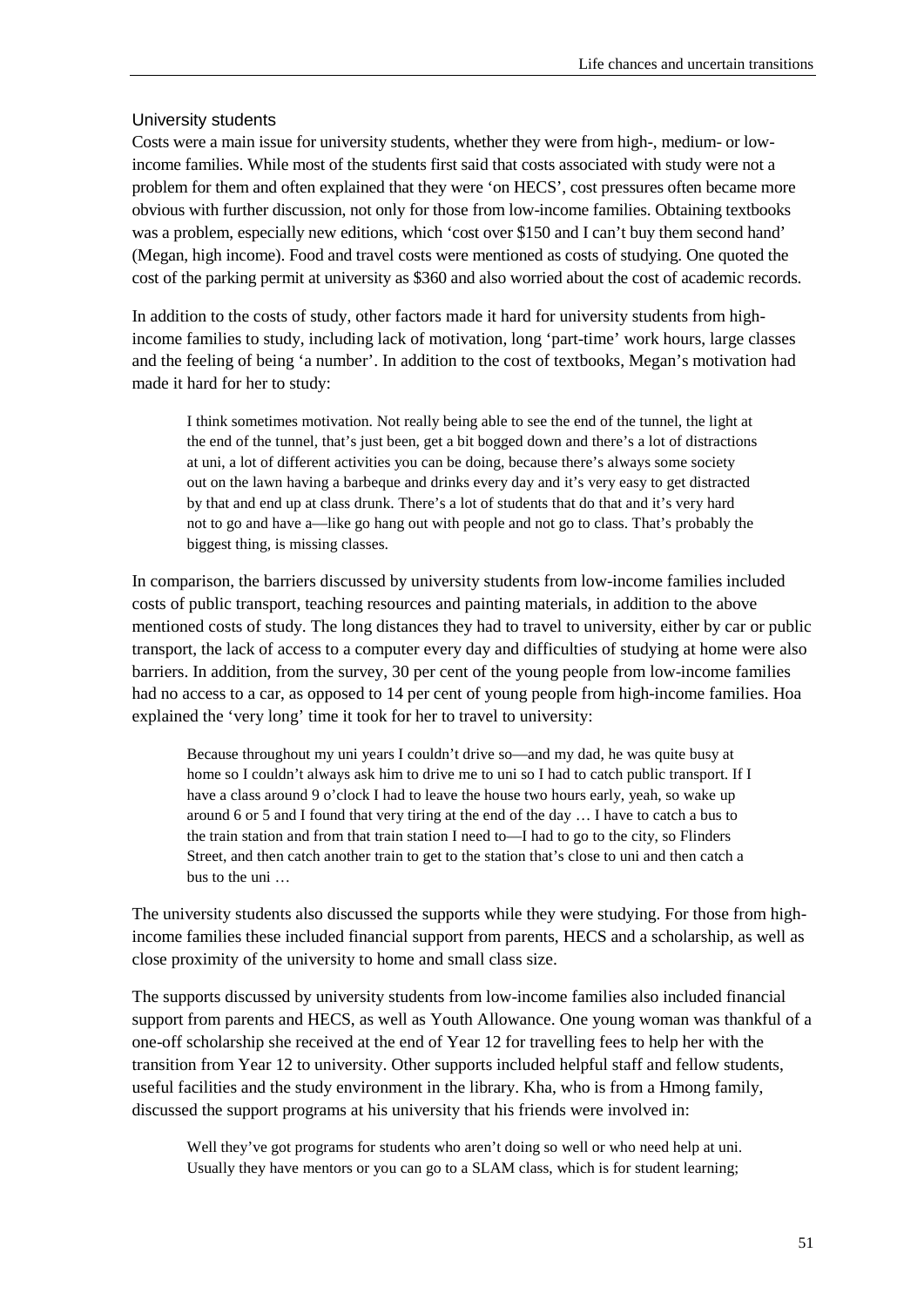they teach you everything you want to know so if you have poor English, they'll teach you or any problems with any of your subjects, they'll guide you through it. *Have you used any of the services*? No, I haven't, some of my friends have been mentoring so sometimes I go and visit the room.

#### TAFE students

TAFE students also experienced barriers and supports to studying. The barriers were similar to those experienced by university students and included high costs of subject fees, textbooks and art folio equipment, as well as little contact with staff and long travel time.

Melissa had just experienced her first week at RMIT University after previously studying at RMIT TAFE. Not only had she experienced limited access to resources in TAFE compared to university, she was also aware of the cuts to both university and TAFE and had experienced the impacts both indirectly and directly:

… the whole entire school, the whole entire university has been going through a big change. They've been cutting contact hours constantly, so it's just the politics of this university. They like to cut contact hours and there's been a lot of what do you call it, protests and stuff like that about it … Because they're cutting hours and they're cutting down staff because they don't need as many contact hours, but then they're still probably taking the same fees from students. It's just the way that things start to be like and so a lot of students aren't very happy about that and I've heard about it.

The supports TAFE students from low-income families discussed were mostly financial. These included low subject fees, HECS and, in one case, support from Centrelink to help with childcare costs while she was at TAFE. Melissa, who had experienced the impacts of cuts to both TAFE and university, also spoke positively of her TAFE experience:

Through TAFE I have experienced a bit of it [impacts of cuts], but they're much more friendly because it's a closer group so the teachers are a lot more friendly and they interact with you a lot more and on a personal level as well.

#### Impact of costs

There was an impact of study costs and income support, such as Youth Allowance, on the young people's experience and decision-making. Despite being appreciative of the financial support they received from the government, HECS and Youth Allowance was not enough for some students from medium- and low-income families.

Hoa, who was a university student on HECS and Youth Allowance, still received support from her parents. When asked if there were any costs of studying that had been a problem for her, she replied:

No, because it's HECS supported so, the government pays for it. *Have textbooks been a problem for you?* No, I just buy the textbooks that I need and my parents—and also I receive Youth Allowance … so I just buy what I need and the other major textbooks, which are probably \$600 or something, I use them from the library. *So do your parents help out or is Youth Allowance enough money?* Well, Youth Allowance is not always enough so, yeah, my parents do help me.

Another university student, Ayla, was on Youth Allowance as well as a Commonwealth Government scholarship. She said that without the scholarship she would not be able to buy any textbooks. Yet, she still had to ask for money from her parents for her travel costs, which was 'putting a lot of stress' on her. Ayla had been catching public transport, which was taking two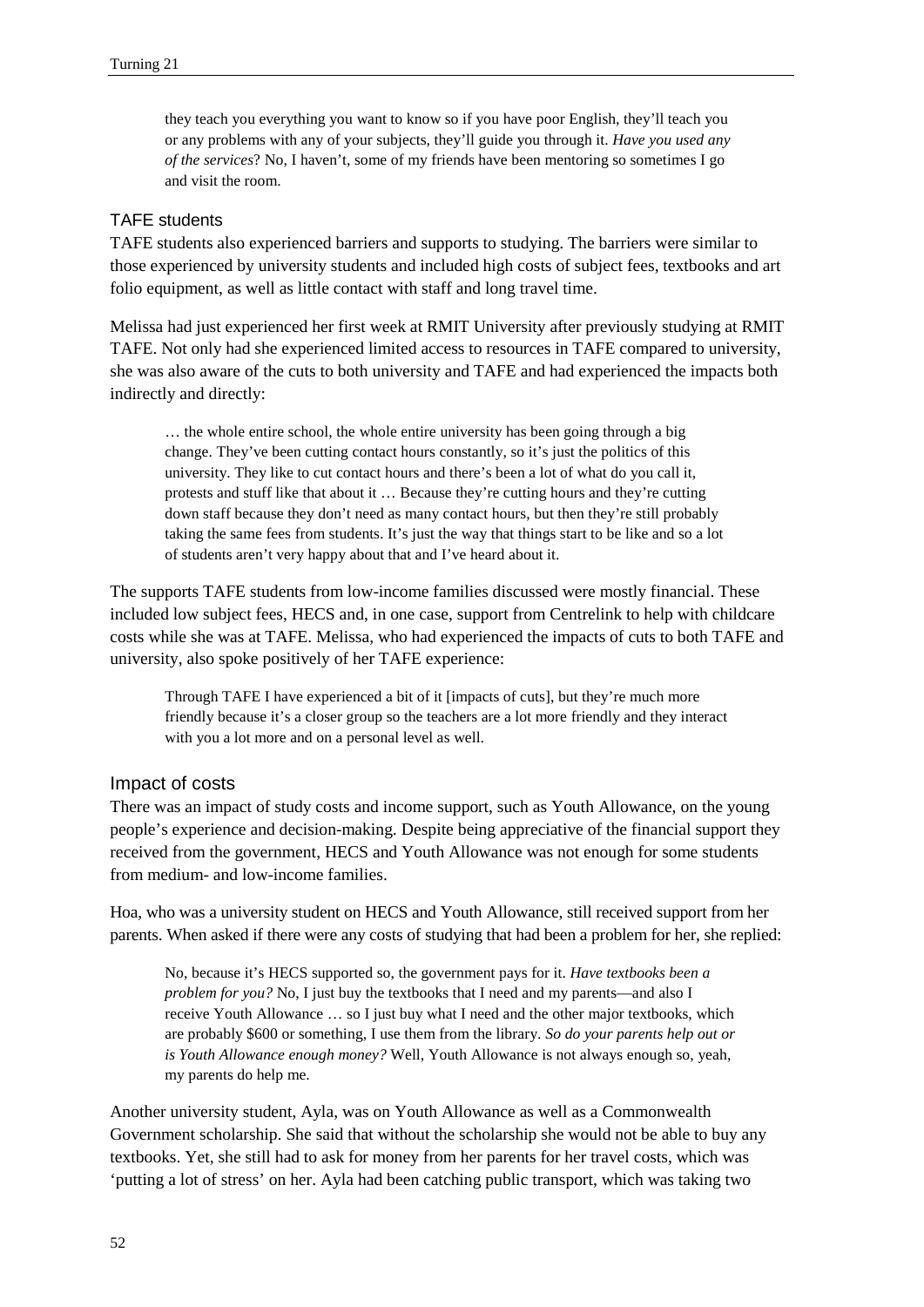hours each way, so her father bought her a car, but it had been too expensive for her so she went back to using public transport. She explained the costs involved:

Train tickets have gone even more expensive this year too, it's \$6.30, and we need to get both zones and a daily ticket … It costs more to go by car because of petrol, the e-tag and the car parking tickets there [at university], it costs a lot. So if me and my friend go to uni with the train it will cost us \$12.60, but with car it will go to \$25 so it falls out cheaper this way. (medium income)

Kha, whose only income was from Youth Allowance, was worried about an increase in train fares, which would cost him an extra \$5 a week, an amount some would not even notice. He felt that Youth Allowance had not kept pace with rising prices. He added:

I joined HECS so all my fees are with HECS. University textbooks are quite expensive, but most of the time you don't really need them. Other than that there is consumption, like food, drinks in the city, if you go to the close stores they are usually more expensive, if you take a little walk they are quite cheap. (low-income)

The costs had a direct impact on their study. Ayla, mentioned above, who was on a scholarship but still stressed about travel costs, explained that she sometimes stayed away from university to save on the cost of transport and food: 'Instead of going there and listening to the lectures, I just listen to it online'. Another student identified missing out on time to study for university because of the demands of his part-time job to cover expenses and food.

Melissa, the RMIT TAFE and university student who was studying Fine Arts, explained that she had chosen photography and literature subjects rather than painting because she could not afford the paints and associated materials. She made this decision even though she had been borrowing equipment from RMIT.

#### Summary

The barriers discussed by students from low-income families included costs of textbooks, subject fees, resources and materials, drinks and food. Other barriers included the lack of access to a computer every day, difficulties of studying at home and little contact with staff. A prominent issue for the students was both the cost of petrol and public transport as well as the long travel time to get to university or TAFE. The supports discussed by students from low-income families included financial support from the Commonwealth Government through HECS, Youth Allowance and childcare support, as well as from parents. Other supports included helpful staff and fellow students and useful facilities and study environment in the library. Despite being appreciative of the financial support they received from the government, it was not enough for some students. They tended to be further supported by their parents, highlighting the importance of material resources from families. The costs had a direct impact on their study by missing classes or time to study and by influencing the 'choice' of subject taken. There was also an issue of balancing part-time work with study, which will be discussed in the following section on balance.

## Balance and wellbeing

#### Balancing priorities

Definitions of successful or expected transitions are typically limited to the work and learning outcomes of young people heading towards adulthood. Often overlooked is the importance of young people's diverse roles and activities that impact on their work and learning and therefore,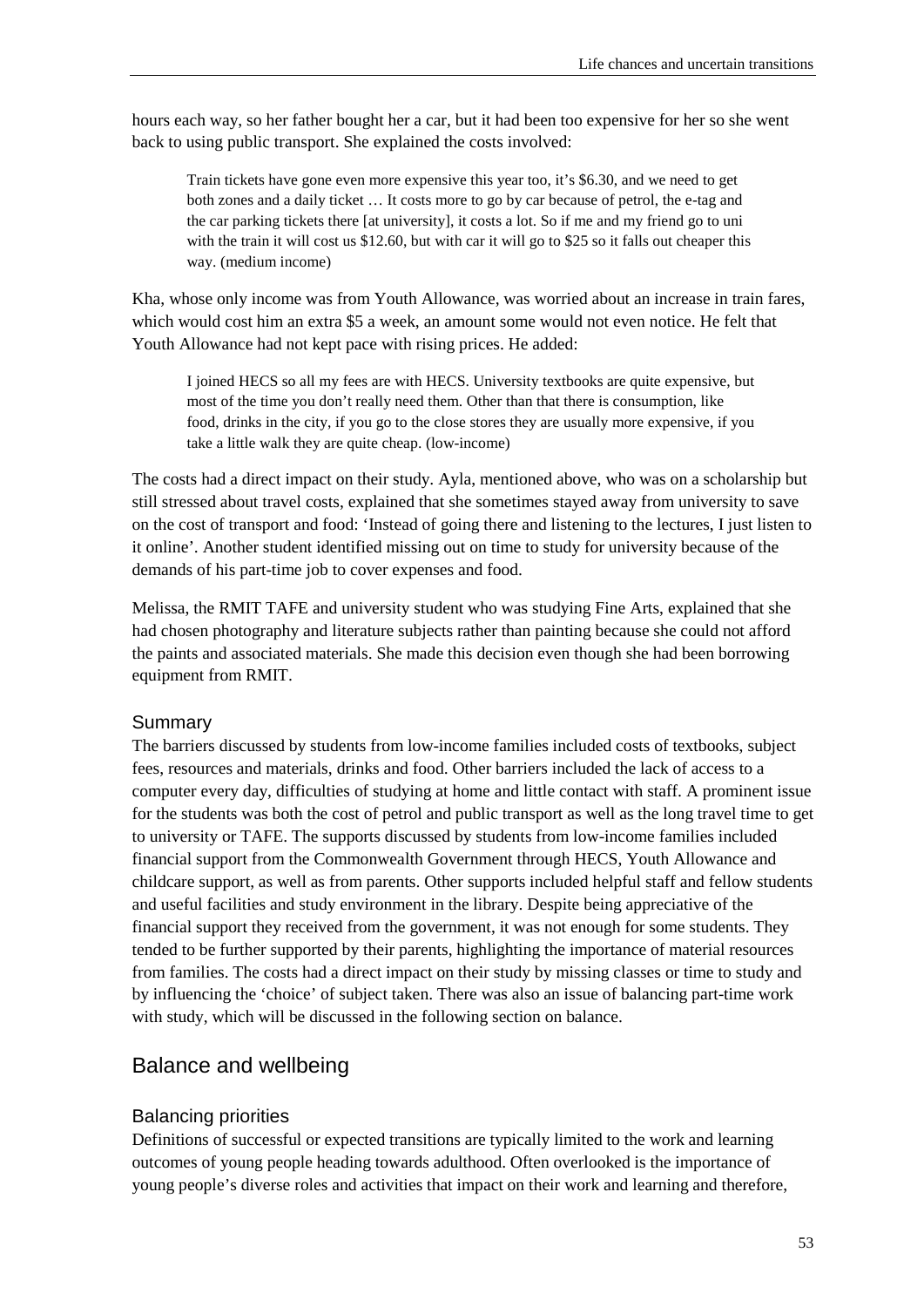their wellbeing. As 21-year-olds, many of the young people were attending to the difficulties in managing the balance between work and study. Combining study and work was a common experience for students across the income groups. But it proved more difficult for those from lowincome families. Survey responses indicate that most casually employed young people at age 21 were also studying at university (64%) or TAFE (33%). Difficulties with this arrangement was first indicated in the open-ended survey responses in which several young people pointed out that the changeability of casual work hours that they were obliged to take up meant that their studies suffered. One survey respondent outlined the 'double bind' in which young people struggle to gain casual work, but also struggle to manage their studies once they are working.

It was difficult to find consistent work throughout the year. Casual employment is unstable—shifts get cancelled and you get sent home if it is quiet [in hospitality]. It can be tricky to earn enough money when you don't have flexible availability due to study.

In her case, the demands of flexibility from casual employers did not fit with the time demands of her studies. Consequently, the difficulties in balancing priorities become pronounced. This was echoed by many other interviewees, such as Julie, who were working and studying at the same time:

*Why part-time?* Had a lot going on in my life. Not a bad thing. Regardless of whether I was studying or not I still need to work and support myself financially. I also do a lot of voluntary work, which takes up my time. I just wanted a bit of everything, to have a balance to life, I think it's really important to have a balance in life and not overdo things because at the end of the day you're not doing any good for anyone.

For Melissa, 'doing good for anyone' meant looking after her family. For her, the imperative to work and study at the same time became stressful when her mother was unable to work and consequently relied upon Melissa's income. In spite of this, Melissa recognised the importance of studying at the same time in improving her, and therefore, her family's situation.

I'm quite lost and I don't know what's going to happen this year financially for us because she can't work. My sister's getting a part-time job now, but I was really reluctant for her to get a part-time job because I really want her to just focus on the study, but it doesn't look like she does much study, anyway, so for me I hope I can keep my job as a casual position. I can still focus on studying because they wanted me to work at least 20 hours. It's impossible. He was saying I want you to keep working 20 hours if you can even if you start uni and I'm like, sorry, I'm doing full-time, it's impossible, and I've just applied for Centrelink for the student help allowance, Youth Allowance again, so I'm trying to change back from Newstart. They cancelled my Newstart, anyway, because I went on holiday and I didn't report or something and they just cancelled it, which is quite weird and horrible.

In these examples, the stress of taking on financial burdens in the context of supporting their families causes both of these 21-year-olds to continually assess how they can prioritise their own study and work needs even as it strains relationships with their respective families. Remarking upon how they managed in these kinds of situations, other interviewees emphasised the importance of looking after their own needs in order to be in a position to help others:

I'm trying to take on burden of care for my little brother and sister, the care of my mum, my older brother and sometimes I just have to put the time for myself to just relax. Study life, family life, you have to balance everything out, otherwise one takes over and there's too much pressure. (Chung)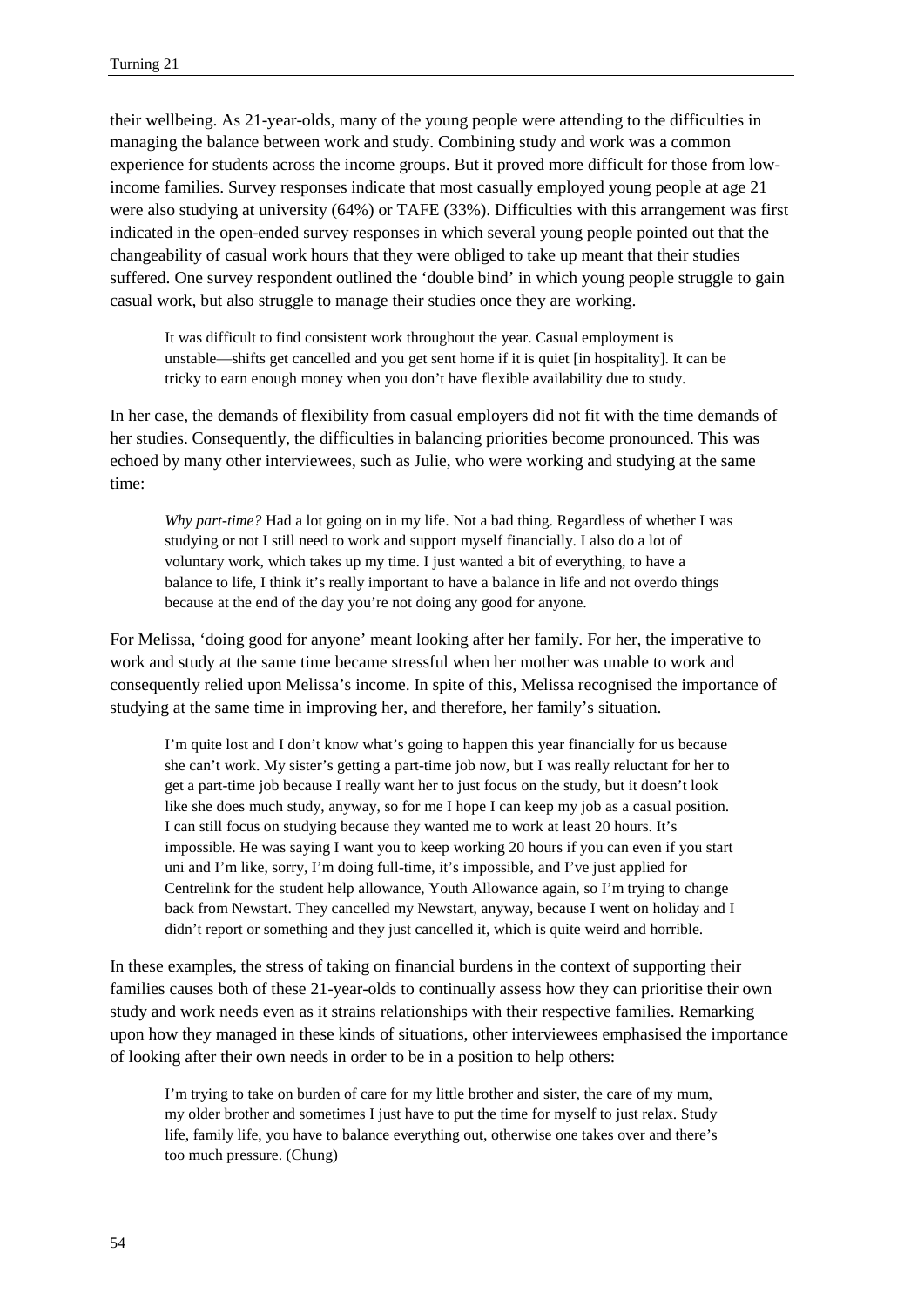Similar sentiments were echoed by a number of interviewees who lamented the lack of time that they were able to commit to their family. For example, Raymond's 'emerging adulthood' in the form of travel and seeking full-time work, has caused him to reflect upon his relationship with his parents, and how important it is for him to maintain that close connection.

*How do you balance how you spend your time? Perhaps in terms of family, spending time with friends, sport, that kind of thing?* Previously I didn't really handle it very well I think, with my parents especially I think I neglected them a little bit. But since coming back from holidays I've made attempts to try to change things like spend more time with my mum or my dad. Because I think most of the problems that happen within families is lack of communication. So I do think during the nights or family dinner I really cherish those times to speak with them.

This realisation was also reiterated by Klara, for whom a concerted effort was now needed to maintain her close relationship with her parents:

It's almost funny I have to schedule in times with them [her parents] to catch up or go out for a coffee. Dad's away a lot of the time for work.

However, balancing priorities also had negative consequences for other kinds of relationships. Several 21-year-olds spoke of their limited capacity to take up social opportunities as they were combining work and study. This was the case for Louise whose primary focus was on completing her studies:

Sometimes I do typing during lunch times and sometimes the other students will say 'oh why don't you spend time with us?' But it's just when I have to work after TAFE, I have to go to work and I'm thinking 'oh I have to get this typing out of the way just in case I don't have time to do it another time'. *So what happens after you've finished work? Can you do the typing at home*? I finish work at 8 o'clock and I'm usually tired. So I just have a shower, have something to eat and go to bed. I suppose I could if I really needed to but usually I make it so that I don't have to do typing late after I finish work.

This kind of social isolation was even more keenly felt by Susan, a young mother for whom socialising changed dramatically after the birth of her first baby:

I have no friends. I lost them all when I had my first baby, because I couldn't go out all the time, not that I wanted to go out with anybody so I basically lost all of them, not that it bothered me. I basically straight out said to someone on Facebook, I don't mean to be rude, but I'd rather be friends with someone who had kids than someone who doesn't have kids because people who have kids have a better understanding that you can't go out willy-nilly and you can't go out drinking all the time, you can't go out all the time because I've got three kids now and I either take one or two out. Taking all three out is a disaster sometimes.

In this case Susan's key priority was caring for her own children. Elsewhere in her interview, she referred to the impact that this has had on her attempts to further her education.

It just got to the point as you do when you're pregnant, you get to the point where you can't be bothered, I'm stuffed, I can't be bothered, so I just focused. When I did my exams and stuff, I just focused more on me and the baby at the time, just making sure that, because he was my first, made sure that I was pretty much just eating the right things, not doing anything stupid, not holding heavy things. After Year 11, I just focused on me and him.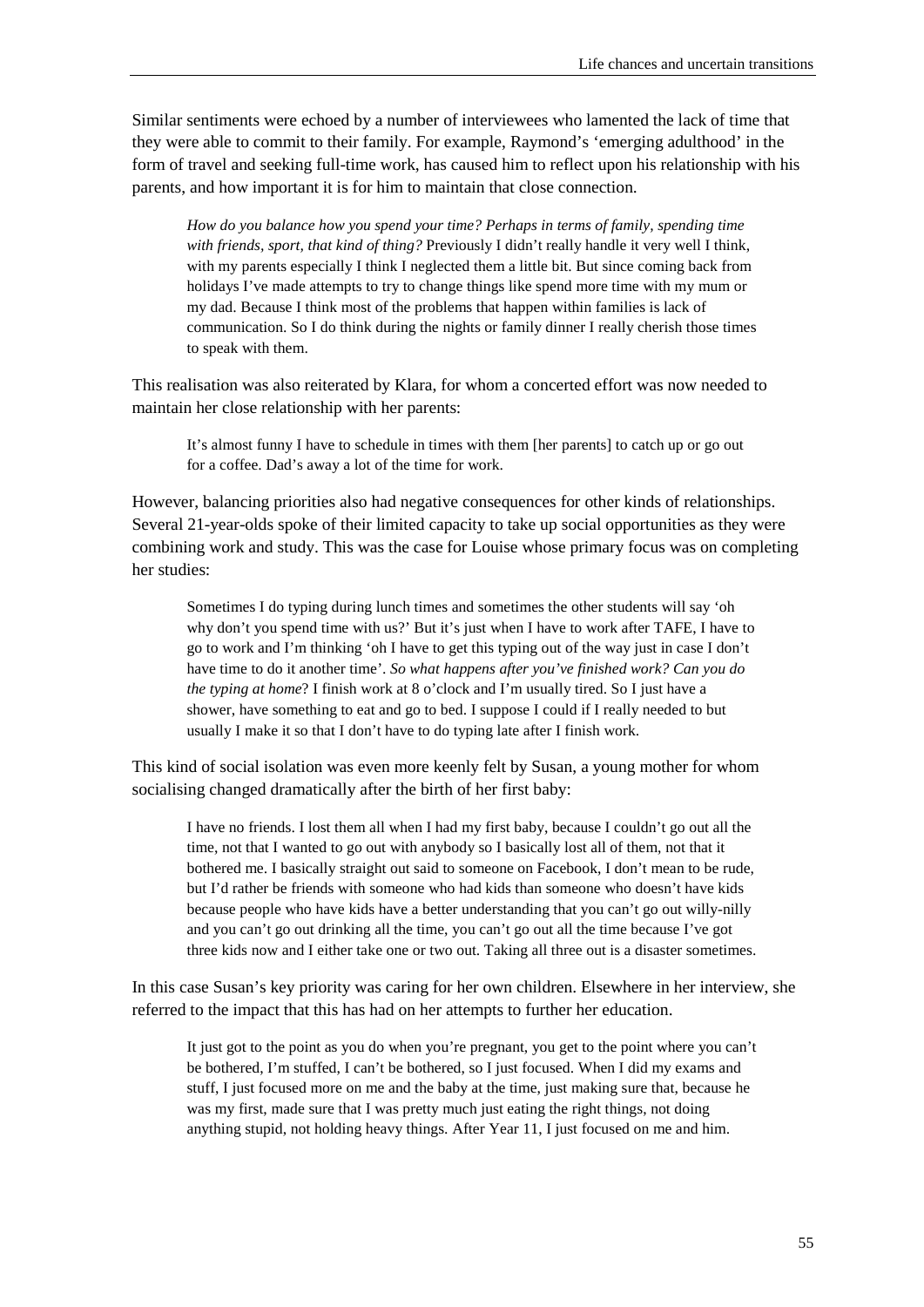Although Susan has been unable to complete her studies, she recognised that caring and education were not necessarily competing priorities, as gaining qualifications was her key to gaining meaningful work that would enable her to support her child:

But at the same time I knew I wanted to do this because then I'd be able to work towards a good job and be able to supply everything for my son when he was little and then I fell pregnant again.

Susan was therefore caught in a 'double bind'. Her key priority was the welfare of her children, but in seeking to progress along her pathway, she was pulled between the present (in which she must look after her young children's needs) and the future (in which engaging in study and work would benefit them in the future).

### Summary

Combining work and study was a common experience among those interviewed. This was particularly stressful for those in casual employment, as they had to balance employers' demands for flexibility with their own study time. Moreover, difficulties in balancing priorities had particularly negative consequences on the capacity of young people to maintain familial and social relationships. Further difficulties were evident among those who had strong financial and social obligations to their families. In needing to combine work and study they experienced strained relationships with those whom they were trying to support. Similarly, the importance of study in young parents' pathways led to being caught in the 'double bind' of supporting their children's immediate and future needs.

# Hopes and plans for the future

In both the survey and the interview we asked the young people about their hopes and plans for the next five years. In the interview we also asked about the most important things that would affect their life chances over the next five years.

When asked in the survey what they thought their main activities for 2012 would be, they answered: university (56%), working full-time (31%), working part-time (27%), travel or holiday (24%), TAFE (10%), looking for work (8%), apprenticeship (5%), volunteering (5%) and home duties/looking after children (3%).

Their plans not only related to their education and work pathways, but also to overseas travel, living arrangements, romantic relationships, family, health and wellbeing, balance and the community, and often involved a combination of these elements. The following are examples of some of the survey responses from young people from both high- and low-income backgrounds:

Make films and get into the film industry. Also find some sort of avenue for my other interests. Support myself with part-time work and move out, probably with friends. (male, high income)

Hopefully find 'the one' and move out with them in a committed relationship. Graduate university and find a rewarding job as a primary school teacher. Save for a house/apartment. Buy a car. Travel, travel, travel. (female, high income)

Finish my apprenticeship then travel. I want to have kids. (male, low income)

Get into my masters and possibly PhD. Possibly get engaged if with same partner. Get casual work. (female, low income)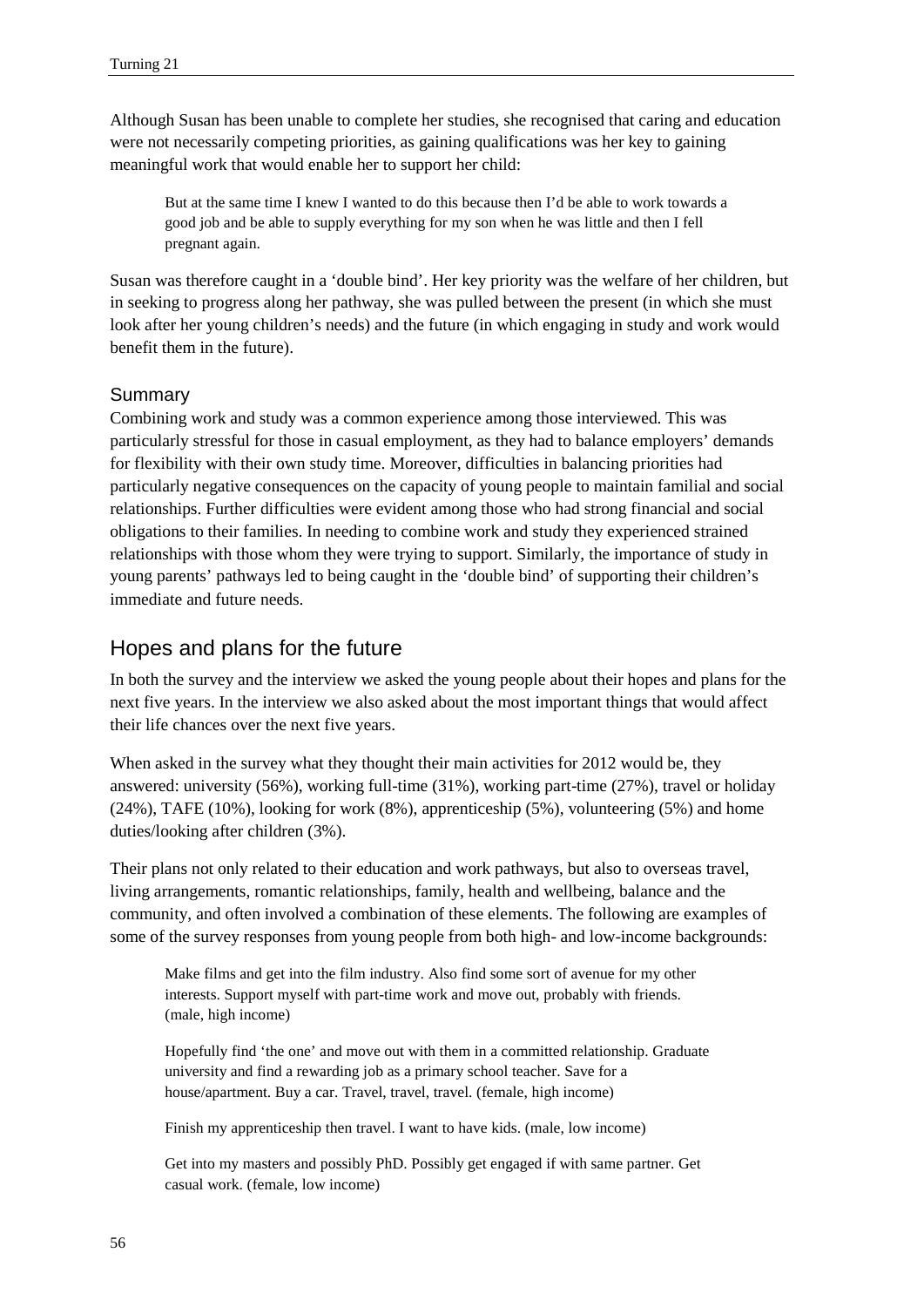A few young people were ambivalent about their future plans and hopes. Christine replied that she was 'not sure' and Darren said 'ask me later'. Two others (of medium and high income) said they wanted to develop a clearer idea of what direction they should go in life. While one young man wanted to 'avoid employment' (high income), another young man was in no rush:

I want to enjoy being young a little longer, I don't want to rush my career because I don't feel the need to. This is the same with relationships … (medium income)

Hoa, a young nurse, discussed the nursing ratios, which were receiving considerable publicity at the time of the interviews (February–March 2012):

The other hopes which I have for the future, is for the government not to change the nursing ratios of seven to eight patients per nurse because of money … it'll develop a lot of stress and pressures on the nurses. This does have a great influence on me, because it will affect my community and myself and work as a nurse. (low income)

In the interview we also asked the young people what they hoped to avoid in the next five years. The responses varied: financial dependence, car accidents, death, bad relationships, stress, pregnancy and loss of focus.

#### Life chances

Given the focus of the study, we finished the interviews by asking the young people about the most important things that would affect their life chances over the next five years. Most of their responses regarded work and income. For young women in particular, there was a tension between working and falling pregnant. There was a strong individual focus on achievement. Some young people also mentioned structural constraints, such as the employment market and a few raised health factors.

For Katie (low income), getting a job and becoming financially secure was important. Hoa (also low income) mentioned the importance of colleagues as to whether one enjoyed work. Similarly, according to one young man, work and being happy in work was the most important thing:

I guess the biggest one going forward for the next five years has got to be work, and that's where I'm going to be shaped or—not shaped, etcetera, just depending on that. If I find something that I really love, that would be amazing. That's going to be the primary one, and I don't think university is going to have much more of an impact at this stage. Maybe socially but I don't know about anything like that happening. Work will be the biggest factor for the next five years. (medium income)

For Narelle, from a low- to medium-income family, her life chances would be greatly affected if she was not able to work: 'Falling pregnant would be a bit of a downfall at the moment. Mainly if I got restricted to work it would be quite hard'. Sandy wanted to improve her financial situation before she had a baby:

As much as I do want to have a kid, my financial situation would affect it, so say for example, if I fell pregnant before I paid off my debt that would make it really hard. And my mum, having to pay for her mortgage is a little bit difficult, that just means that it would slow down the process of me getting my own house. (low to medium income)

Through an individual focus on achievement, the young people tended to internalise their life chances thus putting all the responsibility as to whether they were successful or not, onto themselves. For example, Birsen from a medium-income family said: 'I want to be good at what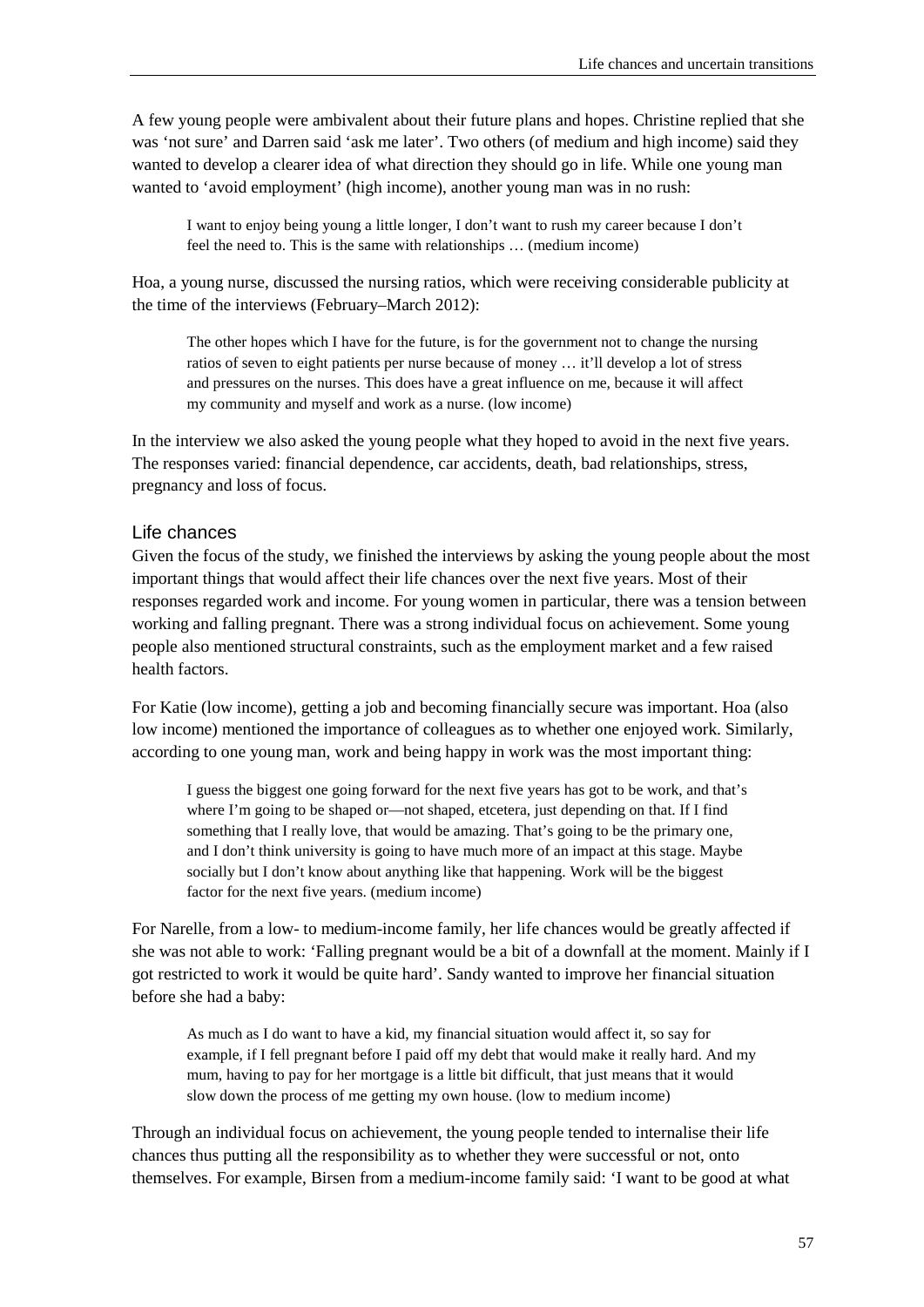I'm doing. If I'm not good at it, I'm not going to be successful so you have to be good at what you're doing'. Similarly, Klara responded:

Maybe the degree I decide to do. And also I think it'll be up to me as well—the experience I get and how assertive I am in certain industries. I think there's a lot of stuff that I'm interested in where you've got to show interest and dedication to get anywhere. (high income)

Susan, a young parent who is an early school leaver from a low-income family said:

I would not be very happy if I stuffed this course up. I'm hoping not to, but if I do I'm not going to be a very nice person. I've got my heart set on this. It's something for me to work towards for myself instead of anybody else because at the end of the day it's going to be me doing the work, providing whatever help I get, but at the end of the day it's going to be me doing the course, me finishing the course and me getting grades.

The life chances of Demir (low income) depended on whether he could 'stay on a straight line' and 'keep my head up and keep on working' and 'keep my friends nice and clean'.

Three young people discussed structural constraints that would affect their life chances. For Narelle (low to medium income), Centrelink payments were critical to sustaining her livelihood, 'I'd be kind of stuffed because I wouldn't be able to pay for anything'. Two young people acknowledged the employment market. For example, Joshua said:

I could say things like the employment market, it is so variable as it is. I guess that will impact my chances, but given how little I understand it anyway, the way it changes I'm not going to know about it. I can only do the best that I can and hope that something will happen. (high income)

#### Summary

For the coming year, the year they turned 22, over half (56%) of the young people anticipated they would still be university students, while 30 per cent hoped to be in full-time work. The majority of responses to the questions about the young people's hopes and plans, as well as the most important things that would affect their life chances over the next five years reflected maintenance of the ideal, linear pathway from education to a good job in their imaginations. Most young people had a strong individual focus on achievement when discussing their life chances; only some mentioned structural constraints.

## The 21-year-olds' advice to government

In the interviews we asked the 21-year-olds if they had any advice or suggestions for government about how to provide better services to people their age. Their responses do not present a thorough analysis, but can provide an insight into their own concerns and those of their friends as well as some possible directions for policy and practice.

Tellingly, some felt they did not know enough to provide suggestions. For example, Narelle responded:

Not really because I don't really know much about anything, I've never really used anything [any services], I'm not even sure how it even works.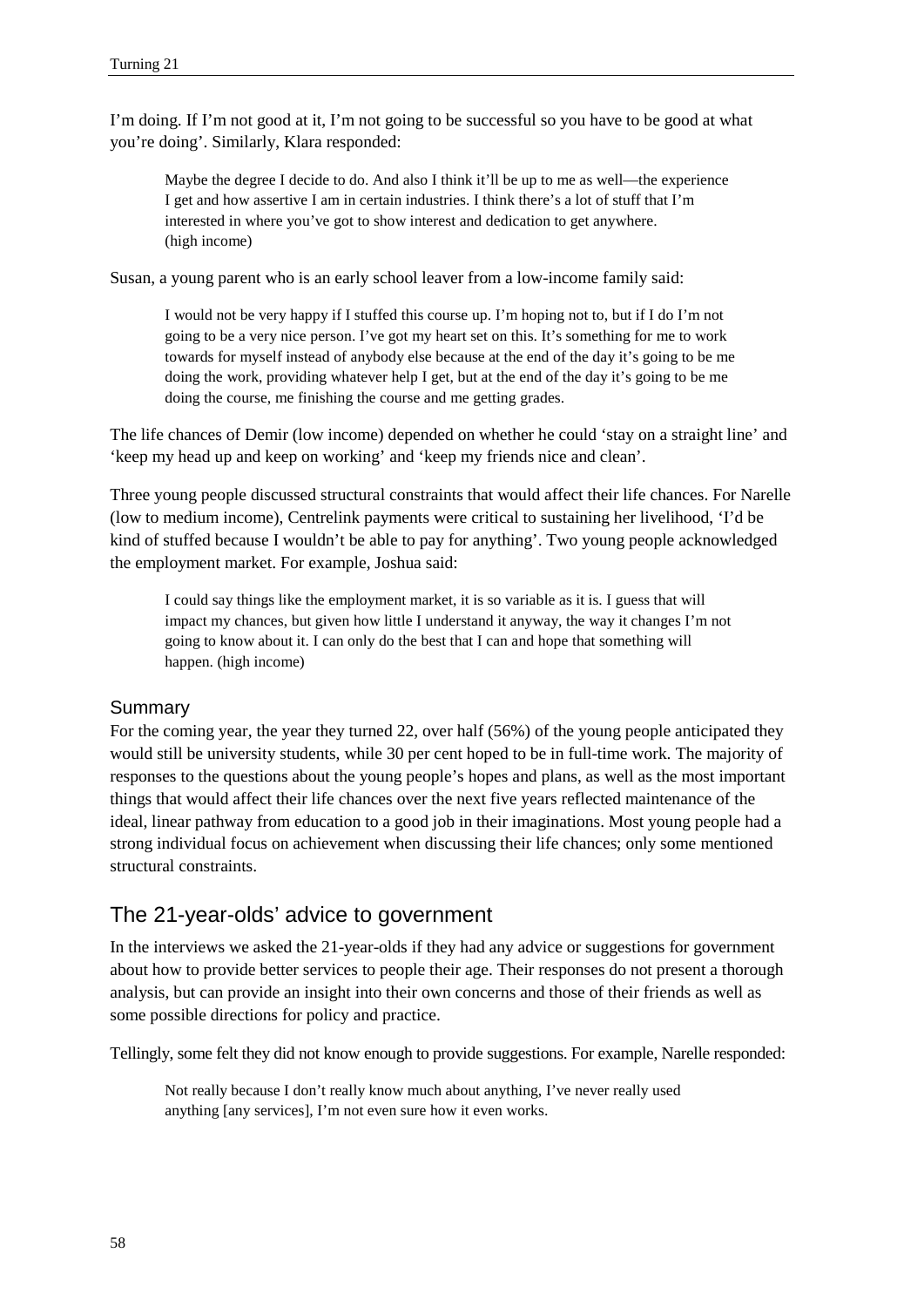The suggestions from the 21-year-olds ranged from bridging programs for university graduates to the need to increase Youth Allowances; from the specifics of parking and photocopying costs to broad comments about keeping jobs in Australia for young people.

Chris, a university student, raised the need for assistance with what he called 'a quarter life crisis'. He referred to people who dropped out of university in their first year, but also to those who have finished university and don't know what to do next. He spoke of this as 'the next transition' and suggested a bridging program:

A lot of my friends have finished uni and now they feel like they've got to get a job straight away and they've got to start having a career and they're lost and they're not happy. It's the next transition like from school to uni and then from uni into life. Maybe a bridging program between finishing uni and then the next steps, like if you want to go to work, if you want to travel and do further study … A lot of people are having problems, they've finished their first degree and then they're still working at like [fast-food franchise], they're not getting the jobs that they want. Maybe it's because they're fussy or whatever, maybe their expectations are not what match reality, so maybe there is something the government could do for those types of people.

Issues around income support were raised by a number of the young people, in particular, the need to increase the rate of Youth Allowance, but also improvement to Centrelink, such as decreasing waiting times for service. There was also concern about the rules for Austudy eligibility that would not let students (aged 25 plus) with one degree receive support for another degree.

Some students' advice was about the need to contain costs on campus, in particular textbooks, but also academic records, parking costs and food. One suggested a slight increase to HECS that could cover textbooks.

Young people who had been looking for work wanted more direct assistance from job agencies in finding actual jobs. One early school leaver, Susan, had lots to say, and in colourful language, about the wider issue of the need for government to keep jobs in Australia and the need for assistance for young people to study or work. In brief:

Basically get off their arses and start doing their job … they're spending large amounts of money on worthless stuff, the frigging dinners that they have. They're not spending the money on what they should be doing … The whole thing of half the jobs from Australia are going overseas and soon they're going to start bitching and whinging about the unemployment rate in Australia and all it's going to be is the government's fault. Companies are being forced to lay off people and send it to other countries and you've got perfectly good working Australians here … I know the stigma that comes with being a young person, whether they've finished school or they haven't finished school. Just give them the chance to get a job or do some sort of schooling or whatever.

While the young people's advice to government was given 'off the cuff' in the interviews and does not provide a careful analysis, it does provide directions for further consideration. It is of interest that some of the young people felt too uniformed to provide any comment, while others were able to give quite heartfelt comments. The topics they raised of the adequacy of income support, the difficulties of education costs, the need for career counselling and the supply of jobs for young Australians are followed up further in the next section.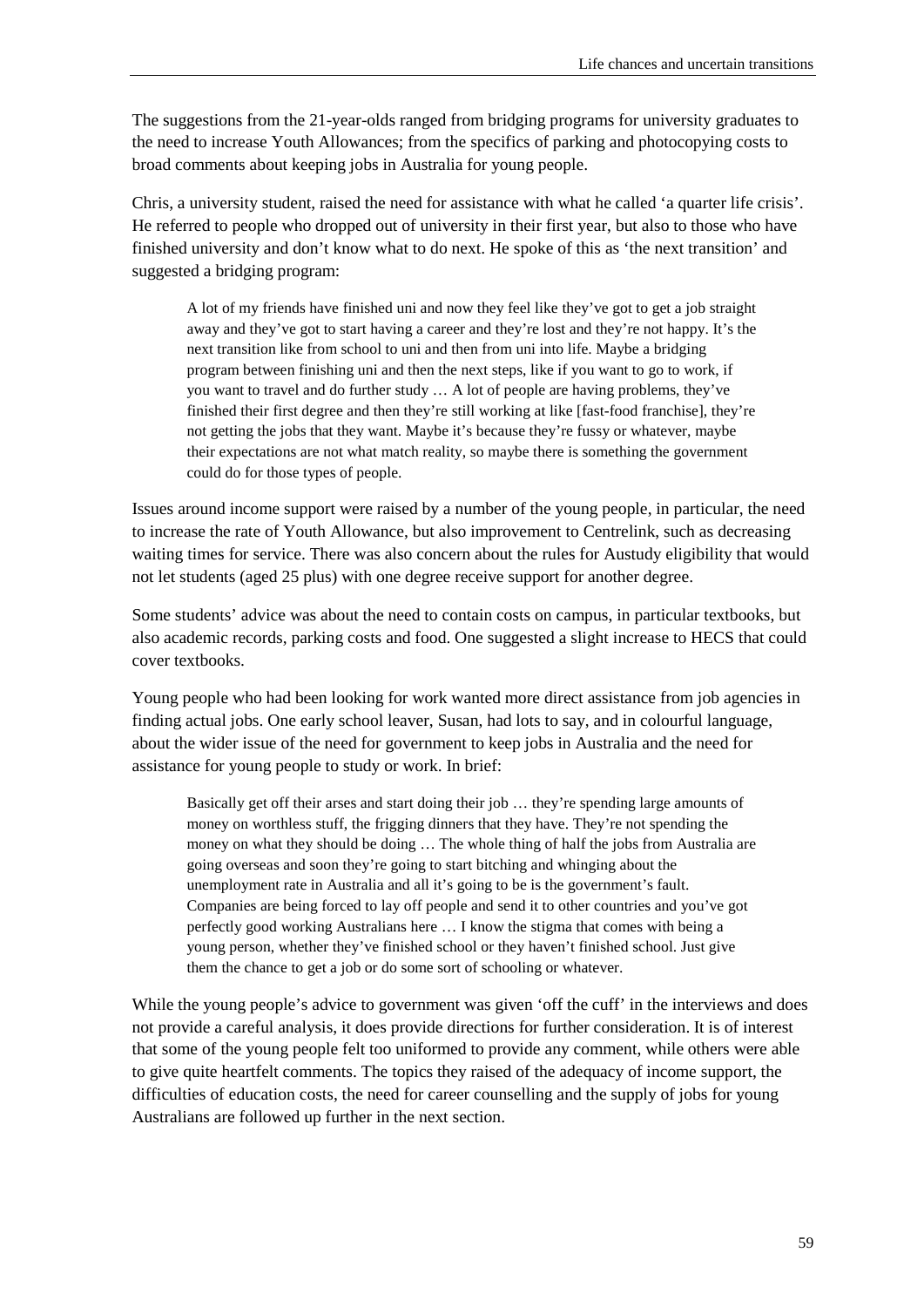# **5 Discussion and implications for policy**

# **Discussion**

Our findings confirm that stereotypes about young people often obscure their diverse and complex lives. In this section we briefly discuss the young people's experience of adulthood before revisiting our initial research questions to further draw out the implications of the findings. The report concludes by raising some of the policy issues relevant for young people such as the 21-year-olds who have shared their experiences with us. While many of the young people felt they were getting on well with their lives, others were struggling and in need of support. As 21-year-olds in uncertain times, many responded with a combination of anxiety and optimism.

# Adulthood

Young people's perspectives about adulthood, and their related experiences, showed that there is a push and pull from independence and dependence. While over a third of the 21-year-olds identified themselves as adults, half had a mixed response, saying they both had and had not reached adulthood in diverse ways. In terms of various indicators of independence, while some were living away from home and/or were full-time workers, the majority were still living in their parents' home and were still studying.

Despite prolonged education for many young people and extended periods of financial dependence on parents, family life was shaped by access, or lack of access, to resources. Our findings are similar to those of a recent Melbourne Institute Working Paper (Cobb-Clark & Gorgens 2012), confirming that young Australians who experience socioeconomic disadvantage are less likely to be living with their parents or to be financially dependent of their parents than their counterparts from more advantaged families.

The 21-year-olds in our study from disadvantaged backgrounds and with little access to resources often had little choice but to undertake the responsibilities associated with adulthood. These included some early school leavers, young parents and young people from low-income families. In addition, some felt pressure to support their family financially and emotionally, particularly those with a responsibility for their sole parent. For them, adulthood was a burden, which they often experienced along with multiple and intersecting forms of disadvantage.

# Pathways

## *What are the education and employment pathways of the young people at age 21?*

While over a quarter (27%) of the Life Chances Study participants were in full-time work at age 21, the majority could be seen as still in transition as tertiary students or looking for work. In the meantime, full-time work was the ideal to which most young people aspired. However, the data from this study demonstrates that we need a more rounded conception of successful or meaningful transitions. Indeed, full-time work is not necessarily the final destination to a pathway, but may be a means to a more substantial study, training or employment opportunity. Determining the extent to which transitions have been positive or successful for young people must take into account the young people's subjective understandings. In this study, these understandings were loosely framed through the concept of wellbeing, which included young people's accounts of their past, current,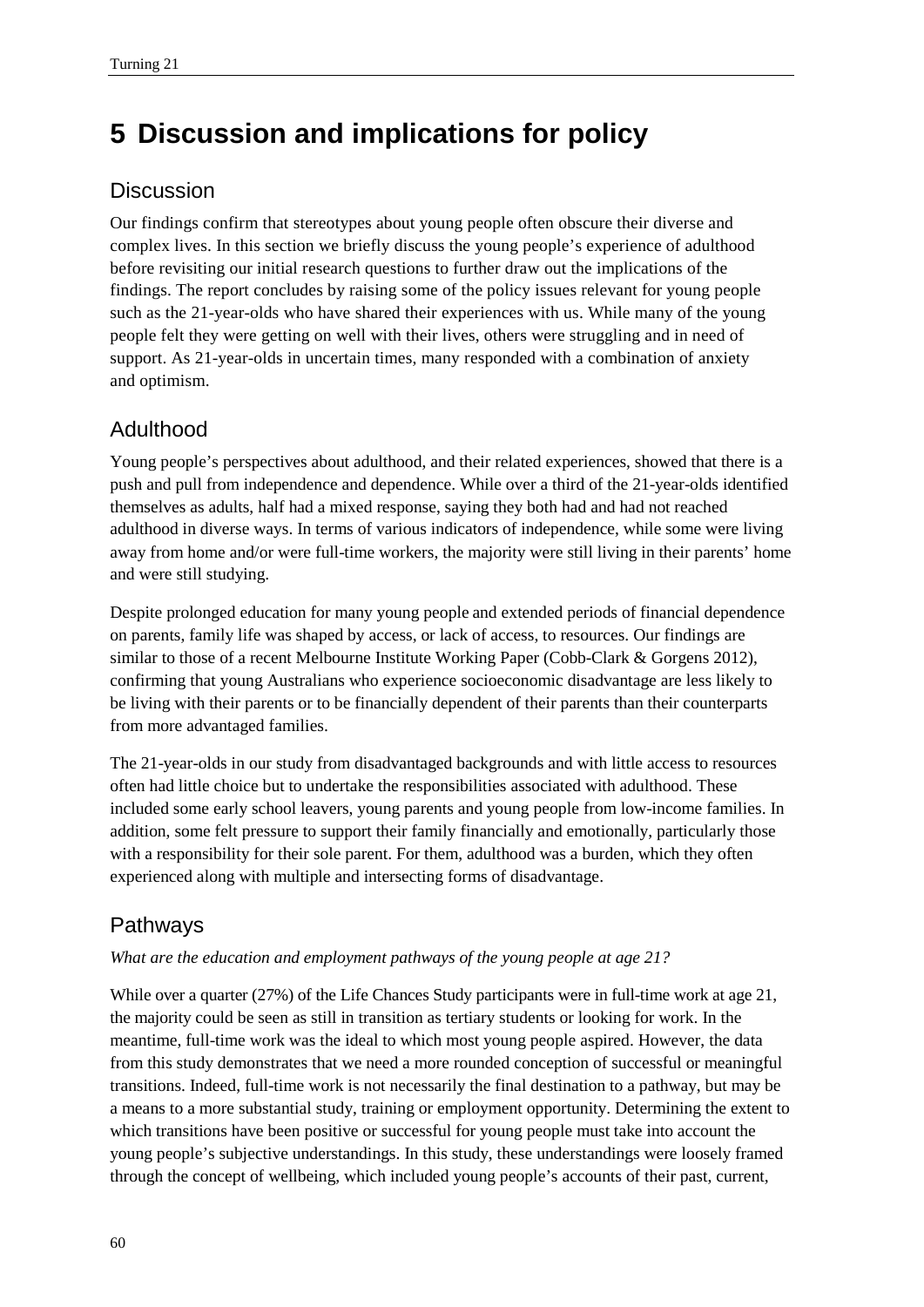and future plans. In this regard, the sole measure of full-time work is insufficient in indicating the status of the Life Chances Study participants.

As recounted by the interviewees, transitions were strongly marked by the uncertainty of navigating what were at times unclear pathways. Caught between the shifting demands of a precarious labour market and the education and training sector, transitions to full-time work were likely to be prolonged. Compounding this context of uncertainty, structural supports for this transition have increasingly shifted the burden of risk onto the individual. For example, some participants were left with relatively few employment or study options after being unable to access the support needed to meet the academic entry requirements into tertiary education. Some of the young mothers also faced challenges in prioritising study and caring for young children, although one was undertaking what seemed to be an appropriately flexible VCAL course for young mothers. Uncertainty was also keenly felt by new graduates struggling to gain a foothold in competitive and shifting labour markets. As many of the young people were completing or had just completed tertiary degrees, it was too early to assess whether such education experiences would lead to secure work. The uncertainty and contingency planning evident in many of the young people's responses indicates that in spite of following conventional paths from education, future pathways are still precarious. What is clear is that the capacity to attend to this uncertainty is dependent upon the young person's access to economic and social resources. While many young people appear to be in similar situations of navigating uncertainty, those from higher income families with strong social networks were more capable of exercising 'choice' and flexibility in their pathways.

#### Low-income students

#### *What are the barriers and supports that young people from low-income families meet at university and other forms of training?*

To promote inclusion and equity in education the federal government has been encouraging universities to increase their proportion of students from low socioeconomic backgrounds and at the state level there has also been an increased number of TAFE places in Victoria. The experiences of the participants of our study highlight some of the continuing access difficulties. While almost a third (32%) of the 21-year-olds from low-income families were attending university and over a quarter (26%) were attending TAFE, they were experiencing various stresses. Costs of fees and study resources were factors in choices of course, especially for those from low-income families. Once enrolled, the daily costs of food and travel, as well as long travel times and demands of necessary part-time work became barriers to regular attendance and study time. The individual stories also showed the struggles of balancing competing priorities of study, work and family. The supports discussed by students from low-income families included financial support from the Commonwealth Government through HECS and Youth Allowance, as well as from parents. Despite their appreciation of the financial support they received from the government, for some students without family resources, it was not adequate.

## Wellbeing at 21

#### *How does their wellbeing relate to the 21-year-olds' pathways?*

Our findings have shown the interaction of the various aspects of the young people's lives with their wellbeing, including their living arrangements, income, family and social relationships and their ability to balance the demands on their time. The young people's health and wellbeing are vital resources in allowing them to pursue their education and employment pathways, but cannot be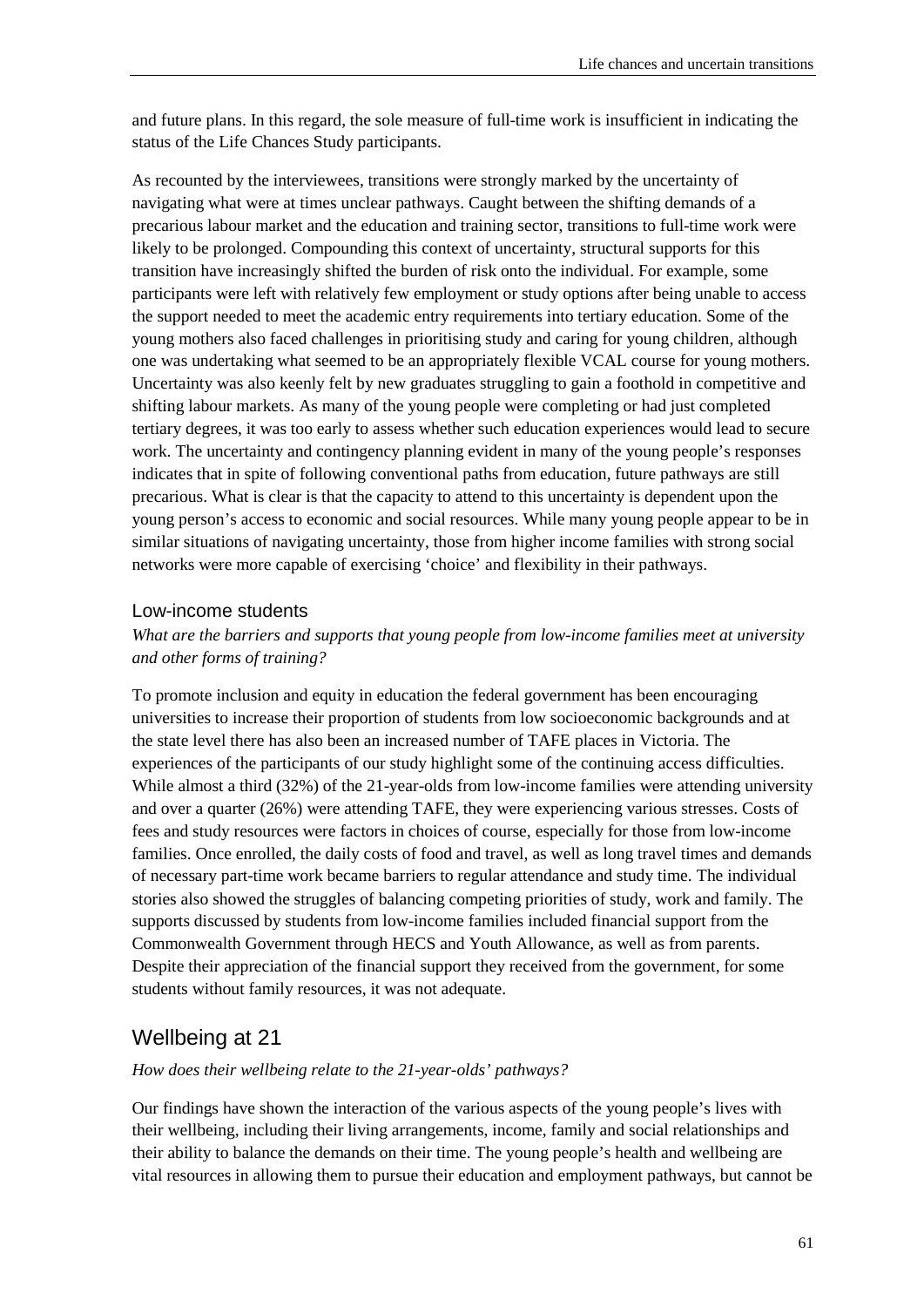seen only in this context. Good health and wellbeing are important in their own right and should not be unduly compromised by the demands of education and employment.

While the concept of a 'successful' transition at a specific age seems artificial given the vagaries of life, it can be instructive to consider what may constitute good or poor outcomes at age 21 and how this relates to wellbeing.

While full-time work is one outcome of a youth transition, we maintain that a successful outcome also needs to include the wellbeing of the young person. Examples of what could be seen as good outcomes for 21-year-olds in our study include two young women from low-income families who had rather different pathways: both were happily working full-time, one an early school leaver with no further training and the other a university graduate working in her chosen career.

The findings suggest that a 'poor' outcome would be for a young person to be neither working nor studying *and* unhappy about this and about their life. An example of a poor outcome was perhaps a young man, long-term unemployed with mental health problems and no assistance in sight. However, for some of the young parents and some of those on long-term holidays, volunteering or developing alternative careers, 'work or study' does not seem the most appropriate indicator of a 'successful' transition at this stage.

The findings suggest also a category of 'uncertain' outcomes at age 21 where the young people were faced with assorted barriers to their engagement with employment or education. Examples include a young man from a disadvantaged background who had learning difficulties and while happy doing assorted voluntary work and some study was having difficulty with the academic requirements of the TAFE courses. Also the young mother of three children doing a VCAL course and hoping to be a midwife was facing many challenges. Would the support agencies she had around her be sufficient? Others in the 'uncertain' category could also include students with courses on hold and new graduates unable to find employment in their area of expertise.

An important aspect of wellbeing for a number of the 21-year-olds was their mental health problems, typically depression and anxiety, which interfered with their study and work and affected the young people across the income groups. Effective support services in mental health for all young people are needed. For young people from low-income families in particular, such support should be provided alongside other forms of support to address the multidimensional aspects of disadvantage.

# Disadvantage and advantage over time

#### *What can the study say about intergenerational disadvantage and advantage in a broader social context?*

One of the interests of the study is to consider the question of 'intergenerational' advantage and disadvantage. Low family income has been used as a key variable in the study and can be seen as a central indicator of disadvantage in constraining participation, opportunity and choice in our consumer society. However, this study also confirms growing literature on the multidimensionality of disadvantage. The intersection of low income with mental health issues, lack of secure accommodation, familial obligations, ethnicity, gender, physical and social isolation and underemployment plays a critical role in young people's overall wellbeing.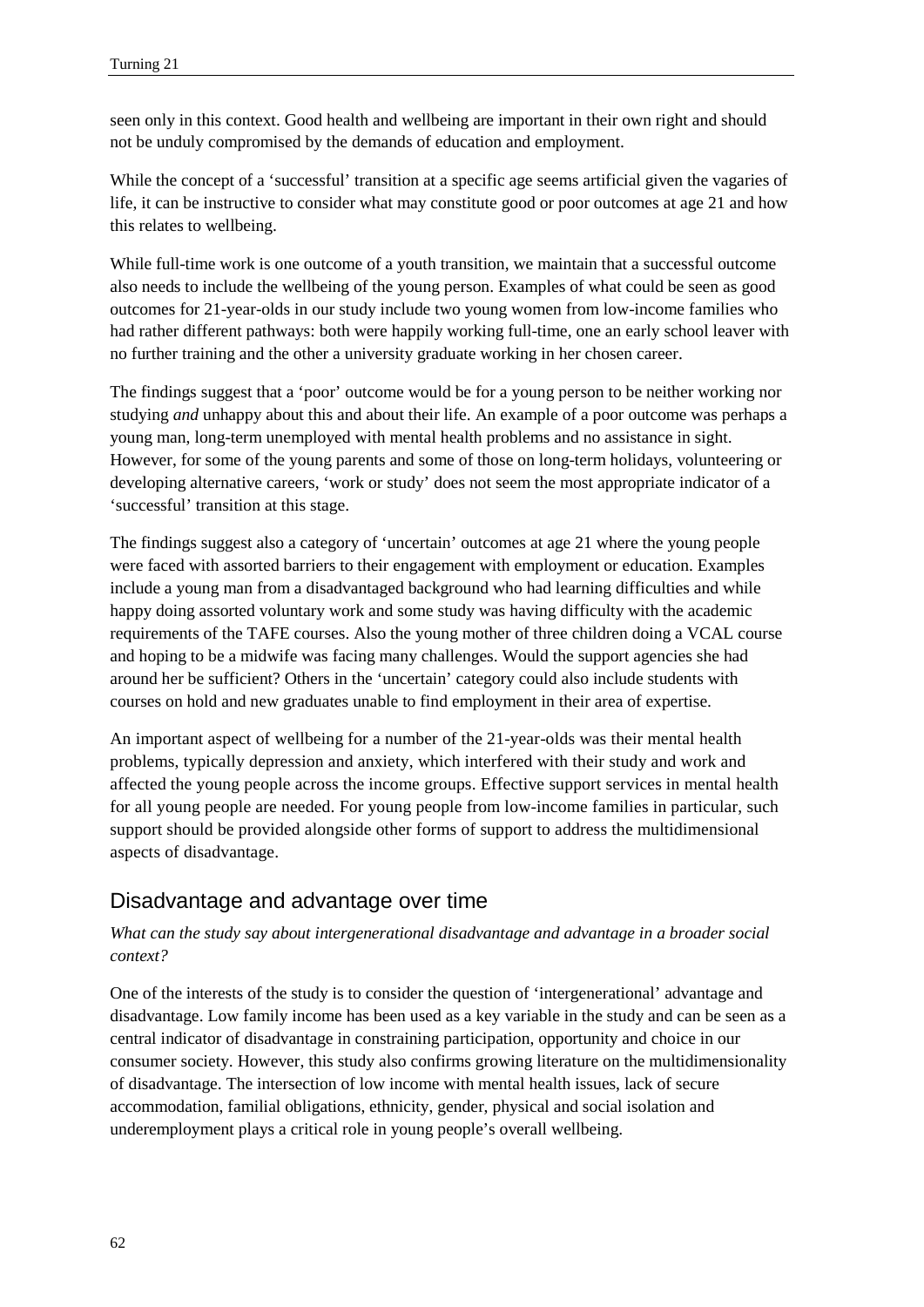Their family of origin mattered to the 21-year-olds. However, it did not determine everything and was only one factor in their lives. The findings of this longitudinal study highlight three aspects, which are outlined below: that intergenerational disadvantage is not fixed or predetermined; that multidimensional disadvantage needs a holistic approach to provision of support; and that it is important to acknowledge the diversity of the young people's background and ethnicity without developing stereotypes.

## Changes over time

The findings highlight the importance of their parental family for the young people, both the importance over their childhood and also for many in their current lives as 21-year-olds. Two key aspects of family background over time are the family's financial situation and ethnic background. Family income as the young person grows up may be stable or may change and is crucial in enabling choices. Family ethnicity was very important for some young people, with some families strongly connected to their ethnic communities and values, others less so, and some changed their attitudes over time.

The question of change in family income over time is an important part of any consideration of intergenerational disadvantage. The concept raises a variety of questions about changes and continuity over time. What is the impact of low family income for a young person at various times in their lives? What are the changes that occur in family income as the young person grows up? What are the changes in the young person's own income as he or she starts earning and how does this relate to family income?

The 21 years of the Life Chances Study reveal a degree of upward and downward financial mobility. When broken down into income levels, some limits to this mobility become apparent. Those who started the study on low incomes were either still on low incomes or had risen to medium incomes (with only one rising to a high income level), while those who had started on high incomes had either remained at that level or decreased to a medium income. While the parents' financial situation changes over time, so does that of the young people as they become independent earners. The incomes of the parents and young people may be part of a household pool or may be quite separate, again an important consideration in thinking of intergenerational disadvantage. To this extent, intergenerational disadvantage is not fixed or predetermined and policymakers should neither assume that those on low incomes will always stay that way, nor that any individual can improve his or her financial situation unaided.

## Multidimensional disadvantage

At age 21, many of the young people in the study could be seen as having similar lives as students and part-time workers, irrespective of their family backgrounds. However, those from low-income families were less likely to be at university, were less likely to be receiving financial help from their parents and were more likely to be providing such help to their parents. The impact of costs often compounded other problems; for example, financial stress interacted with housing problems, stressful family relationships and employment pressures. In turn, this affected young people's ability to study and to complete courses, and impacted upon their health and wellbeing. A holistic approach to the provision of support to young people from low-income families needs to be taken by policymakers that not only includes financial support but is wider ranging and addresses the complex and intersecting needs of young people as well as structures of inequality. Investment is required not only in human capital, but also in inclusive planning and infrastructure.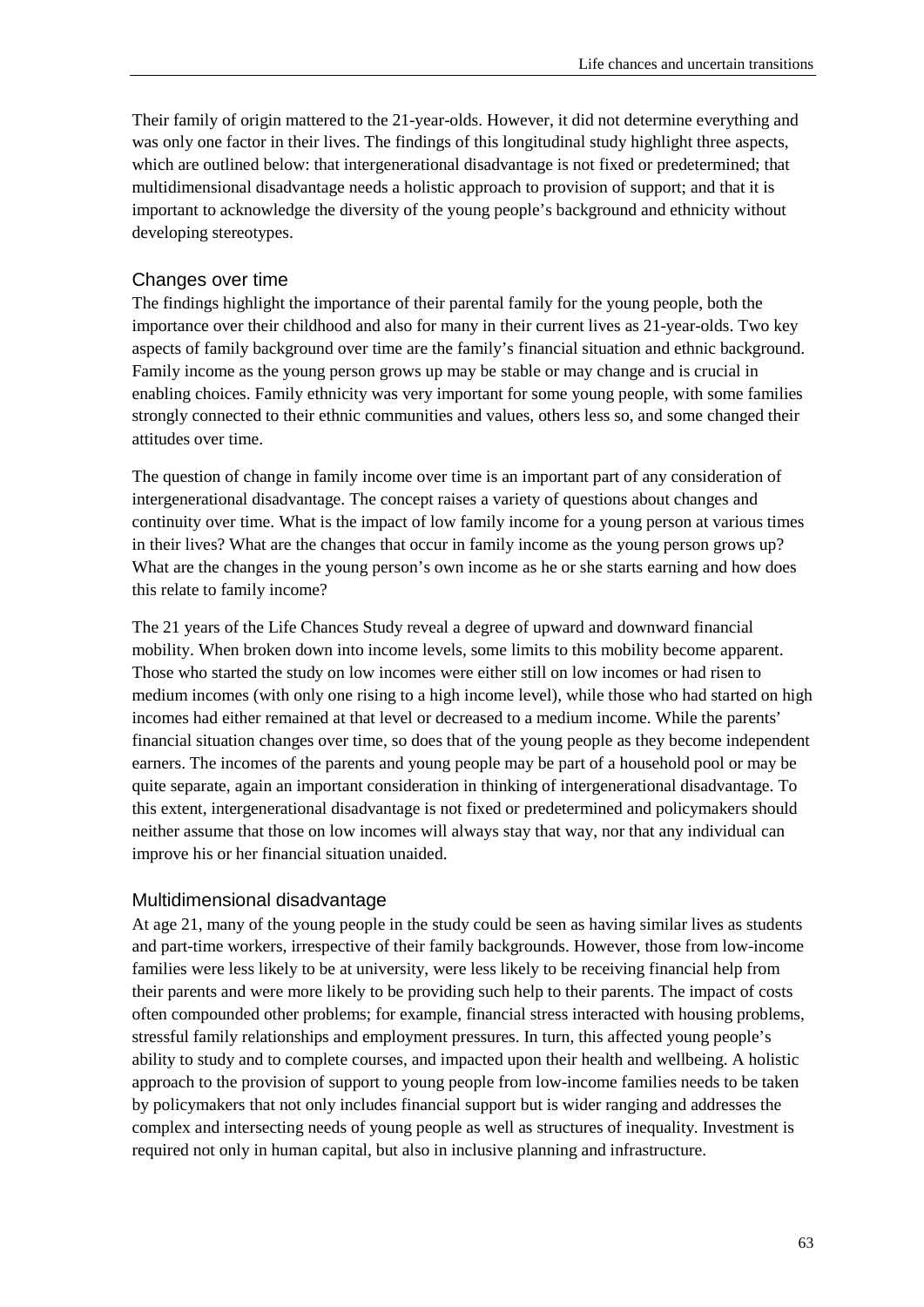### Diversity within a generation

The diversity of the situations of this cohort of young people born in the same place at the same time is considerable and confirms the warning against simplistic use of the concept of generation (Woodman 2011). One important aspect of the diversity is the young people's perception of their pathways ranging from 'the straight path' to the wide-ranging possibilities of the 'golden years'. Other examples relate to disadvantage and ethnicity. One example of contrast is two baby girls born to disadvantaged Australian-born young mothers in a public high-rise estate. At age 21, one was living independently, working as a manager in a full-time position and had recently travelled overseas, the other was living with her three small children in overcrowded public housing. While the high educational achievement of students from Asian families is acknowledged (Marks et al. 2001), the Life Chances Study has contrasting stories of young people from similar Asian backgrounds; for example, one had proudly completed a university degree and become a young teacher, while in another family a mother was despairing because her son, having left school early, was at home doing nothing. The policy implications include the need to both acknowledge the importance of family background and ethnicity and to resist developing stereotypes of either ethnicity or of 'disadvantage'.

# Implications for policy and practice

Current government policy strongly advocates that young people finish Year 12, move from school to further education and training and/or to paid employment. However, there have been changes in education and labour market policy in recent years that have shifted the onus of achieving this onto the individual young person rather than seeing it as a public good to be publicly supported. There have been increased costs of tertiary education for the student, current or deferred, and reduced financial support for unemployed young people seeking work.

In addition to direct support for schools, some of the specific policy agendas of the federal government have included setting targets for increased numbers of students from low socioeconomic backgrounds at universities, increasing the availability of Youth Allowance to lowincome families and a Compact with Young Australians, an element of the Council of Australian Governments (COAG) agreement for the National Partnership on Youth Attainment and Transitions. At the Victorian Government level, there has been an expansion of TAFE training to build up technical skills, although a recent decrease in funding to the TAFE sector was creating concern at the time of writing.

The findings of the current stage of the Life Chances Study would confirm that in general many of our young people are getting on well, but that there are also groups who are struggling. The findings reinforce those of earlier stages about issues for early school leavers, but also raise new issues for the participants, and others, such as the plight of new graduates without jobs. For those without parental financial support, their options can be very limited. The inadequacy of income support, the costs associated with further education and the lack of support in matching young people's aspirations to appropriate training opportunities and career pathways all take their toll.

In section 4 the young people offered their recommendations for policy change, including bridging programs for graduates, opportunities to work, control of study costs and an increase in Youth Allowance. Their recommendations along with those drawn from the findings of the study and related work are now outlined.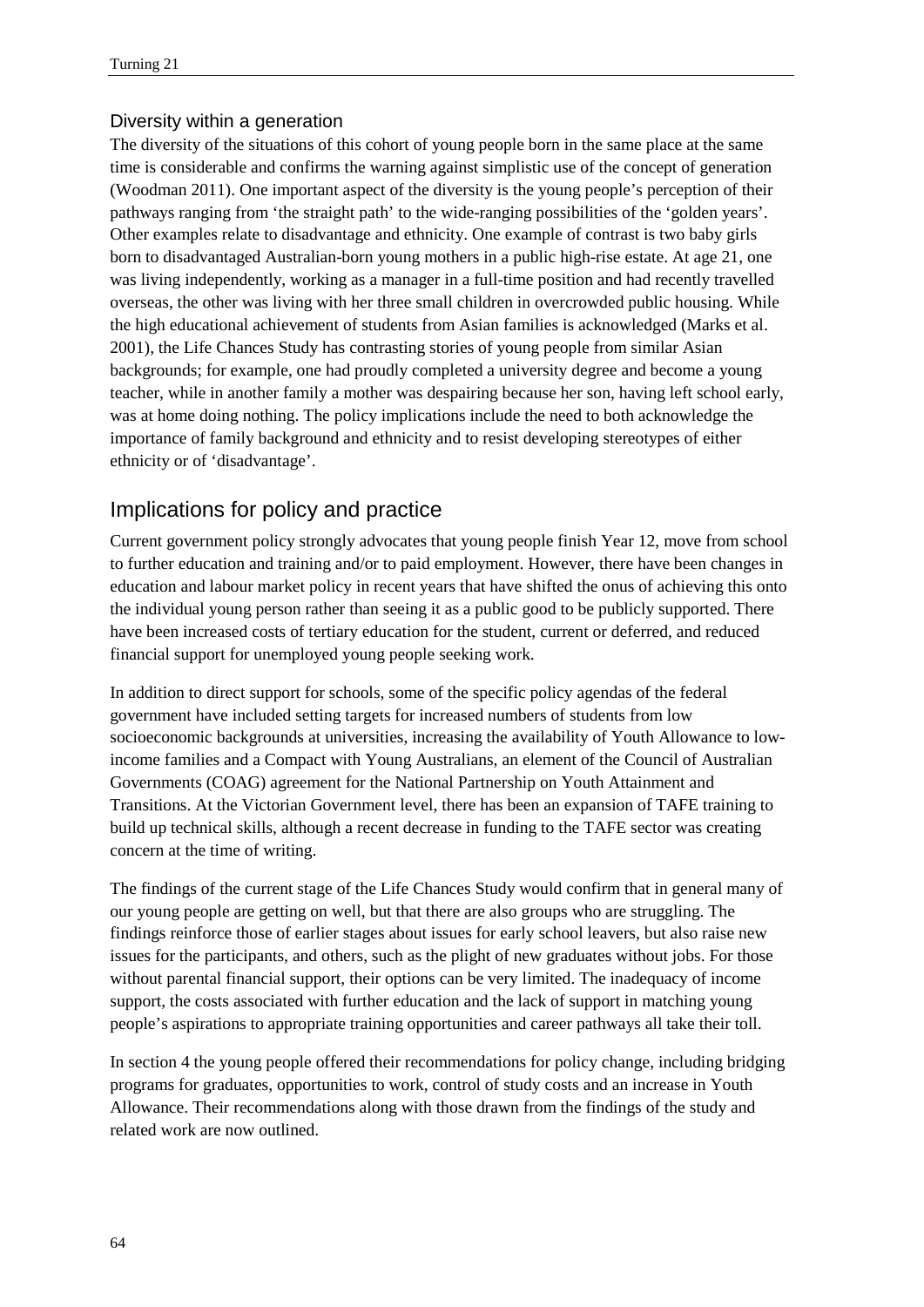#### 1 Improving adequacy of income support

To reduce the pressure experienced by students with limited family support there is a strong case to review and increase the level of Youth Allowance. There has been public concern for some time about the decreasing real value of the Newstart Allowance and many calls for it to be increased. This would assist not only unemployed young people, but also those young people whose parents are unemployed.

A related issue is Centrelink service. The young people were frequently critical of their contact with Centrelink about their entitlements, in terms of long waiting times, contradictory advice, rude staff and unexpected payment cuts. Similar complaints have been received over many years and, if receipt of income support is not intended to be a punishment for the recipients, it is time this was improved.

To better support the young people in a range of pathways the following are called for:

- to review and increase Youth Allowance
- to review and increase Newstart Allowance
- to strengthen the capacity of Centrelink staff to engage young people.

#### 2 Supporting low-income students at university

There are two aspects to the policy to increase the numbers of students from low-income families at university. The first is how to ensure their attendance. The second is how to effectively teach and support these students who face challenges that their medium and higher income counterparts do not.

We support the advice stemming from Devlin's research on the issue (*The Age*, 26/6/2012), namely introducing inclusive curriculum design, promoting engagement with others, encouraging 'helpseeking', minimising financial challenges and resourcing, and supporting university teachers.

In addition, from our findings we would call on universities wishing to promote effective inclusion of students from low-income families:

- to consider the barriers caused by students having to spend many hours travelling as well as travel and transport costs
- to manage the costs of textbooks, other resources and on-campus costs so as not to exclude those on low incomes
- to make available careers advice for new graduates about employment in their field of study and other options, as well as for those changing courses mid stream.

#### 3 Promoting TAFE opportunities

The Life Chances Study confirmed that TAFEs are vital institutions for providing an avenue for young people, particularly from low socioeconomic backgrounds, to attain skills, experience and credentials necessary for either obtaining work or entering university. The findings support the importance of TAFE courses and flexible learning options in areas that meet young people's aspirations. For those who were unable to gain entry into their preferred tertiary course, TAFE provided an avenue into a related field. As those who shifted between courses found, TAFE was able to provide them with time to clarify whether they wanted a vocation in that field. Narrowing of TAFE course content would not assist this.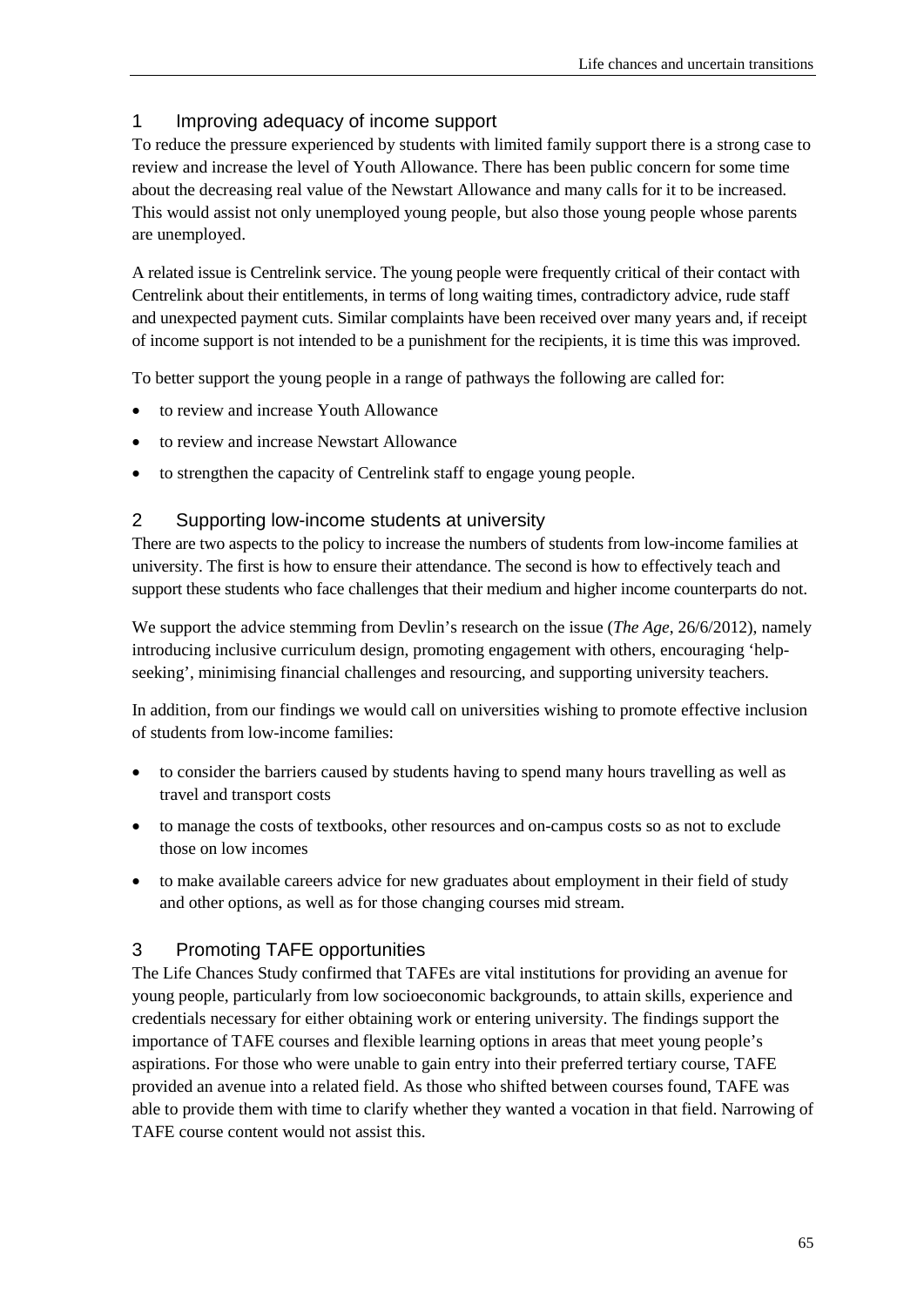We found that the TAFE students in the study were least likely to receive any parental financial support. TAFE students from low-income families also suffered from high costs of subject fees, textbooks and equipment, as well as long travel time between home and TAFE. When TAFE campuses are closed or consolidated, travel time and associated costs are likely to affect student attendance.

These issues must be considered further by the Victorian and Commonwealth Governments in relation to their aims to encourage education and training for disadvantaged young people and decrease the rate of youth unemployment. From our findings:

- the continued funding of high-quality public TAFEs should be a main priority
- the funding should include provision of skilled student counselling services
- fees and other costs should be reduced for students from low-income backgrounds
- the requirement that for subsidised fees, one qualification must be followed by one of higher status, should be removed as it prevents young people following potentially useful training pathways by doing courses of equivalent status in another field.

For particular groups of young people who experience multiple disadvantages then, an integrated approach is required. An example of such an approach is the Brotherhood's Youth Foyer, a program which offers integrated support through stable transitional housing linked to foundational and vocational skills building, with direct work experience.

#### 4 Increasing transition support and navigation of transitions

Young people need to be supported through more personal career and vocational guidance. Guidance that matched young people's aspirations and capacities, and that accurately depicted the shifting labour market, was lacking. Upon leaving school, many young people were dissatisfied with the level of assistance from Centrelink and job agencies. Conditionality in the form of mutual obligation appeared to be the main driver of the provision of formal job seeking supports. Individuals were led to numerous short-term training qualifications without an attainable destination in meaningful and secure work. Guidance is needed to ease young people through the transition and reduce the uncertainty that typically accompanies this period.

Our findings suggest that for young people not engaged in study at TAFE or university, there is a need for:

- well-informed and accessible independent careers advice that supports young people with their work and study options in a way that job agencies seem unable to do in their present configuration
- coherent and coordinated transition support programs and job service providers tailored to the often complex and interacting needs of young people.

#### 5 Improving workforce experience

In the context of a precarious labour market and increased casualisation, 'successful' transitions defined as entry into work should not be considered by policy to be the final endpoint. Instead, examples from the Life Chances Study demonstrate that for those that were able to gain employment, further training within the job provided an avenue through which young people could develop their skills and progress their careers.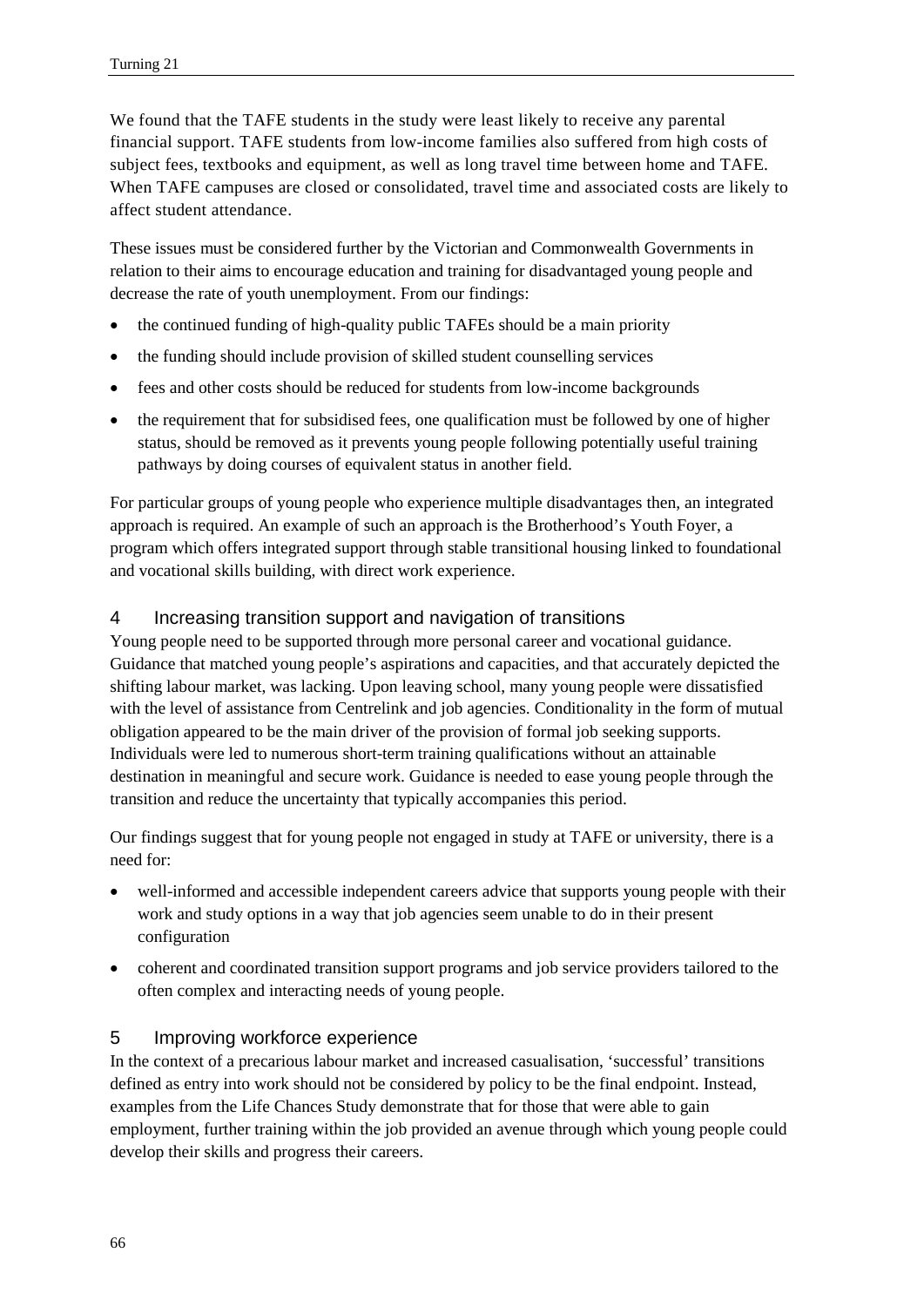To improve the experience within the workforce of young people, such as those in our study, we call for:

- increased support by employers for training for young people within the workforce
- increased attention to sustainable, rather than casual, jobs for young people.

## **Conclusions**

The young people in the Life Chances Study are growing up in a changing and uncertain world, but one with important continuities, including the importance of family resources and the stresses of low income. The uncertainty can be a threat, a source of anxiety or an opportunity, depending on the resources available.

Where parents are not able to provide the backup young people need as they move into the adult world, it is important that the wider society provides a policy and practice framework of support, and opportunity, to enable them to negotiate their pathways. We need policy settings that take into account this period in which young people may test out their aspirations for particular career paths by trying various courses and jobs. Flexibility in access to support is critical to facilitate changing pathways.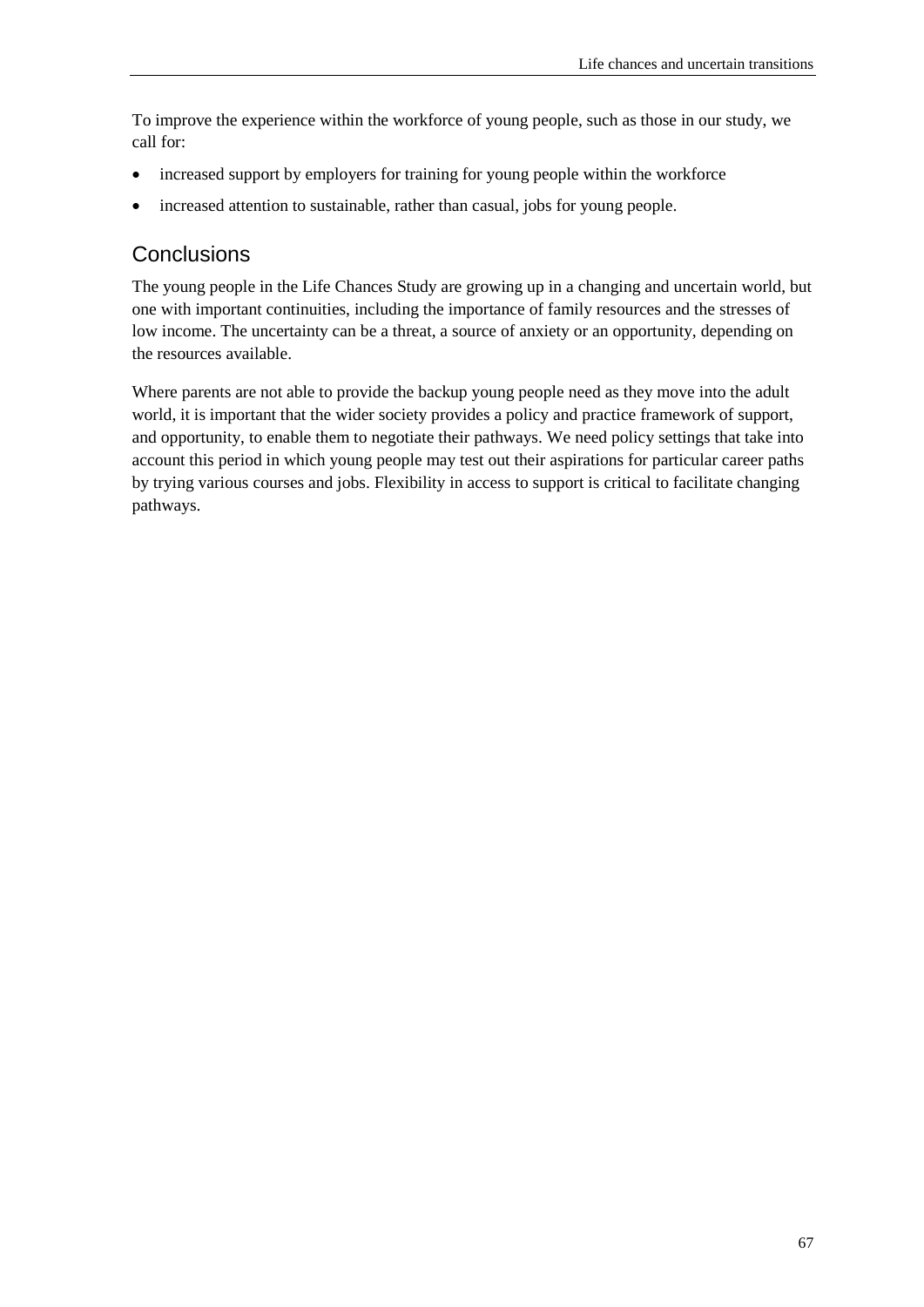# **Appendices**

## The 25 young people interviewed: pseudonyms

#### The young women

Ayla, a university student from a Turkish family, medium income Birsen, a student who interrupted her study to work, from a Turkish family, medium income Charlotte, a TAFE student from a Chinese Vietnamese family, low income Christine, a young mother from a low to medium income, Hmong family Hoa, a recent university graduate from a Vietnamese family, low income Julie, a part-time university student from a low-income Vietnamese family Katie, a TAFE graduate from a low-income family with Australian-born parents Klara, a university student, from a high-income family with Australian-born parents Louise, a part-time worker with Australian-born parents, medium to low income Megan, a university student with Australian-born parents, high income Melissa, a university student from a low-income family with Vietnamese parents Narelle, a full-time worker, from a low-income to a medium-income family, with Australian-born parents Sandy, a full-time worker from a Chinese Vietnamese family Susan, a young mother from a low-income family with Australian-born parents Tracy, a recent university graduate, from a low-income Chinese family

#### The young men

Chris, a university student with Australian-born parents, high income Chung, a university student, from a Vietnamese low-income family Darren, a TAFE student with Australian-born parents, low income Demir, a full-time worker from a Turkish family, low income Edward, a university student, from a British family, high-income to medium-income family Joshua, a university student with Australian-born parents, high income Kha, a university student from a low-income Hmong family Raymond, a recent university graduate, seeking work, from a Chinese Vietnamese family, low income Russell, a jobseeker with Australian-born parents, medium income Simon, a university student from a low-income Egyptian family.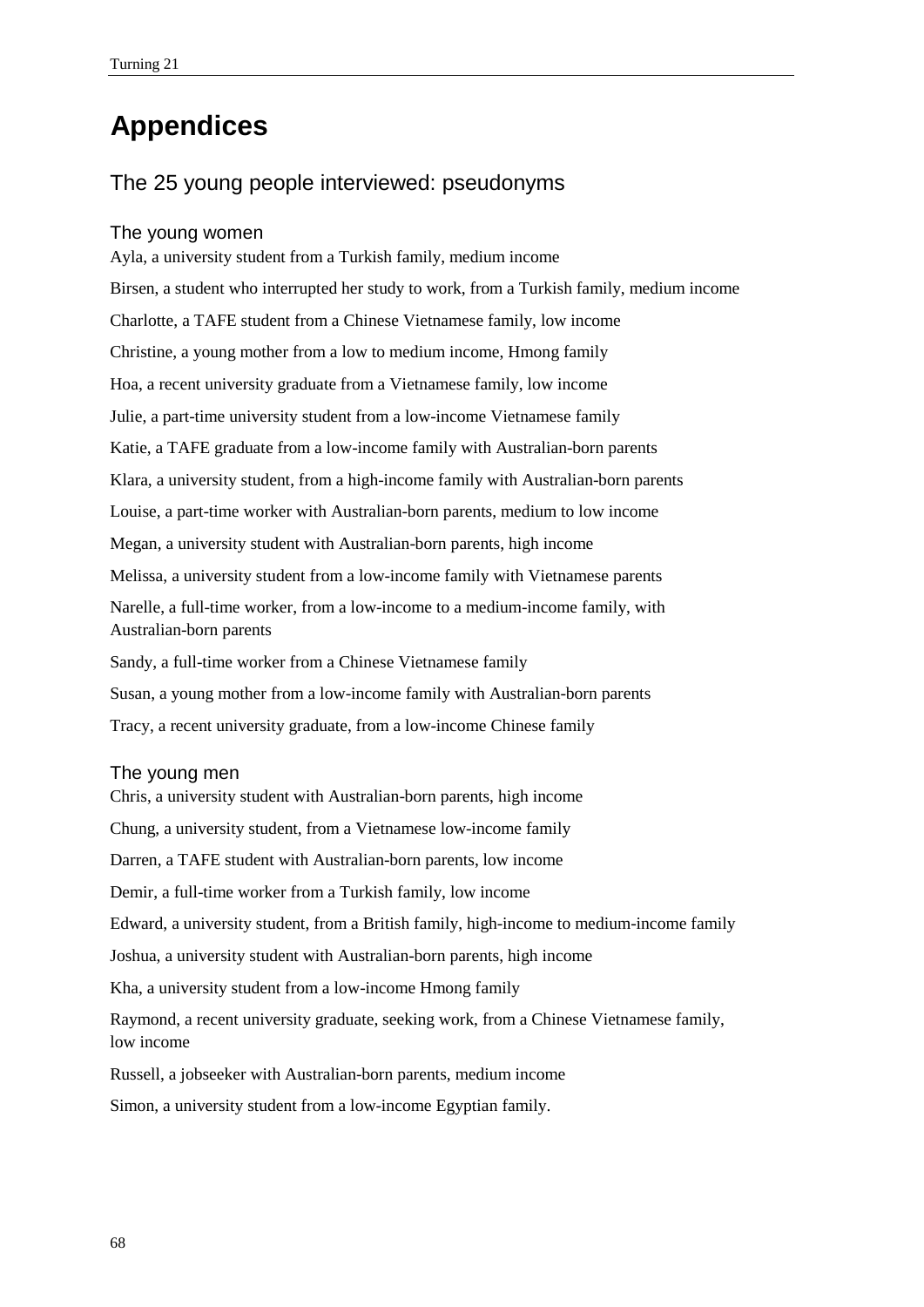## Estimation of family income

A measure of family income was estimated for the 123 young people for stage 10 of the Life Chances Study. On this estimate 31 young people were from low-income families, 43 from medium-income and 49 from high-income families.

The low-income level was below \$45,000 per annum gross, the high-income level above \$130,000 per annum gross. As a point of reference the federal minimum adult wage in 2011 was \$30,636 per annum (Fairwork Australia 2011), while the average adult full-time weekly earnings was equivalent to \$54,545 (ABS 2012).

The 'low income' cut-off is equivalent to the 60 per cent of median household level, a widely accepted poverty line. The high-income category is equivalent to the top quintile of household income, that is the top 20 per cent of the wider population.

#### Calculation of family income

Parents provided an estimate of total family income in the survey, either specific figures or by selecting one of 10 income levels. These were based on the HILDA (2009) survey household annual income deciles and adjusted for tax. This was recoded into low-, medium- and high-income categories. The low-income category was equivalent to the lowest three deciles of household income; that is, the cut-off point was equivalent to 60 per cent of median income. The high-income category was equivalent to the top two deciles of household income; that is, to the top 20 per cent of households. The income data were provided by 85 parents. Where there were no current parent data, the income they provided at stage 8 or 9 of the study was used as a basis and checked against stage 10 parents' employment data provided by the young people. There was some doubt about a few families who rated 'low' where the father was working full-time and the mother not working, where families had been low-income in the past and the father's work had been low paid, for example, as a kitchen hand. Accurate estimation of family income is particularly difficult when there are older children in paid work, who may or may not be contributing to the household. While there are some borderline cases where there is some uncertainty about the category, for the large majority the estimates are robust, given data provided.

#### Comparison with stage 1 income

Comparisons are made in the report between family income at stage 1 and stage 10. At stage 1 of the study (Gilley 1993) a similar grouping of incomes was used: low, medium and high. They were based on different calculations, with low income below 120% of the Henderson Poverty Line and high income above the cut-off for Family Payment. Given the difficulties of updating poverty lines over time and the changes in family payments, we believe that our stage 10 income categories can provide a 'reasonable' equivalent to compare with the stage 1 data; however, the limitation must be kept in mind.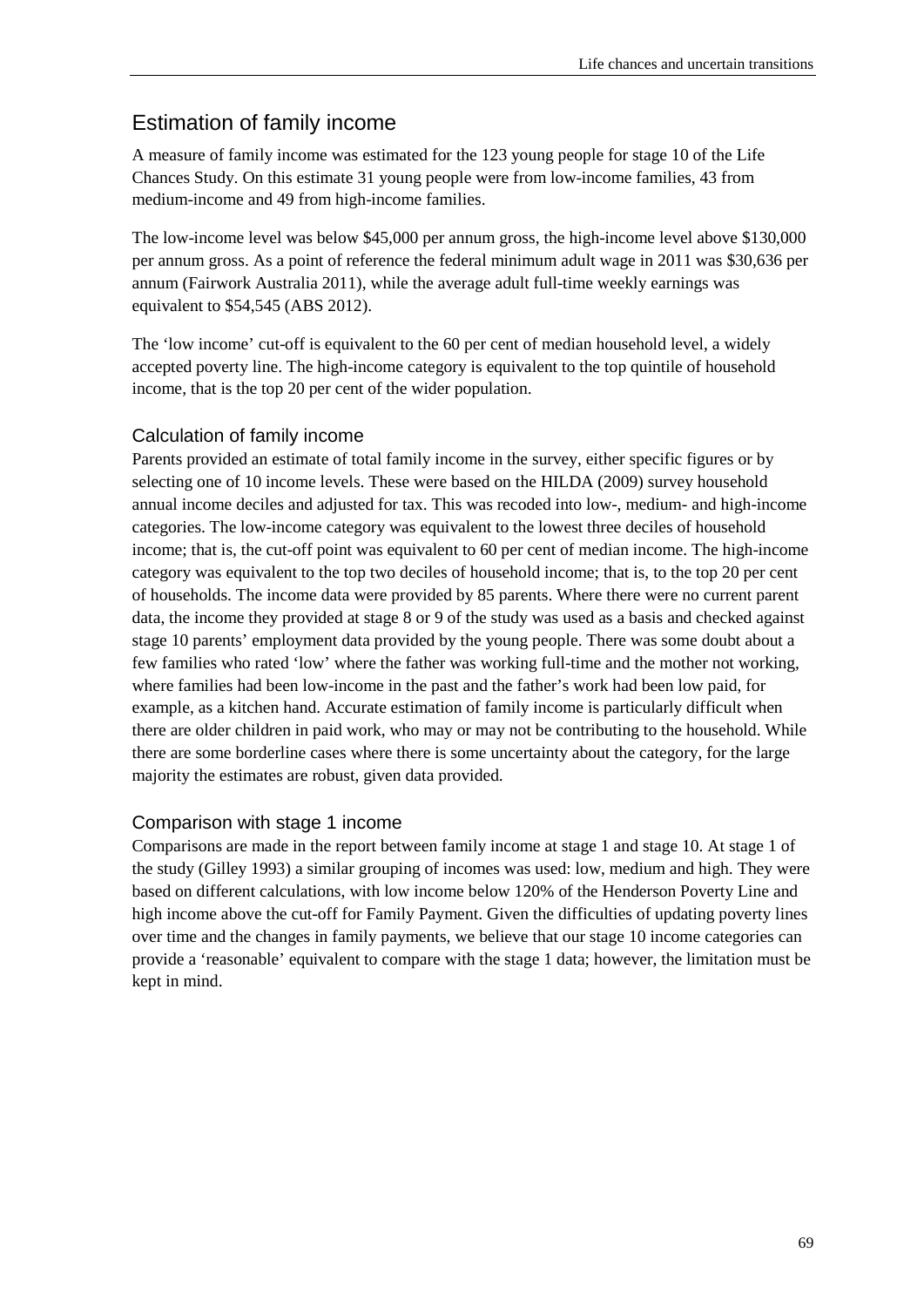# About myself

**Table A1 About myself responses age 21 by family income at 21**

| Always or often                            | 0<br>Low income<br>$(n = 27)$ | <b>Medium</b> income<br>$(n = 31)$ | <b>High income</b><br>$(n = 44)$ | <b>Total</b><br>$(n = 102)$ |
|--------------------------------------------|-------------------------------|------------------------------------|----------------------------------|-----------------------------|
|                                            | $\%$                          | $\%$                               | $\%$                             | $\%$                        |
| I enjoy learning new things                | 77                            | 81                                 | 86                               | 82                          |
| I have a good group of<br>friends          | 67                            | 81                                 | 86                               | 79                          |
| Where I live is a good place<br>to grow up | 70                            | 71                                 | 80                               | 75                          |
| I am easy to get on with                   | 65                            | 84                                 | 75                               | 75                          |
| I have very good health                    | 59                            | 65                                 | 68                               | 65                          |
| I have enough money for<br>what I need*    | 41                            | 45                                 | 75                               | 57                          |
| I help with the housework                  | 44                            | 39                                 | 64                               | 51                          |
| My family has fun together                 | 31                            | 45                                 | 52                               | 45                          |
| I enjoy playing sport                      | 31                            | 48                                 | 47                               | 43                          |
| I enjoy reading books                      | 35                            | 29                                 | 52                               | 41                          |
| I drink alcohol                            | 19                            | 32                                 | 30                               | 28                          |
| My parents worry a lot<br>about money*     | $27\,$                        | 26                                 | $\overline{2}$                   | 16                          |
| I smoke                                    | 19                            | 13                                 | 9                                | 13                          |
| I feel sad or unhappy                      | $\overline{4}$                | $\overline{0}$                     | 9                                | 5                           |
| I argue with my parents                    | $\overline{0}$                | 3                                  | 5                                | 3                           |
| I use marijuana or other<br>drugs          | $\overline{4}$                | $\Omega$                           | $\Omega$                         | $\mathbf{1}$                |
| I have been in trouble with<br>the police  | $\boldsymbol{0}$              | 3                                  | $\boldsymbol{0}$                 | $\mathbf{1}$                |

Note:\*P<0.05, unless cell numbers too small to be conclusive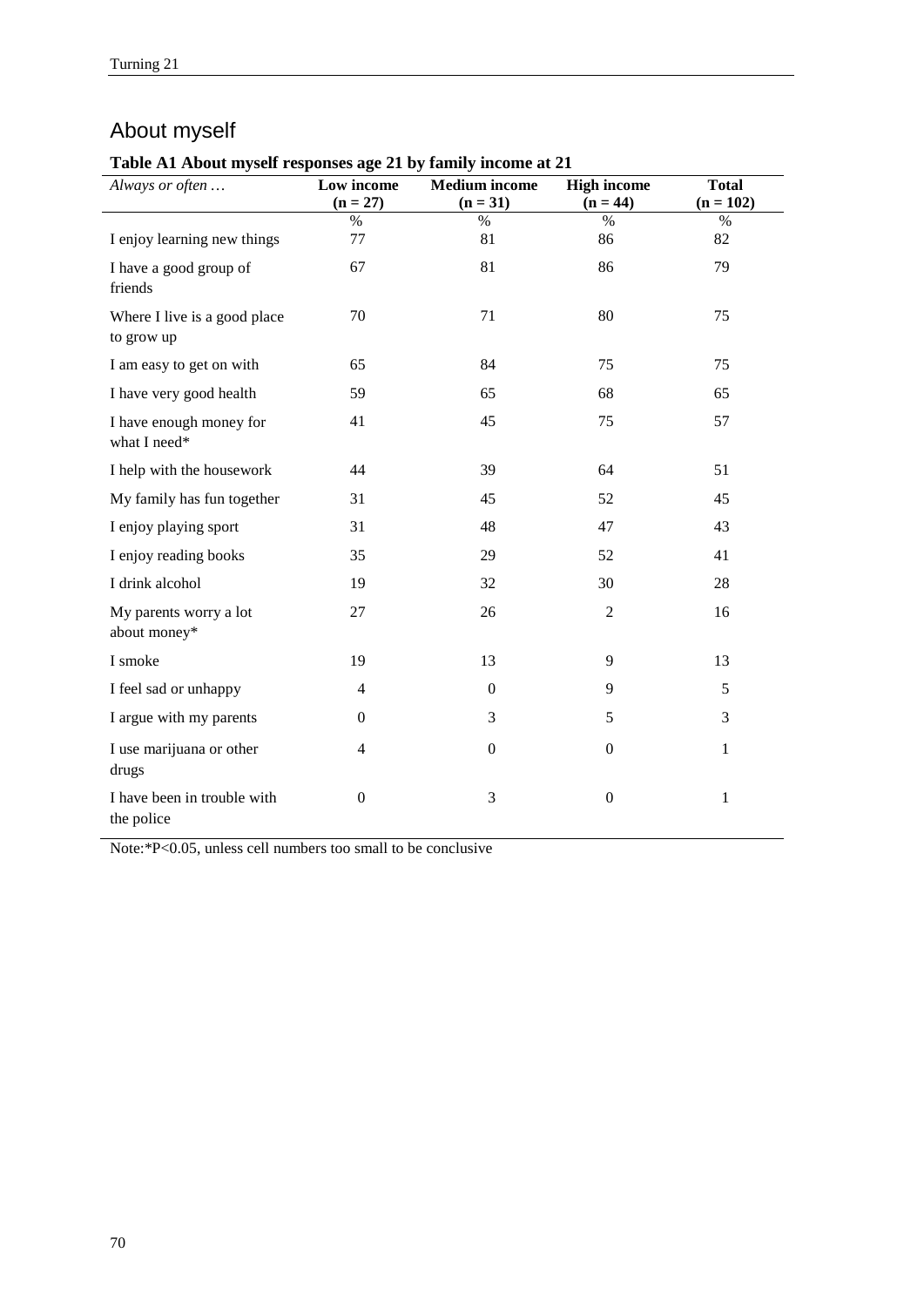# **References**

Abbott-Chapman, J 2011, 'Making the most of the mosaic: facilitating post-school transitions to higher education of disadvantaged students', *The Australian Educational Researcher*, vol. 38, no. 1, pp. 57–71.

ABS 2012, *Average weekly earnings Australia*, February 2012, viewed 10 July 2012, [<http://www.abs.gov.au/ausstats/abs@.nsf/mf/6302.0/>](http://www.abs.gov.au/ausstats/abs@.nsf/mf/6302.0/).

Arnett, J 2004, *Emerging adulthood: the winding road from the late teens through the twenties*, Oxford University Press, New York.

Arnett, J, Kloep, M, Hendry, L & Tanner, J 2011, *Debating emerging adulthood: stage or process*, Oxford University Press, New York.

Azpitarte, F 2012, *Social exclusion monitor bulletin, April 2012*, Brotherhood of St Laurence & Melbourne Institute of Applied Economic and Social Research, Melbourne, [http://www.bsl.org.au/pdfs/Azpitarte\\_Social\\_exclusion\\_monitor\\_bulletin\\_Apr2012.pdf](http://www.bsl.org.au/pdfs/Azpitarte_Social_exclusion_monitor_bulletin_Apr2012.pdf)

Blatterer, H 2010, 'The changing semantics of youth and adulthood', *Cultural Sociology*, vol. 4, no. 63, pp. 63–79.

Beck, U 1992, *Risk society: towards a new modernity*, Sage Publications, London.

Benson, JE & Furstenberg, FF 2007, 'Entry into adulthood: are adult role transitions meaningful markers of adult identity?', in R Macmillan (ed) *Constructing adulthood: agency and subjectivity in adolescence and adulthood*, Elsevier, London, pp. 199–224.

Cobb-Clark, D & Gorgens, T 2012, 'Parents' economic support of young-adult children: do socioeconomic circumstances matter?', Melbourne Institute Working Paper Series, Working Paper No. 4/12, Melbourne Institute of Applied Economic and Social Research, The University of Melbourne, Vic.

Devlin, M 2012, 'Why universities must reach out to a new class', *The Age*, 26 June.

Domene, JF, Socholotiuk, KD & Young, RA 2011, 'The early stages of the transition to adulthood: similarities and differences between mother–daughter and mother–son dyads', *Qualitative Research in Psychology*, vol. 8, no. 3, pp. 273–291.

EGRIS 2001, 'Misleading trajectories: transition dilemmas of young adults in Europe', *Journal of Youth Studies*, vol. 4, no. 1, pp. 101–118.

Facchini, C & Rampazi, M 2009, 'No longer young, not yet old', *Time & Society*, vol. 18, no. 2–3, pp. 351– 372.

Fairwork Australia 2011, *2011 annual wage review*, viewed 10 July 2012  $\langle$ http://www.fairwork.gov.au/pay/national-minimum-wage/pages/2011-annual-wage-review.aspx>.

Flanagan, CA 2008, 'Private anxieties and public hopes: the perils and promise of youth in the context of globalization', in J Cole and D Durham (eds) *Figuring the future: children, youth, and globalization*, SAR Press, Santa Fe.

Fussell, E, Gauthier, AH & Evans, A 2007, 'Heterogeneity in the transition to adulthood: the cases of Australia, Canada, and the United States', *European Journal of Population*, vol. 23, no. 3/4, pp. 389–414.

HILDA 2009, Author's calculations using HILDA survey household annual income deciles.

Leccardi, C 2005, 'Facing uncertainty', *Young*, vol. 13, no. 2, pp. 123–146.

Lui, S-H & Nguyen, N 2011, *Successful youth transitions*, Adelaide.

Marks, G, McMillan, J & Hillman, K 2001, *Tertiary entrance performance: the role of student background and school factors*, Longitudinal Surveys of Australian Youth, Research Report no. 22, Australian Council for Educational Research, Camberwell, Vic.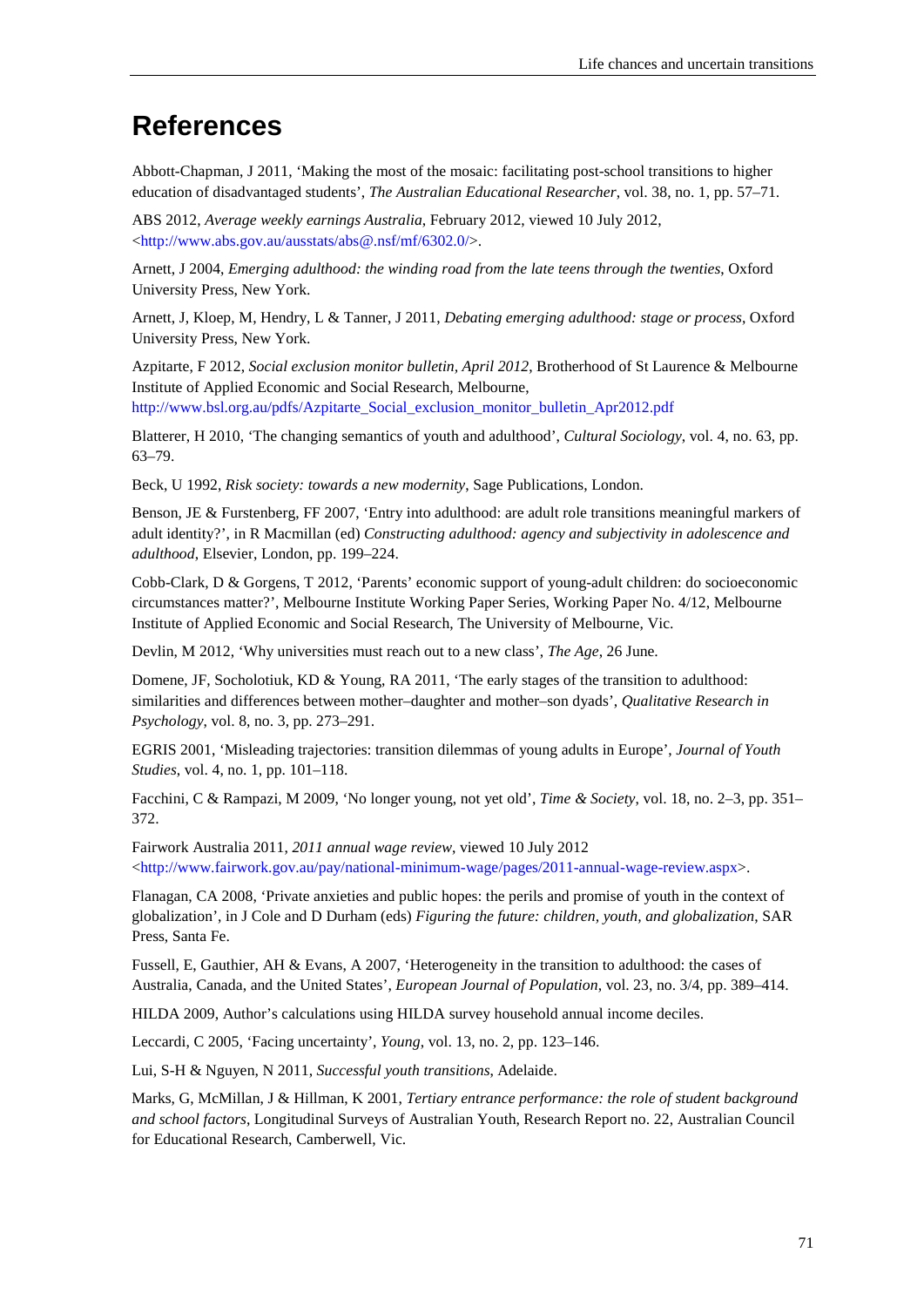Nous Group 2011, Schooling challenges and opportunities [electronic resource]: a report for the Review of Funding for Schooling Panel, Nous Group, Melbourne.

Quixley, S & National Youth Coalition for Housing 1992, *Living, learning and working: the experiences of young people in rural and remote communities in Australia*, National Youth Coalition for Housing, Canberra.

Raffe, D 2003, 'Pathways linking education and work: a review of concepts, research, and policy debates', *Journal of Youth Studies*, vol. 6, no. 1, pp. 3–19.

Roberts, K 2009, 'Opportunity structures then and now', *Journal of Education and Work*, vol. 22, no. 5, pp. 355–368.

Rogers, R 2011, 'I remember thinking, why isn't there someone to help me? Why isn't there someone who can help me make sense of what I'm going through?', *Journal of Sociology*, vol. 47, no. 4, pp. 411–426.

Schneider, J 2000, 'The increasing financial dependency of young people on their parents', *Journal of Youth Studies*, vol. 3, no. 1, pp. 5–20.

Schuller, T & Desjardins, R 2007, *Understanding the social outcomes of learning*, OECD Centre for Educational, Research Innovation, Paris.

Shildrick, T & MacDonald, R 2007, 'Biographies of exclusion: poor work and poor transitions', *International Journal of Lifelong Education*, vol. 26, no. 5, pp. 589–604.

Silva, JM 2012, 'Constructing adulthood in an age of uncertainty', *American Sociological Review*, vol. 77, no.4, pp. 505–522.

te Riele, K 2004, 'Youth transition in Australia: challenging assumptions of linearity and choice', *Journal of Youth Studies*, vol. 7, no. 3, pp. 243–257.

Webster, C, Simpson, D & MacDonald, R 2004, *Poor transitions: social exclusion and young adults*, Policy Press, Bristol, UK.

White, R & Wyn, J 2004, *Youth and society: exploring the social dynamics of youth experience*, Oxford University Press, Melbourne.

Woodman, D 2011, 'A generations approach to youth research', in S Beadle, R Holdsworth & J Wyn (eds), *For we are young and …? Young people in a time of uncertainty*, Melbourne Univesity Press, Carlton, Vic.

Wyn, J & White, R 1997, *Rethinking youth*, Allen & Unwin, St Leondards, NSW.